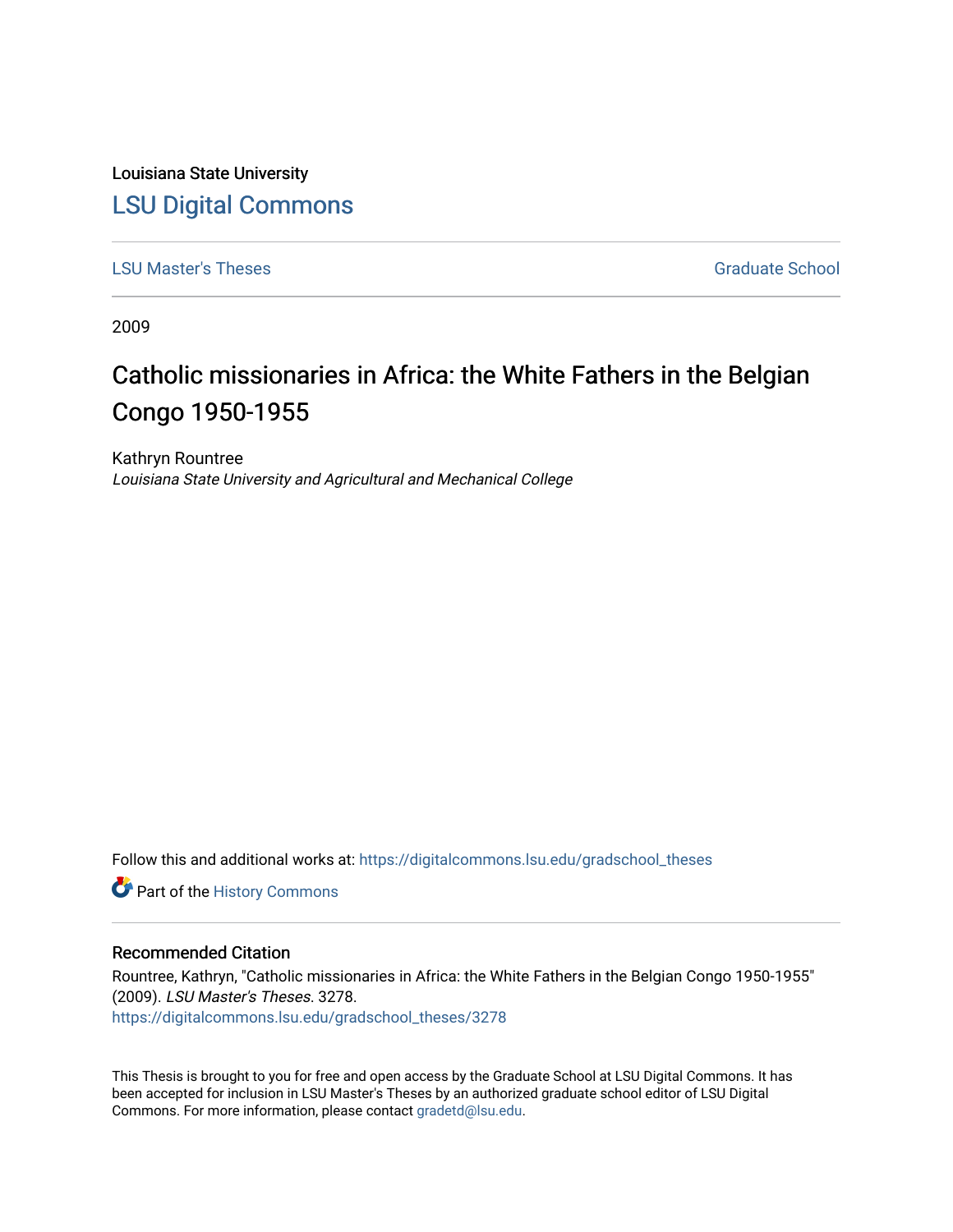### CATHOLIC MISSIONARIES IN AFRICA:

#### THE WHITE FATHERS AND THE BELGIAN CONGO 1950-1955

A Thesis

Submitted to the Graduate Faculty of Louisiana State University an Agricultural and Mechanical College in partial fulfillment of the requirements for the degree of Master of Arts

in

The Department of History

by Kathryn Rountree B.A. Louisiana State University, 2002 December 2009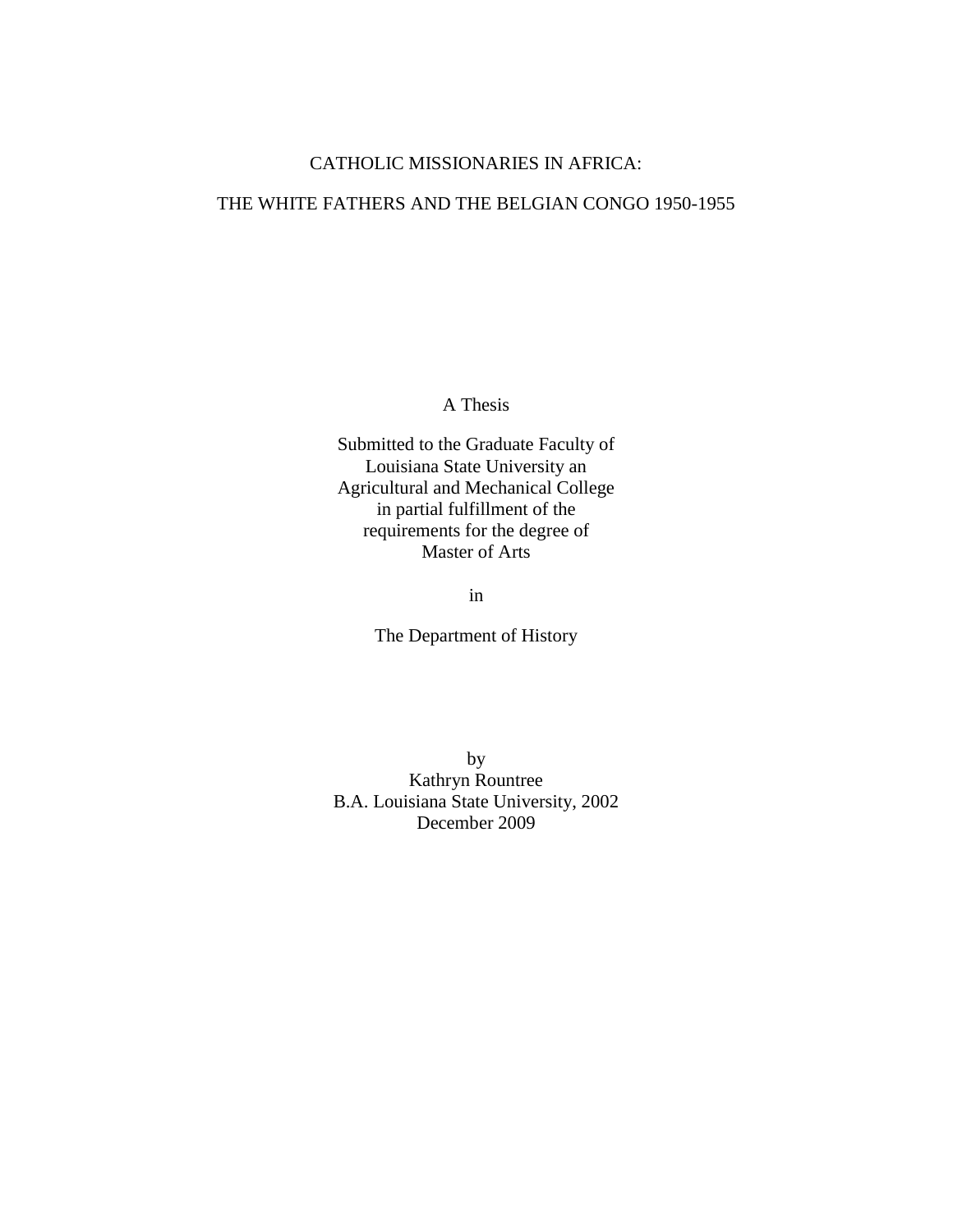## Acknowledgments

I would like to thank my family, especially my mom, for their support and encouragement throughout this process. Additional thanks go to Peter Van Uffelen for his invaluable role as translator and his hospitality during my stay in Belgium.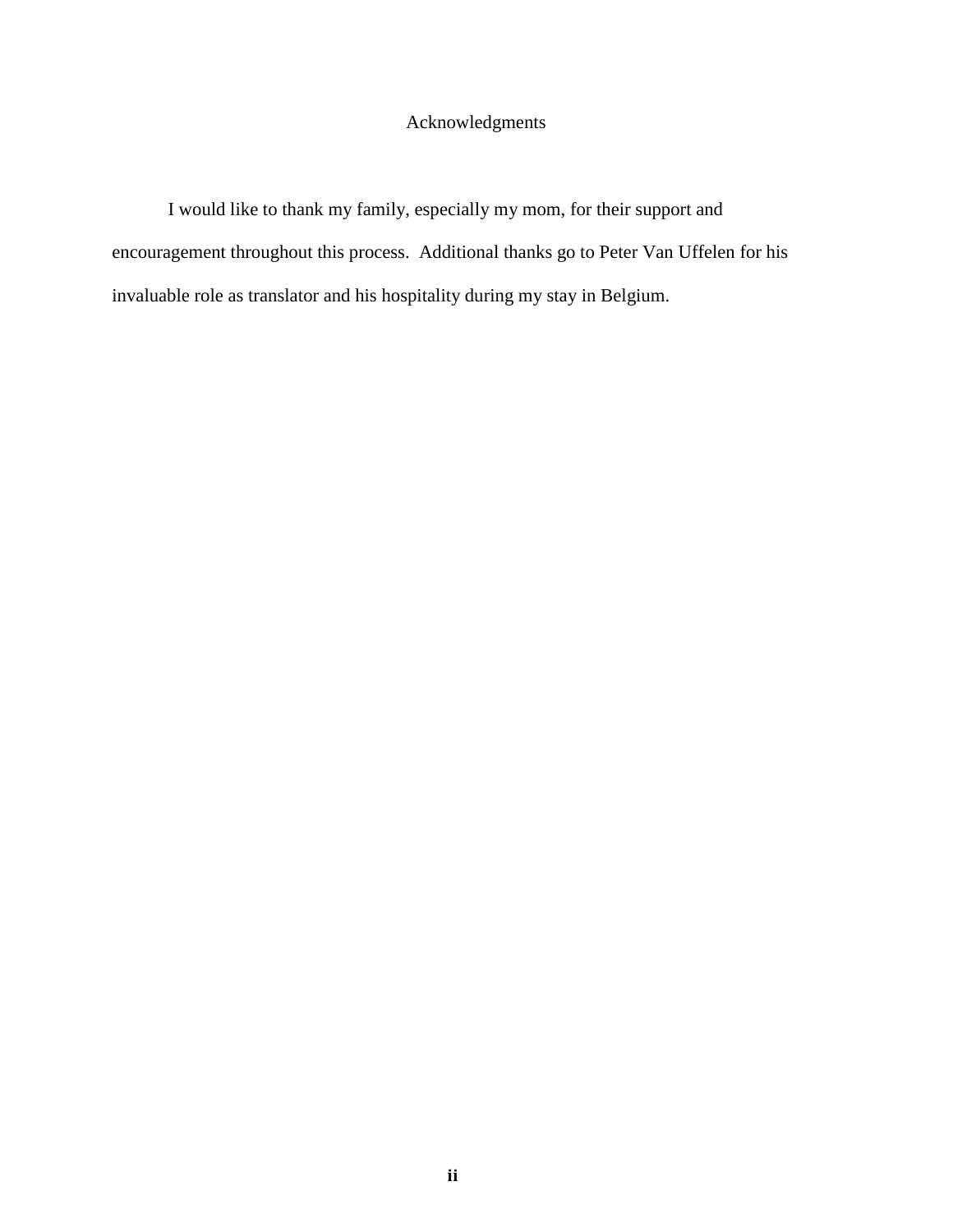# TABLE OF CONTENTS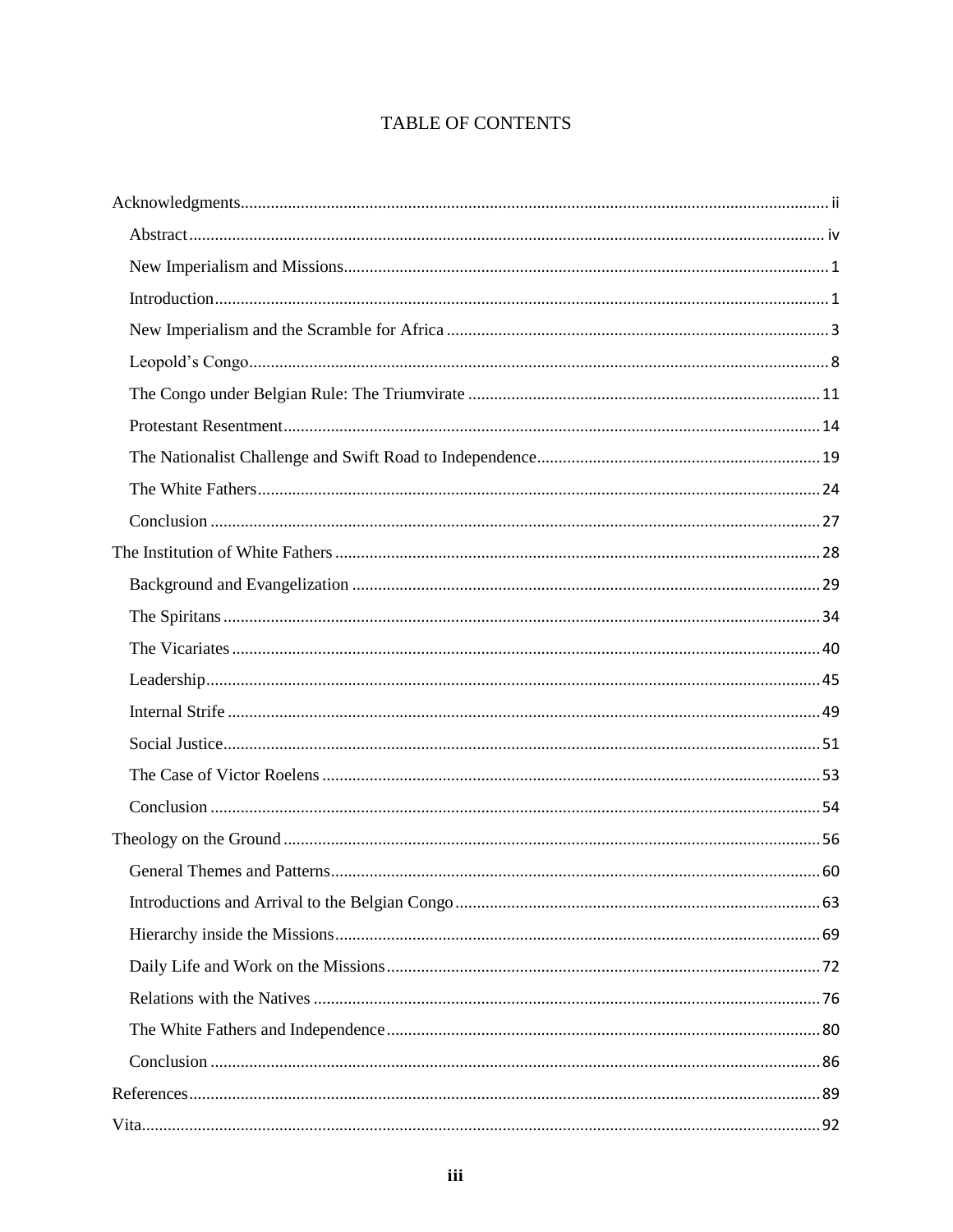#### Abstract

Catholic missionaries played an important role in the colonial scramble in Africa and the subsequent years. They served as educators and medical support for the state in many cases. The state relied on missionaries to staff schools, educate the population, and aid in the civilization of the Africans. In the Belgian Congo, Catholic missionaries - specifically the Society of Missionaries of Africa or White Fathers - played an especially important role as agents of evangelization and European civilization. The Belgian state relied heavily (and provided subsidies) on missionaries to educate the native people. Through education and medical help, missionaries fostered conversions and attempted to establish a native Church in Africa.

Using mission diaries, personal correspondence, annual reports, and personal interviews (conducted in fall 2008), as well as secondary sources, I will attempt to construct a picture of the White Fathers and their experiences during the colonial period and subsequent decades, but with special focus on the years 1950-1955. I will examine the White Fathers as an institution and look at the relationships within the Society and those among the Society, the Belgian regime, and private companies. Through personal interviews with missionaries stationed in the Belgian Congo and Burundi during the 1950s, I will look at these individuals' experiences and lives to better understand the Society as a whole and its role in imperial Africa.

Though there are few secondary sources about the White Fathers in Africa, the primary sources I accessed in Rome and Brussels were very rich. While there are some drawbacks to using oral interviews as primary sources, I believe the interviews provided invaluable data about the daily lives of Catholic missionaries in the field in Congo.

**iv**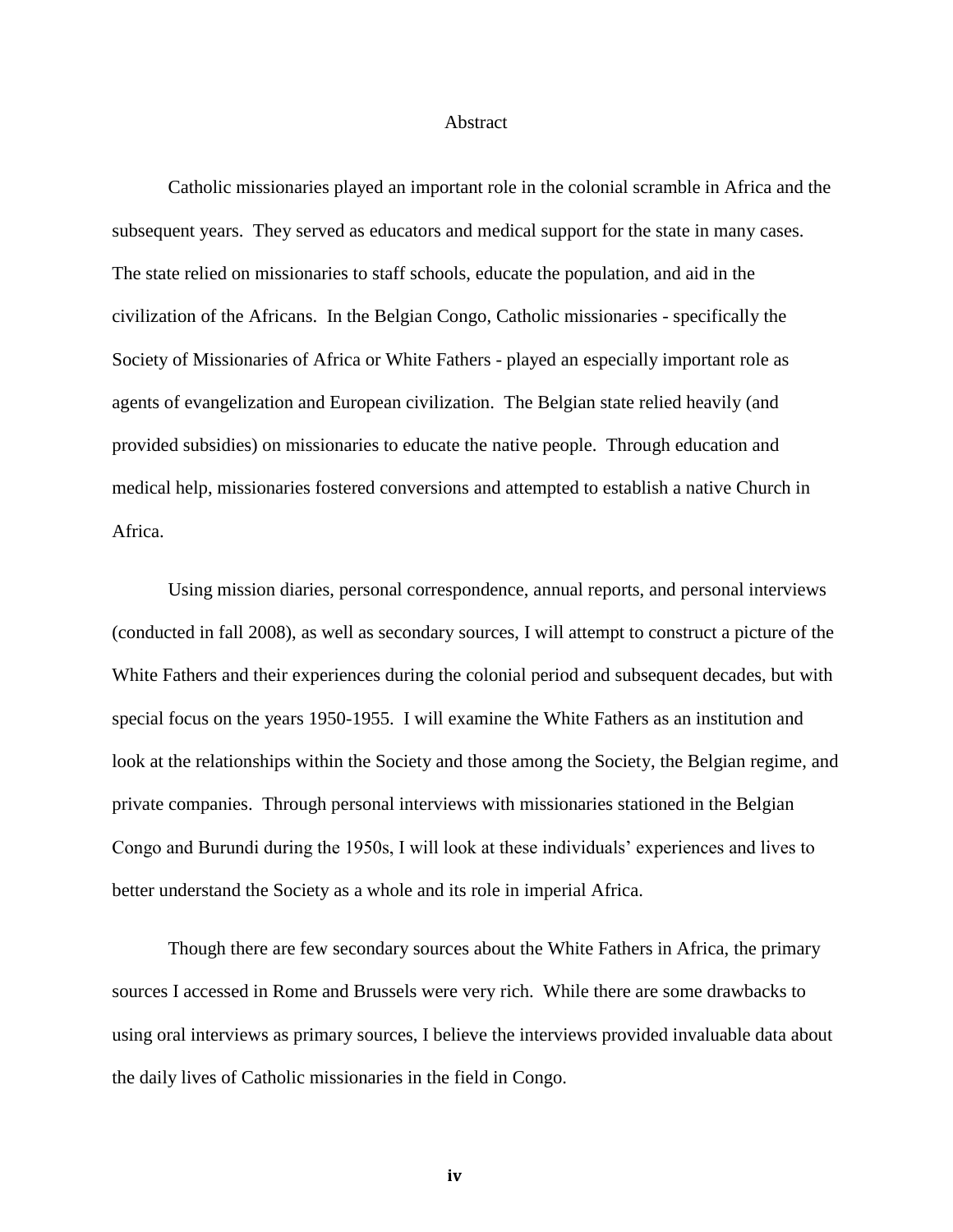#### New Imperialism and Missions

Culture offers a certain perception of reality to which people subscribe creatively. In this activity of invention, they are influenced historically by an intercultural process that can be both local and global. Missionary evangelization is such a process. $<sup>1</sup>$ </sup>

#### **Introduction**

The "scramble for Africa" saw its climax at the end of the nineteenth century and beginning of the twentieth century. During this time the Society of Missionaries of Africa (commonly called the White Fathers because of their white robes) laid the groundwork for their missionary movement in Africa. Over the next decades, the White Fathers would establish a system of schools and seminaries to educate the population and create a native Church in Africa. This thesis aims to investigate Belgian Catholic missionary life in the Congo, and more specifically the White Fathers, from 1950-1955. I will argue that the state, the Catholic missions, and the private corporations worked in cooperation. In many instances, the missionaries were on the payroll of the state and of the companies, and they relied mostly on the state and private companies for funding and subsidies to establish school systems, thus fostering conversions. I will show that the missionaries dealt with a wide array of "human resources" issues as they managed mission stations, personnel, and the native population around them. The leadership in Algiers and the mission superiors on the ground bore the most burdens in dealing with staffing issues, morality problems, and logistics like food, supplies, and transportation. I

<sup>&</sup>lt;sup>1</sup> Aylward Shorter. *Cross and Flag: The "White Fathers" during the Colonial Scramble (1892-1914)* (Maryknoll, NY: Orbis Books, 2006), 153.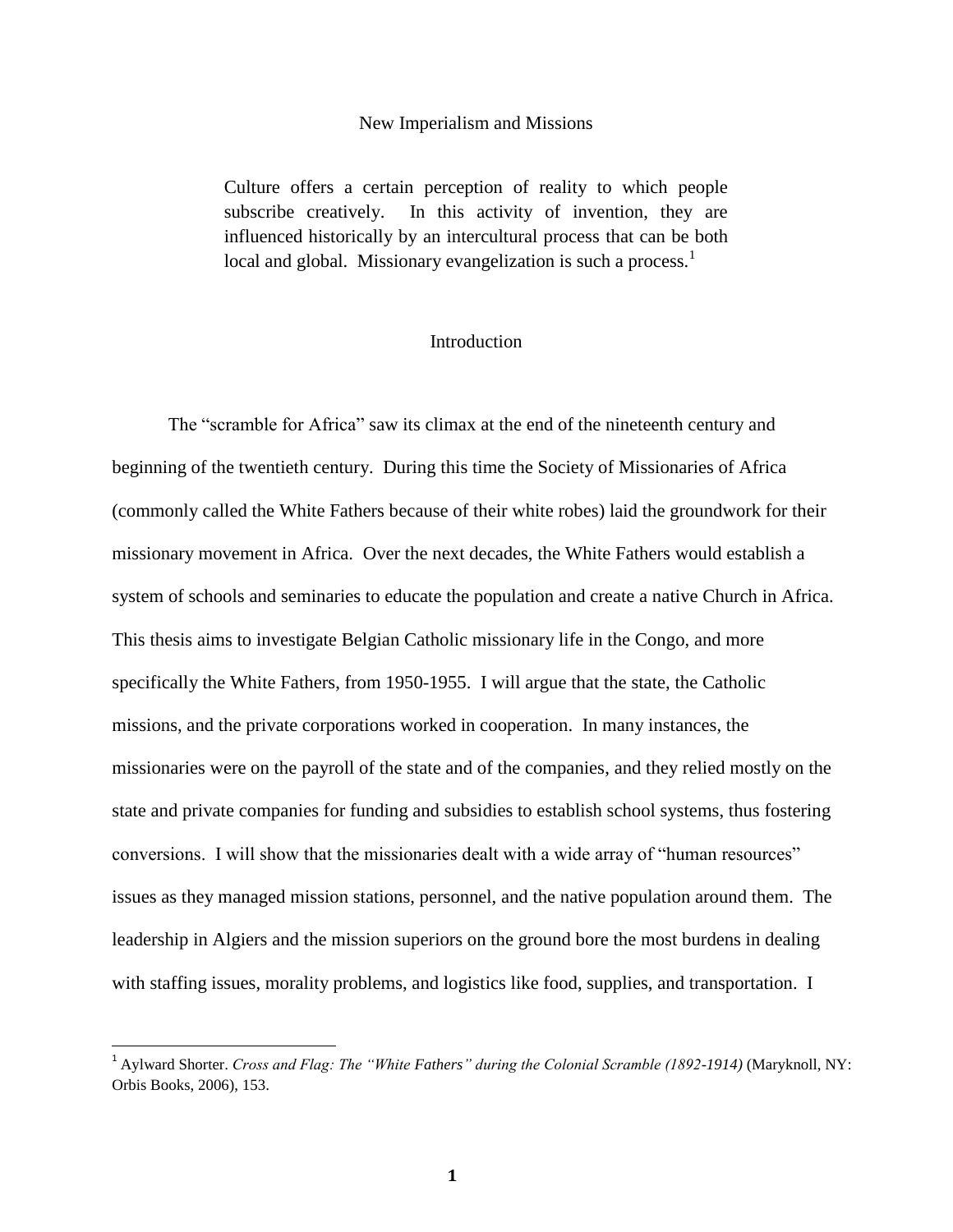will argue that when looking at the unique personalities of individual missionaries (through personal interviews), we will see several patterns emerge. I will show that these men shared the idea of delivering European civilization through Christianization, but contributed to the perpetuation of the colonial regime. While these men (now in their eighties) loved the Congolese people, they also believed that independence came too early. The people were not ready. Thus everyone (Europeans and Congolese) paid a price in the form of instability and violence.

What was the White Fathers' distinctly religious mission, and what did they hope to accomplish? How did their preconceived ideas about African religions inform their actions? I will explore the way in which the ideas of Charles-Martial-Allemand Lavigerie – founder of the White Fathers - and his theory of assimilation were or were not realized in the field. What type of relationships did the White Fathers have with other Catholic and Protestant missions, within the Society (between the leadership in Rome and missionaries in the field), the colonial administration, big business, and the Congolese themselves? To paint a clear picture of the White Fathers' experiences in the Belgian Congo and to understand their motivations, I will examine White Fathers' personal mission diaries and correspondence, Belgian colonial administration documents, as well as other primary and secondary sources. Additionally, I will draw evidence and details from personal interviews with five White Fathers that I conducted in the fall of 2008.

As I set out to research the White Fathers, I was both disappointed and encouraged by the current historiography. There are two important books (written by a White Father) on the Society's experiences during the colonial scramble and the First World War. There are also some biographies written about Cardinal Lavigerie (in French and English), but there is not

**2**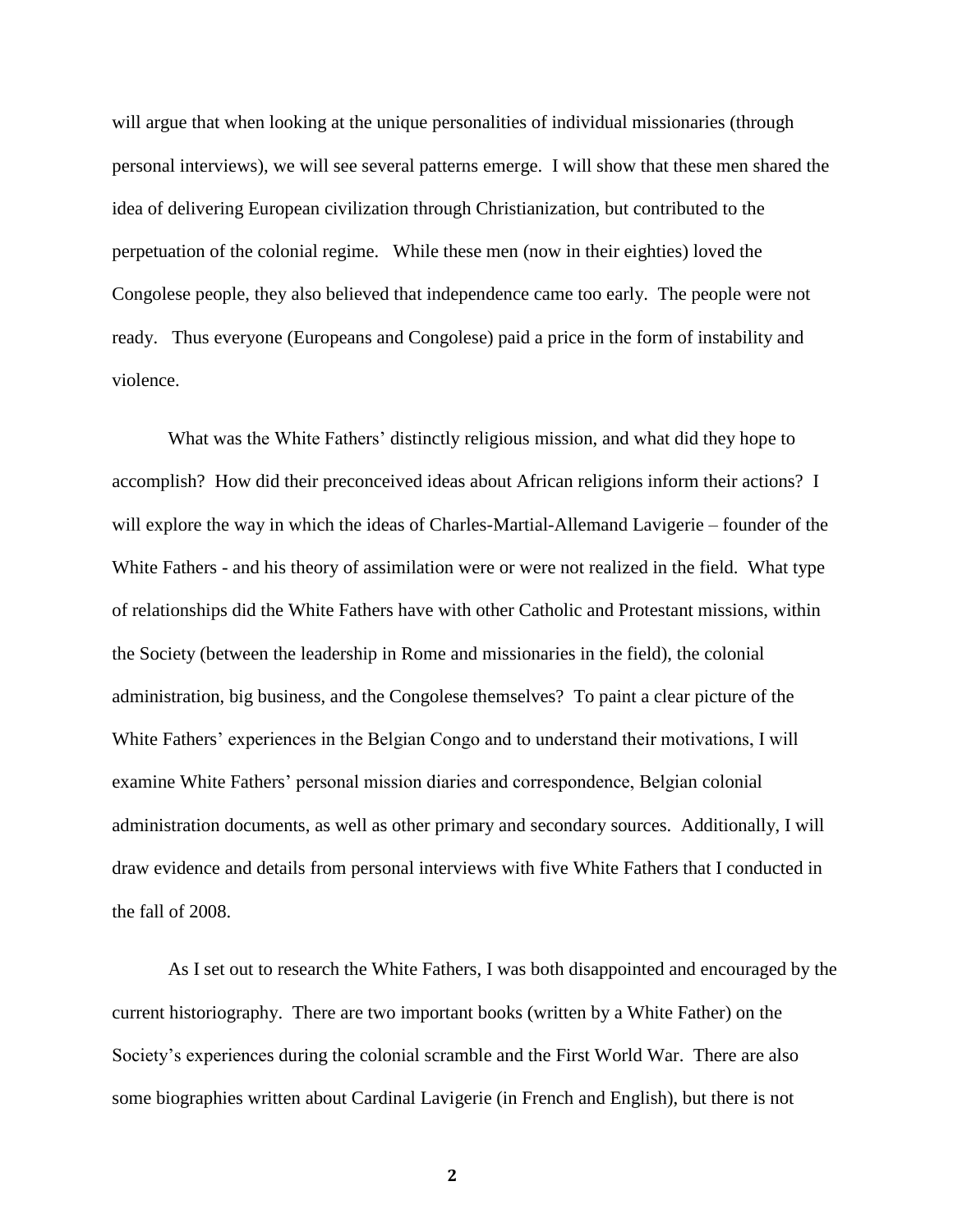much detailed information available about the Fathers during the period I was interested in. I was disappointed because I realized I would have to piece together a story without a lot to go on, but I was excited at the prospect of contributing new and unique material to this field. In putting together a larger picture of the colonial scramble and missions up to and during the 1950s, I was fortunate to consult works like Adam Hochschild's *King Leopold's Ghost,* Adrian Hasting's *The Church in Africa*, and Aylward Shorter's two books on the White Fathers during the colonial scramble and the First World War. While the secondary sources were fairly limited, I found rich material in the Society's archive in Rome and in the form of personal interviews with White Fathers (stationed in Congo during the period of interest) now living in Belgium. Through these secondary sources, personal correspondence, mission diaries, annual reports, and personal interviews, I was able to weave together a story. I will first, however, explore the history of the missionary movement in colonial Africa.

#### New Imperialism and the Scramble for Africa

"When Europeans began imagining Africa beyond the Sahara, the continent they pictured was a dreamscape, a site for fantasies of the fearsome and the supernatural."<sup>2</sup> Much of Europe's hope in Africa was to find a source of raw materials to fuel the Industrial Revolution.<sup>3</sup> Tremendous growth in European capitalism allowed the major European imperial nations (Britain, France, Germany, Belgium, Italy, Portugal, and Spain) to grasp a firm foothold in preindustrial Africa.<sup>4</sup> By the 1880s, European imperialists commenced the intense competition for African territories and resources in what became known as the "scramble for Africa." Some

<sup>2</sup> Adam Hochschild. *King Leopold's Ghost: A Story of Greed, Terror and Heroism in Colonial Africa* (Boston: Houghton Mifflin, 1998), 6.

 $3$  Hochschild, 27.

<sup>4</sup> Basil Davidson, *Africa in History: Themes and Outlines*. (New York: Macmillan, 1974), 242.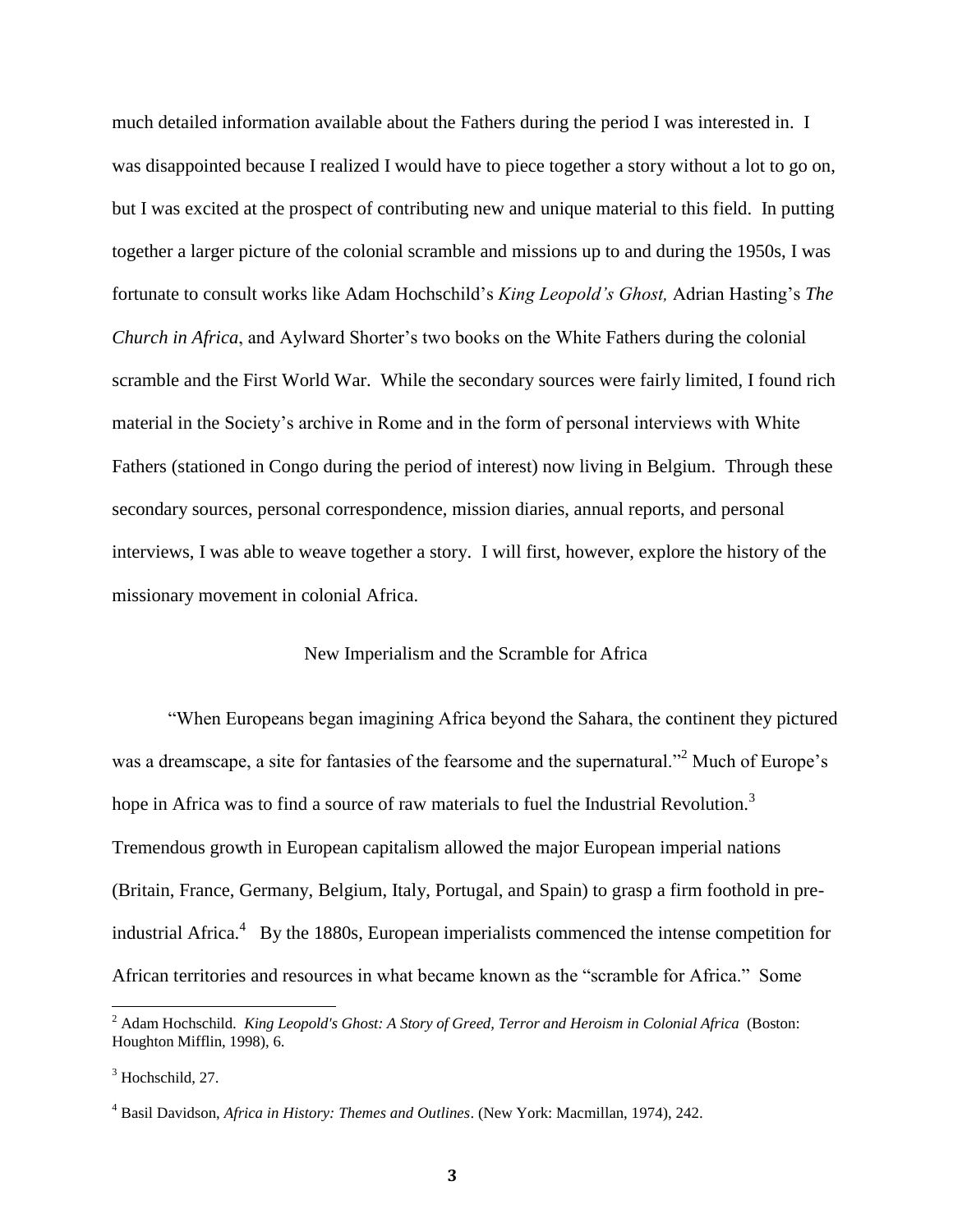historians date the opening of the scramble as Britain's seizure of the Suez Canal in 1869. Others point to Belgian King Leopold II's carving out of an enormous central African colony for himself in 1884 as the moment that precipitated all of the political and diplomatic maneuverings. The broad limits of the European states' expansion were defined among themselves (without any African representation) at the Berlin Conference of 1884-1885. The Berlin Conference laid down the rules that governed the European conquest of Africa for the next fifteen years. This situation was unusual because international conferences were usually held to sort out the aftermath of a war, almost never to settle problems before they led to war. But all of the major powers had reasons to attend, especially France, Britain, and Germany. Although many issues were at stake, the most important was the future of the Congo River basin.

For Africans, the quality of life under colonial regimes depended on their mode of rule. European colonial powers utilized various methods of control, depending on the strength, wealth, and specific political tradition of the new regime. These methods gradually evolved into two main categories: direct and indirect rule. Influenced mainly by their colonial experience in India, the British favored indirect rule. They sought African leaders to act as intermediaries between the indigenous peoples and colonial government. In contrast, the French opted for direct rule. Indigenous resistance to French colonization produced bloody and long-sustained struggles, and the French reacted with harsh and sometimes cruel repression. The French destroyed existing local structures and centralized all authority with French administrators.

Using these and other methods, the imperial powers partitioned Africa, particularly in the 1890s. Treaties formalized frontier boundaries among the imperial powers that for a long time were represented by nothing more than lines on a map. After the European powers had settled potential boundary issues, they went about the task of "penetration and subjugation" of African lands and people. Thus if the years 1880-1900 constituted a period of European

**4**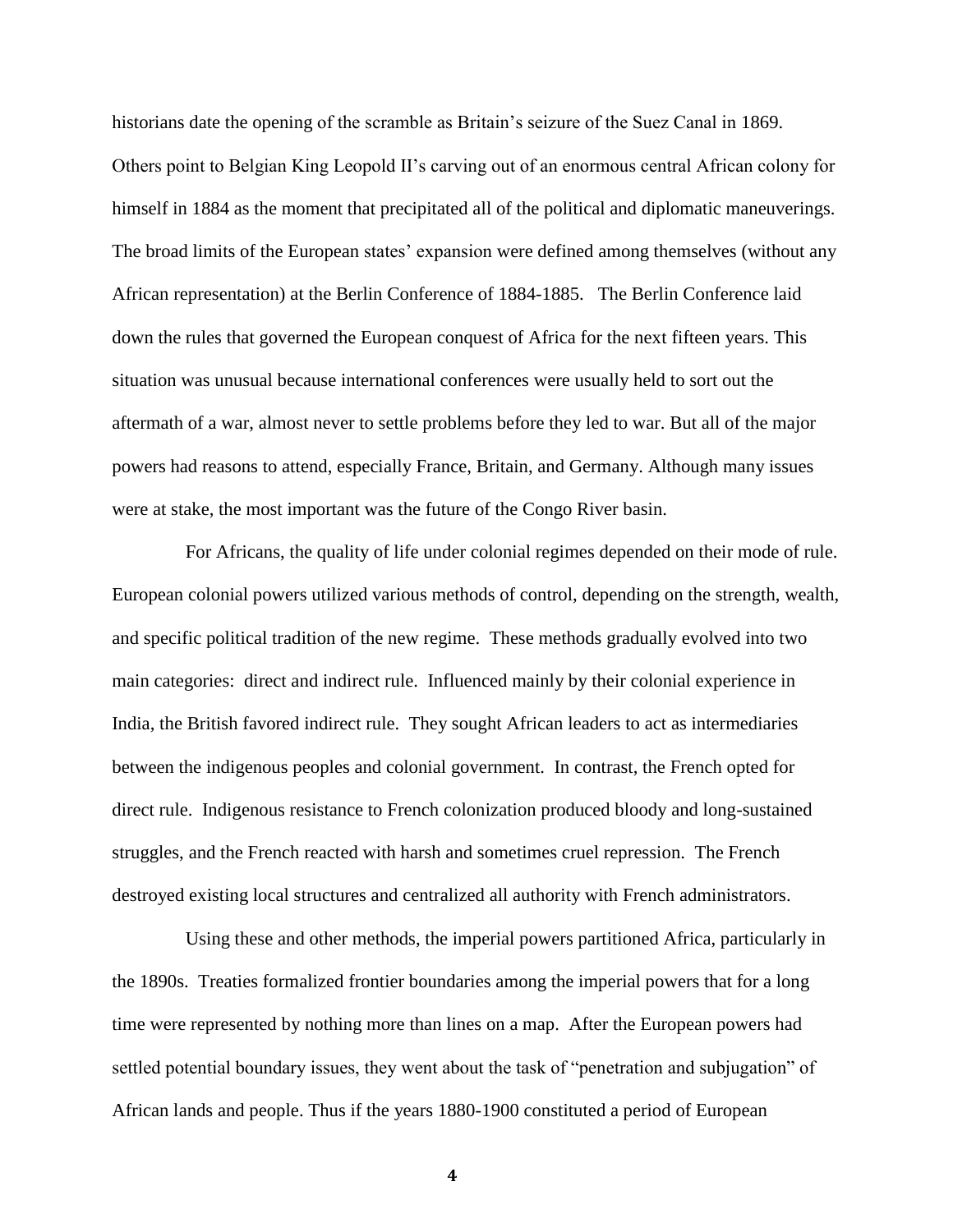invasions and the establishment of a European presence, the decades between 1900-1920 were a period of pacification during which colonial regimes were installed.<sup>5</sup>

Not all Africans quietly submitted to European colonial invasion. The British in the lands behind Lagos and the Gold Coast, and the French too encountered strong indigenous peoples willing to fight for their independence. Their resistance, as in many other places, failed because of inferior equipment, military organization, as well as internal disunity. Imperial conquest was also carried out by more peaceful means. Basil Davidson argues that these means included an effective process of "infiltration" advanced by "treaties of protection" between European nations and African chiefs. These chiefs could seldom understand the motivations of their new European "protectors."

According to W.R. Crocker, "the powers with colonies cannot escape having some main intention about the way they run them. It is this intention that forms their colonial policy. The way they cope with these peculiarly African material and moral problems…is determined, directly or indirectly, clearly or vaguely, by it. Colonial policy thus amounts to saying what kind of Africa they have in mind."<sup>6</sup> The Belgian government (making Belgium a great nation and global competitor) and corporations wanted cheap raw materials and the Catholic Church wanted new souls. They both had a different agenda in Congo but both agendas went hand in hand. The Catholic missionaries were a useful tool in the hands of the Belgian regime, and they worked closely together on all levels. There was an official separation between the Church and the state, and they had differing opinions on some matters, but they could both use each other, a win-win

 $\overline{a}$ 

<sup>&</sup>lt;sup>5</sup> Davidson, 243-244.

<sup>6</sup> W.R. Crocker, *On Governing Colonies, Being an Outline of the Real Issues and a Comparison of the British, French and Belgian Approach to Them* (London: G. Allen and Unwin Ltd, 1947), 58.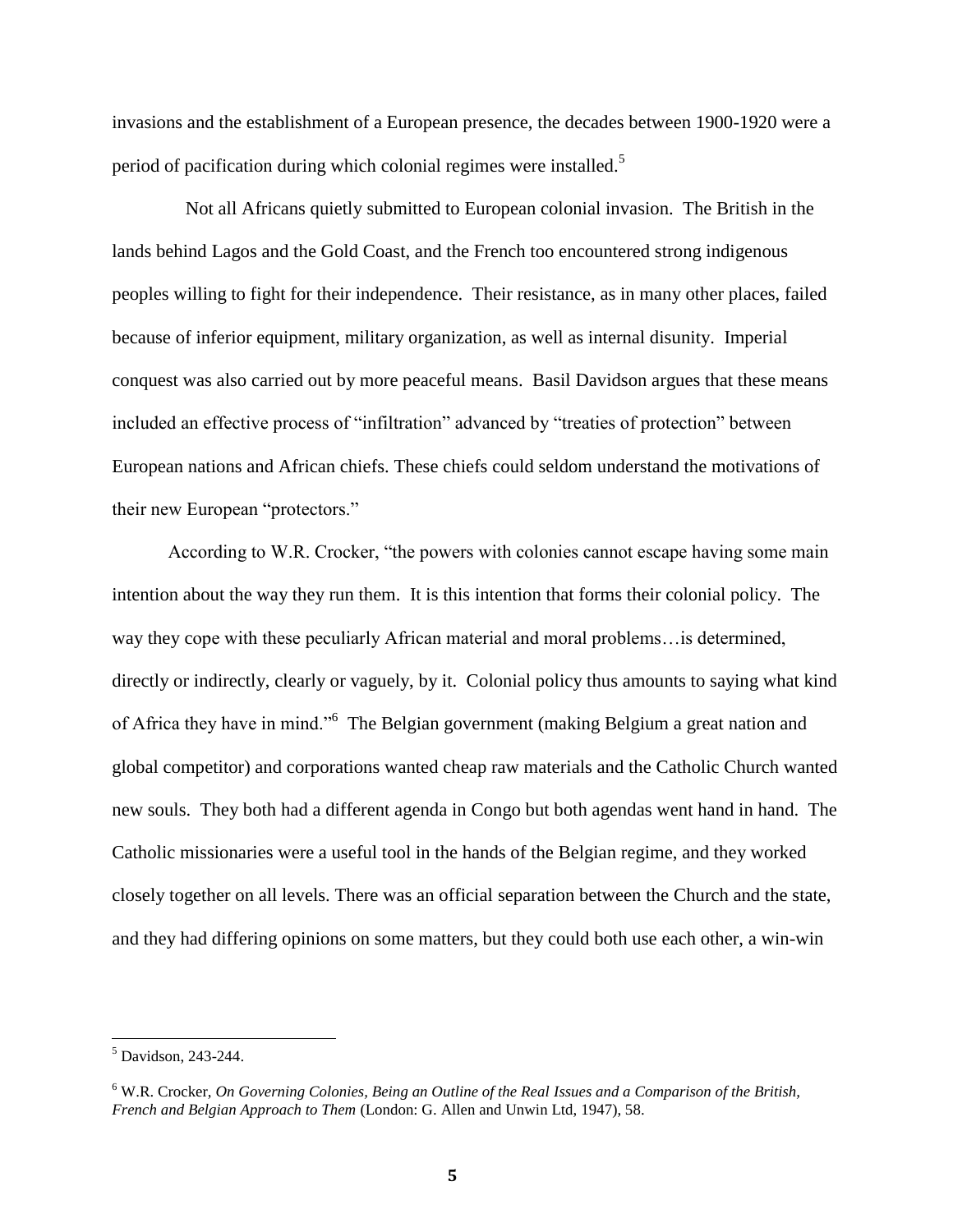situation.<sup>7</sup> The Belgian colonial government was highly centralized by British standards; it was less centralized than the French form of imperialism, but could still be considered a form of direct rule. These differences between direct and indirect rule were less apparent to the ruled peoples than to European colonial theorists thousands of miles away.<sup>8</sup> Both direct and indirect modes of rule tended to subvert existing local authority and distort village leadership structures.

The First World War was the last act in the colonial scramble.<sup>9</sup> It stripped away Germany's four colonies and guaranteed that German would not be among the languages used in modern Africa. Apart from some continued use of German in Namibia, the languages of modern Africa became English, French, and Portuguese. The scramble thus superimposed a European language map on Africa. This partitioning of Africa by language influenced the development of cultural, literary, and political traditions through the varying systems of education and administration imposed in different regions. With Britain and France in control of Germany's former colonies in the form of Mandated Territories, $^{10}$  the post-war era saw the continued transformation of African societies. Most colonies were supposed to pay for themselves. Davidson has labeled the central years of European imperialism (1920-1945) as a "hand-tomouth administration." As a result, many people were driven into farming labor under semislave conditions, most notably in South Africa. Gradually the European regimes' power (regimes geared for industrial production and private profit) had an occupying effect. According

<sup>9</sup> Adrian Hastings. *The Church in Africa, 1450-1950* (Oxford: Clarendon Press, 1994), 490.

 7 Peter Van Uffelen. < petervanuffelen@skynet.be> "Question for you." 8 October 2009. Personal email (8 October 2009).

<sup>8</sup> Davidson, 243-246.

 $10$  Following the end of the Great War in 1918, certain colonies and territories were taken from the defeated nations and placed under the administration of one or more of the victorious nations. These areas were called mandated territories. The League of Nations supervised the governing countries in the administration of the territories. The League expected the governing countries to improve living conditions in the territories and to prepare the people for self government.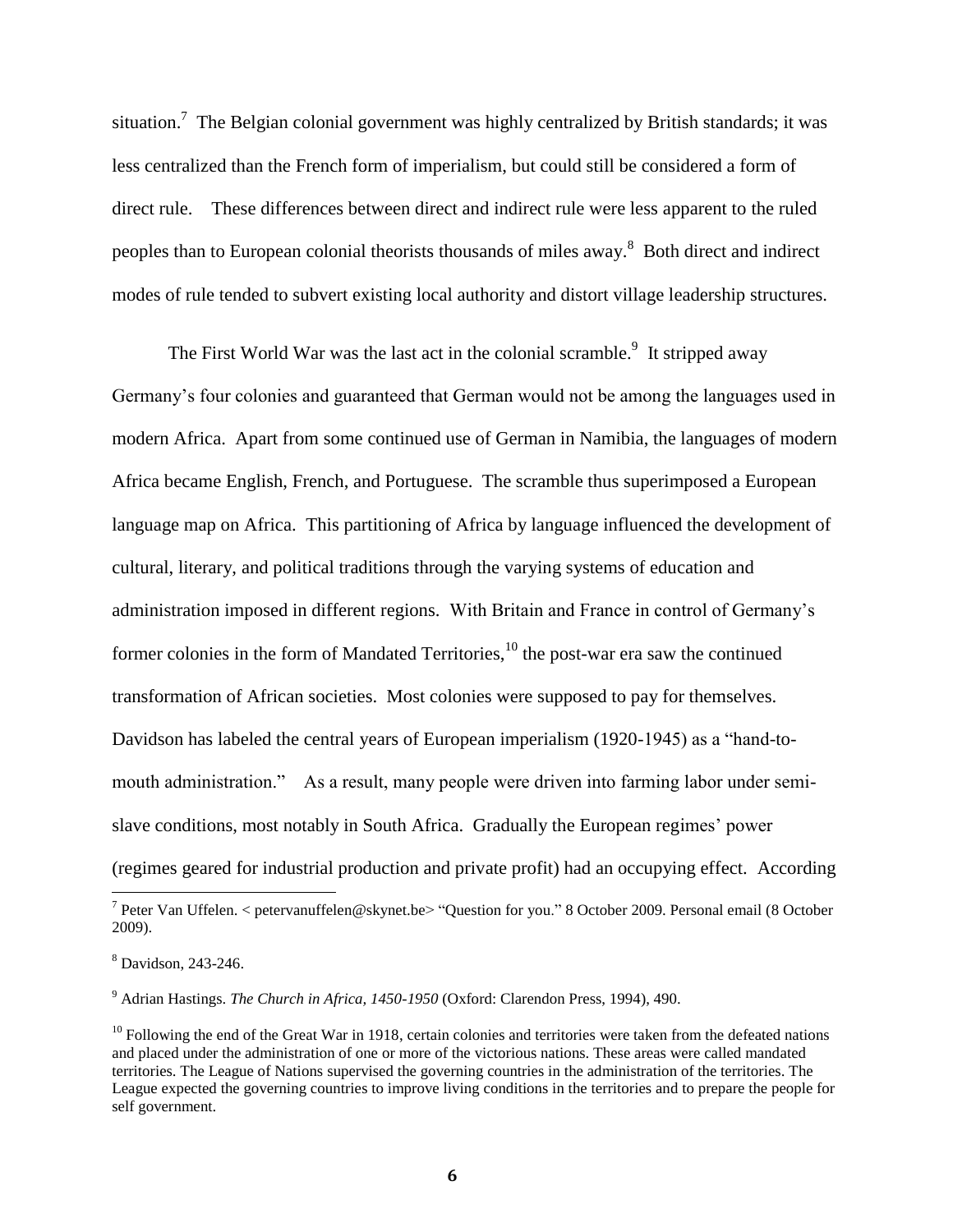to Davidson, "Little by little Africans were gripped by the economic system of their rulers."  $11$ Methods of rule shaped by the search for profit undermined local subsistence economies where money had little value.

In *The Church in Africa, 1450-1950,* Adrian Hastings contends that the nature of mission-colonial administration relationships in the early colonial period varied, from unquestioned loyalty to dissent. The determining factor in these relationships was whether the mission had arrived prior to colonial rule. Missions that were in place before colonial authority arrived and which developed good rapport with local African authorities tended to play a more independent role with respect to the colonial administrations. They were also more critical of colonial governance. These missions enjoyed a status within colonial society as something other than a dependent on the administration.<sup>12</sup>

In the post-war period, the mission churches' fortunes varied. In some cases, Hastings argues, missions were not able to continue to function because their country of origin or form of Christianity or both did not please the new political leaders.<sup>13</sup> The First World War may, however, have helped alleviate the black-white strain that had been mounting in previous years. Many mission churches were left without missionaries. In some cases African teachers stepped into their places, most of them hastily ordained by white clergy before the white clergy departed. In many cases Africans converted to Christianity during these years without prompting by the Church. In areas where the mission church had a scarce following, the church often disappeared. However, in areas where the mission church had established moderate support, the church grew

 $11$  Davidson, 256-257.

 $12$  Hastings, 428.

<sup>&</sup>lt;sup>13</sup> Hastings, 402-403.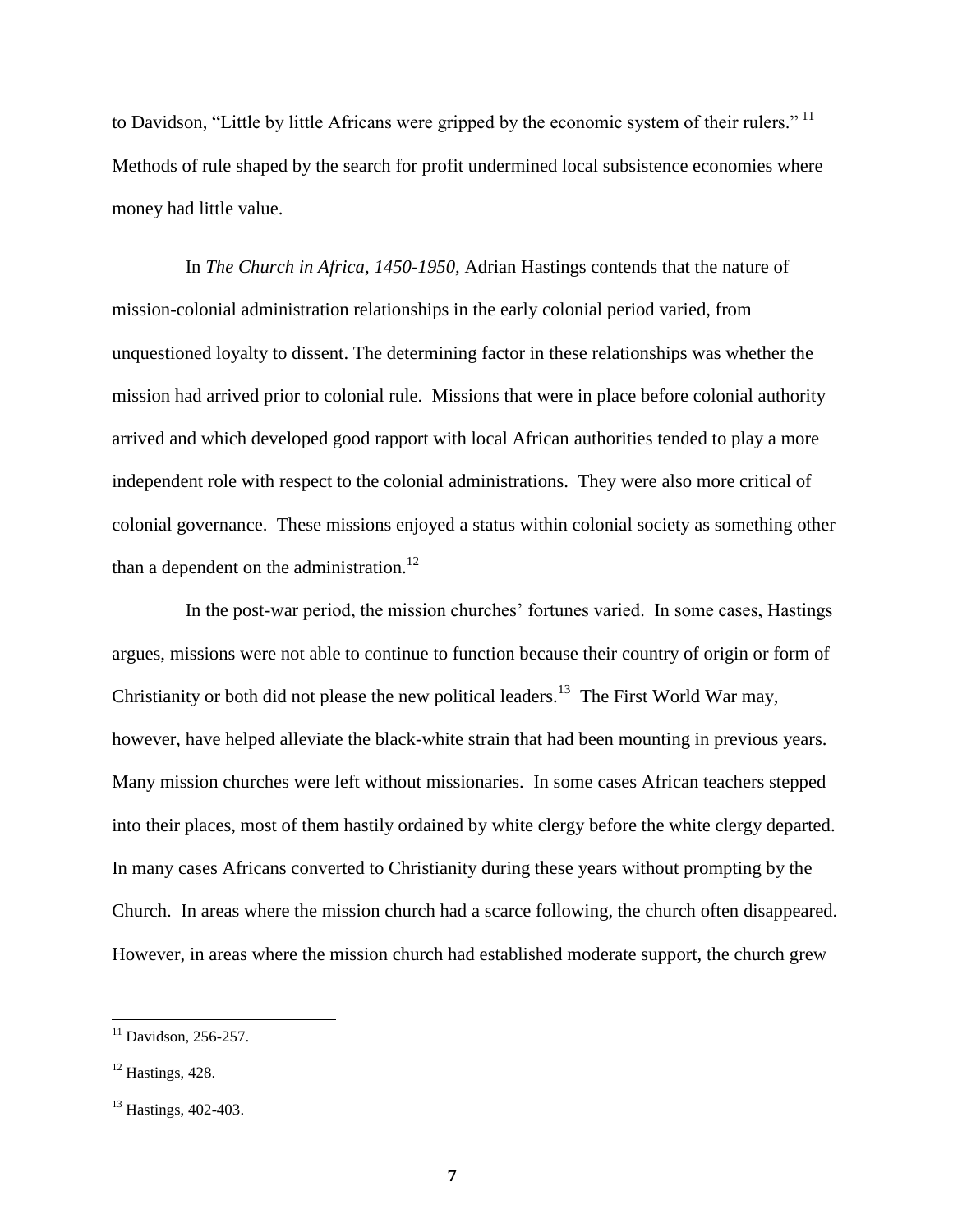stronger after the war. Additionally, the influenza epidemic of 1918 encouraged conversions and decreased tension within the church. Thus it could be argued that war proved to be an agent for the spread of Christianity.<sup>14</sup>

By depriving Germany of its African colonies, the First World War ensured that English, French, and Portuguese would be the modern languages of Africa. This outcome meant, however, more than just a new European language map. New systems of education, administration, political practices, and culture would be imposed. Missions were also greatly affected by these new post-war boundaries. In some cases missions were harassed or discontinued because their country of origin or brand of Christianity did not please the new regime. Adrian Hastings argues that the formation and established identity of colonial states, and the post-colonial nationalism that formed as a result, was the nineteenth century's most decisive legacy. European imperialism and the "scramble for Africa" are broad and complex topics that cannot be covered completely here. I provide a general background to create a larger context in which to view the establishment and development of missions during this time.

#### Leopold's Congo

In his widely-read *King Leopold's Ghost,* Adam Hochschild describes a Belgian king who coveted other European nations' colonies and set out to obtain one for himself under the guise of humanitarianism. In his insatiable quest for power, Leopold realized that there was a large portion of central sub-Saharan Africa that was not colonized at the time. In 1867 he established the International African Association and sold it to the world as a humanitarian group that would civilize and provide aid to the Congolese around the Congo River area. Using clever political maneuvering, Leopold managed to convince the United States, France, and Germany to

 $\overline{a}$ 

 $14$  Hastings, 490.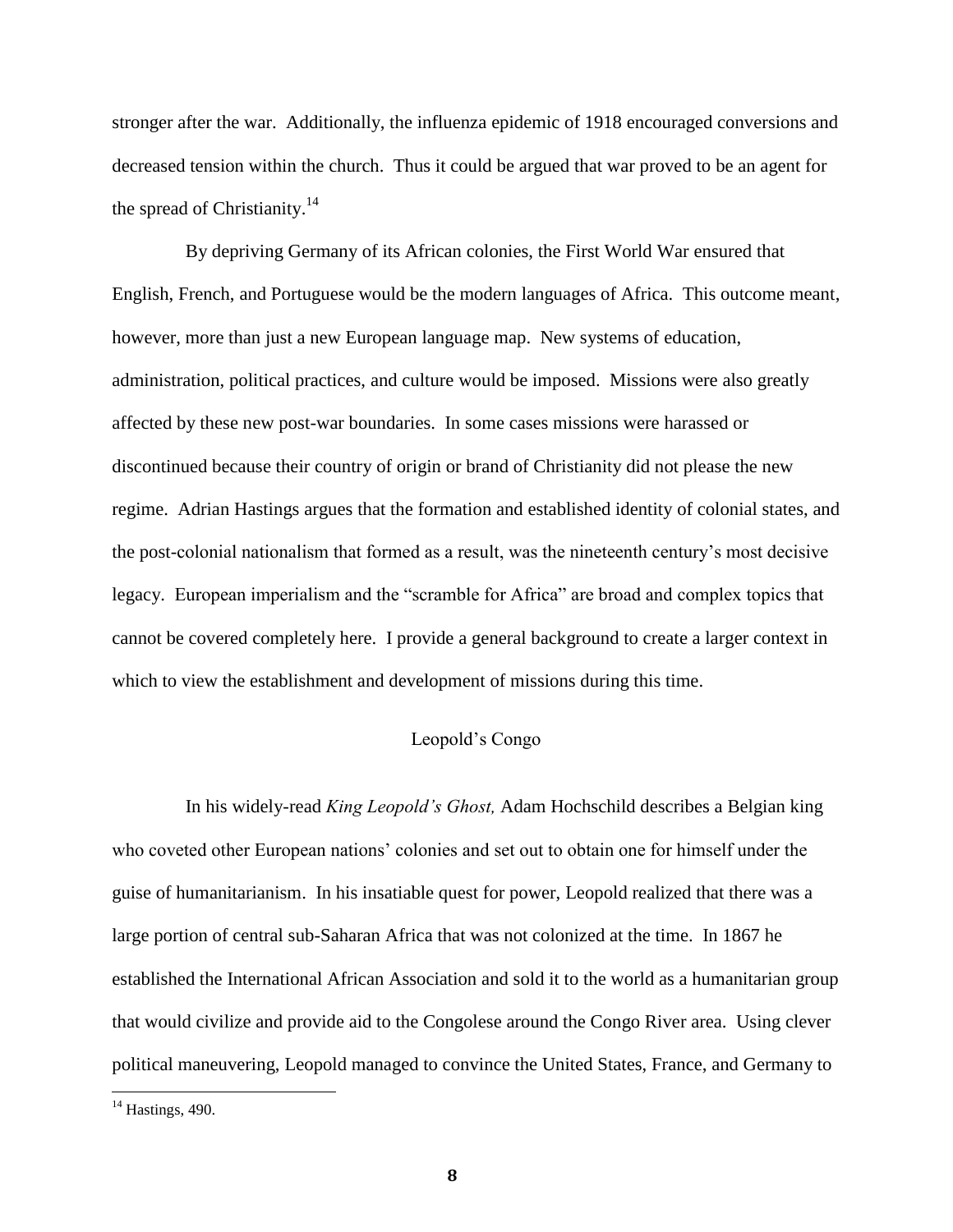recognize the Congo Free State as his personal colony in 1884. Leopold was able to maintain control of his colony due to superior technology, including the machine gun, repeating rifle, breech loading rifle, the steamboat, and better medicines.

Leopold used forced labor to obtain wild rubber from the vines found throughout Congolese rain forests. Workers had quotas, and those who did not meet them risked losing their hands and heads. The colonial administration's abuses outraged missionaries and led to protests, but it was Edmund Morel, a British businessman, who first noticed suspicious documentation and practices while working for the Elder Dempster Shipping Line. Morel played a key role in bringing the atrocities in the Congo to the world's attention. Pressures against Leopold and his cruel practices mounted, and in 1908 – a year before his death – the Belgian government stripped the Congo from him. Despite immediate improvements, including both a shift in the rubber industry from wild to cultivated rubber, and the substitution of punitive taxes for severed hands and heads, life in the Congo did not change significantly.

From the outset, missionaries provided the vanguard of European colonization in the Congo. The first Protestant mission group, the British Missionary Society (BMS), to arrive in the Congo came in 1878 and soon found itself threatened by Portuguese sovereignty over the Lower Congo region. The BMS found a natural ally in Leopold, whose promise of a humanitarian state was very attractive. Leopold, however, soon came to view British Protestant missionaries as a threat to his enterprise. To solidify control over his new state, he encouraged Belgian Catholic missionary orders to come. He assumed that as Belgians and as Catholics, they would be easier to manipulate and control. He also hoped they would attract his other countrymen and establish a Belgian presence in the Congo. Hochschild notes, "Leopold subsidized the Catholics lavishly and sometimes used his financial power to deploy priests,

**9**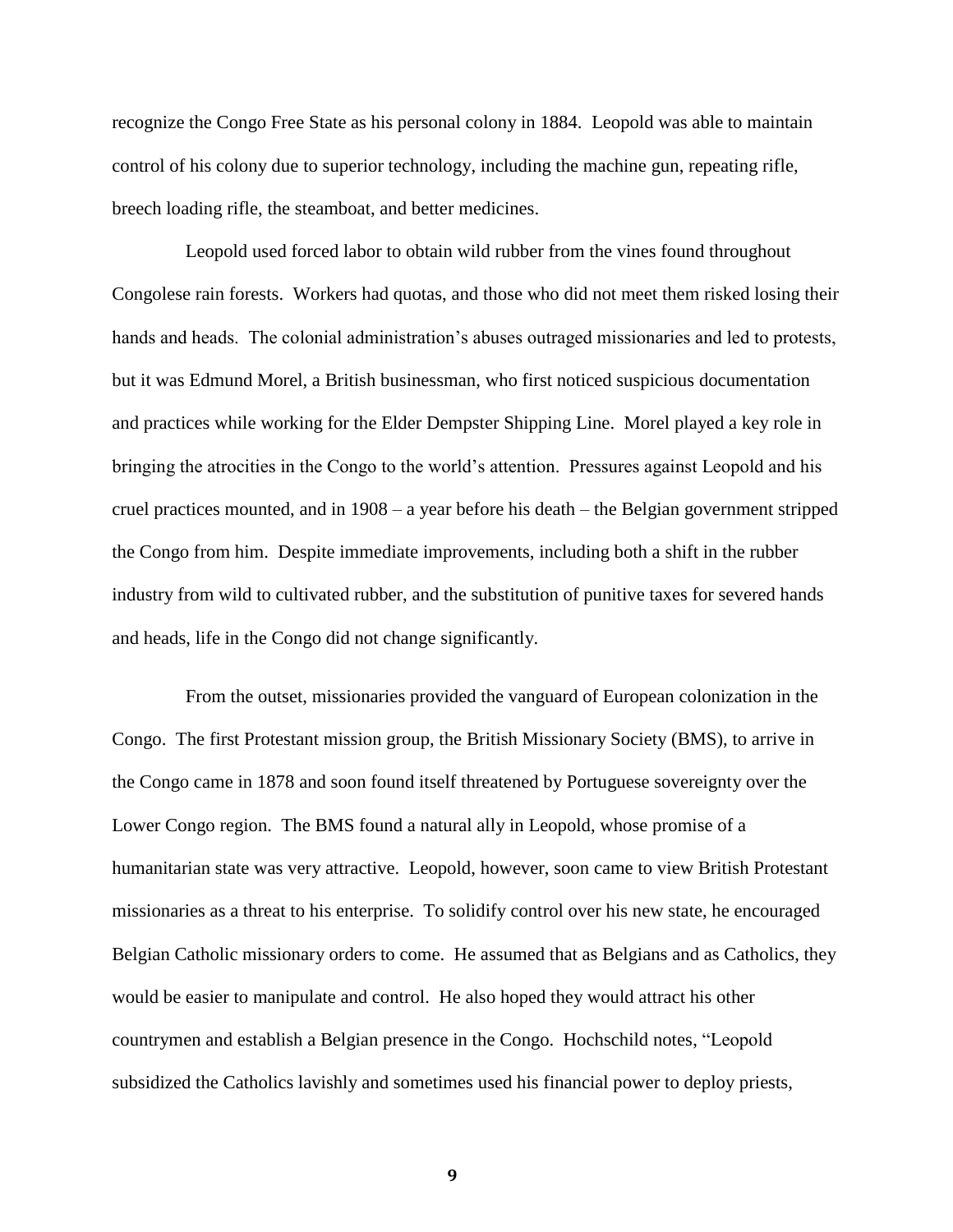almost as if they were soldiers, to areas where he wanted to strengthen his influence."<sup>15</sup> In many British and French colonies, the close cooperation between the missions and the state waned as the number and power of viable secular colonial administrations grew. This was not, however, the case in the Congo, where Catholic missions in particular retained and increased their political might in the 1920s and 1930s. Leopold had used the Catholic missions to cement and extend his power in the Congo.<sup>16</sup>

The Catholic missions continued to play an important role under the Belgian regime. Pius XI, Pope from 1922-1939, became known as the Pope of the Missions because of the massive increase in Roman Catholic concern over the Church in non-European countries which occurred during his reign. The missionary exhibition in Rome in 1925, the appointment of the first Indian, Japanese, and Chinese bishops, as well as a pressure on the Church in Europe and America to play a more active role in missionary work, were all proof of this new priority. Wellestablished mission societies experienced an influx of new members.

The number of Catholic missions was mounting quickly, and each mission had at least three Fathers. In the Lupala area, for instance, which had previously been a Protestant preserve, White Father missions were founded at Lufube (1930), Kabunda (1932), Mapula (1933), Twingi (1938) and Kasaba (1942). The Catholics were there in more and more places to recruit, train, and supervise their catechists. Consequently, Catholic missionaries moved somewhat out of pastoral work and committed more time to education and the establishment of primary institutions. (It is worth noting that in the Belgian Congo, Catholic schools received state

<sup>&</sup>lt;sup>15</sup> Hochschild, 134.

<sup>16</sup> Marvin D. Markowitz. "The Missions and Political Development in the Congo," *Journal of the International African Institute*, 40, 3 (1970): 234, 236-237.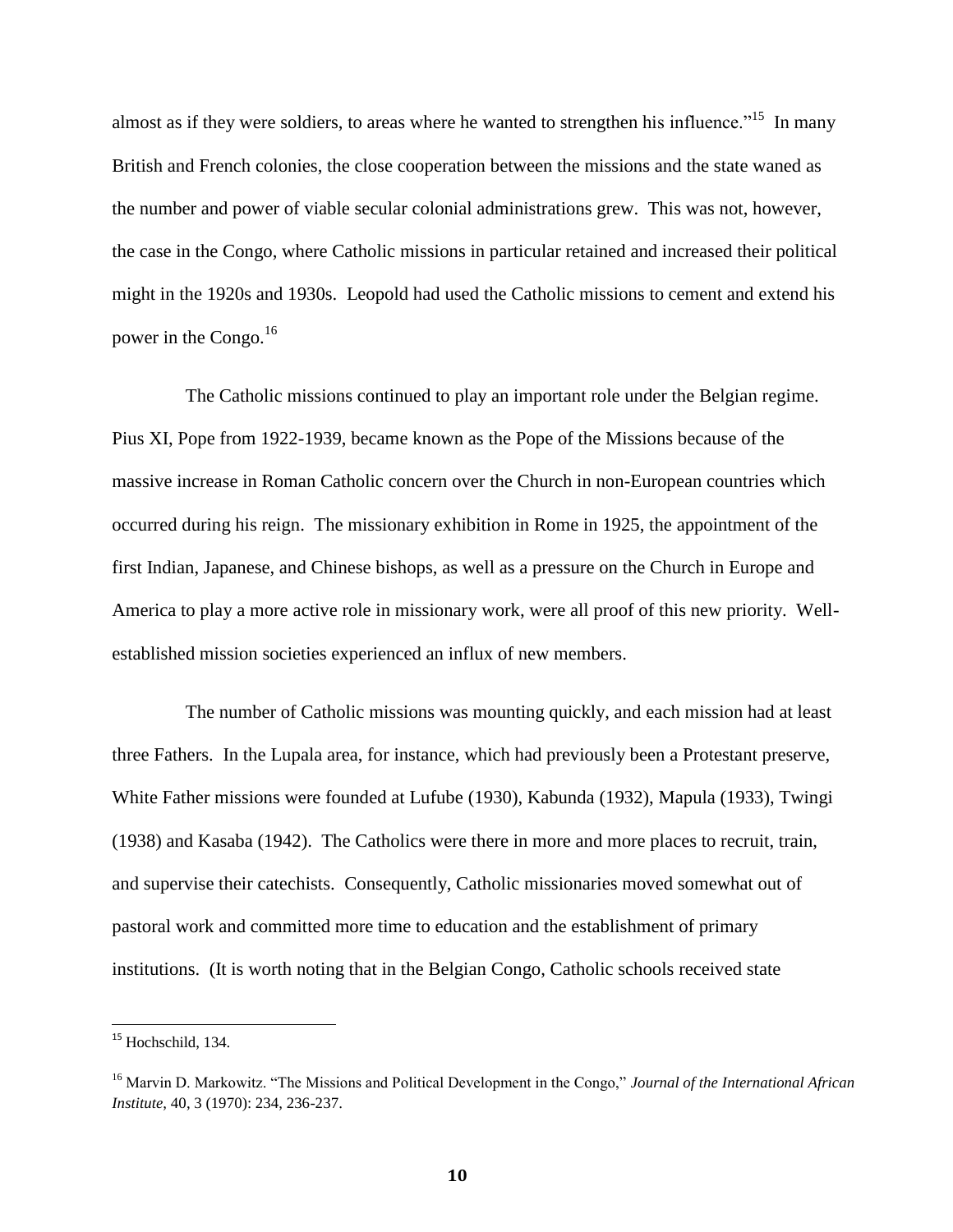subsidies, $^{17}$  something that was denied to Protestant missions. This blatant and systemic discrimination led to rivalries between Catholic and Protestant missions over control of Congolese education.) Because mission schooling was closely tied with the rate of conversion, Protestants were at an obvious disadvantage. Yet in some ways it helped Protestant missions win African fervor because the Congolese viewed them as separate from the colonial arm of power, in a way Catholics were not.

#### The Congo under Belgian Rule: The Triumvirate

Under the Belgian regime, a triumvirate of colonial administration, private corporations, and the Roman Catholic missions, controlled the colony. The source of colonial law was the king's, but the Parliament had substantial power to interfere. The *Grand Conseil,*  which consisted of fourteen members chosen for their expert knowledge in colonial matters, had to be consulted on all decrees. The Governor-General had more power than his French counterpart, but less than a British Governor. There was also a Colonial Inspectorate, but its power was much less than the French Inspectorate. Within the colony was a body of Europeans called the Commission for the Protection of Natives designed to protect native interests in the colony. The Roman Catholic hierarchy dominated this committee.<sup>18</sup> In conjunction with the Catholic party (*[Parti Social Chrétien\)](http://en.wikipedia.org/wiki/Parti_Social_Chr%C3%A9tien_%28Belgium%29),* the Catholic missions exerted great leverage in political affairs of the state. For example, they helped force the resignation of Governor-General Lippens, $19$  whom they felt was hostile to their interests. They also gained a monopoly over educational subsidies (freezing out the Protestants for nearly a quarter of a century), and

 $17$  Established by the Concordat of 1908, which placed Catholic missions in a highly privileged position. <sup>18</sup> Crocker, 92-93.

<sup>&</sup>lt;sup>19</sup> Maurice [Eugène Auguste Lippens](http://en.wikipedia.org/wiki/Maurice_Lippens_%28governor%29) was Governor General of the Belgian Congo from 1921-1923.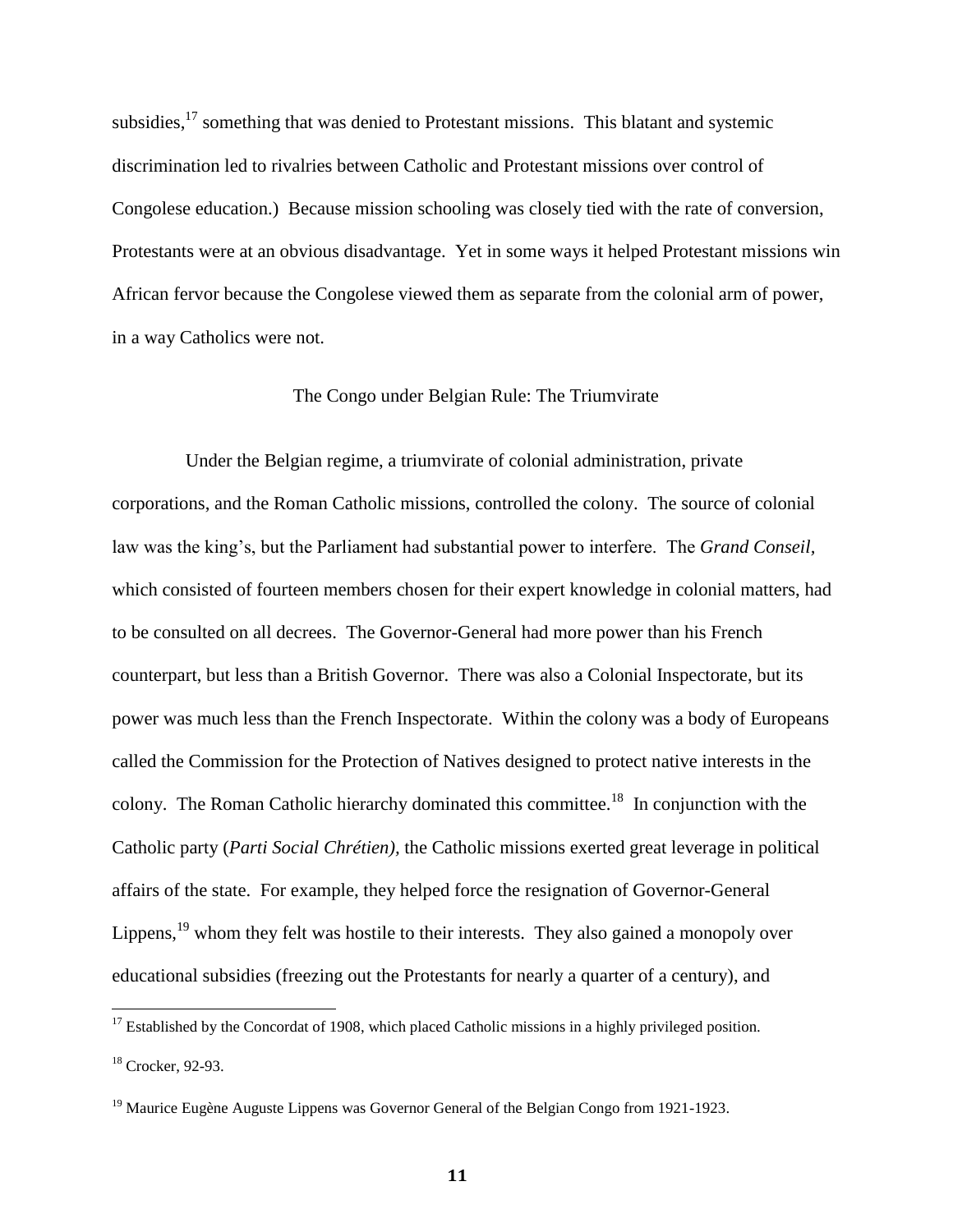frequently convinced colonial administrators to do their bidding. Thus the Catholic missions were a force to be reckoned with in the Congo. As long as the alliance with the state appeared to help with their own objectives of evangelization and conversion, they supported it.

Major corporations played a large role in the economic development of the Belgian Congo. The biggest of these corporations was the *Société Générale de la Belgique.* It encompassed banks, insurance, shipping, airlines, plantations, urban property, mines (UMHK was a subsidiary), as well as millions of acres of land. The fact that the Belgian government was a shareholder in many of the subsidiaries (taking over many of Leopold's interests in them) may have been a safeguard against potential corruption in the large private companies. Another safeguard was the power of the Belgian parliament. W.R. Crocker, who wrote *On Governing Colonies*, argues that "controlled big business was the most efficient way of developing the economic resources of the Congo."<sup>20</sup>

Concerns about the immorality of single men, depopulation, and infant mortality emerged in the early 1920s in the Copperbelt. The role of colonial government and corporations in the Congo deeply affected Congolese life. The colonial regime and corporations made greater efforts to regularize native life according to a European model to create docile citizens, tax payers, wage earners, as well as increase productivity and profits. Nancy Rose Hunt, for example, examines colonial efforts to alter infant feeding and to distribute milk to mothers and infants in the Belgian Congo. She demonstrates how these colonial efforts were tied to a discourse that viewed African birth spacing customs as harmful and inferior compared with Western practices. The Belgian Congo, she argues, intervened more in maternal and infant health than any other colonial regime in sub-Saharan Africa. European colonial women were the

 $20$  Crocker, 65.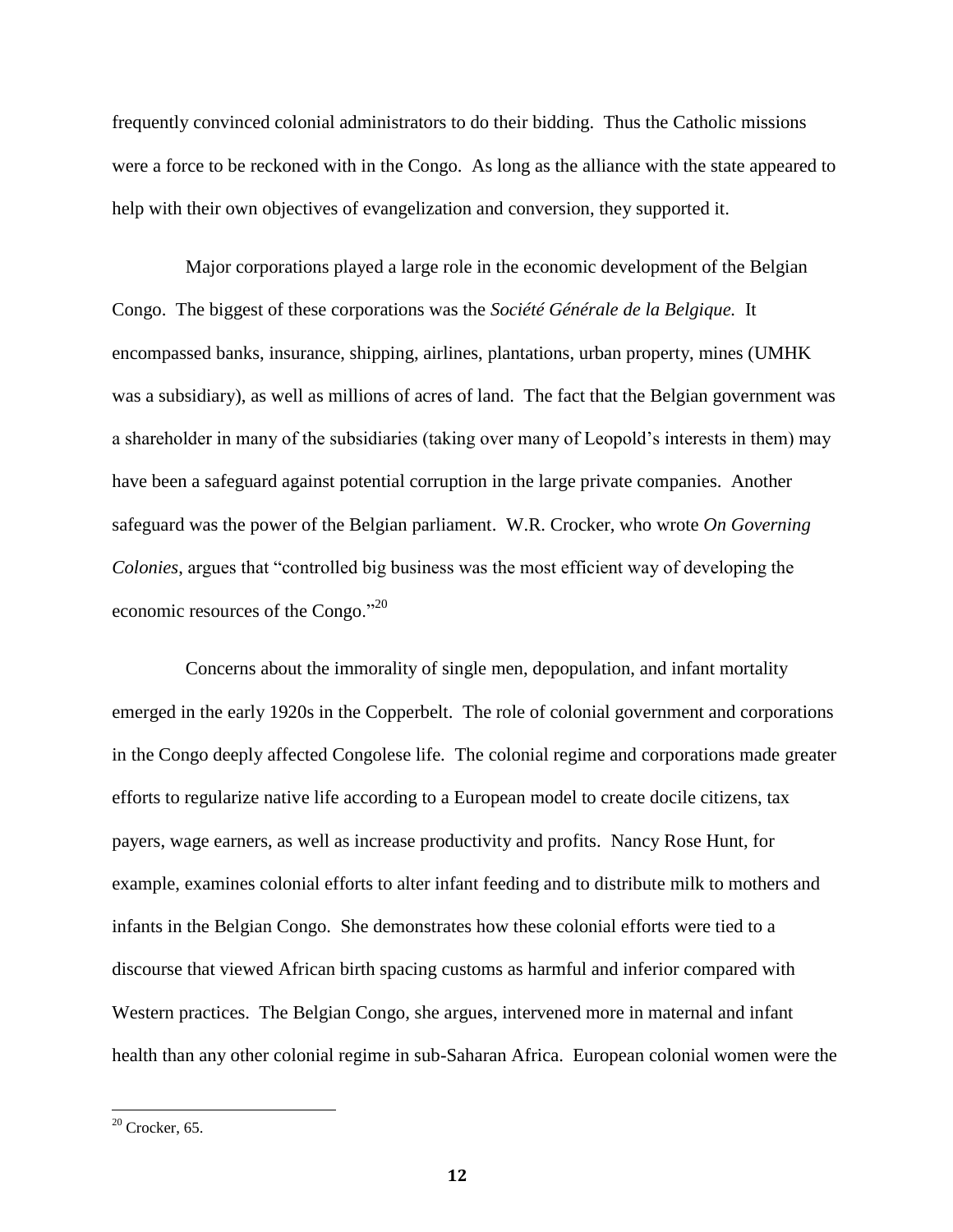first to organize maternal and infant health programs, *gouttes de lait* (drops of milk). There was a growing awareness that a drastic decline in the population and a substantial growth in infertility had occurred since colonial conquest. Depopulation and a low birthrate became a primary theme in burgeoning colonial demographic literature. The crisis culminated in 1924 with the release of a report to the *Congrès Colonial National* on the Congolese "social question." The report found that the native population was threatened by excessive mortality and minimal natality among those leaving their villages for wage work, sleeping sickness, and frequent infant mortality. It detailed the immorality of African social customs (as seen by Europeans at this time), including polygamy and prostitution. As a result, social welfare programs were developed to help combat these issues and teach African women Western skills, especially proper child rearing. Sister orders of the Catholic missionaries (like the White Sisters) tended to village womens' maternal needs and often toured with mining representatives to pick up pregnant women from surrounding villages and bring them to the maternity wards for physical checkup and care. This system was very well organized. The mine donated food and supplies to the maternity hospital. European women were also called in to play an active part in these programs. Thus these programs enabled the colonial presence of European women. $21$ 

The need for African labor was acutely felt at the same time that approximately fifty percent of the babies were dying in the camps of UMHK. Two solutions proposed included African labor stabilization and infant and maternal health programs. By 1924 UMHK operated a *goutte de lait* to encourage births and reduce infant mortality. Weekly visits, gifts in kind, birth gifts, and rations for mothers during the first six months of pregnancy and the first year of

<sup>&</sup>lt;sup>21</sup> Hunt, Nancy Rose. "Le bébé en brousse: European Women, African Birth Spacing, and Colonial Intervention in Breast Feeding in the Belgian Congo," *Tensions of Empire: Colonial Cultures in a Bourgeois World.* Berkeley, Calif.: University of California Press, 1997: 288-290, 296.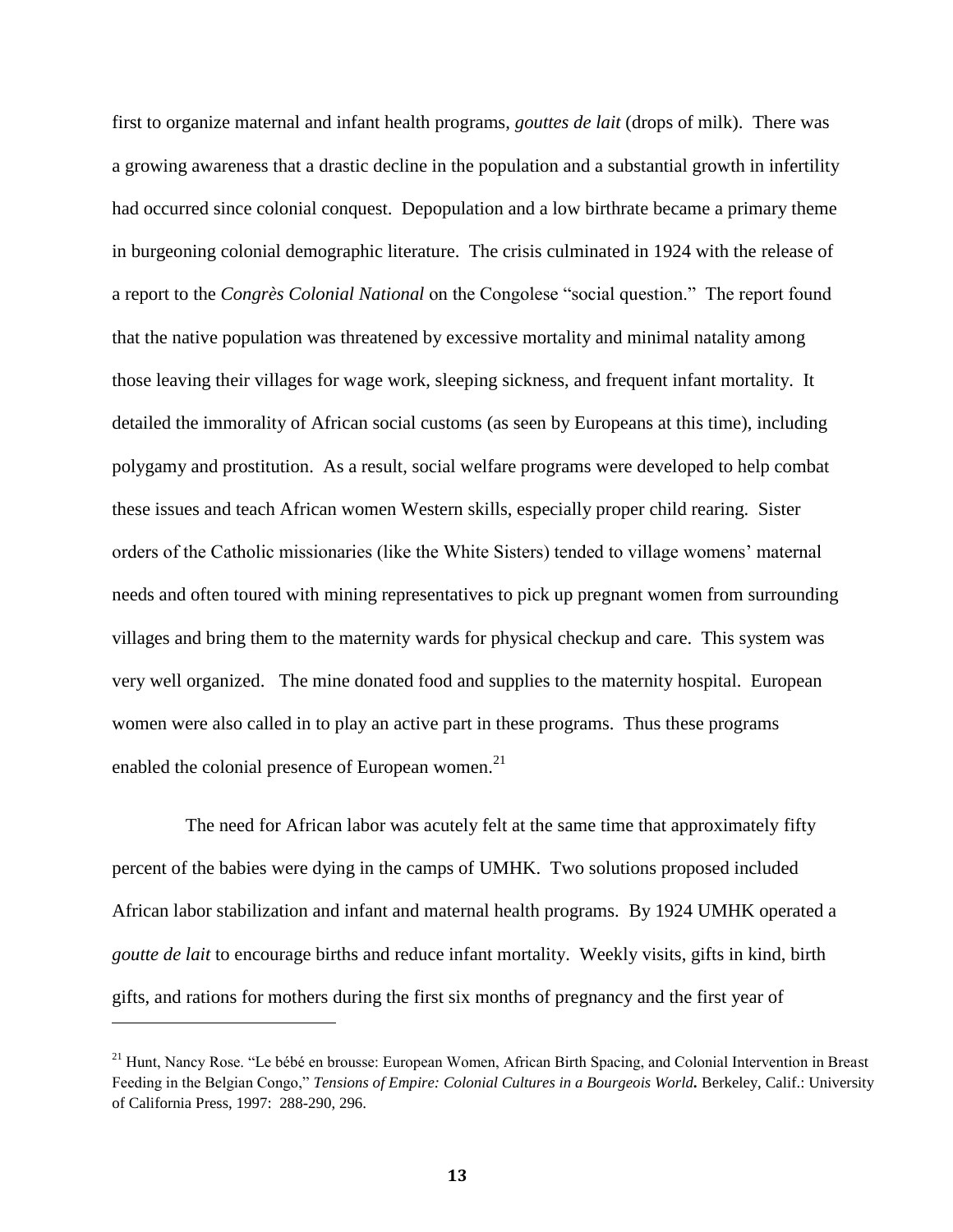nursing were part of the program. The medical staff also encouraged the launch of *Oeuvre de Protection de l'Enfance Noir* (OPEN) program. Its specific aim was to reduce infant mortality, which was attributed to maternal ignorance, and to increase the birthrate. In short, colonialism invaded some of the most intimate aspects of women's lives, including the birthing process, breast feeding, weaning, dietary choices, and sexual activity. In the case of UMHK*,* African women's and children's time, space and bodies became regularized. Women had daily schedules. Children were fed and bathed within new colonial public spaces. Even private space was controlled and monitored to ensure hygiene and particular sleeping arrangements. Crocker argues that UMHK provided their workers with the most complete medical facilities found anywhere in Africa.<sup>22</sup> Yet how Africans interpreted and countered colonial efforts to structure and intervene into their lives remains up for debate. Needless to say, these initiatives had a profound effect on many Congolese people.<sup>23</sup>

#### Protestant Resentment

Protestant missions resented the limitations placed on their missions by large concessionary companies in the Belgian Congo. They believed that the colonial government approved these limitations, and concluded that the collaboration between Catholic missions and big business (namely the *Société Générale de la Belgique*) formed an economic-religious monopoly over the entire colony. The Protestants accused the colonial administration of being "humiliatingly subordinate [to big business and the Catholics] instead of standing aloof as the impartial arbitrator in matters temporal and religious as it should." Marvin Markowitz argues that while these claims may have been somewhat exaggerated, large companies did in fact

 $22$  Crocker, 32.

<sup>&</sup>lt;sup>23</sup> Hunt, 298-308.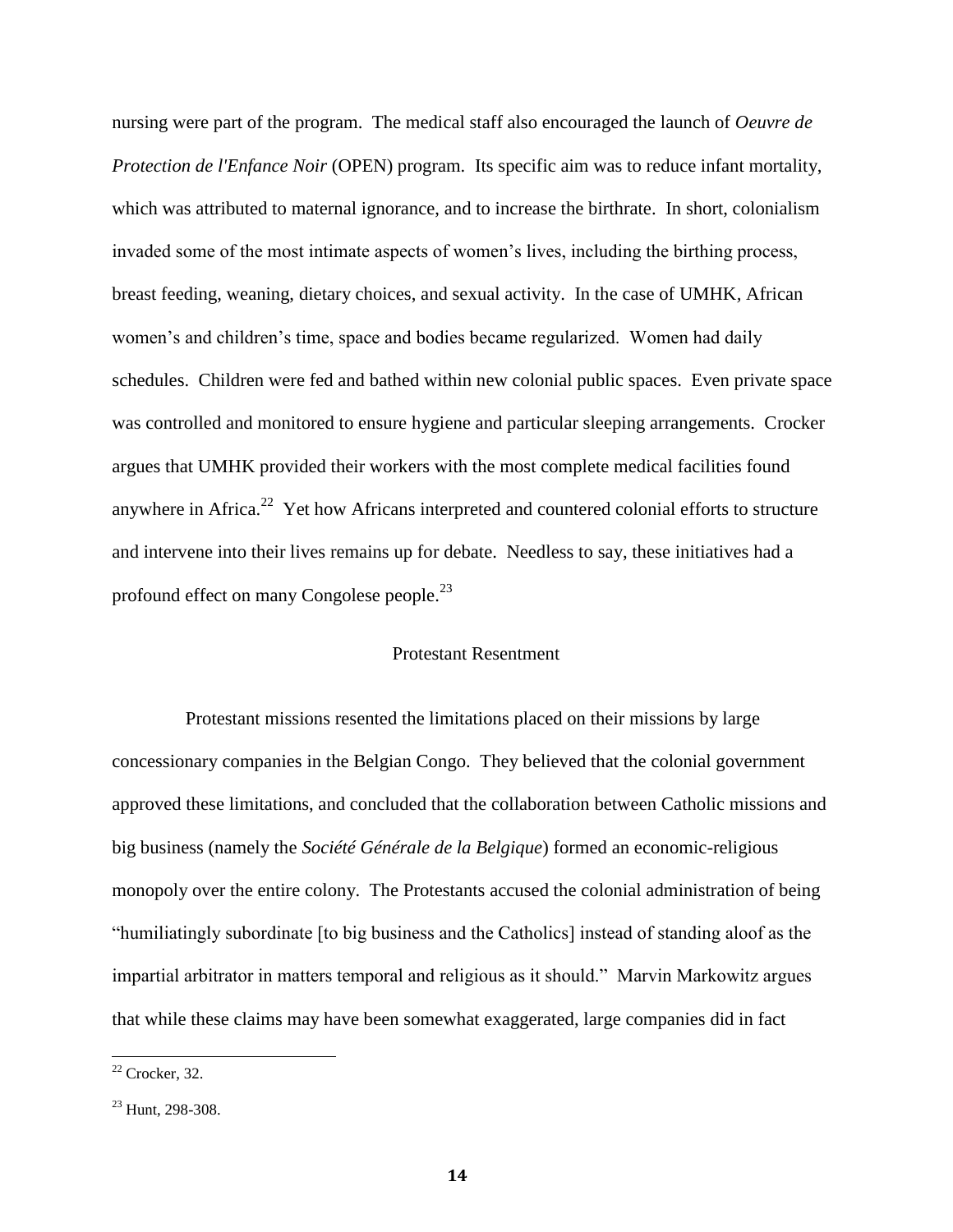collaborate with Catholic missions, and the administration acquiesced in this policy. This collaboration worked to the detriment of Protestant missions.<sup>24</sup>

Catholic missions handled the education of Congolese children residing in company compounds. There were restrictions placed on Protestant evangelization, worship, and meetings on company property. The Congo Protestant Council (CPC) expressed concern that some mining and agricultural firms prohibited Protestant Congolese evangelists from doing their work on the compound. The *Union Minière du Haut-Katanga* (UMHK) and *Huileries du Congo Belge (Unilever)* (HBC) were named in the charges. UMHK adopted a policy of close cooperation with Catholic missions in Katanga, and the policy seemed to have been carried out with approval from the colonial administration. Thus schools on the company compound were staffed by Catholic missionaries. The Protestants even received a communication from the Governor of Katanga stating that the government and UMHK had in fact agreed upon the policy, and Protestant chapels were prohibited within a five-hundred-meter limit of the company compound. For Protestant missionaries, however, HBC's policy of giving Catholic missions control of education on its compounds was a greater setback than UMHK's policy. Protestants had hoped that because HBC was a British firm, it would adopt a more favorable policy toward them, but that was not to be. They rejected the idea of complaining to the Commission for the Protection of Natives because Catholic missionaries dominated it. Markowitz argues that big business' favoritism with Catholic missions signified the unique position of power and influence

<sup>24</sup> Marvin D. Markowit*z, Cross and Sword: The Political Role of Christian Missions in the Belgian Congo, 1908- 1960* (Stanford, Calif.: Hoover Institution Press, 1973), 42.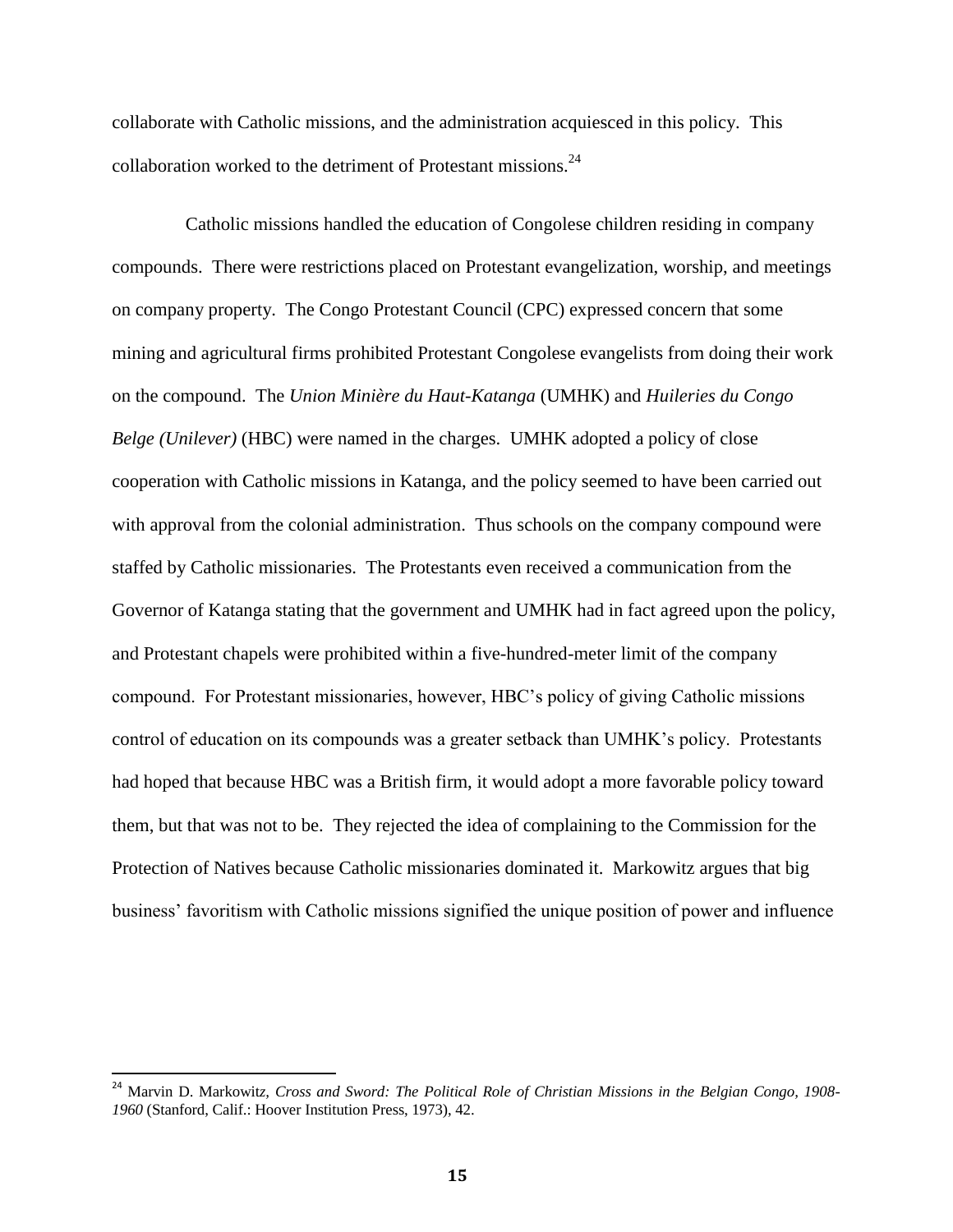Catholic missions enjoyed in the Congo. Big business knew the Catholics had close ties with the metropole, and recognized it would be advantageous to work with them.<sup>25</sup>

Within the Belgian Congo, then, the triumvirate of colonial administration, big private companies, and Catholic missions had a close and mutually beneficial relationship. Some Catholic missions used little less than force to convert Africans and conform them to the Church's vision of morality. According to Hastings, nowhere else in Africa in the 1930s and 1940s was so much force used in conversion as was used in the Belgian Congo by Catholic missions. Catholic missions used their privileged status within the colonial system to aggressively convert people. They compelled "children to attend school, converts to attend the catechumenate, and everyone to conform to the moral law as interpreted by themselves."<sup>26</sup> According to Crocker, Catholic missionaries often intervened in intimate Congolese social customs, including marriage and burial of the dead, which they considered immoral. For example, in the case of polygamous marriages, Catholic missionaries "refuse the status of marriage to all but the first wife; the others they, in effect, divorce." Priests frequently took it upon themselves to find a husband or wife for a convert, and they "terrorized" those who "relapsed" into polygamy. Thus parental control over children was fragmented, women lost their traditional security, and family life was disrupted. Material needs such as schools and hospitals, were sometimes used as a "weapon for proselytization." For instance, a priest would tell a local community that if they contributed a sum of money, he would give them a school or hospital.

<sup>25</sup> Markowitz, *Cross and Sword*, 45-46.

<sup>&</sup>lt;sup>26</sup> Hastings, 559-563.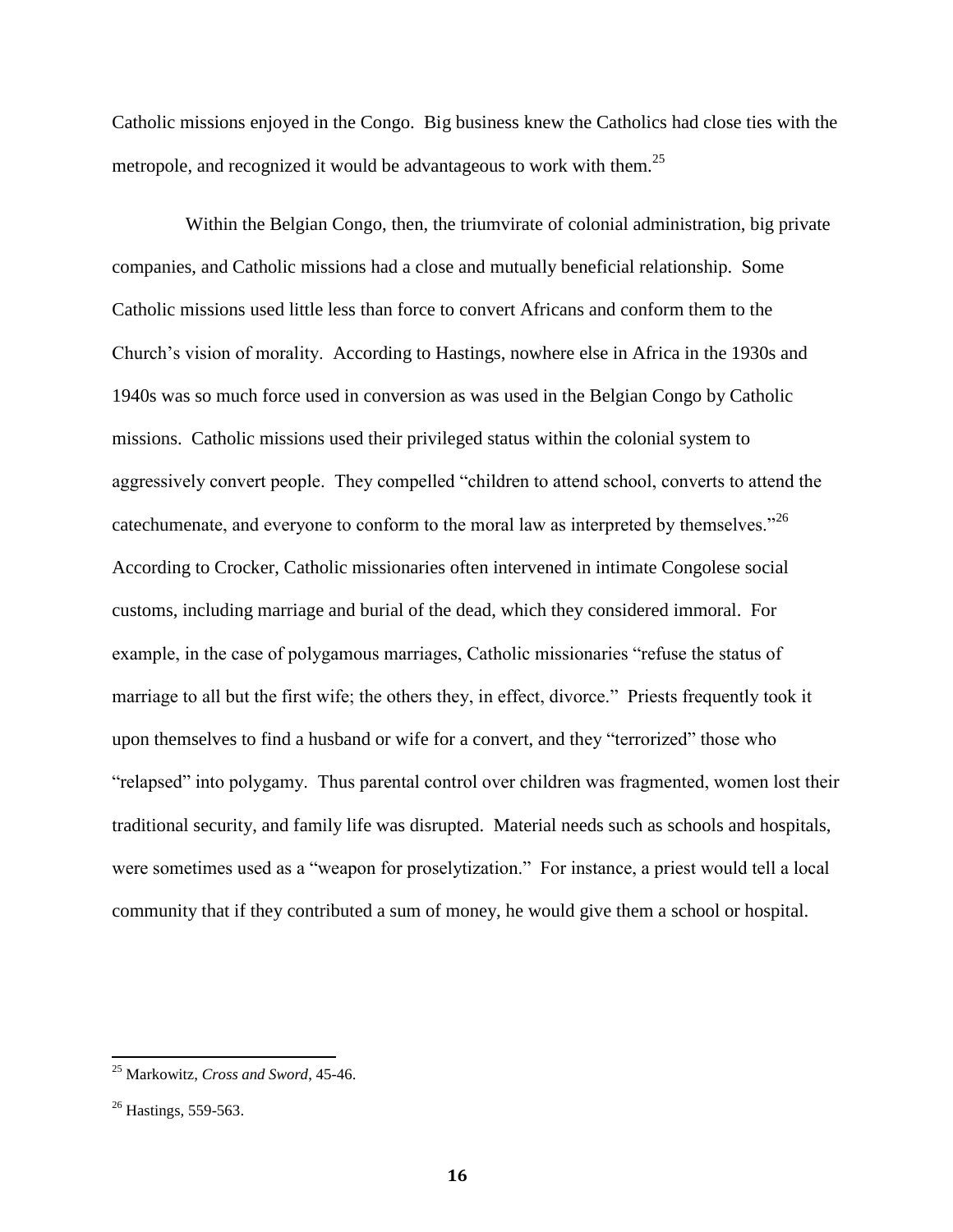Not all Catholic missionaries should be implicated here, but it is clear that some Catholics and Protestants were guilty of these offenses.<sup>27</sup>

The missions' work in education produced a class of Congolese *ėvoluės*. 28 The missions not only ran a vast system of lower schools, but supported movements to establish secondary and university education. However, their educational efforts sometimes clashed with colonial administrators, who feared an educated indigenous population. Mission seminaries produced Congolese clergy, and also future Congolese political leaders, including Joseph Kasavubu.<sup>29</sup> Yet the missions, while injecting strength into the Congolese polity, also contributed to its weakness. Catholic missionary actions often promoted ethnic and parochial nationalism. They tended to see themselves as bearers of justice and moral values. Armed with their sense of cultural superiority, they often attacked basic elements of Congolese culture. As a result, they helped fragment the traditional structure of local Congolese societies, but provided no substitute for the social and personal integration that had been destroyed. They acted as instruments of social change and modernization (civilizers), but attempted to retain their positions within the status quo.<sup>30</sup> All Catholic missionaries were, however, not the same. As we will see, Lavigerie preached assimilation of his missionaries among the indigenous peoples and adequate catechist training, such as the delay of baptism until adulthood, to ensure the person fully understood his or her commitment to the Church. As early as the Leopoldian days, French was declared the official language of the Congo. This included the official language policy for

 $27$  Crocker, 49-50.

<sup>28</sup> *Évolué* is a [French](http://en.wikipedia.org/wiki/French_language) term (literally, *evolved* or *developed*) used in the [colonial era](http://en.wikipedia.org/wiki/Colonialism) to refer to native Africans who had "evolved" through [education](http://en.wikipedia.org/wiki/Education) or [assimilation](http://en.wikipedia.org/wiki/Cultural_assimilation) and accepted [European](http://en.wikipedia.org/wiki/Europe) values and patterns of behavior.

 $^{29}$  Joseph Kasavubu was a statesman and first president of the independent Congo republic from 1960 to 1965. Shortly after independence in 1960, he ousted the Congo's first premier, [Patrice Lumumba,](http://www.britannica.com/eb/article-9049346/Patrice-Lumumba) after the breakdown of order in the country.

<sup>&</sup>lt;sup>30</sup> Markowitz, "The Missions and Political Development," 165-167.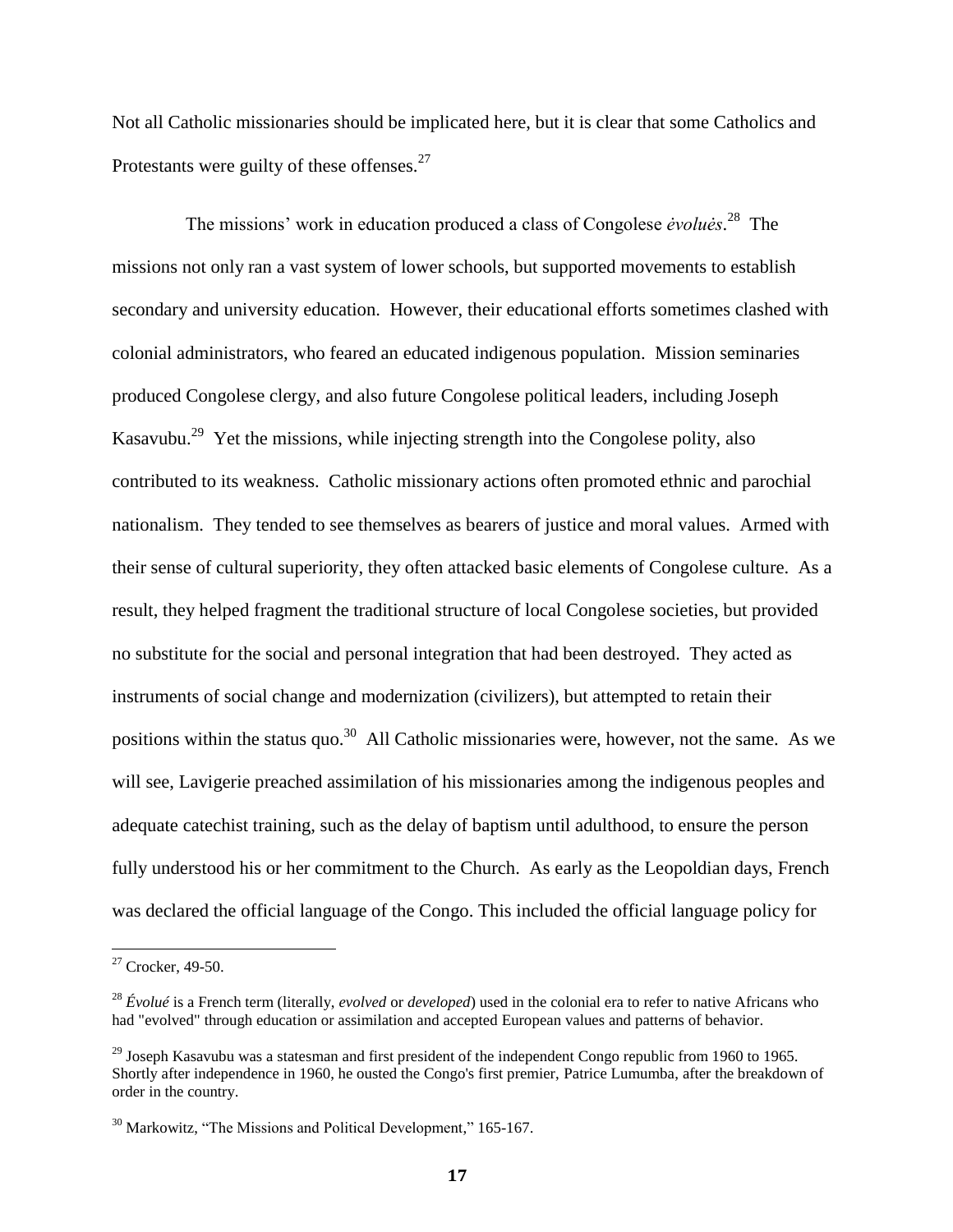schools and government affairs. Yet many officials did not speak French themselves, statesubsidized Catholic schools did not propagate French all the time, and the colonial administration did not financially support Protestant schools that did use French. During Leopold's rule, his policy of Belgianization was inhibited by his desire to obtain manpower and resources to manage the Congo Free State. Because Leopold's own people were not interested in his venture, he was forced to employ people from other nationalities in the colony. Belgians never represented more than 60 percent of Europeans in the Congo during this period.<sup>31</sup> Thus imposing French as the official language of the colony was not practical.

Catholic teachers did not enforce the government's Francophone efforts because education in French did not reinforce their aims, namely to create a Christian society in Africa. With the exception of the White Fathers, Catholic missionaries saw little merit in literacy during this period. In the Lower Congo, only the Jesuits saw a need to prepare skilled workers, but not for employment outside the mission. The Catholic missionaries did not propagate the use of any major European language. Even the White Fathers, who began to train African clergy in the 1890s, moved directly from Swahili to Latin. French proved to be an unnecessary intermediary. Belgian Catholic missionaries spoke Flemish and Afrikaans and, like Protestants, used French poorly as a second language. Some Belgian missionaries were, however, reluctant to propagate French because of the continual linguistic-cultural conflict in Belgium between the Flemish and French-speaking Walloons.<sup>32</sup>

<sup>31</sup> Barbara A. Yates. "The Origins of Language Policy in Zaire," *The Journal of Modern African Studies,* 18, 2 (1980): 258-260.

<sup>&</sup>lt;sup>32</sup> Yates, 262-263.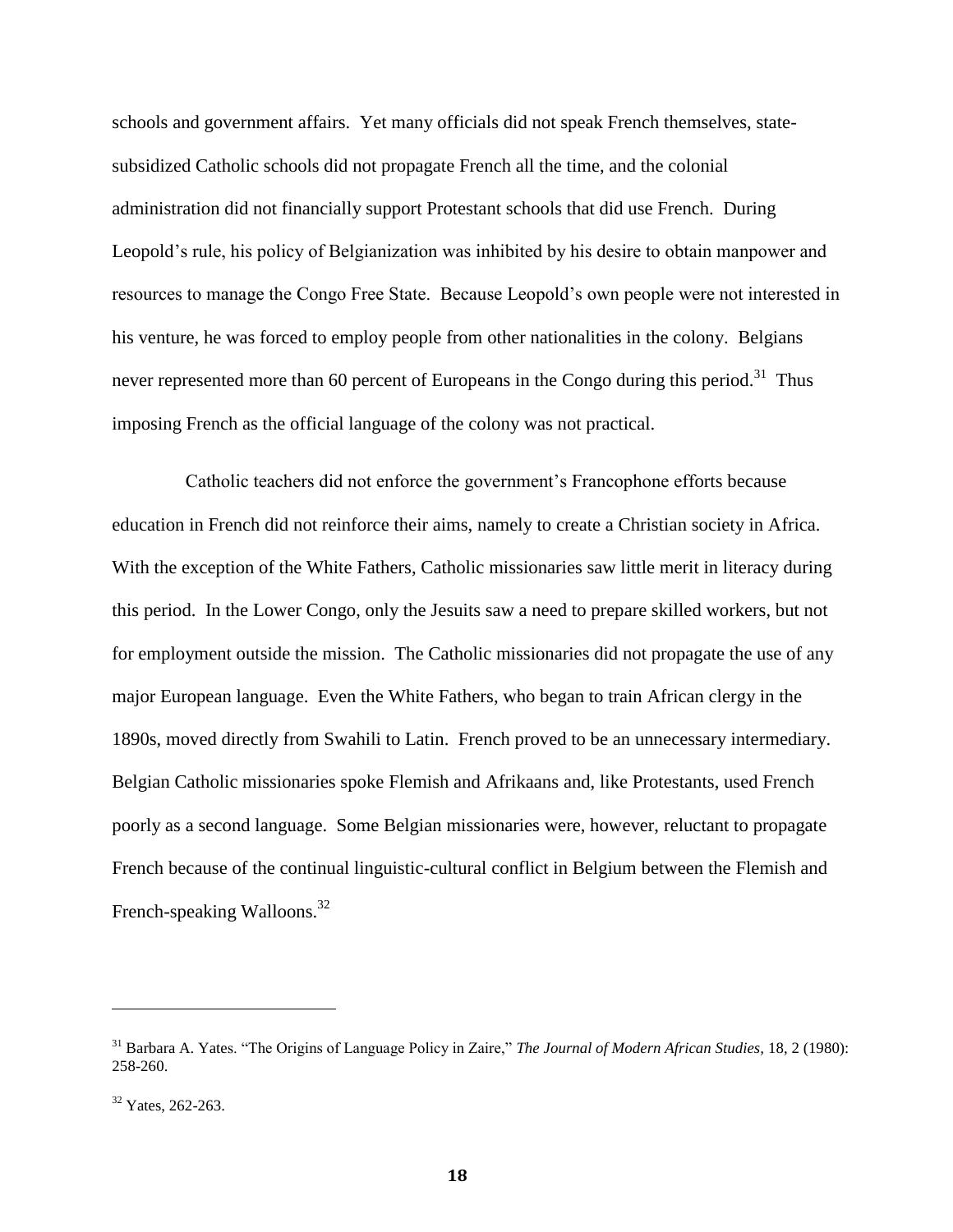While missionary goals were to convert as many indigenous people as possible, it was clearly impractical to learn all of the different African languages and dialects. Most Catholics, who were more interested in a mass audience for conversion, chose one of the regional languages (Kikongo, Swahili, Tshiluba, or Lingala), while the Protestants, who focused more on the individual conversion, preferred the vernacular spoken by the majority of people located near each mission post. Protestant proselytization focused on the local population. Thus one of the first tasks of a Protestant missionary was to translate the Scriptures into the local vernacular. Catholic missionaries paid more attention to local languages at the beginning of the twentieth century in an effort to compete with their Protestant neighbors. As mobility increased due to economic and technological innovations, such as the railway between Matadi and Leopoldville in 1898, Catholic missionaries focused more on proselytizing in the local languages with the assistance of native cate chists.<sup>33</sup> Native cate chists played an important role in the spread of Christianity in Africa.

#### The Nationalist Challenge and Swift Road to Independence

The Second World War accelerated the disintegration of traditional society which had begun with the European colonial invasion in the 1880s. The whole black population in Africa was mobilized to produce what the Allied powers needed for victory. This mobilization for production in mines and plantations was coupled with the decline of indigenous rural economy. This decline drove many people to the cities for work. By the mid-1950s, there was hardly a city in Africa that had not tripled or quadrupled its population since 1939. Davidson contends that nothing like this had been seen since the British Industrial Revolution. Commenting on life in African urban centers, a Royal Commission on East Africa observed in 1955 that "the evils

<sup>&</sup>lt;sup>33</sup> Yates, 268-270.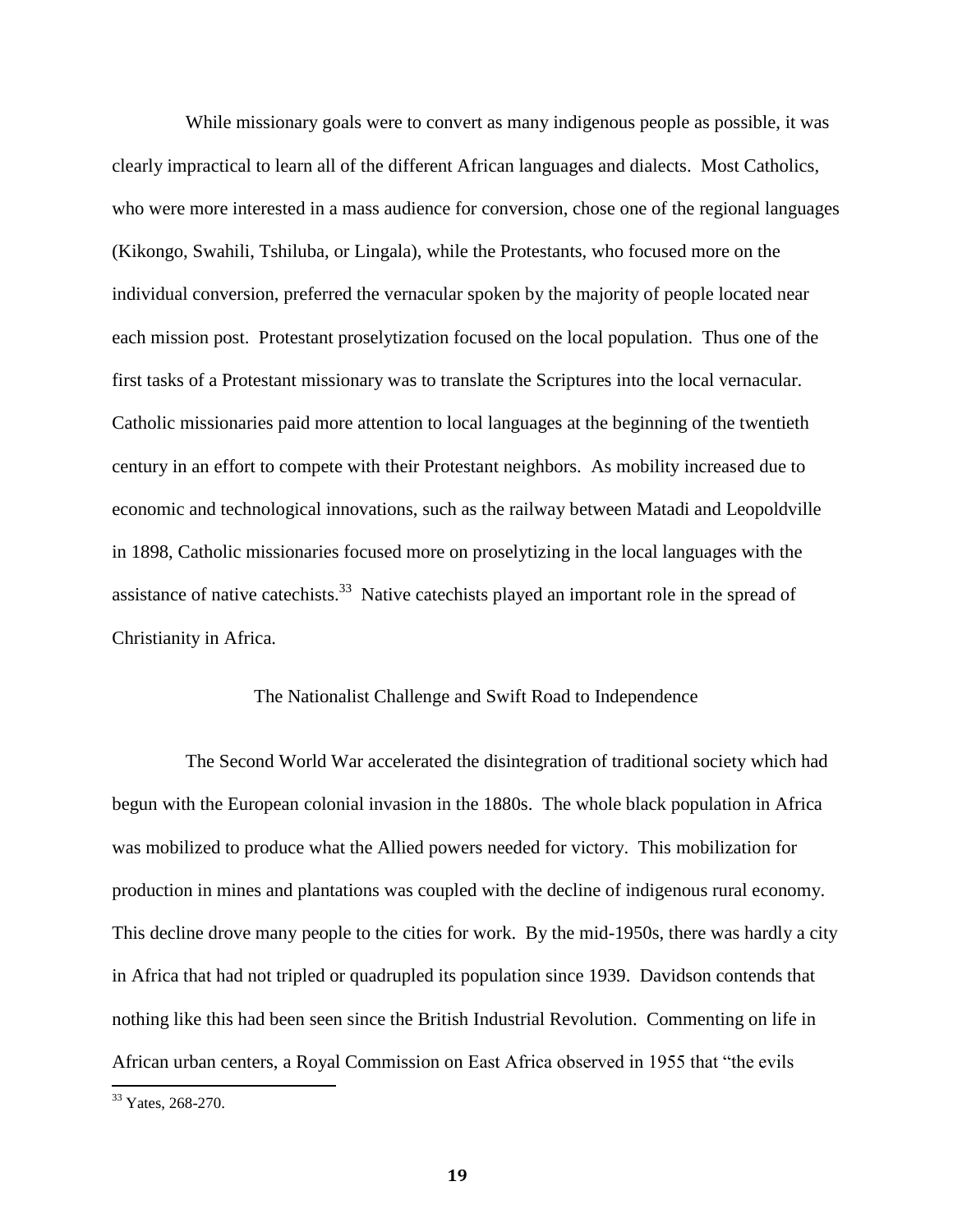associated with the absence of family life, drunkenness, prostitution, and venereal disease are rife in the towns with large African populations…" Some statistics showed that alcohol import rates in French West Africa were fifteen times higher than they had been in 1938, and the French colonies were not unique. As these patterns continued, it became apparent, Davidson argues, that much of Africa was in a state of social and economic disintegration. None of the old colonial solutions would work. Conditions could not be reversed.<sup>34</sup> Events in Africa had reached a boiling point, and that boiling point manifested itself as nationalism.

There were struggles for national independence within regions drawn by the colonial regimes after the war. Previous demands for emancipation and equality transformed into nationalism. African political figures demanded more than respect for Africans; they wanted autonomy and independence. They took advantage of the outcomes of the Second World War. If India could be free, why not Africa? More radical political parties began to sprout up in Africa, and trade unionism now played a bigger role in the effectiveness of these national movements. Gradually the nationalist zeal spread beyond the educated minority and gained a mass following.<sup>35</sup> Nationalism soon outpaced the few concessions British and French colonial governors were willing to give. By the end of the 1950s, the European imperial regimes realized that the run-away train that was African nationalism would not be stopped with anything short of drastic political change. The Belgian Congo, however, was a unique case.<sup>36</sup>

The Belgian government assumed it had plenty of time to prepare everything to hand over rule to the Congolese. Nothing could have been farther from the truth. Before the Second World War, there is no real indication that the Belgian government had given any serious

 $\overline{a}$ 

<sup>&</sup>lt;sup>34</sup> Davidson, 279-280.

 $35$  Davidson, 281.

<sup>36</sup> Davidson, 282-288.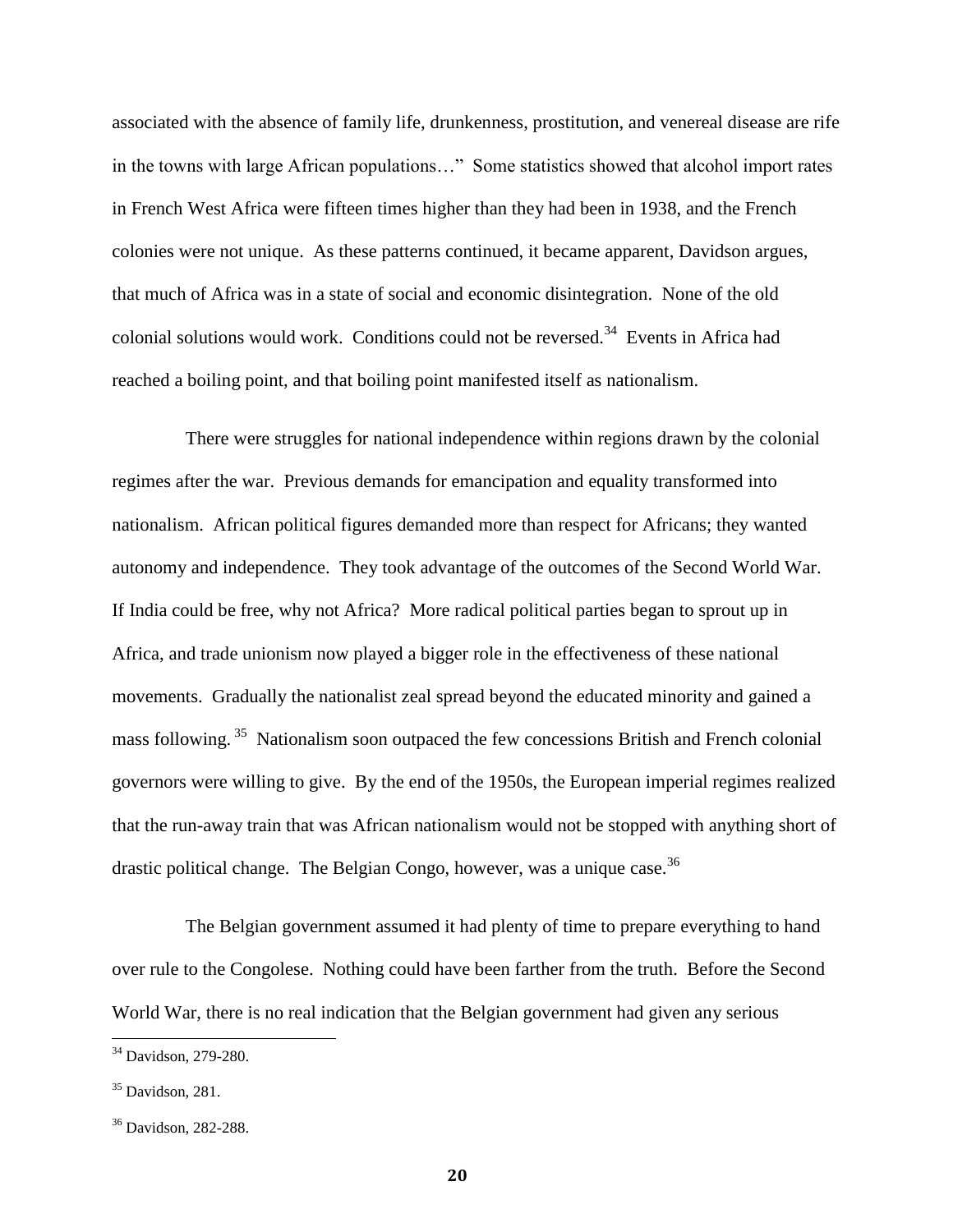thought to a Congolese existence outside of the colonial framework. The Belgian government anticipated a slow, gradual approach to independence, with emphasis on a process done within the parameters of Belgian law on local organizations, a top-down process. In 1956, Governor-General Petillon<sup>37</sup> delivered a speech to the council where he criticized Europeans in the Congo for being snobs and holding fast to a conquering attitude.<sup>38</sup> He held high hopes for the idea of a Belgo-Congolese community, which served as transitional goal between the intolerable prospect of total severance between the Congo and Belgium and the impossibility of continued domination over the Congo as a colony.<sup>39</sup>

By 1957, it became increasingly clear that Belgian assumptions about a gradual decolonization process that would take place in the distant future were wrong. The sands of time were not limitless. Africans refused to be clay molded by the hands of their European colonizer. The tides of nationalism would not be reversed at this point. The Belgian idea of a Belgo-Congolese community (initially conceived as a relationship between a rider and a horse) would not mesh with Congolese visions of their future. It could not be viable if both parties were to be given the opportunity to structure the relationship. Until 1959 the debate on terminal goals took place virtually in a vacuum, within the confines of the European ruler community. Following the Leopoldville riots<sup>40</sup> of that same year, there was a real effort on the Belgian side to negotiate

 $\overline{a}$ 

 $37$  Léon Antoine Marie Pétillon was [a Belgian](http://en.wikipedia.org/wiki/Belgium) [civil servant](http://en.wikipedia.org/wiki/Civil_servant) and Governor-General of the [Belgian Congo](http://en.wikipedia.org/wiki/Belgian_Congo) from [1952-](http://en.wikipedia.org/wiki/1952) [1958.](http://en.wikipedia.org/wiki/1958)

<sup>38</sup> Paul McStallworth. "The Congolese and Self-Determination," *The Journal of Negro History,* 43, 2 (1958): 107.

<sup>39</sup> Crawford Young. "The End of the Belgian Congo," *The End of the European Empire, Decolonization after World War II (*Lexington, Massachusetts, Toronto, and London: D.C. Heath and Company), 1975: 184.

 $^{40}$  Riots erupted in Leopoldville in 1959 after the Abako (Alliance des Ba-Kongo, the powerful cultural-political association of the Bakongo party) was banned. 42 people were killed.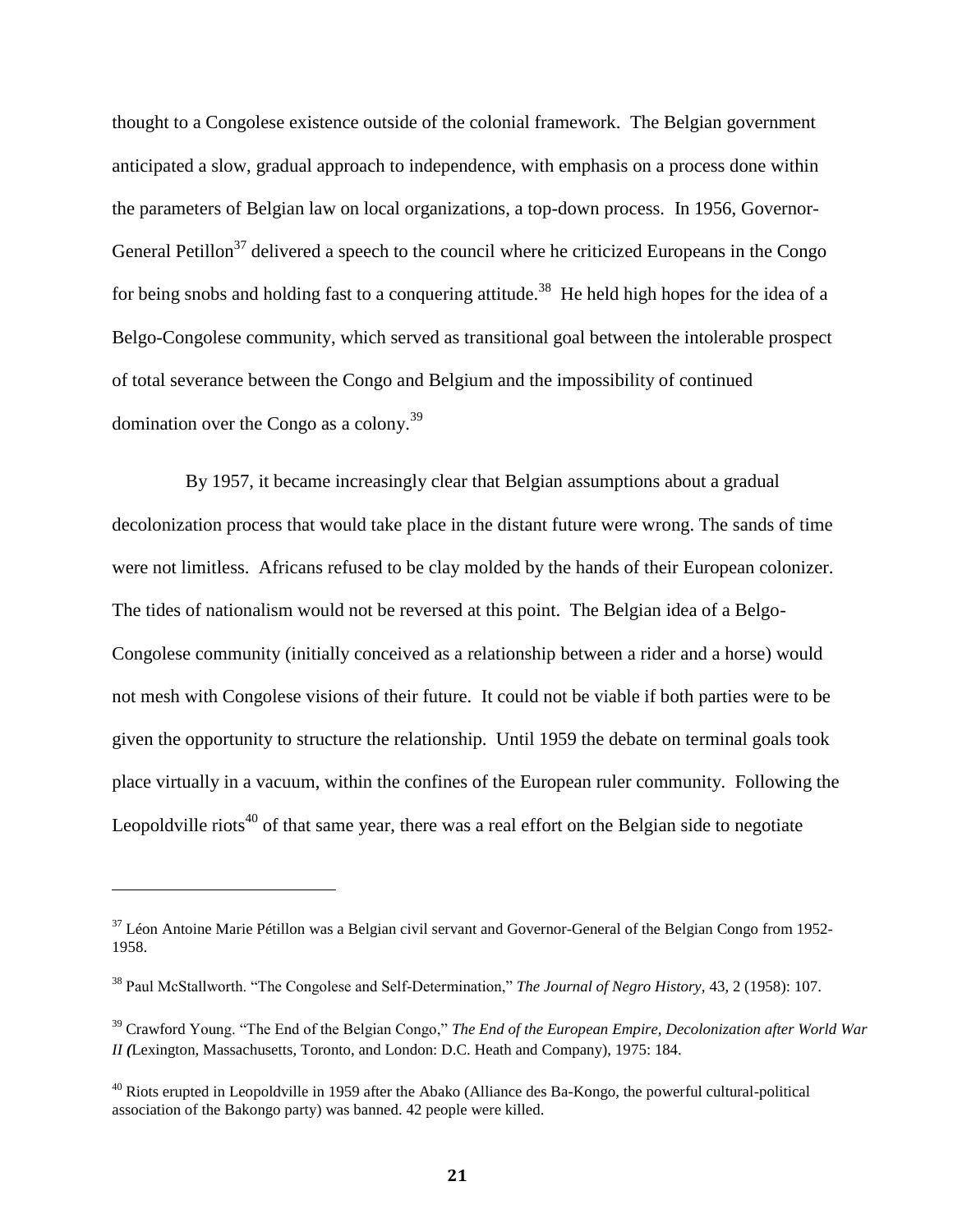with the future African leadership. *Time Magazine* in the summer of 1960 reported "the riots frightened the Belgians into handing over independence to the Congolese with almost disorderly haste."<sup>41</sup> The Leopoldville riots profoundly changed the character of the dialogue between Belgium and the Congo. The Belgian government finally saw the light. By 1956 AntoineVan Bilsen's proposal of a thirty-year plan to create a sustainable Congolese regime<sup>42</sup> was repudiated by nearly all sectors of metropolitan and colonial opinion. Three years later, King Baudouin promised independence "without fatal delays." <sup>43</sup> Independence came to the Congo in 1960.

At the time, there was virtually nothing prepared. There were only a handful of Congolese university graduates, and not a single one had any substantial administrative experience. More importantly, no Congolese national party had had more than a few months to prepare to take over the country. Without a single Congolese officer, the Belgian *Force Publique<sup>44</sup>* mutinied immediately. The newly independent administration collapsed under these

<sup>41</sup> "Taking Over," *Time Magazine* (Summer 1960).

<http://www.time.com/time/magazine/article/0,9171,869527,00.html?iid=chix-sphere> (accessed April 15, 2008).

 $42$  Antoine Van Bilsen, a Belgian professor, proposed a 30-year plan for creating a self-sufficient independent state out of the [Belgian Congo](http://en.wikipedia.org/wiki/Belgian_Congo) in 1955. The timetable called for a gradual change over 30 years. He estimated it would take that long to create an educated African [elite](http://en.wikipedia.org/wiki/Elite) to govern the new Congo state.

<sup>43</sup> Young, 195-196.

<sup>&</sup>lt;sup>44</sup> A Belgian colonial army used since the Congo Free State days. Since Belgium annexed the Congo in 1908, it was used mainly for pacification.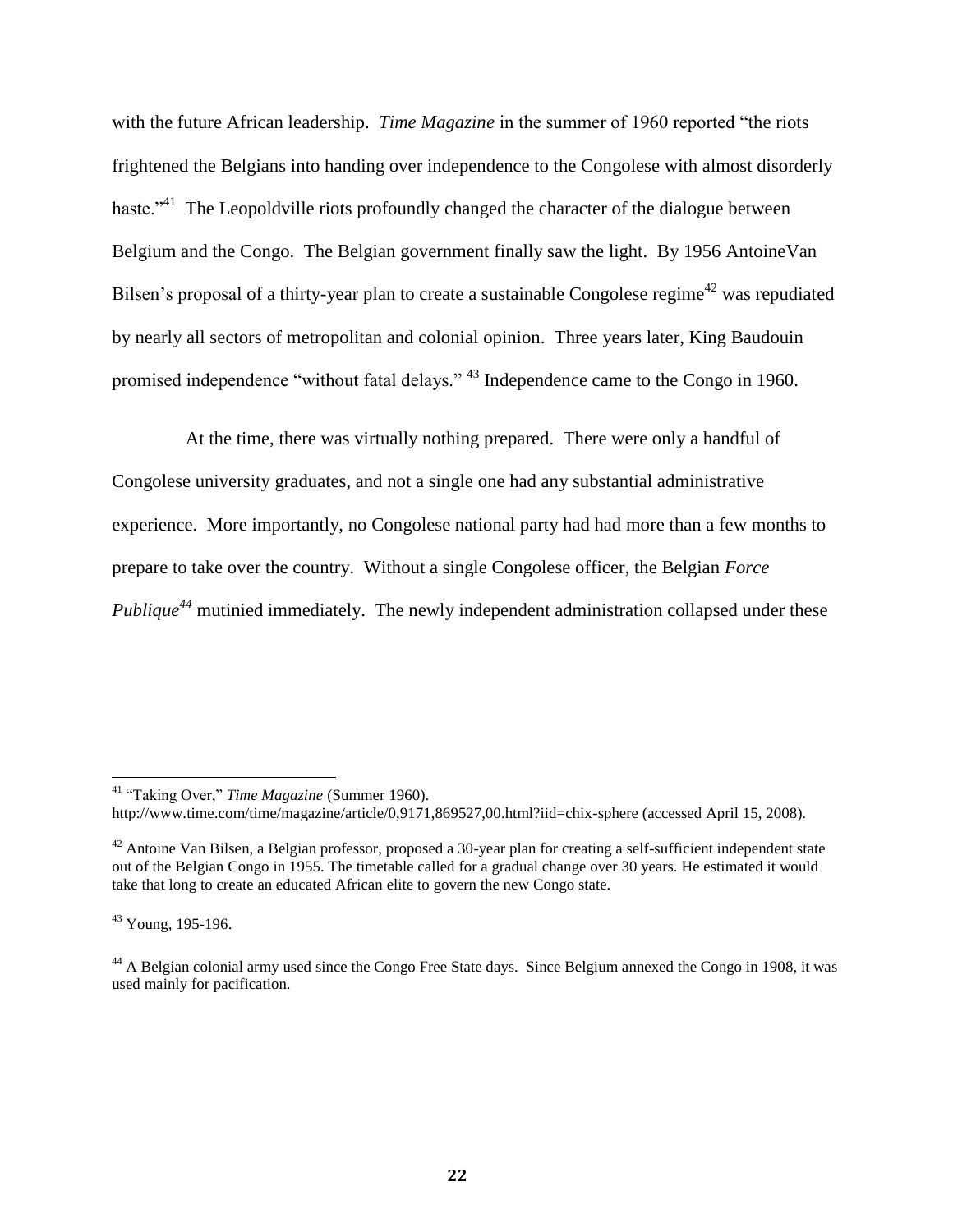and other pressures, and the Congo's most promising new leader, Patrice Lumumba, was assassinated in 1961. $45$  Years of chaos ensued. $46$ 

Throughout the decolonization process, the mission churches remained virtually intact, but they were in a precarious position relative to the new African state. The mission churches wanted to give the new Congolese government the benefit of the doubt, but the new Congolese leaders became irritated if the missionaries did or said anything vaguely political. While there were of course exceptions, many white missionaries had accepted the colonial land scramble and settler racism, or at the very least made use of the broader context of imperial rule. Following independence, these same white missionaries could now be seen as meddling neocolonialists. Backlash was coming. On the larger African scene, some of the worst church-state conflicts occurred in those regimes that had adopted Marxism-Leninism as a national ideology. There were several instances of sweeping nationalizations of schools, churches, and hospitals. Nevertheless, the mission churches managed to weather the storm of independence and stayed remarkably intact.<sup>47</sup>

<sup>45</sup> In a *Washington Post* article written in July 2002, Dr. Steven R. Weissman, staff director of the U.S. House of Representatives subcommittee on Africa from 1986 to 1991, claimed he had studied classified documents that reveal significant U.S. responsibility in the assassination of Patrice Lumumba, who was mistakenly seen by the Eisenhower administration as an "African Fidel Castro." The documents show that the key Congolese leaders (namely thenpresident Joseph Kasavubu and military man Mobutu) responsible for Lumumba's downfall were funneled money and arms by the U.S. to fight pro-Lumumba forces and help select and finance an anti-Lumumba government in a covert CIA plan called "Project Wizard." Nearly three weeks after Lumumba's death, more money came to the people who helped arranged his assassination. Furthermore, Weismann says the documents show that plans and payments were approved by the highest levels of the Eisenhower administration. In February 2002 Belgium issued a 1000-page report acknowledging responsibility in the events that led to Lumumba's death. The U.S. has never admitted any responsibility for involvement in these events.

<sup>&</sup>lt;sup>46</sup> Davidson, 288.

<sup>47</sup> David Maxwell. "Post-Colonial Christianity in Africa," *The Cambridge History of Christianity: World Christianities, 1914-2000.* Cambridge: University Press, 2006: 406-407.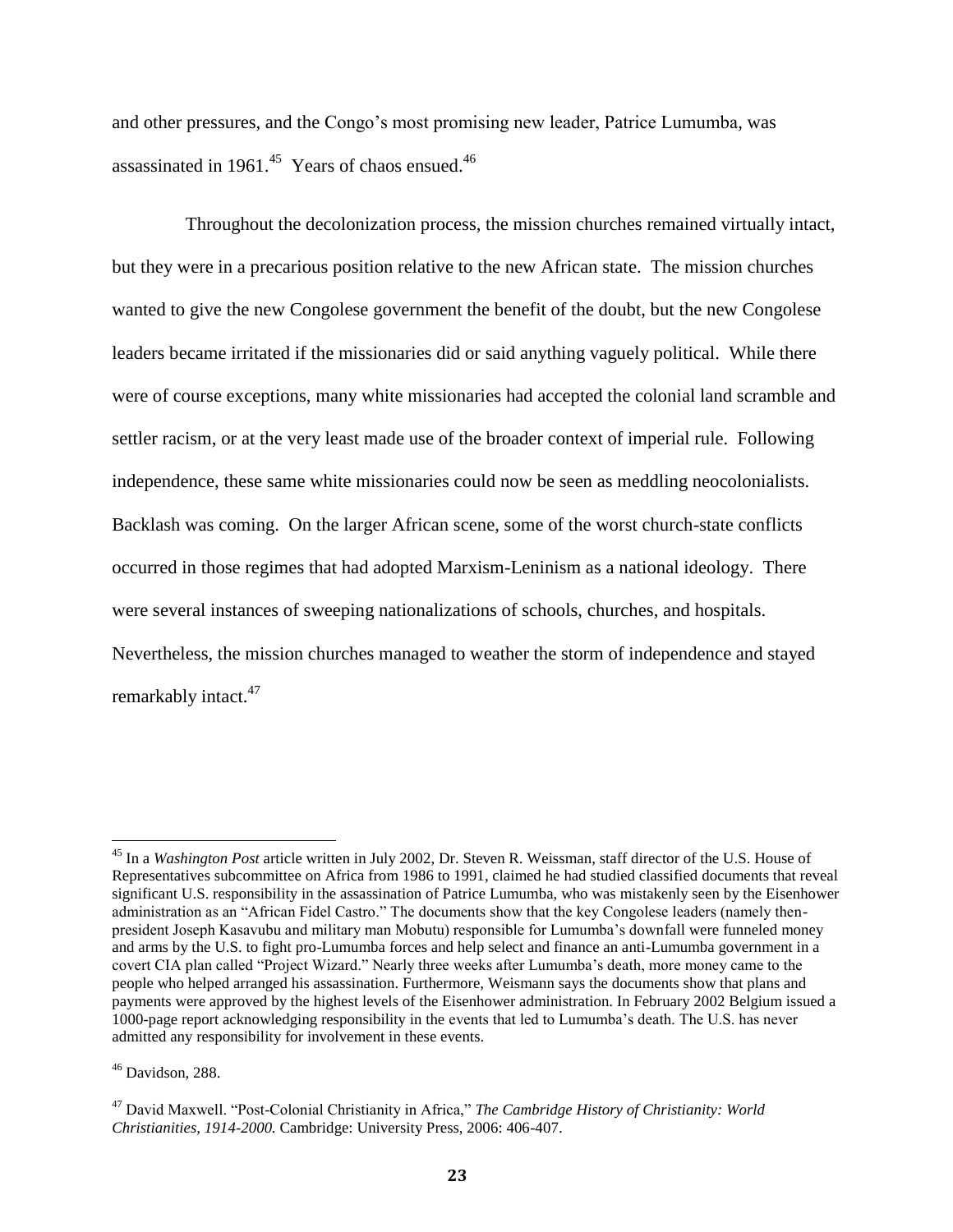#### The White Fathers

One might be tempted to analyze that word charity with many theological subtleties. But in fact, on the lips and in the heart of Lavigerie, the man of direct and urgent action, it was quite uncomplicated. It belonged on his escutcheon because it was a word of command, a battle-cry, a commitment, a purpose in life. And, like a stirring heraldic devise, it stood for a cause; the very practical and paradoxically restless cause of the peace of Christ that must spread like a crackling, tenacious fire…<sup>48</sup>

The society of White Fathers, founded by Cardinal Lavigerie in Algiers in 1868, is officially known as the Society of Missionaries in Africa. Lavigerie was born in Bayonne in 1825. He entered the priesthood in 1849 and quickly became a university lecturer at the Sorbonne and director of the association called *Écoles L'Orient*, a charitable organization dedicated to welfare work in the Middle East. In 1867 he was appointed Bishop of Algiers. Africa claimed his life's mission for his remaining twenty-five years. He actually founded two missionary bodies, the White Fathers and its sister society, the White Sisters. The Holy See made him Apostolic Delegate for the Sudan, the Sahara and Equatorial Africa. Thus Lavigerie became entrusted with the opening up of the missions in vast and (at the time) newly discovered (at least by Europeans) regions of the African continent. He still, however, maintained close ties with Rome, and in 1867, Leo XIII made him a cardinal. Lavigerie died in 1892.<sup>49</sup>

Lavigerie's method for training his missionaries was composed of several simple but important aspects. First, mission recruits were to rely on prayer. They must put God first and rely on Him for answers and guidance. He wrote to his missionaries to say he supposed that the

<sup>&</sup>lt;sup>48</sup> William Burridge, *Destiny Africa: Cardinal Lavigerie and the Making of the White Fathers, (London: G. Chapman,* 1966), 140-141.

 $49$  Burridge, 1-2.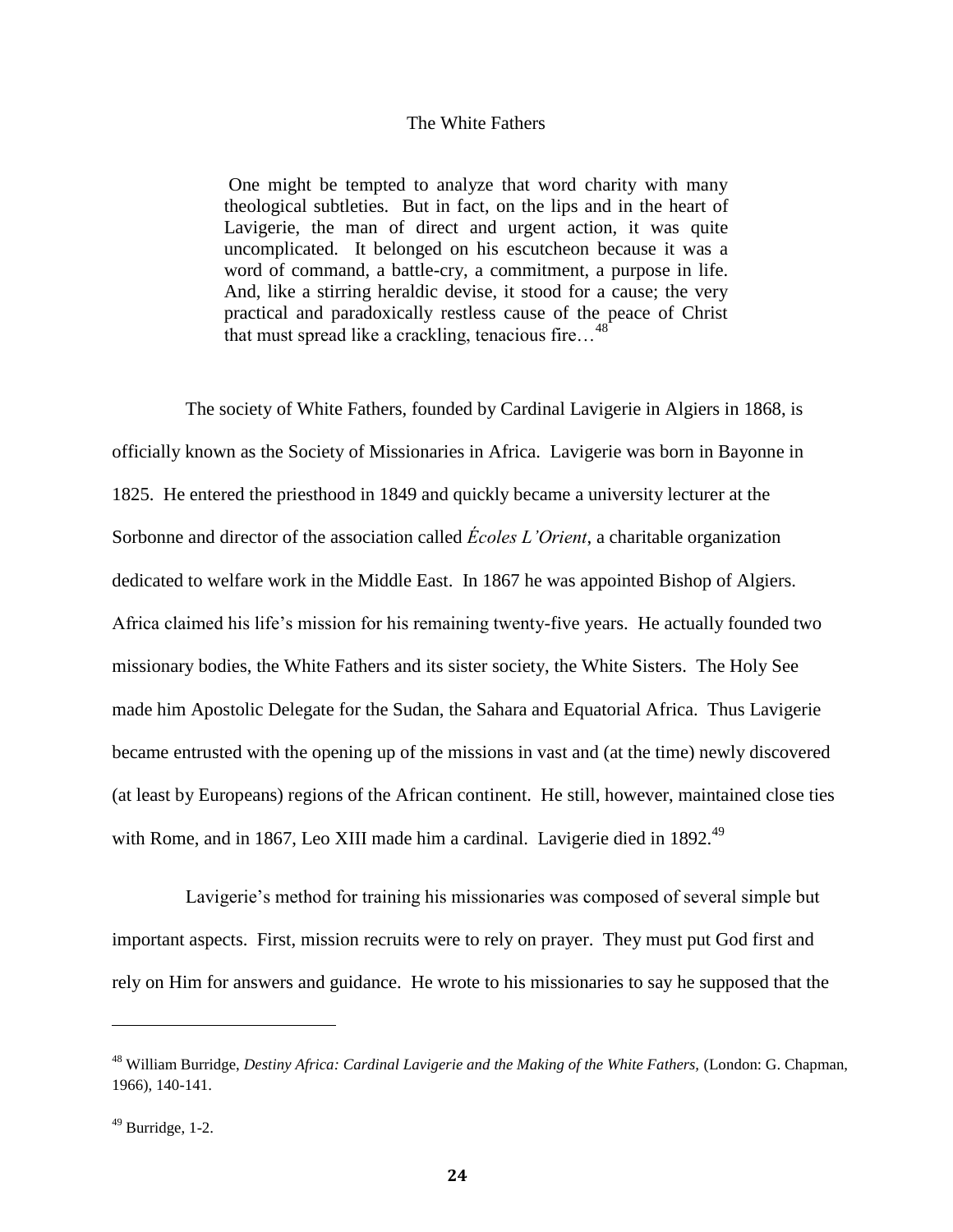first thing they had to do was to provide themselves with some sort of chapel where they could observe the Blessed Sacrament. He argued that this was the first phase of missionary approach and a high priority: "The missionaries must above all be convinced of their powerlessness and their nothingness. They must turn constantly to God, for without grace they will achieve nothing…" Second, they were to lead and to teach by example. He understood the intense curiosity with which missionaries would be met the first time they encountered African peoples. Thus the missionaries had to make the right first impression. By teaching through example, Lavigerie hoped that the Africans would see what type of men the missionaries were. Little by little they would understand that a life of charity and prayer was a life of God. By no means did this dictate a life apart from Africans. Lavigerie intended his people to establish maximum intercommunication with the Africans. This intercommunication was essential to the missionary task.

Finally, Lavigerie's most important order to his missionaries was adaptation. Regarding settling into African village societies, he instructed the missionaries to eat their food, wear their dress and speak their language. This principle of adaptation is perhaps the foremost of the missionary principles to which he referred when he told his White Fathers that they had specific objectives and methods that were jointly the *raison d'être* of their society.<sup>50</sup> Adaptation diminished the strangeness of the missionaries and allowed for a tone of respect, not condescension, when dealing with the natives. He encouraged his men to learn the history and customs of the village societies. Many missionaries recorded their observations in mission diaries. According to White Father historian Aylward Shorter, missionary understanding of African culture was dynamic and grew more objective over time as missionaries desired to know more about these cultures. "External habits" (food, clothing, sleeping arrangements, and

<sup>50</sup> Burridge, 101-104.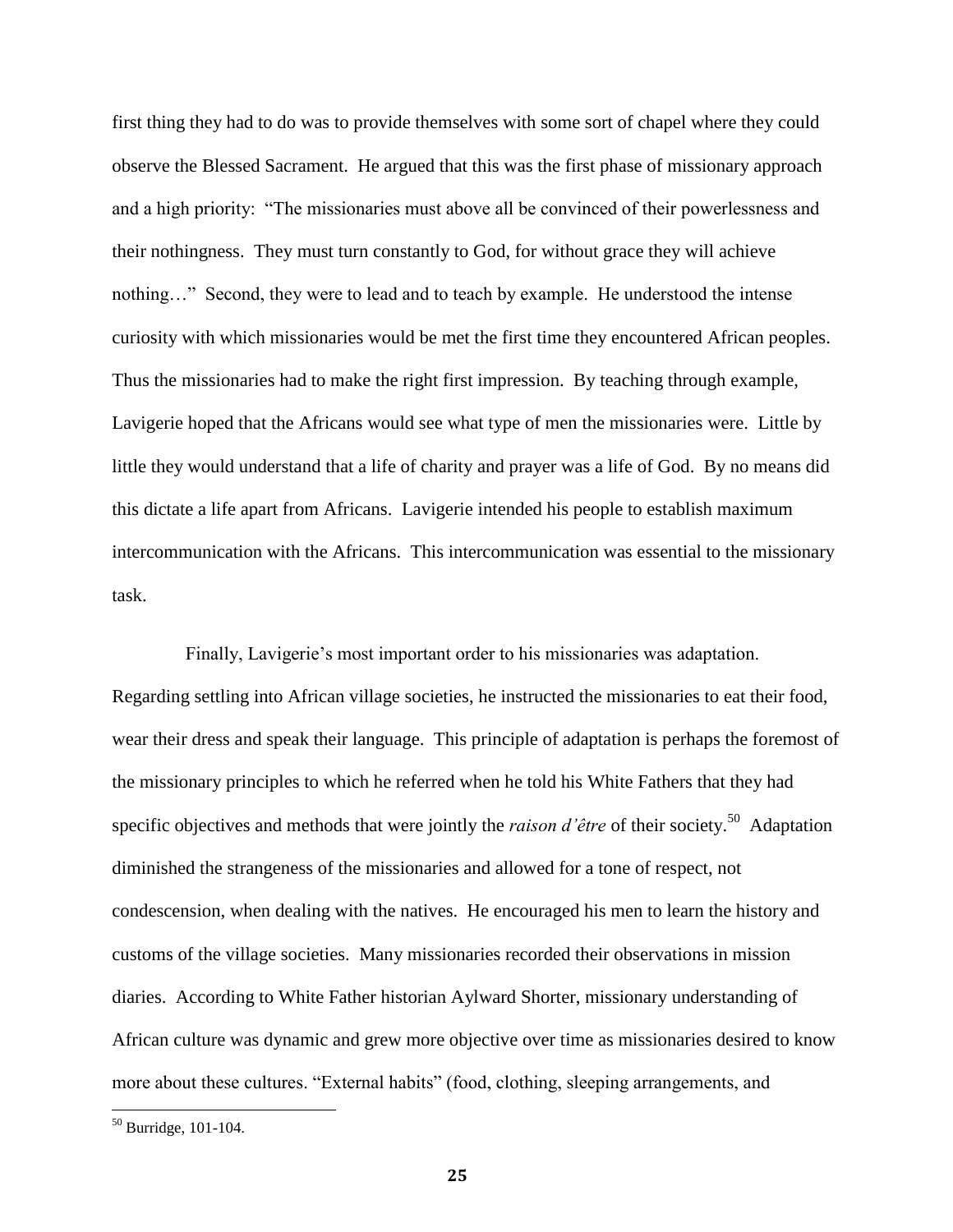language) were for Lavigerie vital for his missionaries to adopt and safeguard. This idea was frequently turned on its head because of most missionaries' disapproval (especially in the beginning) of African cultural and religious practices. The Fathers began from a position of ignorance concerning African culture and religion. As more and more missionaries came to the field, and the more ethnic groups were engaged, the more this ignorance was dispelled. The Fathers arrived in Africa with a distinct sense of cultural superiority. Because European superior technology had developed within a Christian civilization, it was hard for them to come to grips with the notion that Africans (who were technologically inferior) could possibly be their intellectual, spiritual, or moral equals. Shorter argues that "Everything that was unfamiliar to them as Europeans became an object of derision and distaste – even of demonization.<sup>51</sup> The Fathers exhibited, however, a genuine love for the Africans (while often couched in terms of condescension and pity). This love helped them cope with their initial culture shock and became a primary force in their appreciation for African culture and thought.<sup>52</sup> Missionaries came prepared to love Africans, and in most cases this sentiment triumphed over their prejudices and ignorance.<sup>53</sup> Some missionaries like White Father Bishop Victor Roelens (whom will be discussed later) never quite made that leap.

Another unique aspect of Lavigerie's missionary approach was the delay of baptism until adulthood. He wanted converts to truly understand and absorb the teaching of Christ and what it meant to be a Christian and live a Christian life. He did not rush people into conversion; rather, he took his time so that the potential convert understood the decision he or she was making and in this way, the decision would be informed. This delay was calculated to create

<sup>&</sup>lt;sup>51</sup> Aylward Shorter. *Cross and Flag: The "White Fathers" during the Colonial Scramble (1892-1914)*. (Maryknoll, NY: Orbis Books, 2006), 153-154.

 $52$  Shorter, 154-155.

 $53$  Shorter, 157.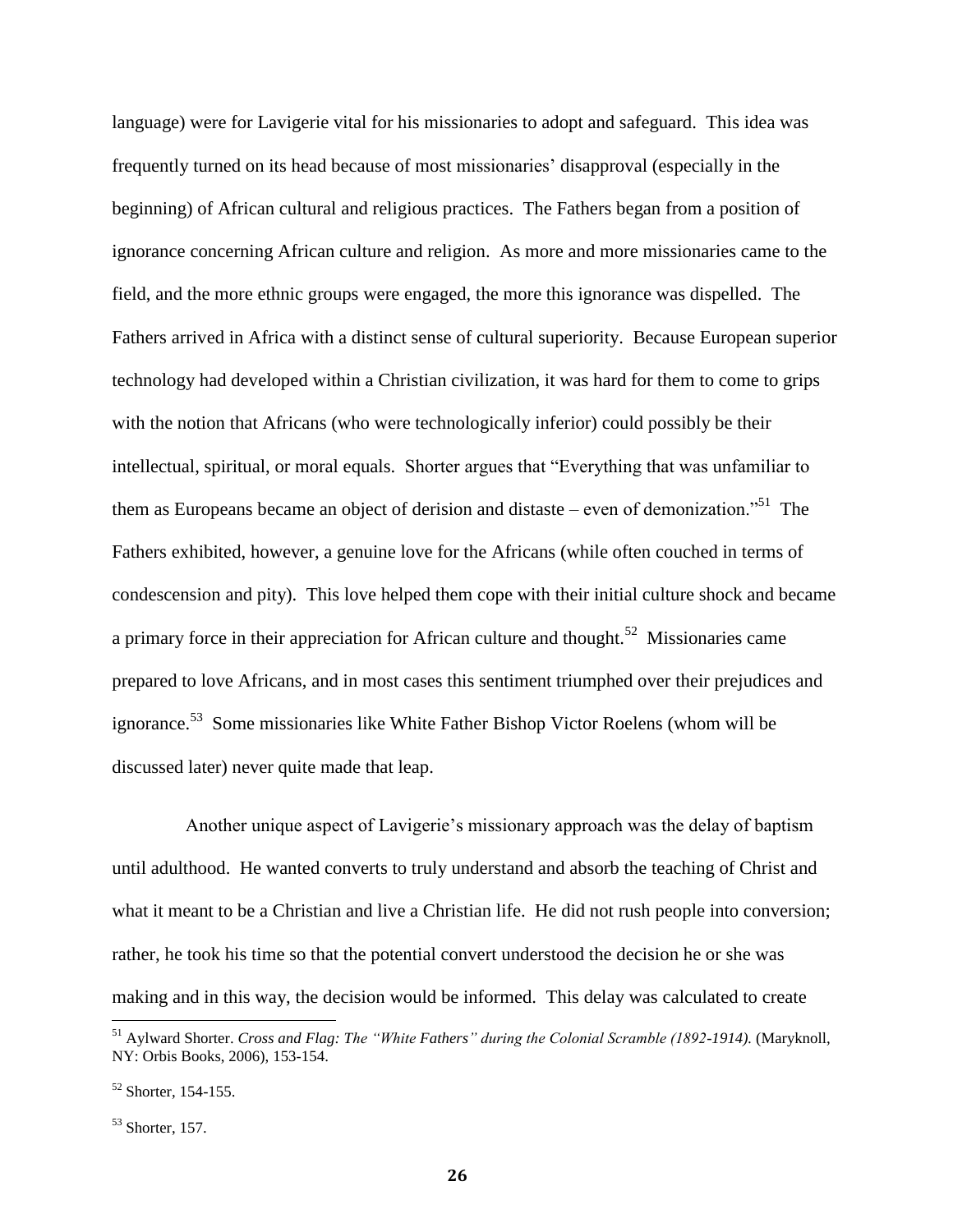black laymen deeply attached to the Church and zealous for the salvation of other Africans. Lavigerie knew that it would ultimately be Africans who fully implanted the Church in Africa.

#### Conclusion

The rest of this thesis aims to discover the specific role of the White Fathers in the Belgian Congo from 1950-1955. I will examine how their preconceived ideas about African religion prior to arriving in Africa informed their actions. Additionally, I will look at how Lavigerie's emphasis on assimilationist theory was realized "on the ground" in the Congo as well as the impact it had on the White Fathers' relationships with other Catholic missions, the leadership in Algiers (later Rome), the colonial regime, and the Congolese people. By analyzing mission diaries and other primary sources, I will see what they believed their distinctly religious cause was and how they attempted to achieve it. The goal of this thesis is to determine patterns and relationships to better understand the place of the White Fathers in the history of imperial Africa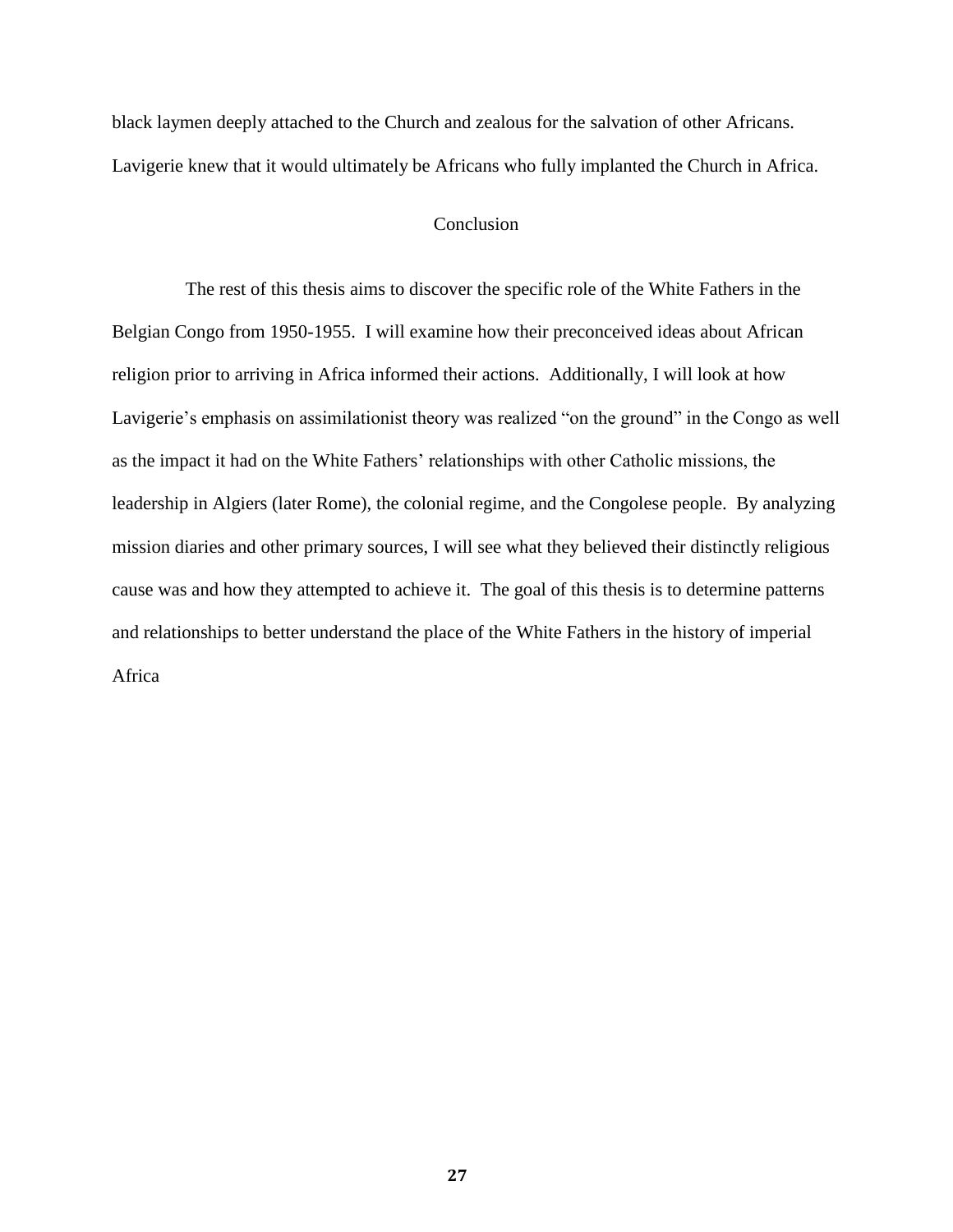#### The Institution of White Fathers

If you knew the satisfaction of performing a duty, as well as the gratitude to God which the missionary must always feel in being chosen for so noble and sacred a calling, you would feel no hesitation in embracing it.<sup>54</sup>

We have explored the "scramble for Africa" and missionary settlement in the Belgian Congo during the regime of Leopold II and after the colony was taken over by the Belgian state. We have seen the collaboration between Church and state and the way that relationship benefitted both parties. Now we will look at the Society of Missionaries of Africa as an institution. I will examine the different pieces of that institution to determine how it functioned as a whole. What brought the White Fathers to Africa and what evangelization methods did they employ? Were their methods similar or dissimilar to strategies used by other Catholic missionary groups? We will look at the actual vicariates in the White Father settlement area and explore the issues on the ground, including personnel and education, morality, and the threat of neighbouring Protestants and Muslims, examine the conflict between black priests and white priests, as well as profile a pioneering bishop who worked to advance native rights and a bishop who was a caricature of the European superiority complex. My goal in this chapter is to understand the relationships between different levels of the Society and between the Society and its constituents. By understanding these relationships, I aim to paint a clearer picture of the White Fathers as an institution.

 $54$  Quote by David Livingstone. http://www.wholesomewords.org/missions/msquotes.html.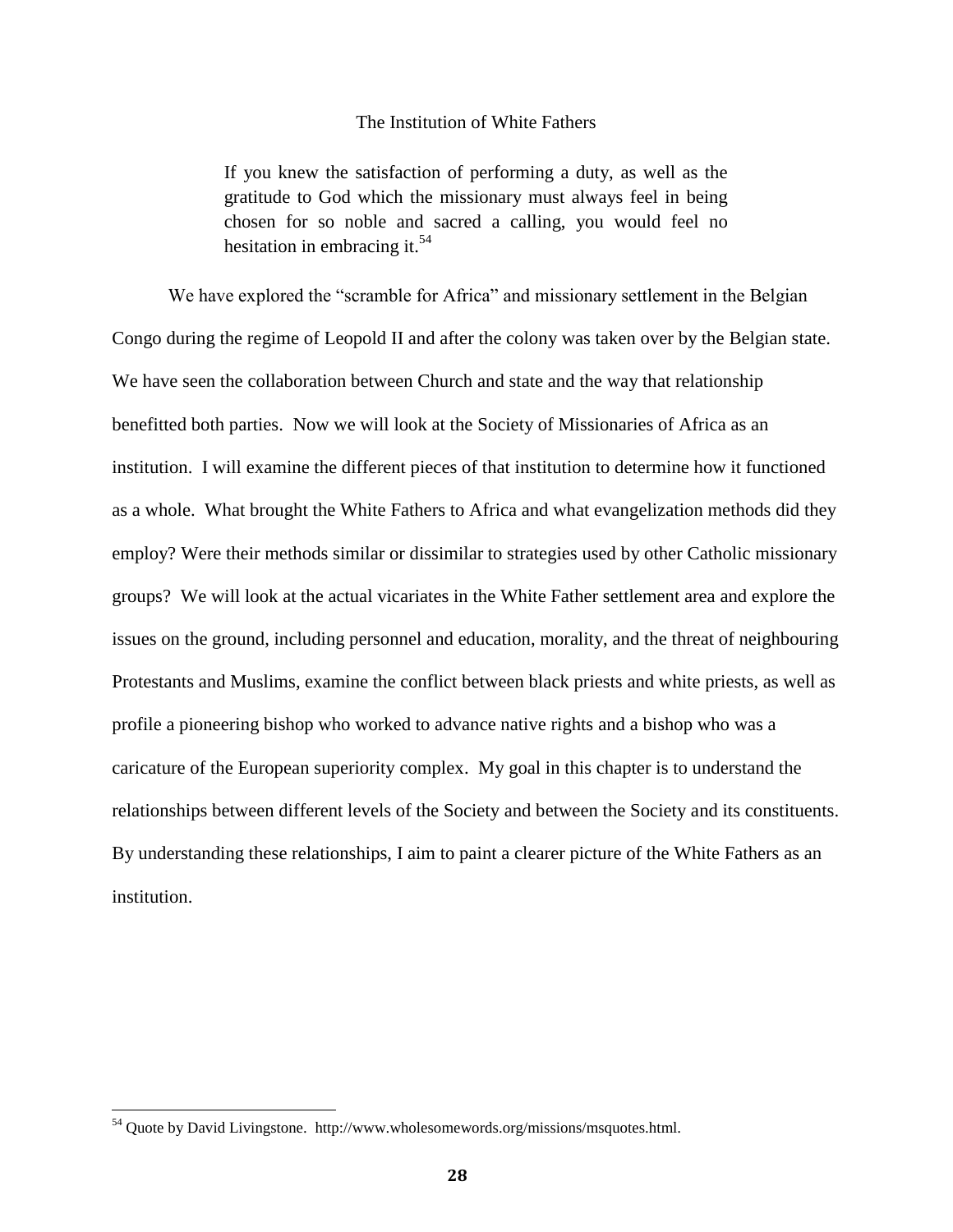#### Background and Evangelization

The period 1892-1914 was the apex of the "Scramble for Africa," and during this period the White Fathers laid down the foundations of their mission. The first White Father missions were established in northern Algeria. In 1878 the society founded its first missions in the Rift Valley lakes region of East Africa, and later the Society expanded its work to West Africa. In 1892 Lavigerie died, leaving the Society in turmoil. The Fathers' mission in Uganda was all but lost, a small group of missionaries weakly held on to a handful of posts in the Great Lakes area, and Tuareg tribesmen blocked the advance across the Sahara. Over the course of the following fifteen years, Africa was rocked by successive waves of colonial aggression and anti-colonial resistance. Despite virulent epidemics and widespread violence, the Fathers held fast to their position in central Africa and penetrated French Sudan. When things settled down, the Fathers were forced to confront British, German, and Belgian colonial administrations that were suspicious of their mainly French (at the time) nationality. Additionally, the British and Germans were more favorable to Protestant missionaries. They faced anticlericalism in French Sudan which impeded social and educational progress. The Fathers surpassed these handicaps, however, and went on to transform African society and establish the foundations for a native Catholic hierarchy.<sup>55</sup>

By the end of the nineteenth century and the beginning of the twentieth century, the White Fathers were undoubtedly among the best-trained missionaries in Africa. In *Cross and Flag in Africa: The White Fathers during the Colonial Scramble (1892-1914)*, Aylward Shorter contends that the crucial factor in the training of the White Fathers was that the spiritual and theological formation of future missionaries took place in North Africa, at Algiers and Carthage.

<sup>&</sup>lt;sup>55</sup> Shorter, xxi.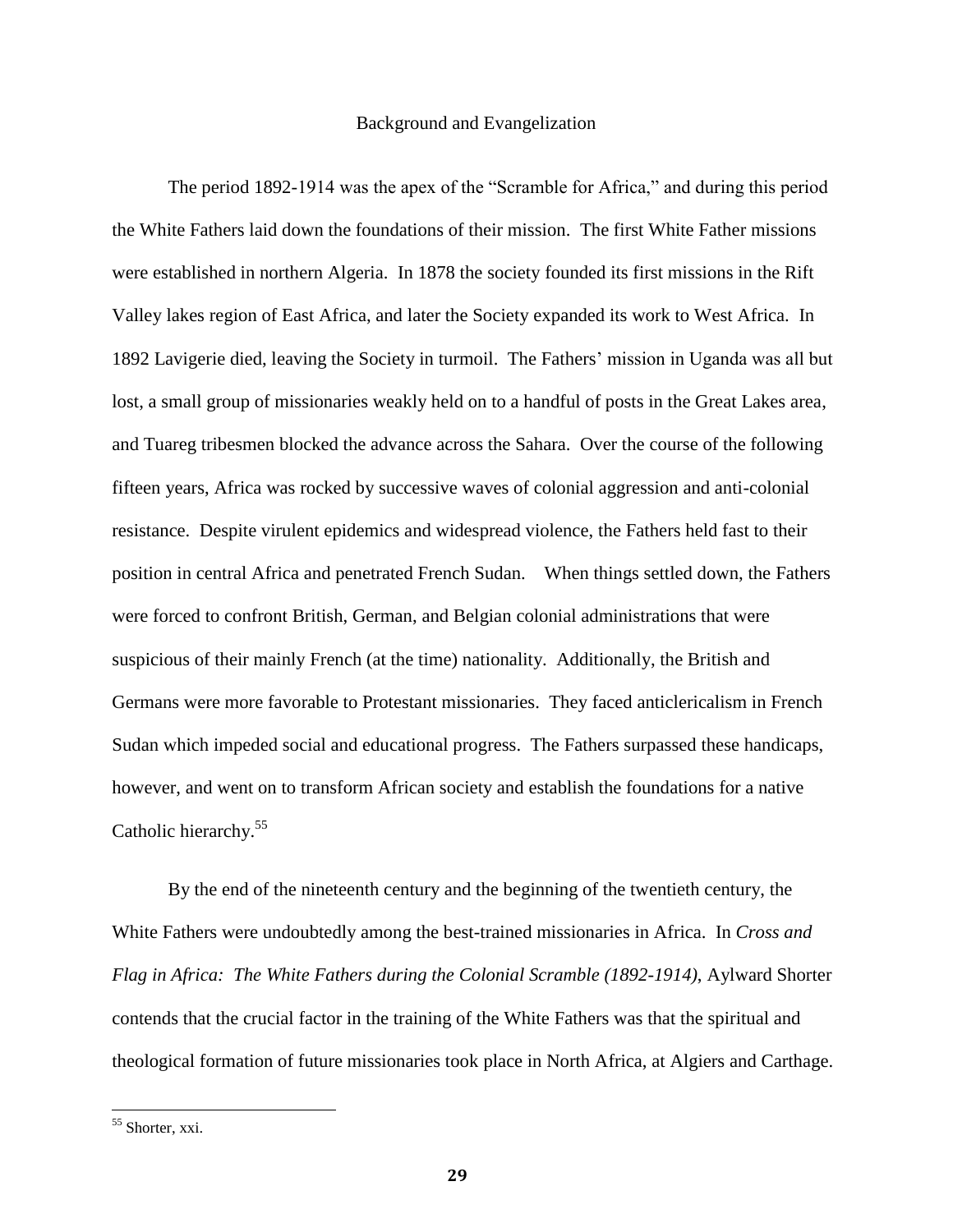They were formed in Africa for a uniquely African mission. While the content of the teaching in the novitiate and scholasticate was not that different from courses given in seminaries elsewhere, it was unique because it took place in a missionary environment. This fact was important because young priests left the seminary with knowledge of Arabic (which stressed the importance of linguistics), an acquaintance with Islam (which prepared them for a culture other than their own), and they had cultivated a lifestyle among the poor. Additionally, they were already accustomed to community life and understood the value of it. The new recruits were more prepared than their missionary counterparts who came from individualistic bourgeois societies in Europe and were parachuted into Africa. According to Shorter, they "already belonged to Africa, and were prepared for a dialogue of life with African people."<sup>56</sup> Oftentimes the White Fathers utilized a "top-down" method of evangelization. To develop a "Christian Kingdom" in Africa, the White Fathers converted kings and important people in court in hopes that the new belief system would trickle down to the people, or be mandated by the king or chief.<sup>57</sup> The White Fathers felt it was easier to evangelize societies of this kind. (The area had received favorable publicity from David Livingstone and Henry Morton Stanley.)<sup>58</sup> Additionally, the Lacustrine area attracted the White Fathers because they believed the natives there exhibited a more advanced technology and socio-political organization; they were ripe for social change. This fact was believed to be especially true of Buganda.<sup>59</sup>

 $56$ Shorter, 117.

<sup>&</sup>lt;sup>57</sup> Aylward Shorter. <Aylward@aylwardshorter.com> "Contact." 24 March 2009. Personal email (7 August 2009).

<sup>&</sup>lt;sup>58</sup> Aylward Shorter. <Aylward@aylwardshorter.com> "Contact." 24 March 2009. Personal email (7 August 2009).

<sup>&</sup>lt;sup>59</sup> Aylward Shorter. <Aylward@aylwardshorter.com> "Questions – White Fathers in Congo." 2 September 2009. Personal email (2 September 2009).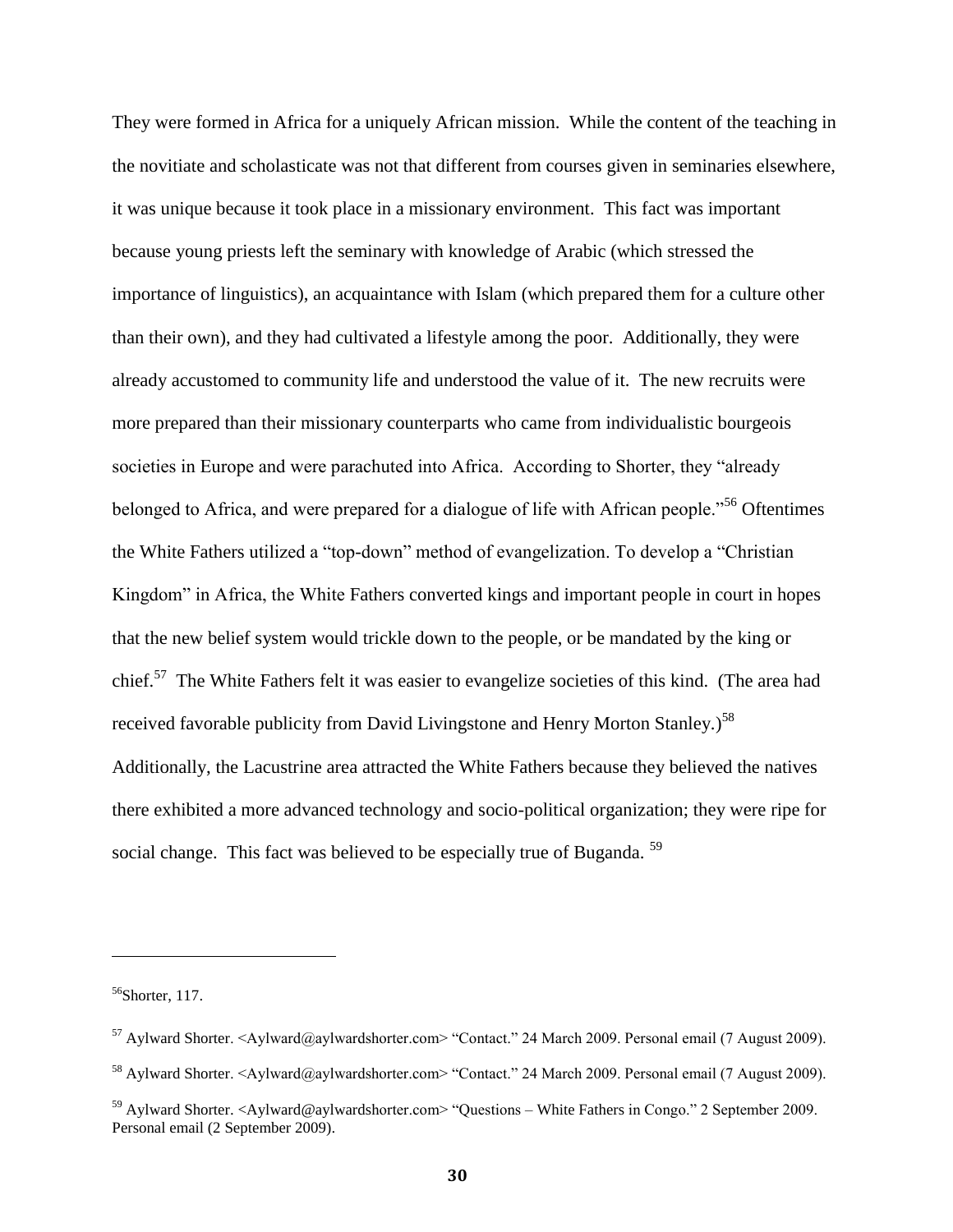The White Fathers primarily settled in Eastern Congo, Rwanda, and Burundi. This area made up the Great Lakes and Lacustrine Kingdoms culture region, and a great deal was shared historically and culturally among the peoples there. Social organization centered on a divine king in both the great unitary kingdoms and the smaller multi-chiefdom societies. Beliefs and ritual practices were shared. Ki-Swahili served as a vehicular language. The whole area was affected by the slave trade and slave wars, and this was an important factor that attracted Lavigerie and the early White Fathers, for whom counteracting the slave trade had been a declared purpose.

Ministry to the sick and dying was an important objective of the White Fathers and was also tightly linked to evangelization. Lavigerie saw it as an "apostolate of compassion that continued the mission of Jesus himself." In Kabylia (Algeria) for example, thousands of people came each year for treatment at missionary dispensaries. This fact was also true in equatorial Africa and French Sudan, even when the dispensary was nothing more than a box in the superior's office containing simple medications and remedies. From the late nineteenth century to the First World War, Africans experienced an increase in imported diseases and epidemics on a large scale. There was a giant leap at this time when the White Sisters arrived in Africa in the 1890s to run hospitals, dispensaries, leprosaria, and hospices. In order to combat epidemics, the White Fathers collaborated with the medical arms of the colonial regimes. Many mission stations became vaccination points for measles, small-pox, and sleeping sickness. Missionaries suffered from the same illnesses, and they viewed this as a partnership in adversity between themselves and their constituents. As one missionary in Uganda wrote in 1908, "As our founder foresaw, medical treatment is an evangelization."<sup>60</sup>

 $60$  Shorter, 113-115.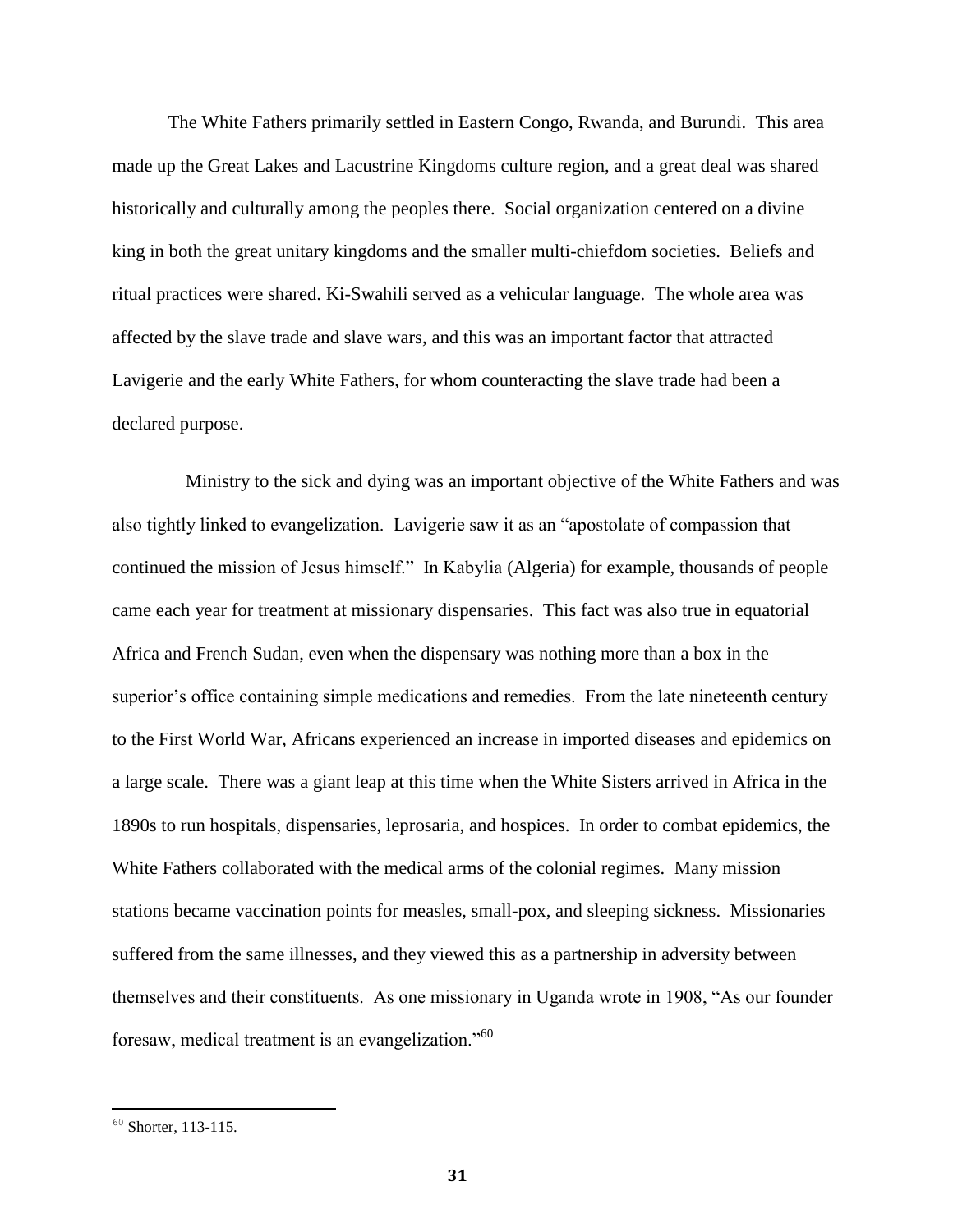Prior to the late 1920s, the White Fathers were interested in education as an adjunct of evangelization. This changed when the Vatican encouraged missionaries to participate in the educational policies of the colonial administrations.<sup>61</sup> Regarding African education, a White Father stationed at Buhonga (Unyanyembe) in 1906 wrote, "We do not want to create scholars, but educated people, formed for Christianity, for a serious life and for reflection." But education proved to be an important evangelization tool for the White Fathers. Catechetical instruction (although mostly oral) relied on written aids in the form of small books, such as catechisms, prayer books, and Bible stories. To be baptized one had to be literate. After baptism literacy was enhanced by writing, math, and other subjects which strengthened the new Christians' religious commitment to a moral life and good values. Thus the "lynchpin" of evangelization in White Father vicariates was the catechist and the village school. Bishop Victor Roelens wrote in 1905, "Every place in which there is a school becomes Christian."<sup>62</sup>

A secondary goal of mission education was to provide secular education to the professionals needed by the colonial administration and corporations in the colonies. In a personal interview with White Father Rene de Laet, he described how his mission station, located near Kilo Moto in Belgian Congo, educated the mine workers in the 1950s. In addition to education and evangelization, they were charged with social services and support in the hospital. All of these tasks, as well as necessary personnel and resources, were in their hands and completely subsidized by Kilo Moto. $^{63}$  It is important to note that in many cases the Catholic missions were dependent on private companies as surrogate states. In instances where missions were located near company compounds, the companies subsidized mission schools and

<sup>&</sup>lt;sup>61</sup> Aylward Shorter. <Aylward@aylwardshorter.com> "Contact." 24 March 2009. Personal email (7 August 2009).  $62$  Shorter, 198.

<sup>63</sup> Rene De Laet. Personal interview. 10/12/2008. Antwerp, Belgium.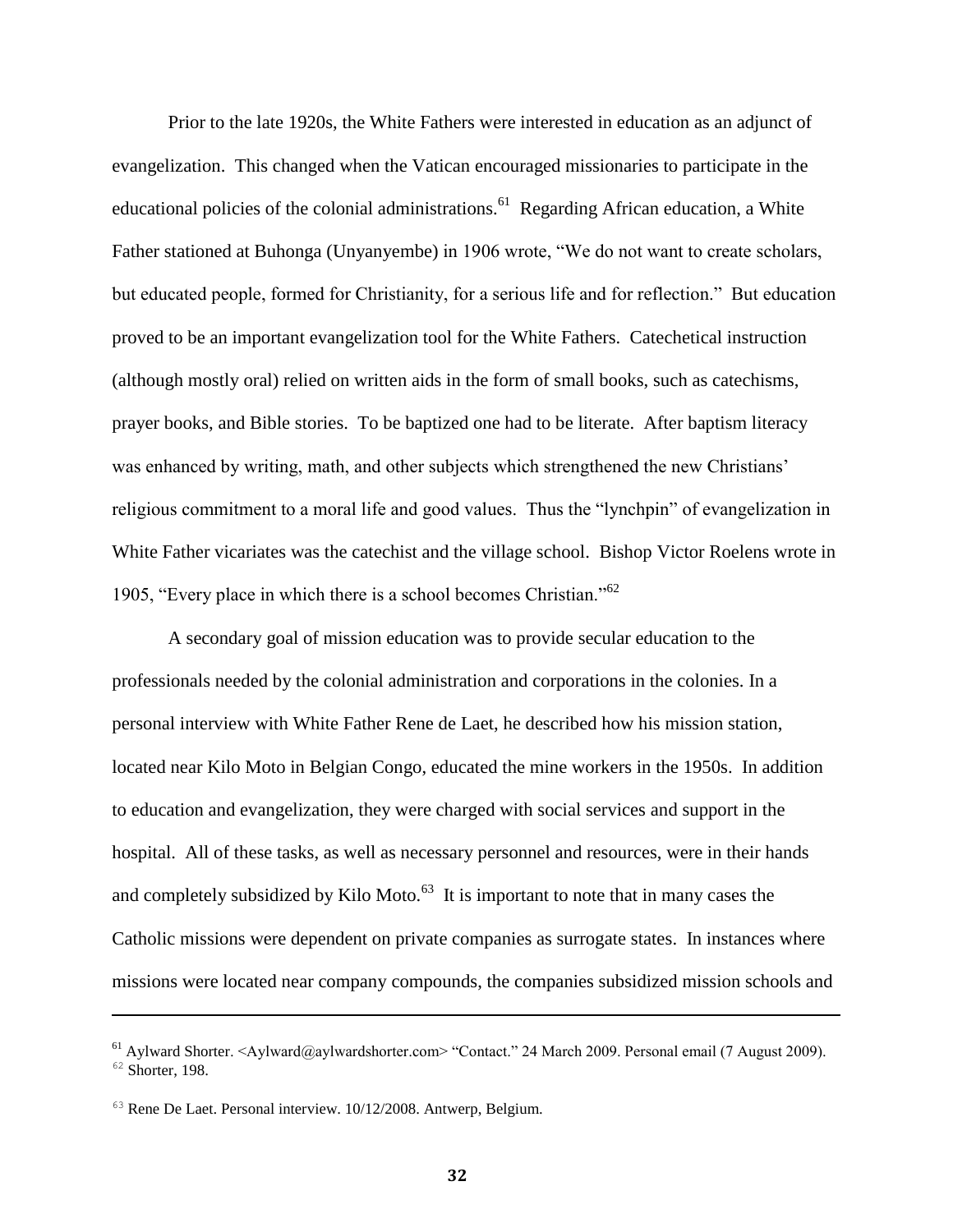projects in much the same way as the colonial state did. Because the companies held the purse strings, they wielded a lot of power, and missionaries were less likely to criticize company practices and abuses. In other words, it was easier in some cases to turn a blind eye in order to keep the missionaries' overall goals of evangelization and education alive and running.

Seminaries were perhaps the most serious contribution toward post-primary education in Africa. The Catholic seminary tradition was modeled after the White Fathers' own seminaries and sophisticates in North Africa and Europe. The prototype for all seminaries in Africa was, however, St. Anne's Jerusalem which was the first "diocesan" seminary founded by the White Fathers. While the seminaries were often criticized for their length and large numbers of dropouts, these dropouts did help bring about an educated Catholic laity which was of great importance to the evangelization of the Church.<sup>64</sup>

In 1906 the thirteenth General Chapter of the White Fathers gave considerable thought to increasing the numbers of mission schools. It also reversed Lavigerie's policy of not teaching Africans European languages. At this time the colonial governments were requesting that the official language of the imperial nation be taught in the schools. The schools were to be set up to train young people for low-level administrative positions with the colonial administrations. The White Father mission schools were supervised by the missionaries who also served as teachers. In Upper Congo, Roelens' goal in the mission schools was to teach religious education and carry out a "moral surveillance." Schools were a protection from what he saw as the negative influences of African life. Likewise in an entry from a mission diary from the station at Kibangula in 1952, one White Father expresses his frustration with what he deems the perversions of young Congolese marriage and sexual habits.

 $64$  Shorter, 199-200.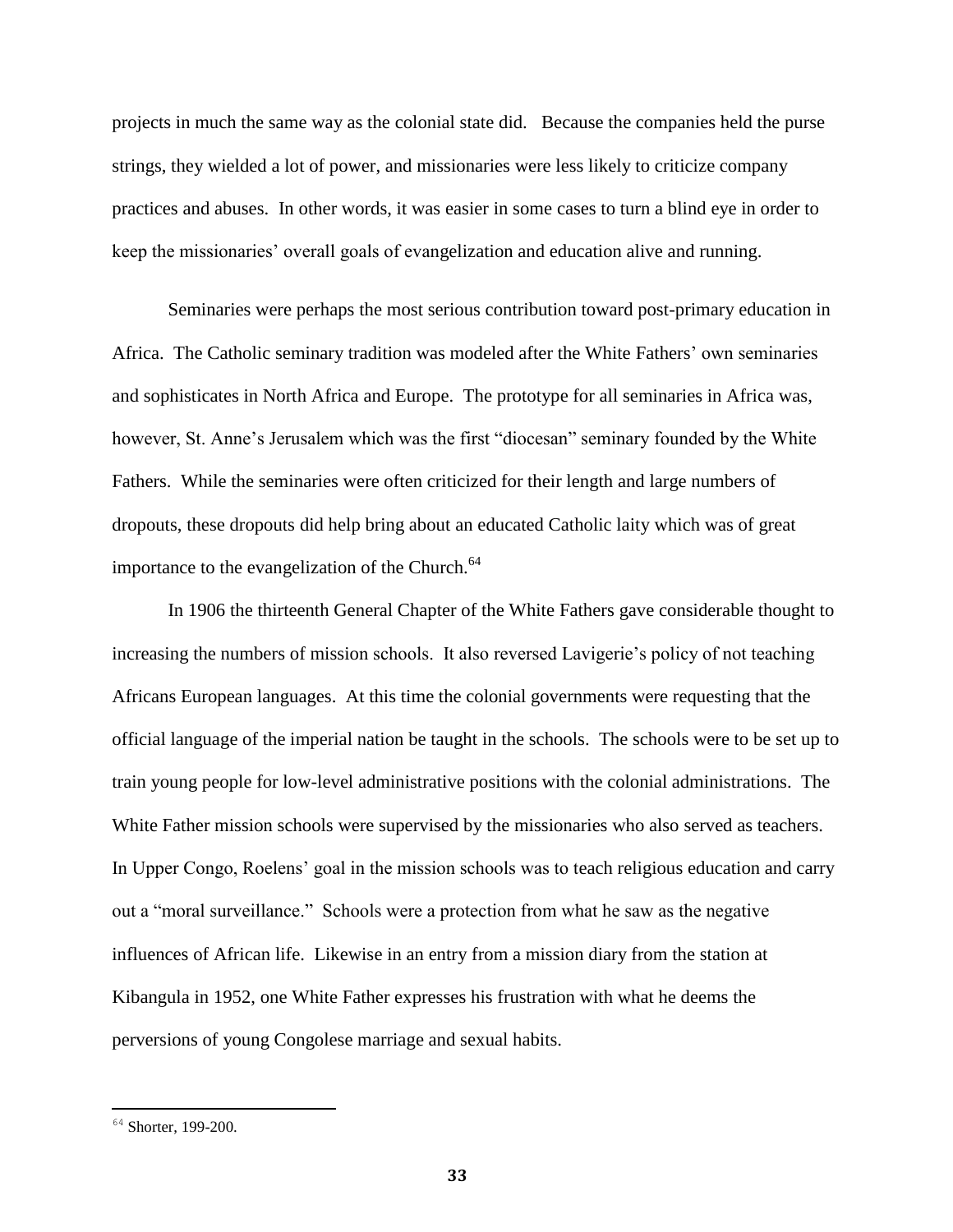In fact, there is absolute certainty that there is perversion amongst a relatively large number of boys and girls beginning at a young age...Here's this case: Girl x linked to boy y before her marriage, was instructed regularly at the boarding school, then was married after having been questioned several times on the subject of her future husband – whether she loved him, wanted to marry him. After her affirmations, after being baptized, and after the publication of marriage bans, she was married to her husband, but for several months, she did not want to know [have sexual relations with] her husband, but during all that time she had evil liaisons with her "darling in sin". It would be delusion, an ill-starred illusion to say: We will pray a lot for the boys and girls of Mikembwe and wait for the new generation(s) to improve… Here boys and girls, from a very young age, "drink" of iniquity like they would drink water.<sup>65</sup>

Furthermore, De Laet describes how difficult it was to keep converts in line with Christian morals even after baptism.<sup>66</sup> Thus many people went back to old customs and ways of life.

### The Spiritans

When studying the settlement and evangelization methods of the White Fathers, it is important to observe what similar missionary institutions were doing, to understand the differences and similarities with the White Fathers and their methods. As an international (but mostly French) missionary society, the Holy Ghost Fathers (Spiritans) are a comparable example because the Spiritans' settlement patterns, and conversation tactics were similar to the White Fathers. Additionally, they competed with the White Fathers for converts. In 1848 [Francis](http://en.wikipedia.org/wiki/Francis_Libermann) 

l

<sup>&</sup>lt;sup>65</sup> Diary of the White Father Mission of Saint Paul at Kibangula (Belgian Congo), January, 1952: 78. Archives of the White Fathers, Rome, Italy.

<sup>66</sup> Rene De Laet. Personal interview. 10/12/2008. Antwerp, Belgium.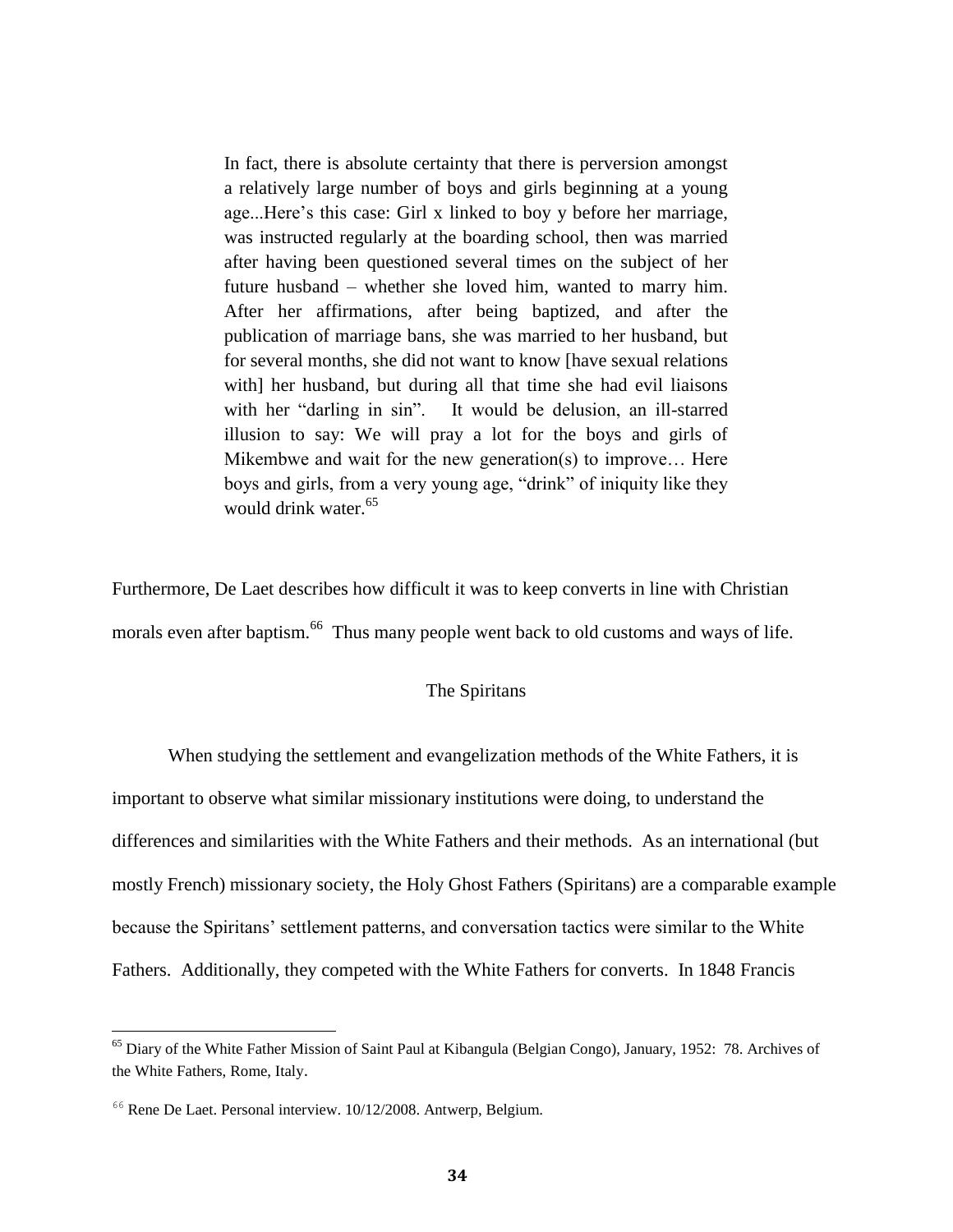Libermann (a converted Jew) joined the Holy Ghost Fathers. Six years earlier, he had founded a society devoted to Mary and served emancipated slaves in the French colonies. Because both orders shared many of the same objectives, the Pope asked Libermann to integrate his order into the older Congregation of the Holy Ghost. The purpose of the missions, according to Libermann, was to permanently implant the kingdom of God in Africa. Libermann dedicated his people to the "planting of a new branch destined to take root and thus safeguard the future of a whole people." Libermann's campaign for the establishment of indigenous Churches meant the formation of an indigenous clergy and hierarchy rooted in the country. The formation of an African clergy was the only way that the Gospel could be widely diffused and the Church solidly established. As a result, within a few years of their arrival, his missionaries opened seminaries wherever they were stationed.<sup>67</sup>

Henry J. Koren claims that the Holy Ghost Fathers were the first to convert systematically under Libermann's "vivifying impulse." The Spiritans regarded themselves, however, as pioneers only in the evangelization of black Africans. He argues that Lavigerie had not even entered the senior seminary when Libermann's first expedition set foot in Africa. Furthermore, Koren contends that the Holy Ghost Fathers did not cling to the coastal areas, as is a misconception about them, rather they penetrated inland. There were four starting points for the drive inland, including Senegal and Upper Guinea to Western Sudan; Zanzibar to East Equatorial Africa; Landana on the west coast to the equator to West Equatorial Africa; and from Walvis Bay in South Africa to Bechuanaland. Koren argues that it was wiser for Libermann to

<sup>67</sup> Henry J. Koren., C.S.Sp., S.T.D., *The Holy Ghost Fathers: A History of the Congregation of the Holy Ghost.* (New York, N.Y.: Ad Press, Ltd., 1958) 166-167.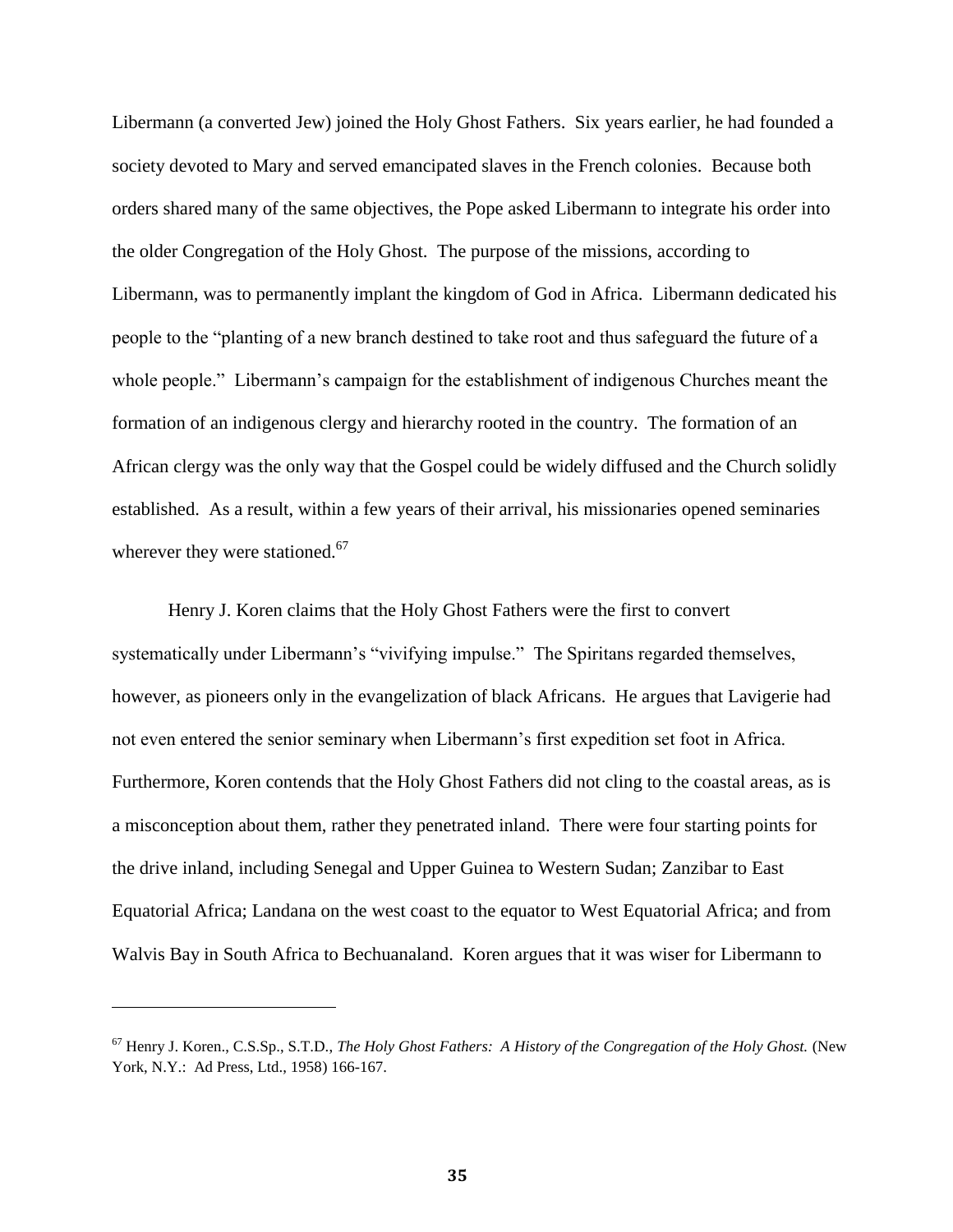"practice restraint" because partial attempts at penetration constantly had to be given up as expensive failures. Later following a French caravan of troops, the Spiritans arrived at the interior in some areas of Africa. The typical Spiritan method was to establish a few central missions to educate children in the ways of a Christian life and then use these youths to establish more advanced Christian villages further inland.<sup>68</sup>

By the late nineteenth century, the Holy Ghost Fathers competed with Lavigerie and his White Fathers for territories in interior Africa. In 1878 because of his prestige, Lavigerie was able to undertake (by authorization of the *Propaganda Fide<sup>69</sup>*) evangelization of areas of Nyanza and Tanganyika Lakes. Thus the Holy Ghost Fathers were cut off from the interior. By 1885 however, they had reached the spot that would later be called Coquilhatville. In that same year, the Pope settled a territory competition between the Holy Ghost Fathers and the White Fathers in favor of the former and created the Vicariate of the French Congo. The vicariate stretched from the western coast of Africa to the borders of Anglo-Egyptian Sudan. The Holy Ghost Fathers went to work setting up new mission stations. For Koren this is evidence that the Spiritans were not limiting themselves to coastal areas. "If it had not been for the fact that Cardinal Lavigerie's vicariates restricted them to the coast in East Africa, they would most likely have realized their dream of joining hands with their confreres who were penetrating from the West."<sup>70</sup>

Like the White Fathers, Libermann stressed the importation of European "civilization" as a preparation for the establishment of indigenous Churches in Africa. "To raise people from a state of crude savagery to a supernatural Christian life it was necessary first to teach them to be human, for the life of grace is built on the substructure of man's natural abilities and

<sup>&</sup>lt;sup>68</sup> Koren, 166-167.

<sup>&</sup>lt;sup>69</sup> *Propaganda Fide* is the Congregation whose task it was to organize all the missionary activity of the Church.  $70$  Koren, 452-453.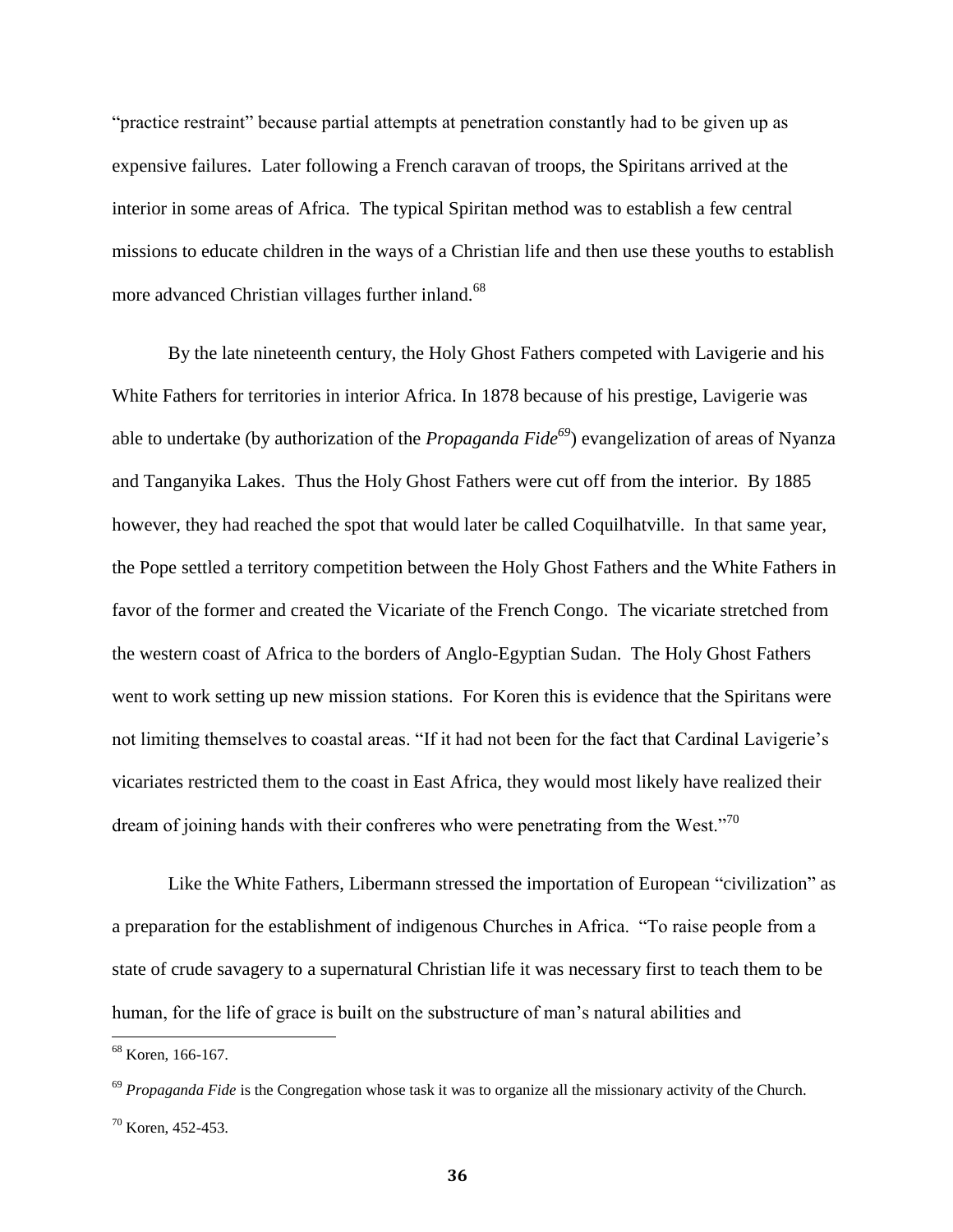achievements."<sup>71</sup> In other words, as Spiritan Bishop Carrie states, "We will first of all make human beings of these poor savages and only then Christians."<sup>72</sup> The Holy Ghost Fathers paid attention to what would be conducive to their civilization mission and thus indirectly serving the supreme purpose of their labors. The foundations for a truly African Church included economic activity, educational endeavors, charitable enterprises, and scientific work. This principle of economic activity was motivated by two parts: the value of work as a factor in moral training and the material and financial advantages flowing from it.

Charitable enterprises were crucial in furthering God's work on earth. Charitable work also engendered the missionaries to the local peoples by winning their confidence and making evangelization an easier task. The missionaries aimed to win people over with their kind works, especially in hospitals.<sup>73</sup> The Holy Ghost Fathers used medicine as a way to warm people up for conversion. This aspect was especially true when they treated children. This method helped in their consolidation of Catholic influence even before 1900. While it was costly (infrastructure, medicines, and supplies), it was worth it in the end because of the number of converts they made. One aspect that implied the recognition of the power of European medicine was when local people went to the missionaries instead of the local sorcerer for treatment. While this challenged the traditional role of the sorcerer in village society and diminished his power, it did not eradicate his role completely. It did something, however, to deal a blow to the status and prestige he enjoyed.<sup>74</sup>

 $71$  Koren, 454.

<sup>72</sup> Koren, 454.

<sup>73</sup> Koren, 462-464.

<sup>&</sup>lt;sup>74</sup> Felix K. Ekechi. "The Holy Ghost Fathers in Eastern Nigeria, 1885-1920: Observations on Missionary Strategy," *African Studies Review*, 15, 2 (1972): 224.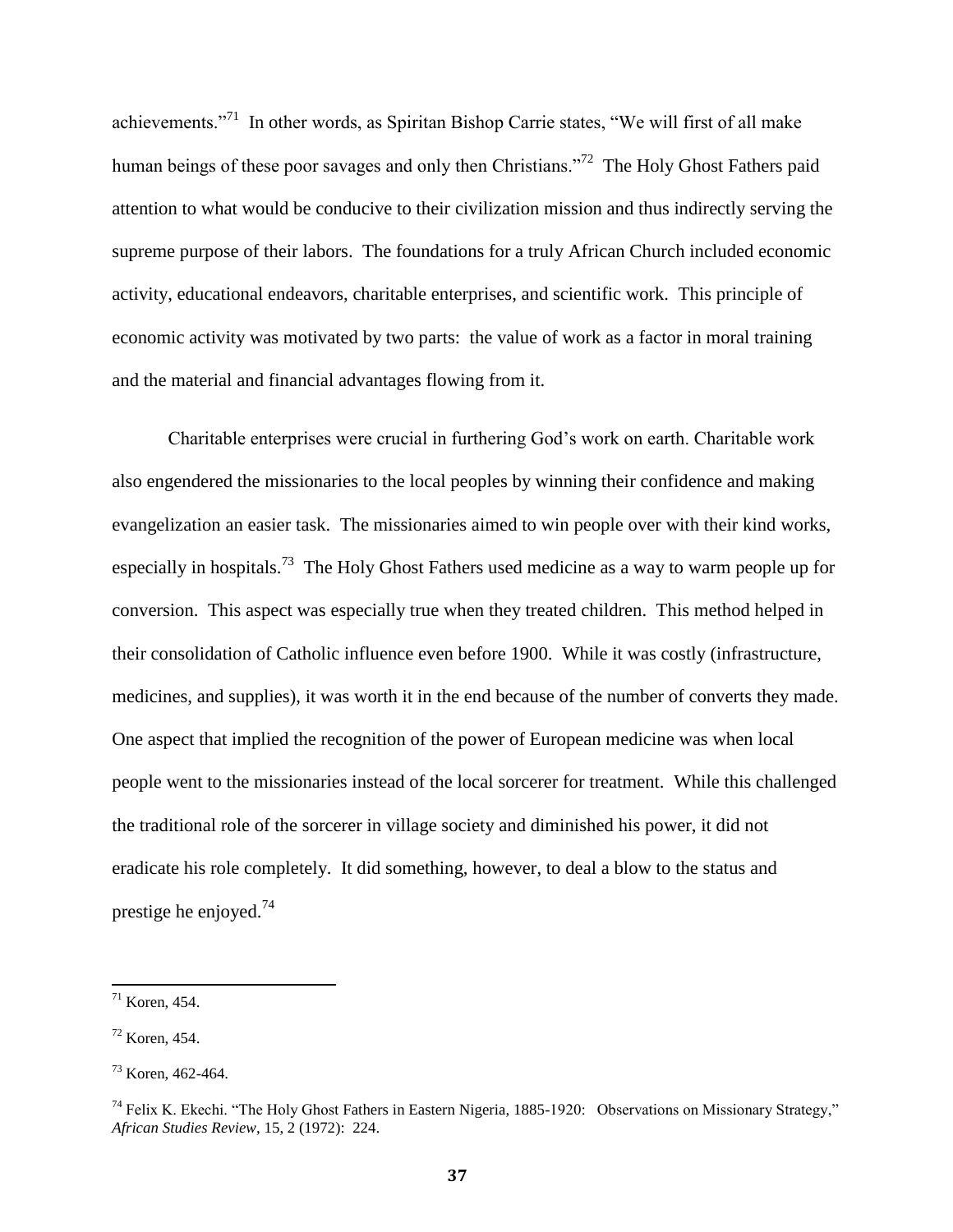Scientific work included geography, natural history, and linguistics. The missionaries were pressed to learn the languages of their areas where they were stationed. In Eastern Nigeria for example, the Holy Ghost Fathers taught in English, and this won people over. Africans saw English as a vehicle to better education and to better jobs. The *Church Mission Society* (*CMS*) in this area was reluctant to use English. Thus the Spiritans were able to dominate in this area even though the Protestants had arrived thirty years earlier.<sup>75</sup> Education was the surest way for the Holy Ghost Fathers to establish themselves firmly in the country. In "The Holy Ghost Fathers in Eastern Nigeria, 1885-1920: Observations on Missionary Strategy," Felix K. Ekechi argues that the Spiritans' aggressive education policy was to evangelize and teach the Christian way of life, but also to outdo the Protestants and expand their influence in Africa.<sup>76</sup> In addition, at mission stations, the priests established a Catholic press and youth organizations where they held theaters, plays, and music engagements.<sup>77</sup>

In winning over converts, the Holy Ghost Fathers favored a direct approach. They often used singing and dancing to get the message across. Africans' love of music and dancing constituted a powerful attraction. Koren explains that once the priests realized this, they quickly availed themselves of it to drive their lessons home. The duration of the catechumenate (period between potential convert's application and his or her baptism) was not set in stone. Rather it was governed by the vicariate apostolic appointed by the Pope. The motherhouse warned, however, against too short and extreme a time (which produced many baptisms but few true

<sup>75</sup> P.B. Clarke. "The Methods and Ideology of the Holy Ghost Fathers in Eastern Nigeria 1885-1905," *Journal of Religion in Africa*, 6, 2 (1974): 100.

<sup>76</sup> Ekechi, 235.

<sup>77</sup> Koren, 472-474.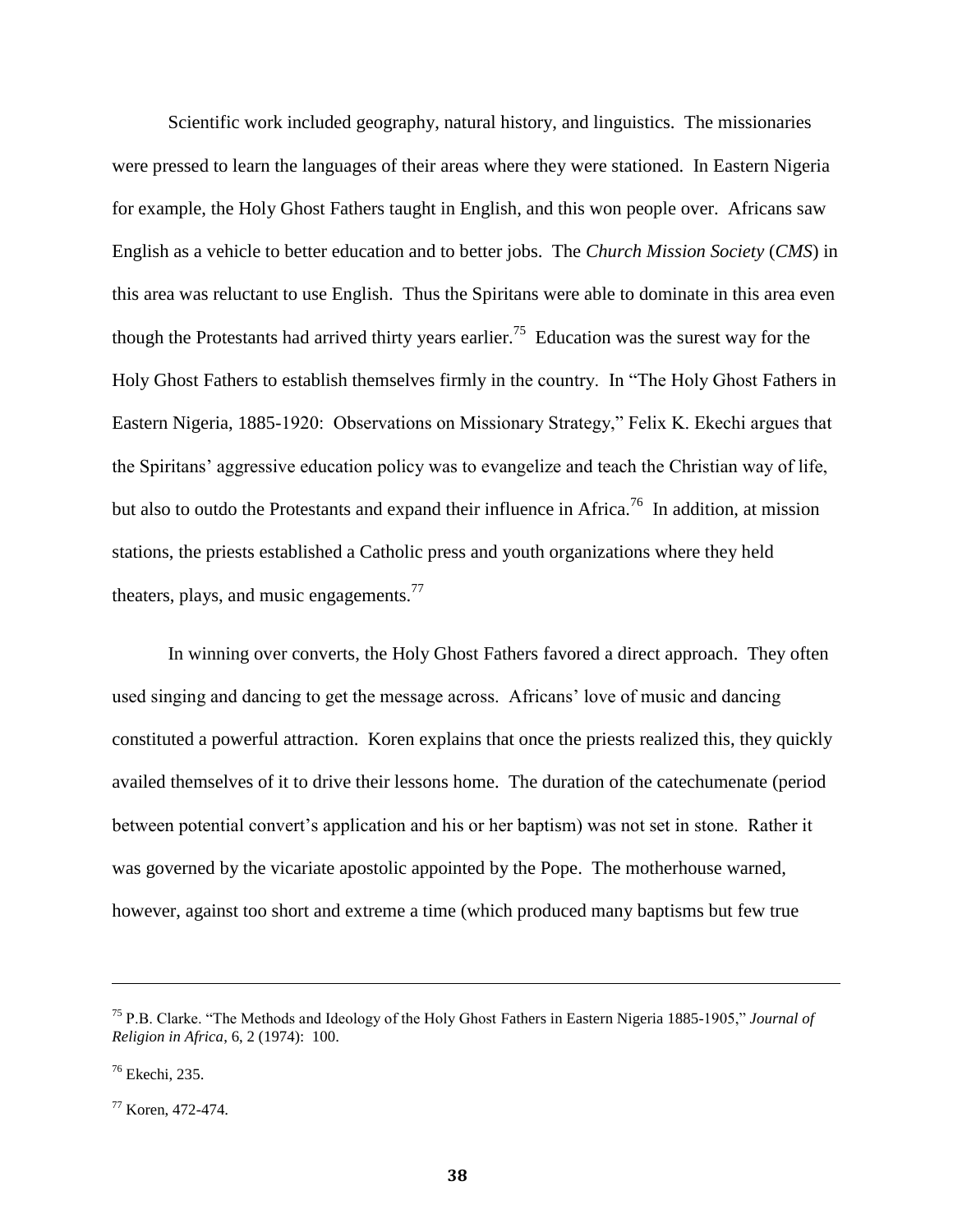Christians) and too long a time (at which point the process was rendered useless). In addition, the catechist had to pass an exam before baptism.<sup>78</sup>

Like the White Fathers, the Holy Ghost Fathers actively collaborated with the colonial regimes. This arrangement benefited both parties. On the whole, the states were unable to find lay people willing to come to Africa and "expose their families to an untimely death by mysterious tropical diseases." The missionaries were unable to pursue their goal of civilization and evangelization on a large scale without government funding. Therefore, close collaboration was practiced in British, Belgian, and Portuguese colonies. The one exception was France because anti-clericalism gave little support to mission schools. In colonies where collaboration was active, according to Koren, "everybody profited from the arrangement- the missionaries, the civil authorities, and most of all the backward people who were the object of their attention."<sup>79</sup>

The primary objective of both the White Fathers and the Holy Ghost Fathers was the creation of an African Church and clergy to spread Christianity on the ground in Africa. Both societies utilized mission schools as their primary vehicle for evangelization. Evangelization meant not only spreading the word of God; it also meant the importation of Western European culture to Africa. To be civilized was to be Christian, and to be Christian was to be civilized. Both societies participated in and propagated a paternalistic system that was part of the institution of colonialism. The White Fathers and the Holy Ghost Fathers actively collaborated with the colonial governments to achieve their goals, and through this collaboration, they went about the task of spreading Christianity and civilization in a systematic fashion throughout Africa.

<sup>78</sup> Koren, 477-480.

 $79$  Koren, 501-502.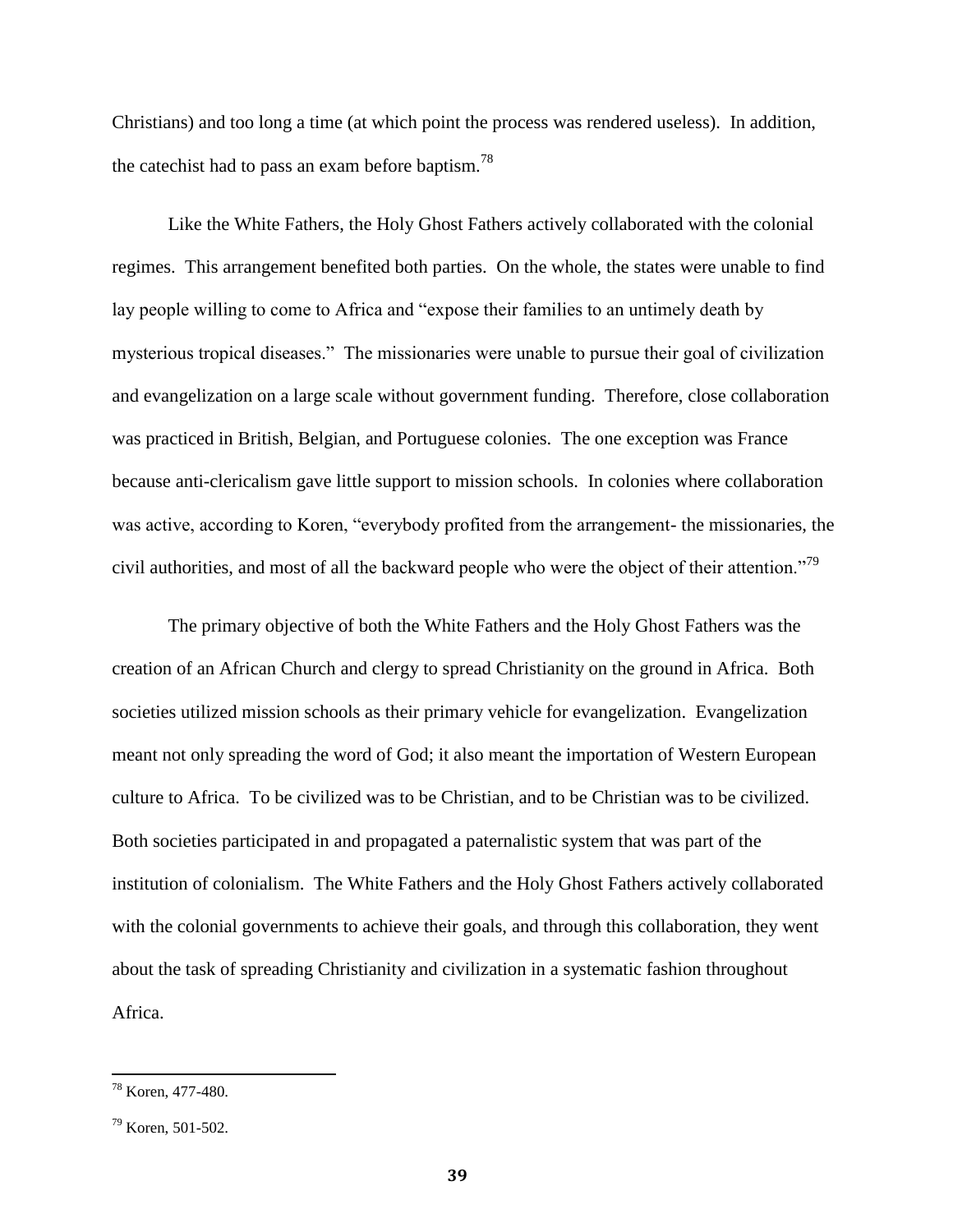## The Vicariates

As the White Fathers settled in central Africa, they divided up the areas of Eastern Congo, Rwanda, and Burundi into vicariates (later dioceses). Each vicariate dealt with a variety of issues, including staffing and education, Christianity and native morality, and the threat of Protestants and Muslims. Not all vicariates dealt with all of these issues. The vicariates housed a varying number of mission stations with multiple personnel, but some vicariates were more rural than others.

In the vicariate of Baudoinville the Fathers believed that the rapid evolution of the country fed a materialistic spirit and brought temptations to the native Christians. They felt that the natives would not be able to resist unless their faith was strengthened by strict religious instruction. Thus the leaders in the vicariate reorganized catechism instruction. This reorganization resulted in a more fervent group of catechumens. Catechism teachers handled catechist instruction, and the chapel schools especially depended on these teachers because the priests could only pass by a few times per year. The passion and zeal of these catechism teachers was important for the progress of the mission. The White Fathers had to deal with turnover, as each year a certain number of catechism teachers left the mission for more lucrative jobs.  $80$  To combat this problem, the Fathers greatly increased the teachers' salaries (especially those who were certified) in order to compete with better paying jobs elsewhere. With increased salaries came the assumption that the Fathers could be more demanding of the teachers' work. In the end, however, the Fathers thought that with better wages came better results. Some teachers had

 $80$  The text does not explain where they found more lucrative jobs, but I assume they went to work with the state or corporations.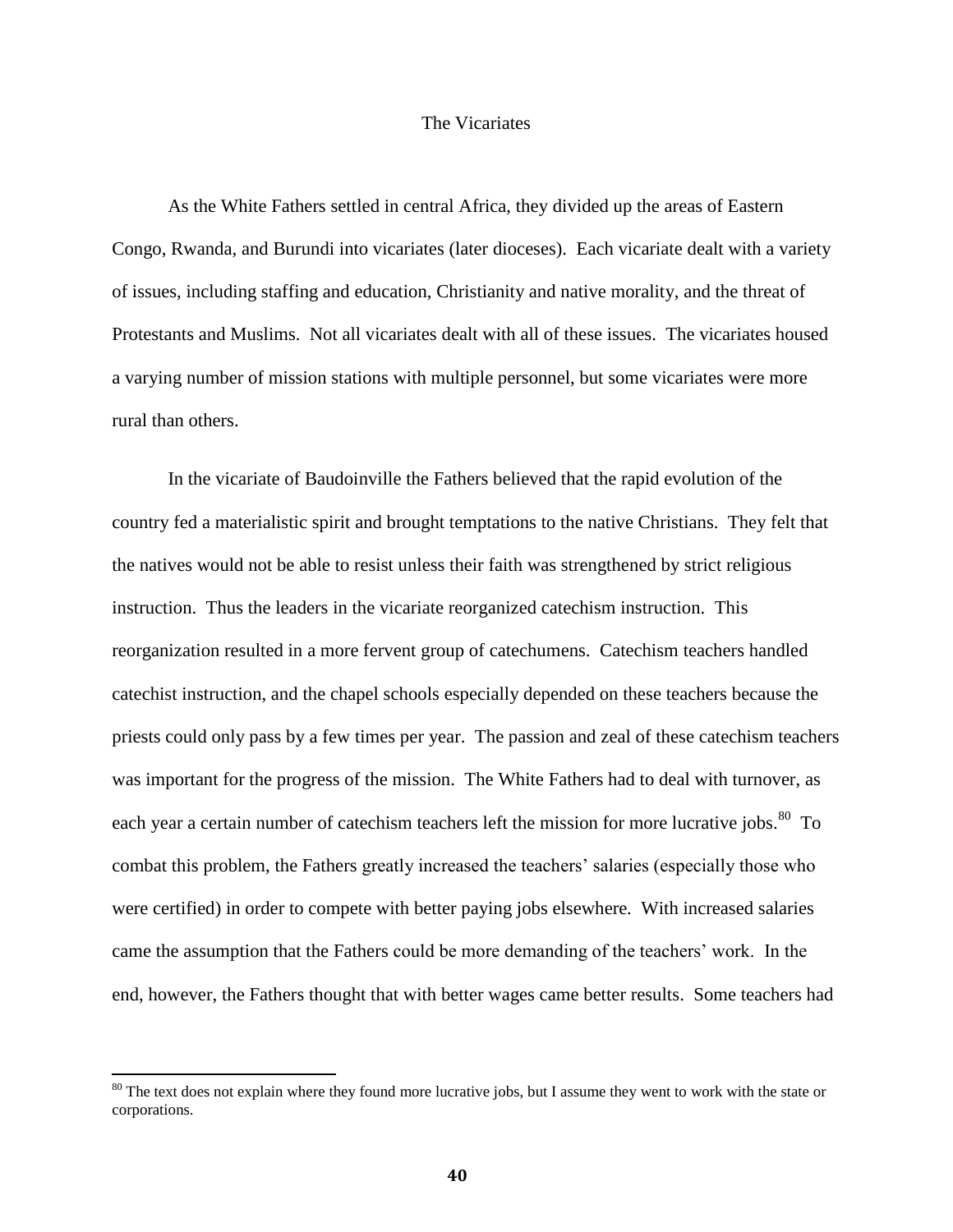even asked to be allowed to come back.<sup>81</sup> In Kabgayi (Rwanda) the missions suffered from a substantial lack of missionaries. Their brothers were overburdened, and they desired to see an increase in brothers. Almost half of the missions of the vicariate of Kabgayi (sixteen out of thirty three) remained in the hands of native clergy who nonetheless embraced their large share of responsibilities with "zeal and devotedness."<sup>82</sup>

Catholicism and the threat of Protestants and Muslims oftentimes went hand in hand. In the vicariate of Costermansville the religious practices of the native Christians were "good without being excellent" especially due to Christian matrimonial practices which drove some people away. The Fathers in Costermansville lobbied to occupy all of the territory (especially the region of the north) where thousands of Banyarwandas were settling. The Protestants were making a strong effort to win over converts, and they were succeeding where there was no Catholic presence.<sup>83</sup> Kabgayi also competed with Protestants and Muslims for converts. Based on figures provided by the Belgian administration, the Fathers estimated that Kabgayi housed a little over one million and a half inhabitants. Of that figure, about five hundred thousand were under the direct influence of the Catholic Church as Christians or catechumens. The Muslims numbered around six thousand, but their number did not appear to be noticeably increasing. This fact did not, however, prevent Muslims from being "fatal" to the Church's moral standard. The Fathers called Islamic groups "abscesses on the flanks of our populations."<sup>84</sup>

<sup>&</sup>lt;sup>81</sup> Society of Missionaries of Africa. Annual Report. Volume 43, 1952-1953. Fourth Part. Africa – Belgium. Accessed at the White Father archive in Rome. pp 257-258 (corresponding translated page numbers).

<sup>82</sup> Annual report, 269-270.

 $83$  Annual report, 263-264.

<sup>&</sup>lt;sup>84</sup> Annual report, 275.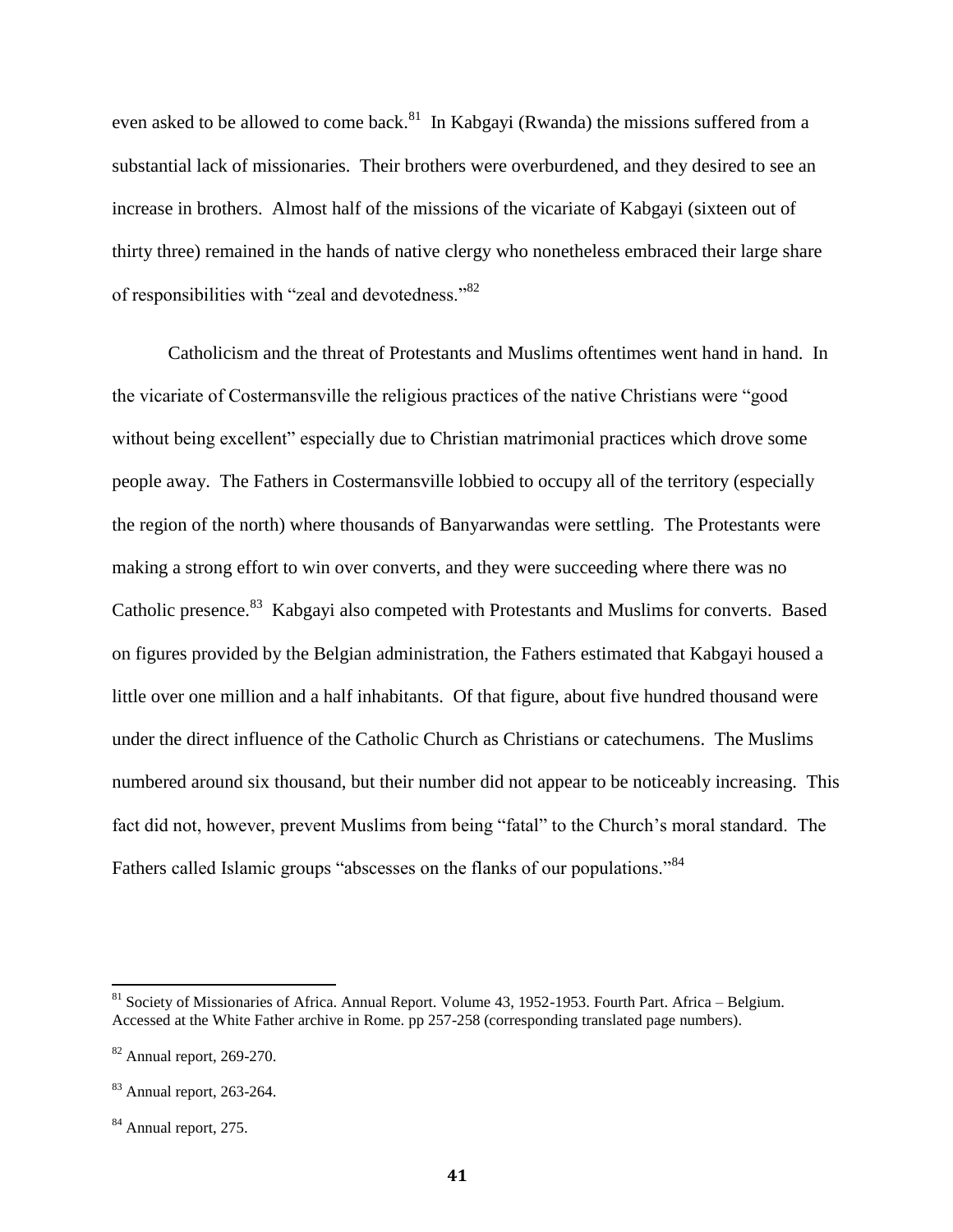In the vicariate of Kasongo, Islam was first introduced by slave traders in 1860. By 1952 there were fifty thousand Muslims among the Bulabas, Banobangos, Wazimbes, and Wabembes. The Fathers were not distressed, however, due to a cluster of six thousand Christians (from a population of twenty three thousand) and the mission in Mingana regaining the majority of the chiefdom of Wazimba from Islam. The Fathers contended that without outside help from the Muslims of Tanganyika, Islam would not sustain itself as a major force in this region forever. The Fathers, however, did not hesitate to attack the Muslim threat head on with direct propaganda. Many of the native youth were susceptible to the Church's influence, but on the other hand, Protestant influence had surpassed the Fathers' efforts in the past due to past misfortunes. Massanzé (later called Ubembe), for example, remained abandoned by the White Fathers from 1905-1948. After the First World War, English Protestants established four missions there, and their native pastors were in nearly all of the villages. Likewise the region of the Waregas remained neglected by the White Fathers for a long time despite the insistence from the natives for the Fathers to come to their territory. For three decades the Protestants rooted themselves in these regions, building eight missions (to the five White Father stations), but the Protestant success in the region of the Waregas was not nearly that of Ubembe because some of the Waregas still claimed some Catholic missions. Nonetheless for the Fathers in Kasongo, both Protestantism and Islam posed threats to their Catholic influence and constituted a "serious menace for the religious future of the vicariate… they are both a source of trouble, Islam by its nature itself, and Protestantism by the whimsical interpretation of the Bible, which allows one to find in the Holy books all the elements of a false Messiah… the black Protestants arrive very easily to the point of waiting for a Messiah of their own race…to deliver them and reign over the world $"$ <sup>35</sup>

 $85$  Annual report, 290-291.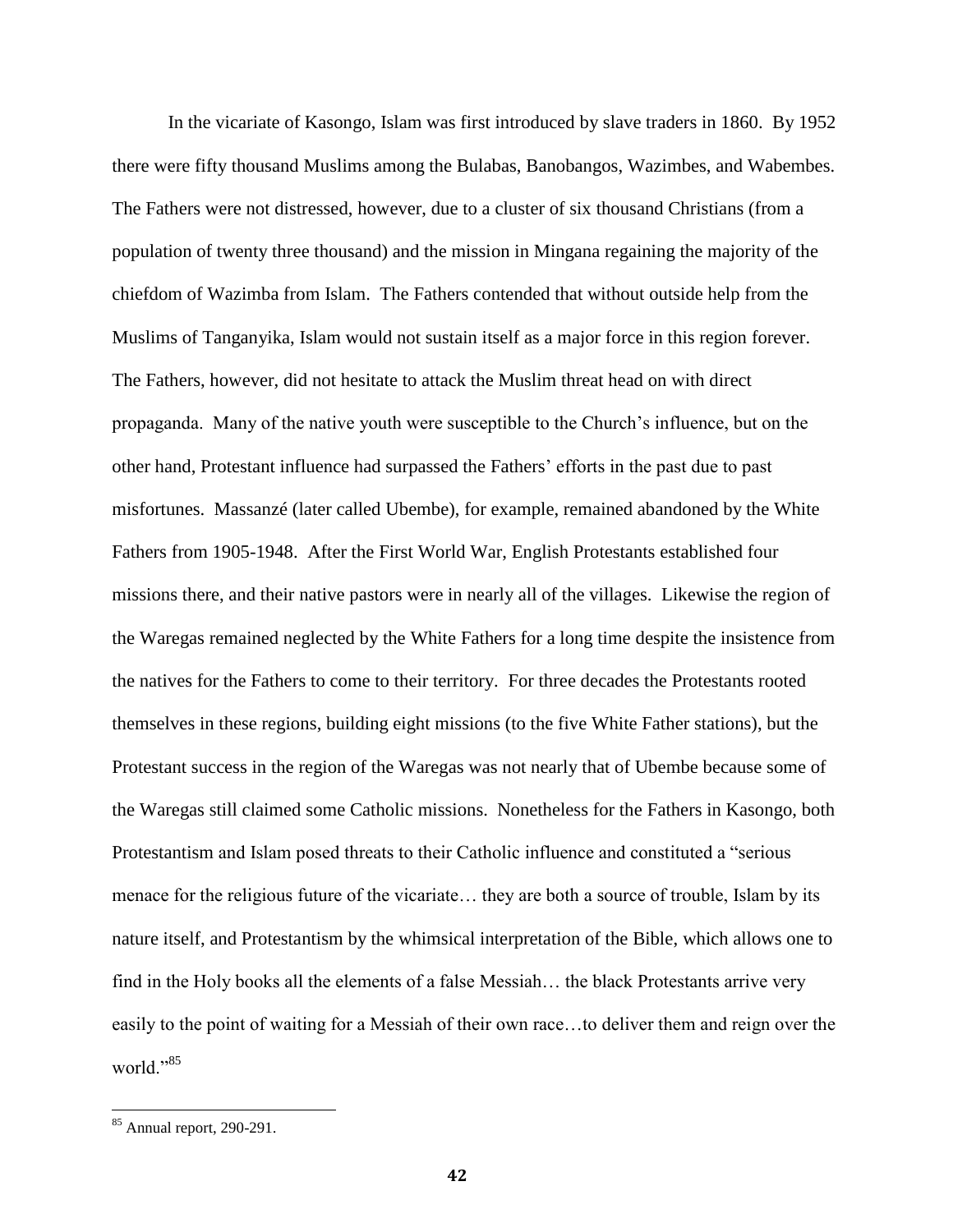In the vicariate of Kabgayi, it was difficult to obtain reliable statistics from Protestant denominations in the area, thus the Fathers estimated about thirty thousand Protestant followers. They did not get the impression that the Protestants successfully established a strong presence. Several of the young native Catholics went to the Protestants for guidance and access to higher education (thanks to the Protestant schools) and received the message that all religions were equal. The Fathers were not keen on this propaganda. "It's in sowing those germs of religious indifference that they do us harm." Concerning those still adhering to traditional religion, they numbered about nine hundred fifty thousand. The Fathers determined it was due to their own lack of resources that prevented them from reaching this population with any real success. $86$ Some of the mine workers in the vicariate of Lake Albert were already Protestant at the time they were hired. In the mines the missions were not authorized to set up in the camps, rather they built next to the camps. The Fathers did not have much reason to fear the influence of the Protestants on those already converted because it was rare for a Protestant to convert to Catholicism.<sup>87</sup>

Some of the problems concerning Christianity manifested themselves in marriage customs and family life. In Kabgayi eighty seven percent of families were in good standing (following the rules) and thirteen percent were not. Many superiors abhorred the fickleness with which married people separated, treating the sacrament casually. One of the reasons for this "evil" was because the civil authority did not protect the marriages. In areas where the dowry was not very great, young people entered into marriage hardly realizing the seriousness of the responsibilities and commitment involved. Thus they married without really knowing one

<sup>86</sup> Annual report, 276.

<sup>87</sup> Annual report, 307.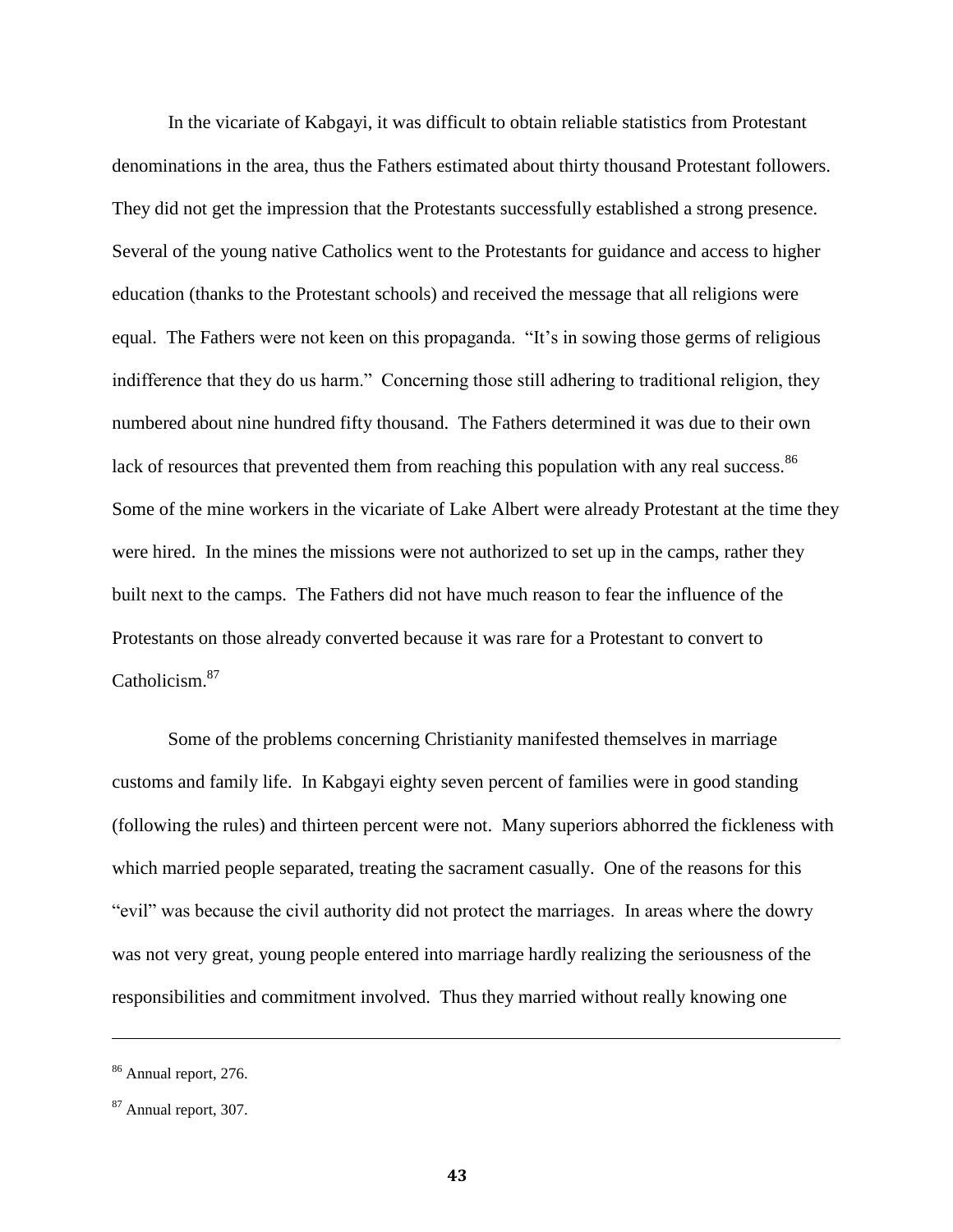another. To combat this problem, the Fathers rigorously instructed the parents of these young people about the seriousness and dignity of the Christian home and family. The Fathers believed this instruction would result in a slow transition in their way of thinking, but they thought it would gather strength of its own accord without waiting for help from an intervention by the civil authority.

At the major seminary at Baudoinville, the Fathers struggled with the parents of black seminarians. Some parents wanted their sons to find well-paying jobs in urban centers rather than becoming priests. The Fathers complained that a good number of seminarians wrestled against their parents' wills to accomplish their calling. Some students preferred to skip vacations, fearing what it meant to their vocations. They all knew they could get jobs with good pay with the state or companies, but they wanted nothing to do with that.<sup>88</sup>

In the vicariate of Ngozi (Rwanda), the issue of Christianity had maintained itself well overall, however there was a "dark point" for the future of this Christianity concerning the conversion of the three hundred fifty thousand natives that still observed traditional religion: the Christian chiefs. While the Fathers were grateful to have Christian chiefs to influence the people, they lamented some of the chiefs returning to old ways, including polygamy and sorcery. In some cases an important chief (not living according to the Fathers' moral standard) surrounded himself with baptized sub-chiefs whose conduct was not "edifying." With such examples, the movement of conversions slowed down in some families, and Christian homes were less reluctant to break marriage bonds. In Ngozi the distances to the missions were fairly short, and the Fathers assured the natives that assistance at Sunday service (at the central mission

<sup>&</sup>lt;sup>88</sup> Annual report, 314.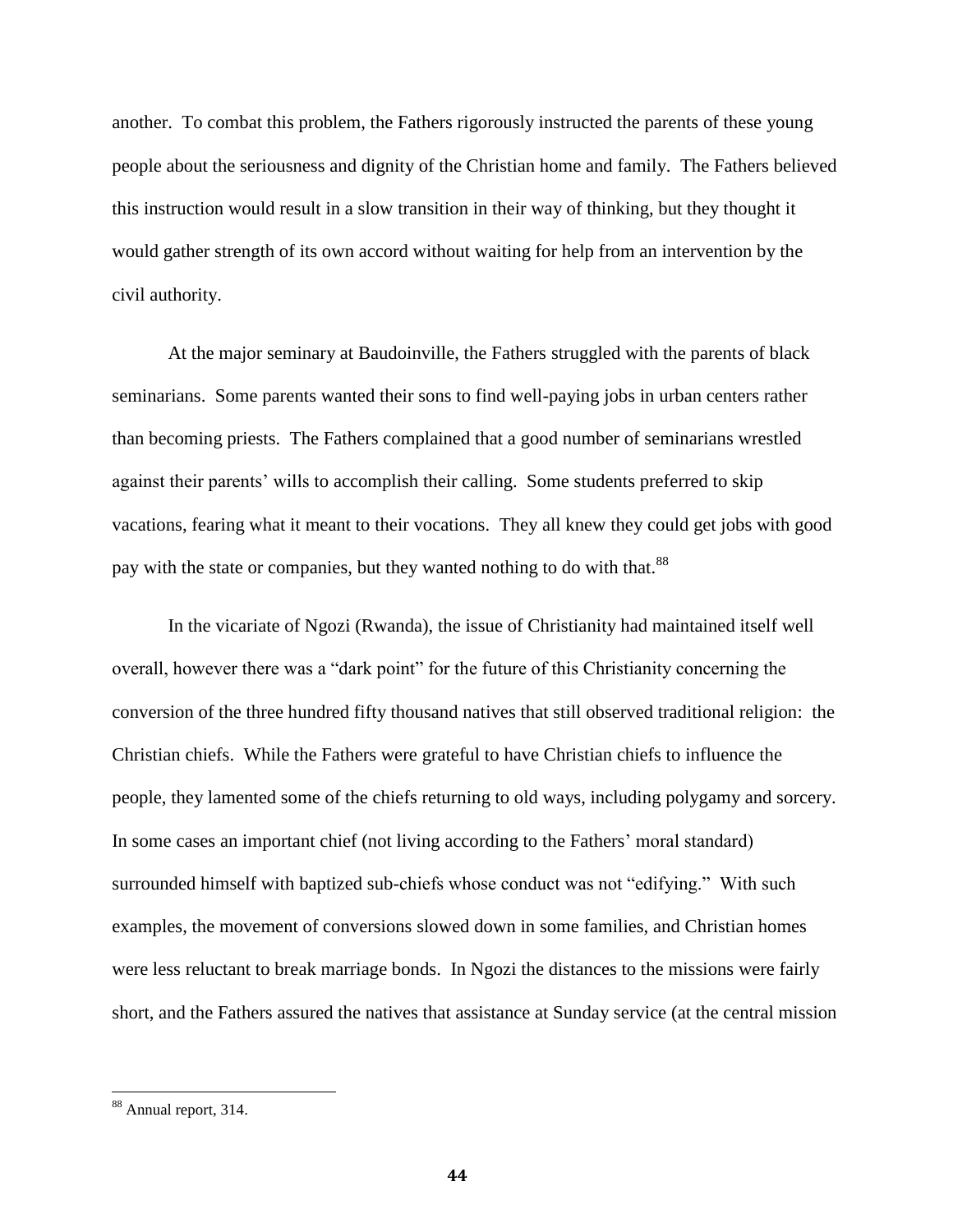branches) was obligatory under "pain of grave sin."<sup>89</sup> Thus the Fathers went to dramatic lengths to ensure attendance at services.

# Leadership

We have examined the issues that the missionaries on the ground experienced in the vicariates. Now we will look at the White Father leadership and its relationship with the missionaries in the field, as well as the different problems the leadership encountered as they carried out administrative duties. It is important to understand the various positions within the Society and what role they played. One way to illustrate the leadership within the Society is in an organizational chart. The Society was largely run like a non-profit organization. There was a director, middle managers, and a financial representative.



The Society's goal was to make the best use of its resources (people and money) to achieve its evangelical objectives and operate according to its mission statement. The Society worked with the colonial government to subsidize schools and hospitals. Most priests were on the state's

<sup>&</sup>lt;sup>89</sup> Annual report, 310.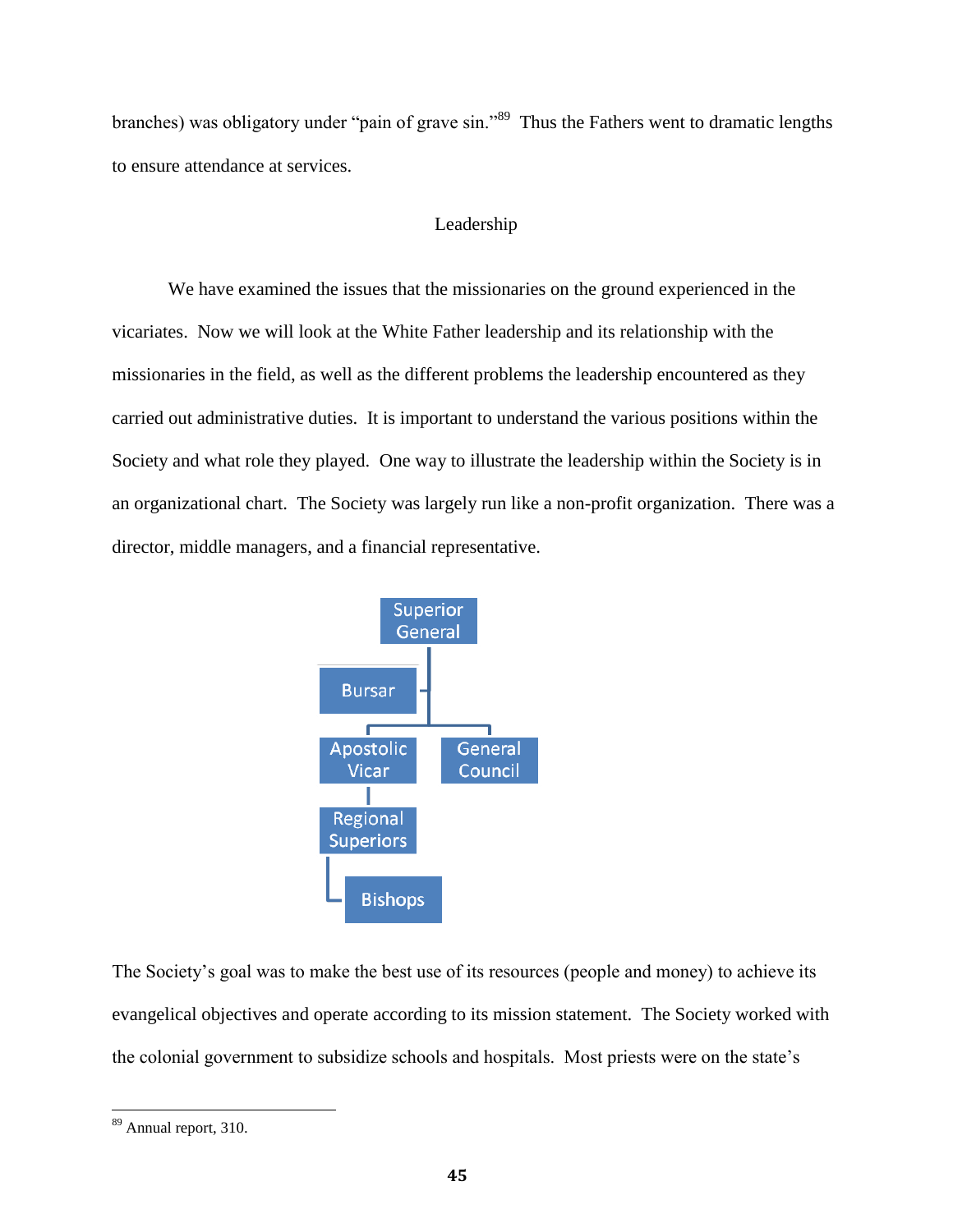payroll acting as teachers and medical personnel and managing mission stations. Located at *Maison-Carrée* in Algiers (later moved to Rome after 1952), the Superior General ran the show. According to Shorter, missionaries did not consider that their leadership was "out of touch." Superiors General such as Livinhac, Birraux, and Durrieu<sup>90</sup> all had extensive missionary experience in sub-Saharan Africa. Even Voillard (1922-1936), whose experience had been in North Africa, made an extensive tour of all the missions in equatorial Africa. Shorter contends that while there were occasional divergences of opinion, on the whole cooperation with the Superior General was good.<sup>91</sup> According to a personal conversation with White Father Stefaan Minnaert<sup>92</sup>, the Superior General ruled like a king until around 1996. Before then there was no real check on his power.

The Apostolic Vicar acted as the religious strongman and was considered the ecclesiastical superior within the Society. He worked with the General Council to make decisions concerning spiritual issues. The Bursar was very important because he held the purse strings. It is not entirely clear, however, whether he could refuse the Superior General's financial requests. The Regional Superior played an important role in the lives of the missionaries, especially the mission superiors. He acted as the "rules guy," enforcing regulations and policy. The Regional Superior<sup>93</sup> had a territory (much like a salesman) in the field in Africa. The *raison d'être* was to represent the Superior General to the local missionaries and carry out site visitations for him. He compiled reports based on his visitations and reported his findings to

 $90$  After Lavigerie died in 1892, Léon Livinhac became superior general of the White Fathers. Joseph-Marie Birraux served as superior general of the White Fathers from 1936-1947, and Louis-Marie-Joseph Durrieu served as superior general of the White Fathers from 1947-1957.

<sup>&</sup>lt;sup>91</sup> Aylward Shorter. <Aylward@aylwardshorter.com> "Questions – White Fathers in Congo." 14 August 2009. Personal email (1 September 2009).

 $92$  Head Archivist of the White Father archive in Rome.

<sup>&</sup>lt;sup>93</sup> "Regional Superior" is a misnomer. There were some nine or ten.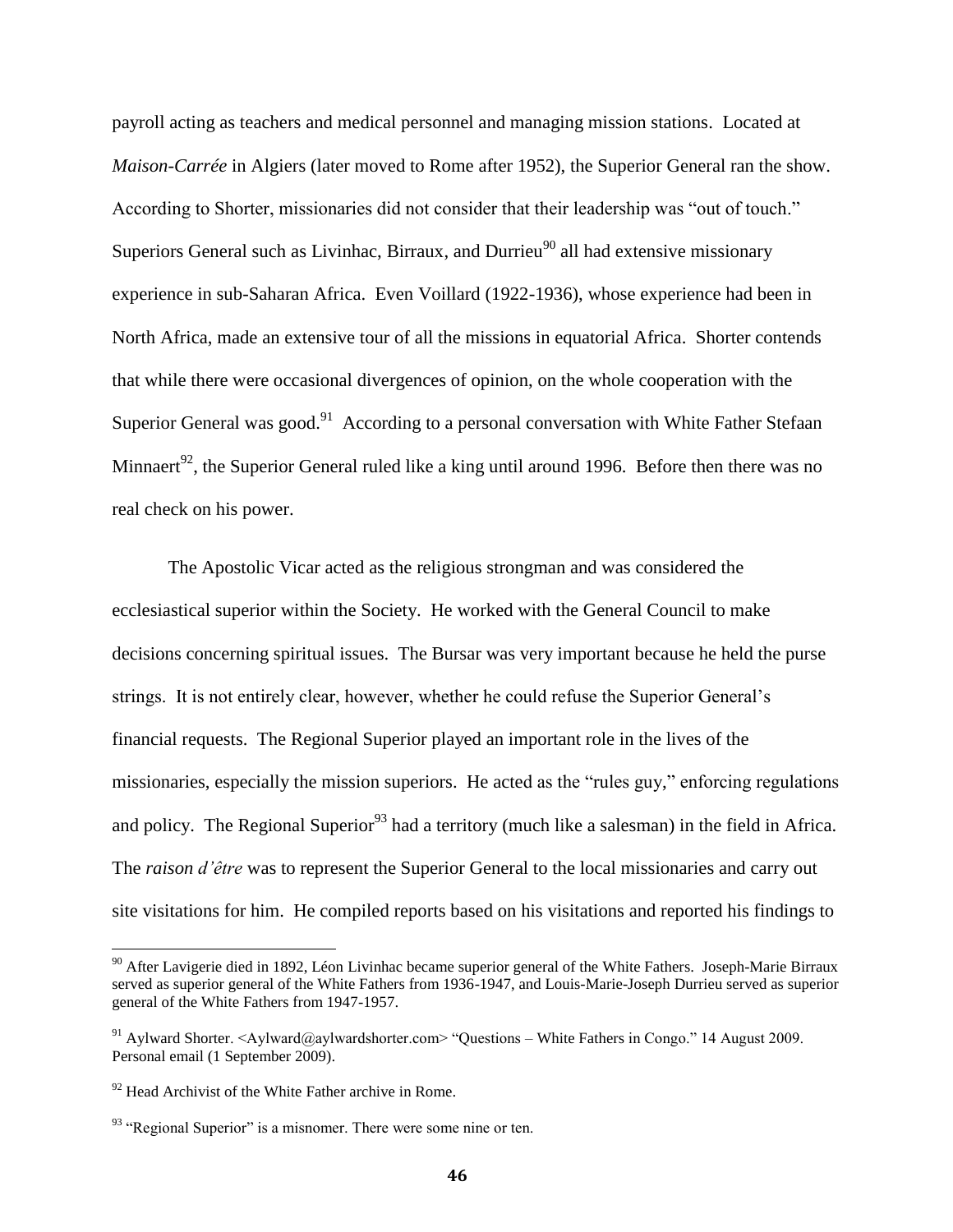the Superior General, becoming his eyes and ears on the ground. During a personal interview with White Father priest Paul De Smet (stationed in Burundi in the 1950s) in Antwerp, he was asked about the role of the Regional Superior (at that time the Regional Superior of Eastern Congo, Rwanda, and Burundi was Father Hellemans). He described Hellemans as a cold man with a rigid personality. Father De Smet described his successor as warm and genial, the opposite of Hellemans. He gave the impression that the unique personality of the Regional Superior did much to change the nature of the position in the way he engaged with the missionaries on the ground. $94$ 

The leadership placed priests and brothers in certain geographic areas and mission stations based on skill set and personality, and transfers were made based on problems reported up the chain of command. In a letter from Father Van Volsem<sup>95</sup> (Assistant General to the Superior General Durrieu), he discussed the problems concerning the behavior of a missionary in the field.

> The Reverend Father Parmentier, Superior, is a skillful builder, but terrible for the workers; one would call him a supervisor of a concentration camp. He hits them and kicks them when they call him; someone who works well with his arms and feet. He is very good at imposing punishments in francs. Christians say: Those priests like francs; they are thieves. That creates a lot of displeased persons and the workers leave. Father Superior causes people to hate and detest him, and people approach him almost trembling…Everywhere he will go, he will be labeled by the natives as a terrible man. Since he's been here as Superior, things have changed a lot under his dictatorship.<sup>96</sup>

<sup>&</sup>lt;sup>94</sup> Paul De Smet. Personal interview. 10/19/2008. Antwerp, Belgium.

<sup>&</sup>lt;sup>95</sup> It is unclear who the letter is addressed to, but it appears to have been written to Hellemans (Regional Superior).

<sup>&</sup>lt;sup>96</sup> Letter from Van Volsem (Assistant General to the Superior General). 22 December 1952. White Father Archives. Rome. Dossier 523. Hellemans papers.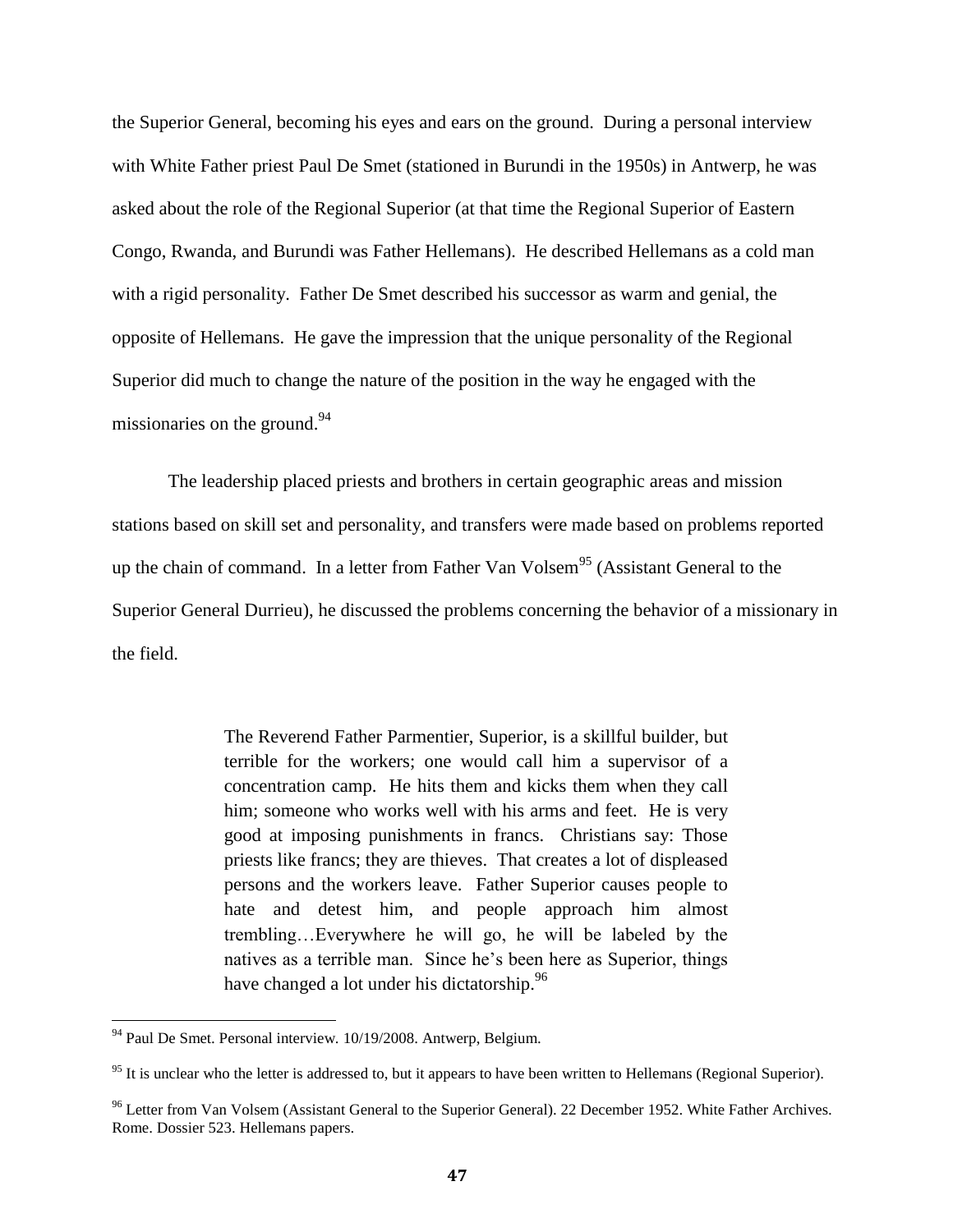Van Volsem goes further to explain that the other priests are unhappy about this situation, and they discuss it, but they are afraid of Father Parmentier. Van Volsem comments to the letter's recipient that this issue was not included in his report from the site visit to Kitwenge. Van Volsem wonders if there is some exaggeration to this story, but this is not the first time they have received complaints about Father Parmentier's "strong-handed methods."

There were also instances when a priest was not content in his position and appealed to his superiors. In a letter from Hellemans to Van Volsem in the fall of 1952, they discussed the case of Father De Laet.<sup>97</sup> Father De Laet appealed to his superiors about his assignment teaching at the Regional Seminary and was directed to Hellemans, but he refused saying he would not get any result from the Regional Superior. Hellemans confided to Van Volsem that De Laet's "state of health is not very brilliant" and had a tendency towards "neurasthenia." Hellemans complains that De Laet will "refuse or perform unwillingly tasks that are imposed on him… It's morbid insubordination." De Laet publicly refused his teaching assignment, and Hellemans was worried it would affect morale. "Monsignor Grauls tells me that Father Van Hoode raised some noise saying that, if Father De Laet wins his case, he, too, will ask to not be assigned to the Regional Seminary. Under these conditions, where do we go?"<sup>98</sup>

Not all personnel issues within the Society were so dramatic. In a letter to Hellemans in 1952, the placement of brothers was discussed. "…We cannot put Lucien-Jacques Luomono, because considering his character, it is certain that after one week he will quarrel with Mr. Rubhausen… we need to have there a brother who has a minimum of flexibility and good

 $97$  I suspect this is the same Father De Laet from my personal interviews, but I cannot confirm this.

<sup>&</sup>lt;sup>98</sup> Letter from Hellemans (Regional Superior) to Van Volsem (Assistant General to the Superior General). 14 October 1952. White Father Archives. Rome. Dossier 523. Hellemans papers.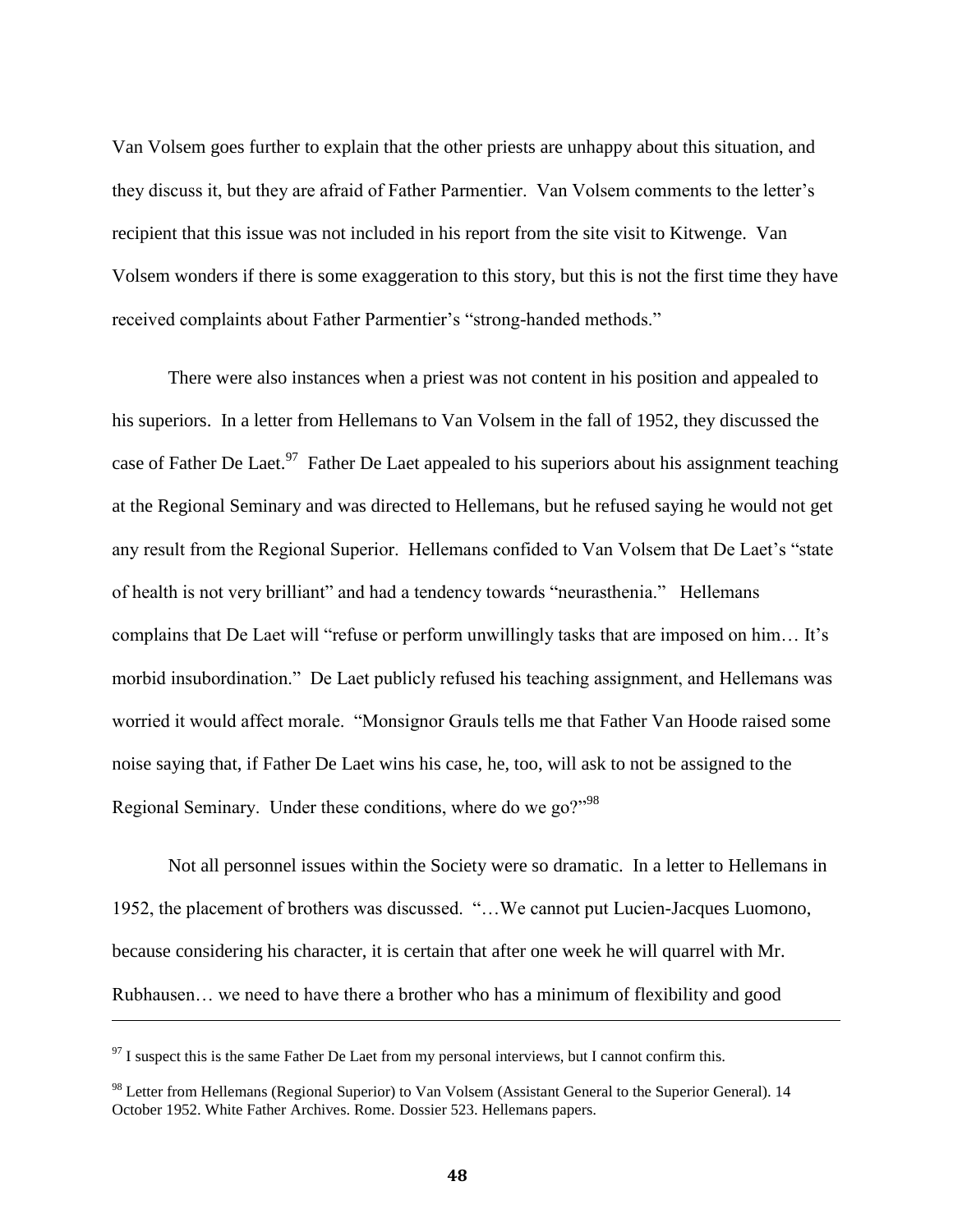judgment… He will therefore go to Kitega. There he'll be able to learn to build, because, in fact, he is a worker and he is not stupid, and in a vicariate, if things don't go well in a mission, he can always be put in another mission..."<sup>99</sup> Thus like all managers, the leadership frequently dealt with a wide array of human resources issues.

We have seen how the Fathers proselytized to the natives and a comparison to the Spiritans' methods. A closer look at the individual vicariates within the region the Fathers settled shows the Fathers dealt with a variety of issues, including personnel and education, Christianity and upholding the Catholic moral code, as well as the threat of Protestants and Muslims in some vicariates. We have seen how the Society's leadership operated and its members' relationships to missionaries in the field. Now I will examine the turmoil and tensions within the Society. What problems occurred internally? What solutions were proposed? Additionally, I will focus on a special missionary leader who played a pioneering role as a proponent of native and civil rights during a time when segregation and racism were the norm.

## Internal Strife

There was definitely internal strife (racial) within the Society in most White Father vicariates (especially Uganda and Upper Congo), however, this does not mean there was no cooperation between African priests and missionaries, or that all white missionaries were racist. The White Fathers even continued to run the seminaries until the late 1960s. Shorter argues that there were and are tensions with the African hierarchy. These issues were typical.<sup>100</sup> In the

<sup>&</sup>lt;sup>99</sup> Letter to Hellmans (Regional Superior). 4 July 1952. White Father Archives. Rome. Dossier 523. Hellemans papers. It is unclear who authored the letter, but I suspect it was Van Volsem.

<sup>100</sup> Aylward Shorter. <Aylward@aylwardshorter.com> "Contact." 24 March 2009. Personal emails (9 September 2009).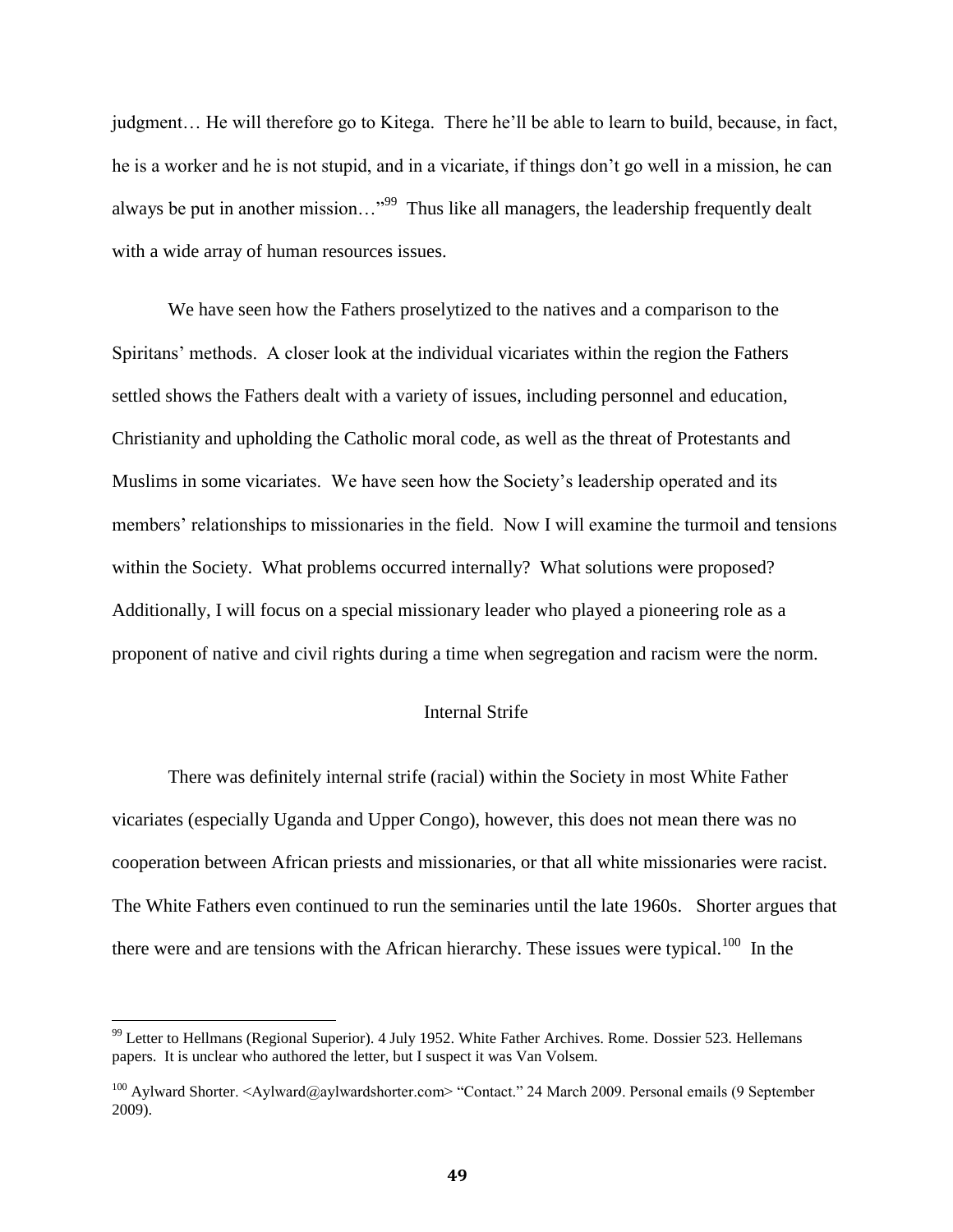1950s the *ius commissionis<sup>101</sup>* was taken away from the White Fathers, and they were no longer in charge of the dioceses in which they worked. Instead local hierarchies were set up, and African bishops were appointed in the 1950s. Most bishops were, however, still White Fathers until the 1960s. There were not a large number of African White Fathers until it was decided to recruit them in the mid 1970s. Those that were had joined for the sake of community life and remained in their own countries (primarily Uganda). The Fathers' primary task was setting up a local diocesan clergy. There were rivalries, and the white priests felt some threat, but the main contention was between Regionals and Bishops. Some white priests questioned the effectiveness of native priests compared to themselves. One major factor was likely due to the fact that white missionaries had their own benefactors and supply sources back home in Europe, and the native clergy did not. According to Shorter, it is only since the start of the twenty-first century that African White Fathers hold power positions within the Society.<sup>102</sup> In a letter from Superior General Durrieu to Hellemans, Durrieu commented that Monsignor de Nyundo had visited *Maison Carrée*, and he was unsure what the Monsignor thought of the White Fathers' welcome. Durrieu insisted that they did everything they could. Monsignor declared that the White Fathers (leadership) did not have a favorable opinion of the relations between the white priests and the black priests. Durrieu argued that Monsignor was correct, and Monsignor advised them to remedy the situation. The solution appeared to involve creating a White Father mission at Nyundo and a mission of African priests at Birambo. This way the vicariate would be better entrusted to the secular African clergy, and it would permit the leadership to see how relations

<sup>101</sup> The *ius commissionis*, established in 1929 by Cardinal W.M. van Rossum, ensured that the participation of orders and congregations in missionary work was organized institutionally. The practical execution of the rapidly expanding missionary work was entrusted to them entirely. The Propaganda Fide controlled their missionary activities through the vicar or prefect Apostolic, which had considerable influence within his own order or congregation, but was only answerable to the prefect of the Propaganda Fide.

<sup>&</sup>lt;sup>102</sup> Aylward Shorter. <Aylward@aylwardshorter.com> "Questions – White Fathers in Congo." 14 August 2009. Personal email (9 September 2009).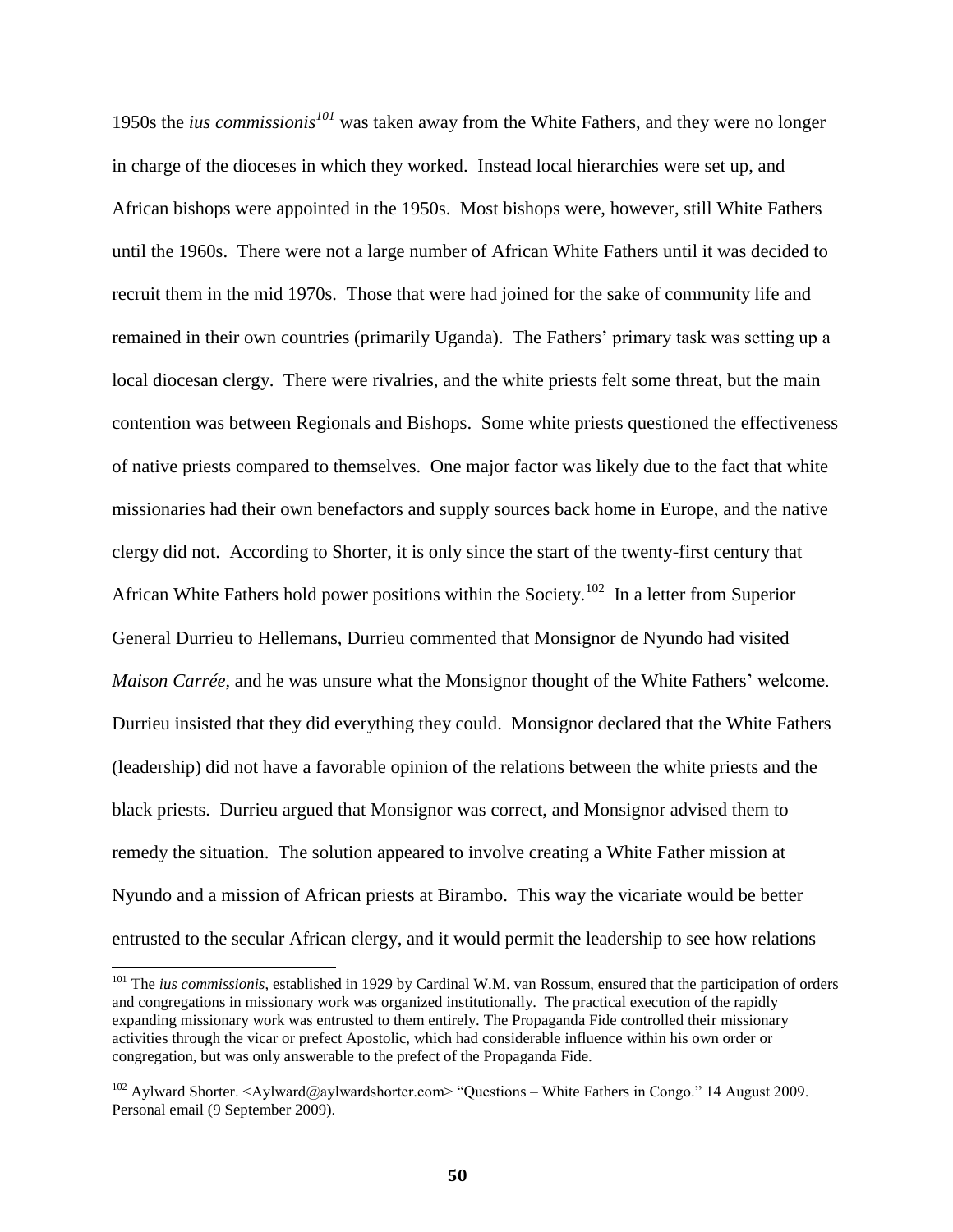progressed.<sup>103</sup> The native priests' major complaint was not being treated like the White Fathers. 104

## Social Justice

There were extraordinary members, however, in the Society who pioneered native rights and equality and for whom racism was a dirty word. Bishop Richard Cleire (1900-1968) of Kasongo (which he founded) was such a pioneer. He was highly regarded for his stance on human and civil rights. The years of white backlash following Congolese independence (1960- 1962) were a terrible trial to him, but he managed to get all of his missionaries to safety. He sympathized with the missionaries' suffering, but he thought the Congolese suffered more.<sup>105</sup> In Cleire's mind, beginning in 1945, colonization was only a temporary phase. The Congolese should be prepared to inherit and govern their own country by way of education and improving the caliber of the schools. He believed that the primary work of the missions was to procure (for all people) a more humane life and to prepare for the future by forming citizens capable of being good officials. Cleire is credited with coming up with the idea to create the University of the Congo to realize his dream. Thus Louvanium was in a way his child. As a strong proponent of social justice, he believed justice was handled poorly in Kivu by some colonists with "few

<sup>&</sup>lt;sup>103</sup> Letter to Hellmans (Regional Superior) from Durrieu (Superior General). 27 December 1952. White Father Archives. Rome. Dossier 523. Hellemans papers.

<sup>&</sup>lt;sup>104</sup> Letter to Van Volsem (Assistant General) from Hellemans (Regional Superior). 27 December 1952. White Father Archives. Rome. Dossier 523. Hellemans papers.

<sup>&</sup>lt;sup>105</sup> Aylward Shorter. <Aylward@aylwardshorter.com> "Contact." 24 March 2009. Personal email (9 September 2009).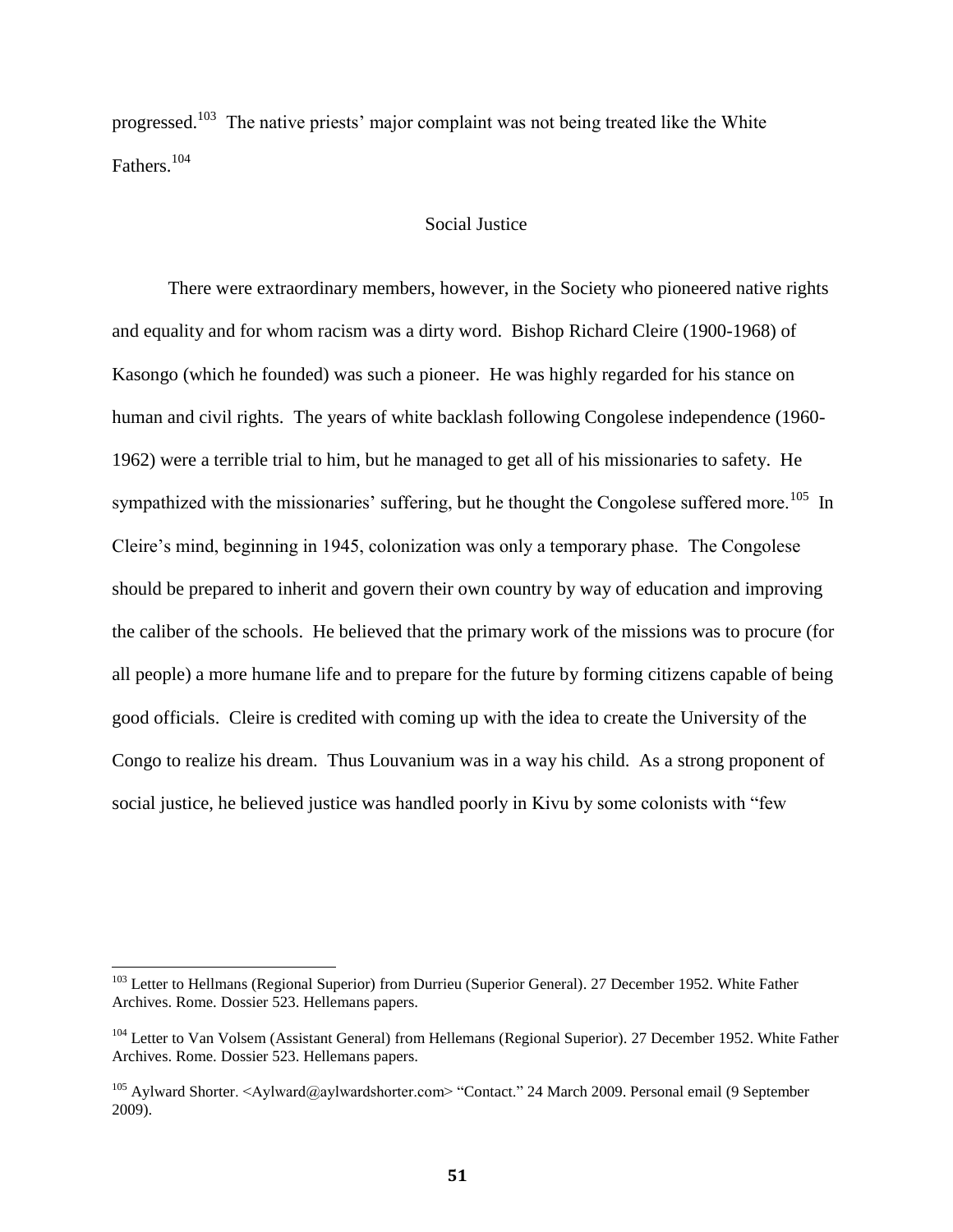scruples." Cleire famously drafted an Easter letter of instruction in 1949 (aimed at the private companies) to help defend the cause of those he saw as disinherited.<sup>106</sup>

> By conscience and before God, no one has the right to withhold the salary of his workers. All Christians know what Scripture says about that sin. It yells vengeance to heaven. It is unjust to impose by twisted ways, a work contract upon a man whose ignorance or weakness leaves him defenseless against the slyness of his employer. It is unjust to treat the workers in such a way that they end up revolting, deserting, or falling from exhaustion. It is unjust to prevent the workers from belonging to a professional association through which they would be able to legitimately defend their interests. It is unjust to impose on workers clauses in contracts that take away their rights as men and as Christians. It is unjust to take from poor peasants incapable of defending themselves the meager fields which they need to live, so that (the companies) profit from this. $107$

To speak out like Cleire took courage and created many enemies. When Cleire was assigned to the "start up" vicariate of Kasongo, there was some speculation that this was banishment in response to his Easter letter. <sup>108</sup> While the Superior General publicly declared the contrary, according to White Father Paul De Smet, this assignment was considered exile in a way.<sup>109</sup> In 1952 Durrieu wrote to Cleire to announce the transfer saying, "Lately, tongues have wagged and people have said a lot of things… They wanted to see in your being assigned to Kasongo a sort of blame for your pastoral letter on social issues… So let them not expect that [blame, reprimand]… I hope that all the gossip and indiscretions which have surrounded this division will cease completely." Durrieu's letter may have served as support for Cleire's views, but he

 $\overline{\phantom{a}}$ <sup>106</sup> "Petit Echo," April 1969. 206-207. Archive of the White Fathers in Varsenare, Belgium (corresponding translated page numbers)..

<sup>107</sup> "*Petit Echo*," 207.

<sup>108</sup> "*Petit Echo*," 207.

<sup>&</sup>lt;sup>109</sup> Paul De Smet. Personal interview. 10/19/2008. Antwerp, Belgium.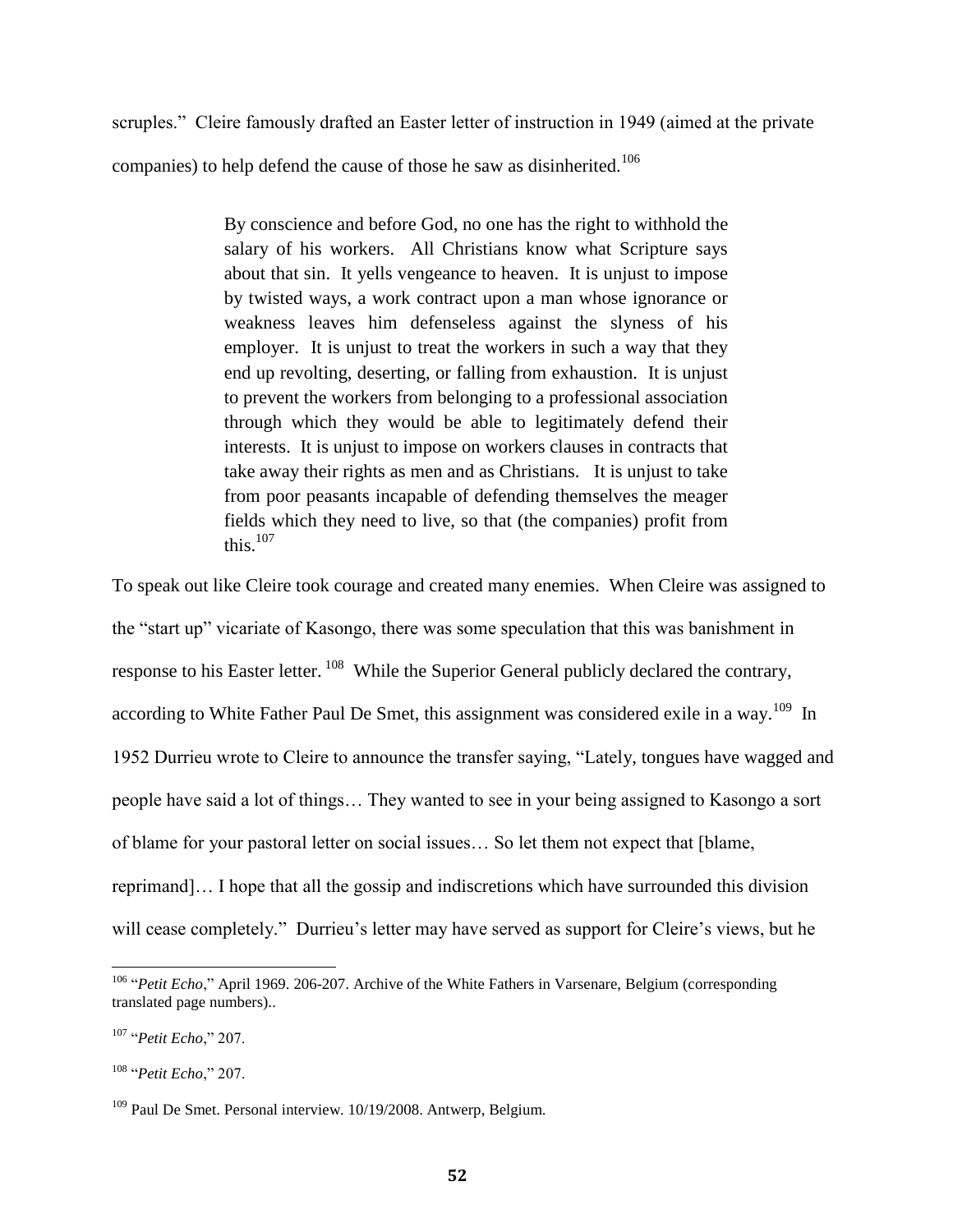never counted on it to defend himself.<sup>110</sup> Cleire appears to have been an anomaly among the White Fathers. While many other missionaries may have shared Cleire's beliefs on native rights, most missionaries did not protest current conditions on the ground or generally vocalize their criticisms to their superiors. Not only did Cleire pioneer a progressive way of thinking for his time, he acted on it.

### The Case of Victor Roelens

While Cleire proved to be something of an anomaly in the missionary system, there were others who stuck out for more negative reasons. One example is Bishop Victor Roelens. In 1891 Roelens was appointed to Upper Congo, and travelled to Lake Tanganyika with the tenth caravan of the White Fathers, reaching the lake in the following year. Upper Congo became a separate jurisdiction in 1893 with Roelens as administrator. When it became a Vicariate Apostolic in 1895, Roelens was appointed as its bishop. Roelens has been described as a man who was determined to see Africa in an unfavorable light. Shorter argues that Roelens saw his role as a reformer whose task was to strengthen the Africans' wills and teach them the good habits of white civilization as a foundation for lasting Christian conversion. He believed Africans were impulsive and lazy. They lacked real intellectual effort, instead being dominated by imagination. He thought they were incapable of logic, and their motivations were primarily fear, pride, and self-interest. What they needed, Roelens believed, was a gradualist program of reform based on a European model that would allow them to make use of their undeveloped faculties. Even then, however, he thought they would never achieve the "perfection of life that was found in the lower ranks of (European) society."<sup>111</sup> This idea was unattainable in a world of cultural inequality. How did Roelens fail to cross the gulf of culture shock and initial prejudices

<sup>110</sup> "*Petit Echo*," 209-210.

 $111$  Shorter, 160.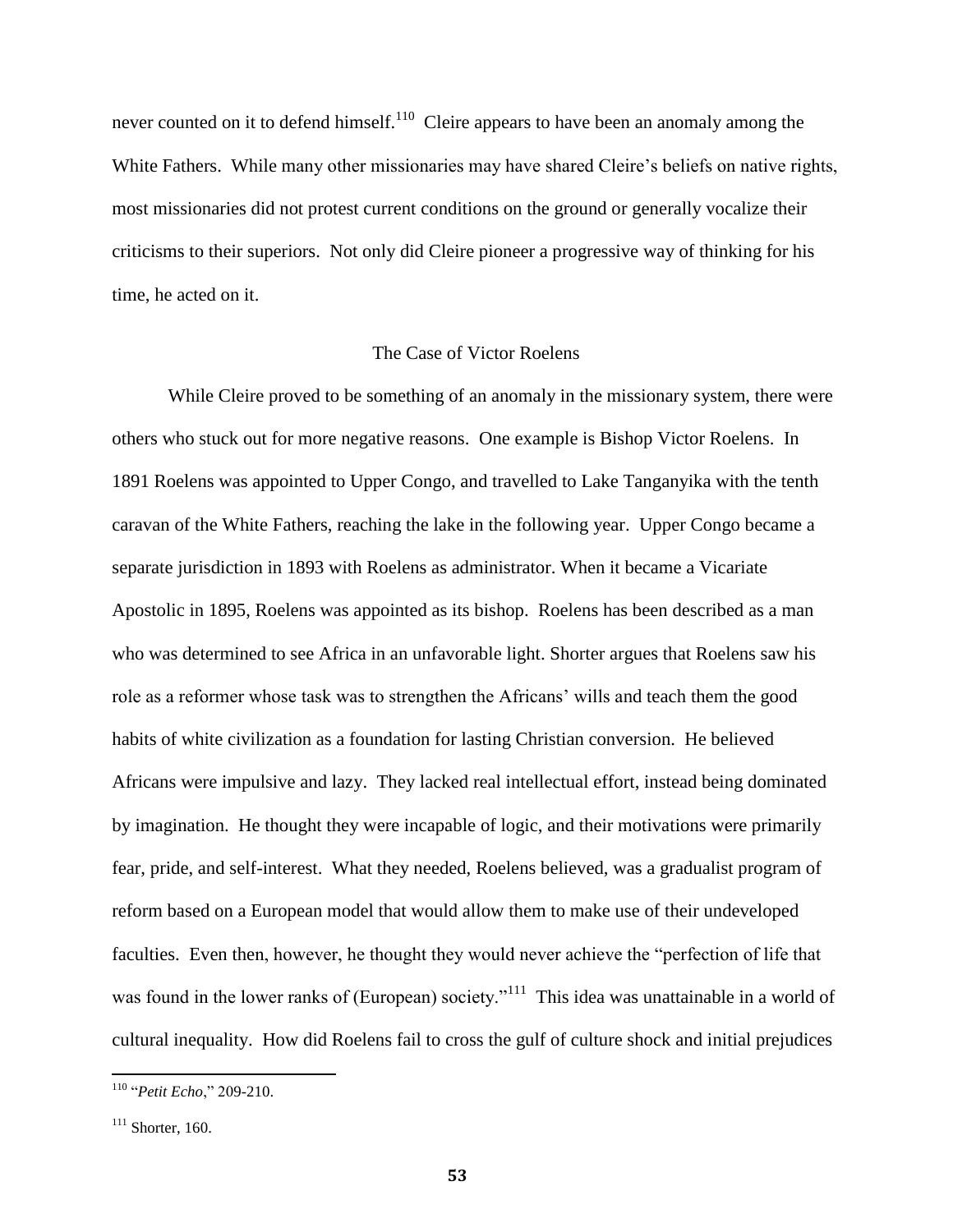most missionaries experienced? Shorter argues that this fact was due in part to the socio-cultural vacuum in Upper Congo when Roelens took over. The region was haunted by endemic disease, slave-raiding, and warfare. The positive aspects of African culture were not readily apparent. Roelens desired to dominate through civilization. He had basically created his own colonial regime in Upper Congo (a colony within a colony), and wanted to create a "purified Africanity" that remained subordinate to Europe. Clearly this was a far cry from Lavigerie's teachings. While Cleire illustrates one extreme way of thinking, and Roelens another, most missionaries fell somewhere in the middle. $^{112}$ 

# Conclusion

During the 1950s, the Society of Missionaries of Africa was a highly centralized institution. It mixed nationalities at every position and level, and this was likely unique in the Church at large. The first loyalty was, however, to the center of the Society and not to a European province of origin. That battle was finally won in the General Chapter of 1947.  $^{113}$ Major influences on the White Fathers institution at the time included legalism, centralization, and emphasis on the role of the laity. The Society moved toward legalism, concerning the legislation of the minutiae of every day life as contained in the Directory of the Constitutions (abrogated in 1967). The leadership required all appointments to be centralized, enjoining that every missionary write to the Superior General. Each missionary kept a diary, and the mission superior compiled these and submitted them to the Superior General on an annual basis. The New Theology had some affect on seminary training. As a seminary student, White Father

<sup>&</sup>lt;sup>112</sup> Shorter, 160-161.

<sup>113</sup> Aylward Shorter. <Aylward@aylwardshorter.com> "Questions – White Fathers in Congo." 14 August 2009. Personal email (7 August 2009).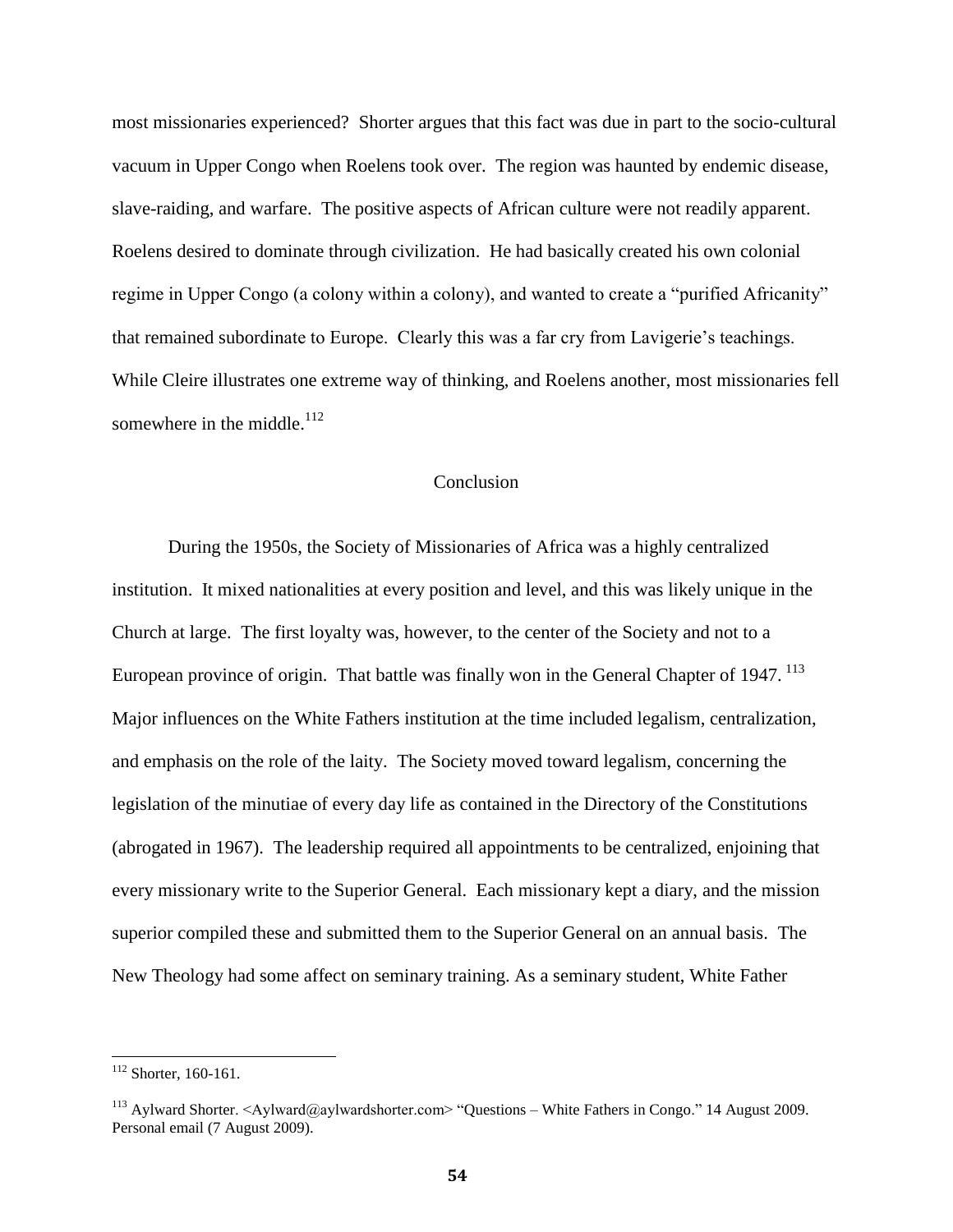Aylward Shorter recalls writing an essay in the 1950s inspired by Yves Congar<sup>114</sup> on the lay apostolate. Shorter argues that the apostolate of the laity was well established as a result of Catholic Action since the time of Pius XI (1922-1939). He goes further explaining that apart from lay movements like the Legion of Mary and Young Christian Workers, there were the (lay) catechists who played a substantial role in the evangelization of Africa and in running the local Church. Additionally, biblical studies began to take root in seminaries in place of neo-scholastic theology. In the wake of Vatican II, such ideas like "phasing out" and "moratorium" were important. In the 1950s, the White Fathers generally believed that their work would be completed (however naively) when they handed over the reigns to the native clergy. Vatican II proved that missionaries were still essential, but that they should play a larger role in the local Church to take on roles like primary evangelization.<sup>115</sup>

We have looked at the Society of Missionaries of Africa as an institution and have examined the various pieces of that institution to determine how it functioned as a whole. Now I will examine the Society's individuals. Who were these men and what are their unique stories? What role did they play and what influence did they wield? By conducting personal interviews with some of these men, I aim to answer these questions and to draw a clearer picture of the White Fathers and their role in the Belgian Congo.

 $114$  A French Dominican priest, Congar's work emphasized that the church is the [mystical body of Christ,](http://www.britannica.com/EBchecked/topic/400846/mystical-body-of-Christ) the people of God, and the sacrament of salvation. From this foundation, he revitalized many dimensions of ecclesiology, including the theology of ecclesial unity and catholicity. He reinvigorated the theology of ministry, gave laity a new sense of their importance in the life of the church, and engendered in the entire church a renewed sense of its mission to the world. He also made important contributions to the theology of tradition and to ecumenical dialogue.

<sup>115</sup> Aylward Shorter. <Aylward@aylwardshorter.com> "Contact." 14 August 2009. Personal email (7 August 2009).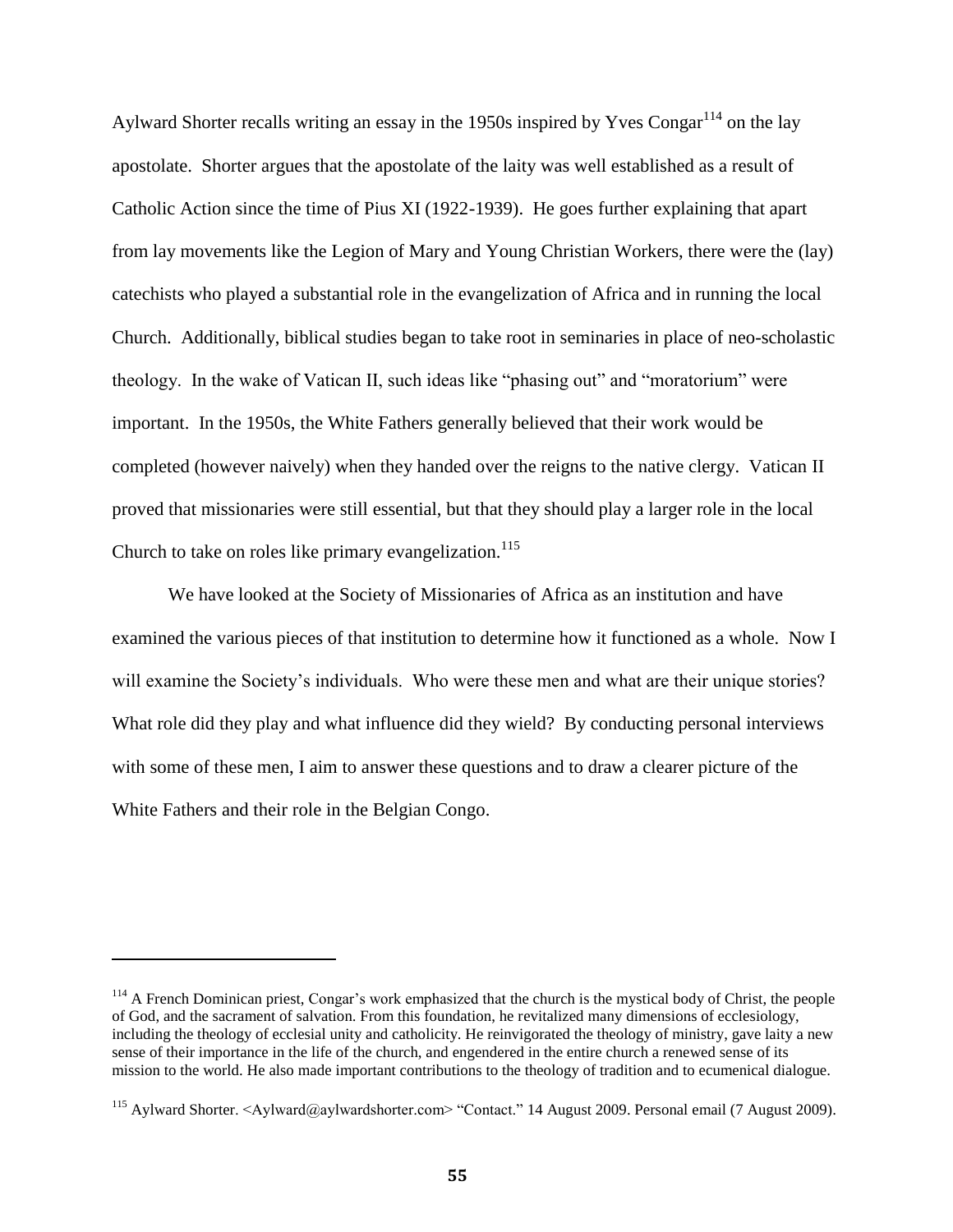### Theology on the Ground

It is to you that I now come, O my beloved Africa. Seventeen years ago I sacrificed all to you, when, driven by a palpable force from God, I renounced everything to devote myself to your service… I have loved everything about Africa, her past, her future, her mountains, her clear sky, her sunshine, the great sweep of the deserts, the azure waves that bathe her coasts.<sup>116</sup>

In the spirit of their founder, the White Fathers dedicated their lives to the evangelization of Africa. In order to better understand their unique experiences in the Belgian Congo, I spent two weeks in Belgium interviewing White Fathers stationed in the Belgian Congo and Burundi during the 1950s. Some arrived earlier, and all stayed well into the 1970s and 1980s. Some were forced out because of hostile political situations on the ground, and others returned to Europe because of poor health after decades in the field. This chapter is based on those interviews conducted in the fall of 2008. My objective was to understand their lives "on the ground" and to discover these missionaries' personal goals and experiences. The interviewees consisted of men from different levels of the Society's internal hierarchy, and I believe their various vantage points provide a more complete picture of life as a White Father. Each man brought something different to the table. I met with five White Fathers living in various parts of Belgium (four priests and one brother). More than five decades had elapsed since the experiences I asked them to recall. These men spent decades in Africa. In one case, Brother Staf Van de Velde lived and worked in the Belgian Congo for forty-seven years. Their experiences spanned several distinct periods of history, and I was a little concerned this fact would prove problematic. The 1940s for example had little to do with what occurred in the 1970s and 1980s. Not only was I asking these men to retrieve accurate details from their pasts, but to recall those

<sup>&</sup>lt;sup>116</sup> These are the words inscribed on Cardinal Lavigerie's (founder of the White Fathers) funerary monument in Rome, which are taken from the spiritual testament he drew up in 1884 and from a collection of his own writings published in the same year.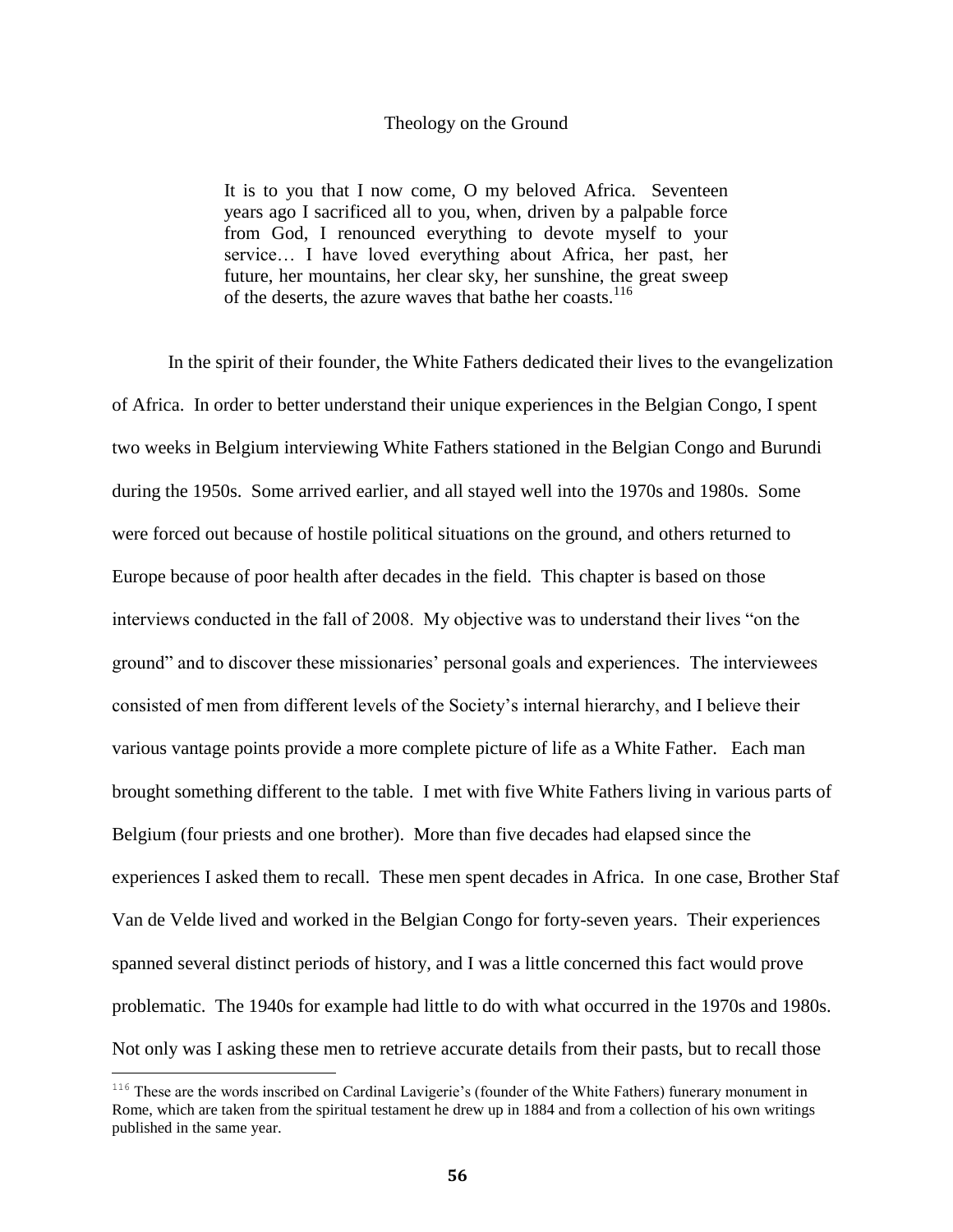details within the context of a specific window of time. For the most part, they were able to stay within the confines of my period of interest, but they would sometimes digress to events that occurred later in the 1970s or 1980s when the post-colonial reality of the Belgian Congo was a different world altogether. I found myself mentally noting certain memories and filing them away as part of another time. Thus writing an historical narrative based on memories more than fifty years old proved to be a tricky task. I took great care not to mix up general events which could seemingly have occurred in multiple decades, such as the baptism of a group of adults, the marriage ceremony of a young couple, or the routine visit of an administrative official.

The interviewees live in various White Father communal residences throughout Belgium. Three men live in Antwerp, and two live in Varsenare (near Brugge). Peter Van Uffelen (a native Belgian) served as translator. With the exception of one interview, which was done in English, all interviews were conducted in Flemish and translated into English. I recorded the interviews on a tape recorder. The interviewees had no problem with recording our sessions, and the tape recorder did not appear to limit their openness or candor. In fact I found them to be surprisingly uninhibited in describing their experiences and opinions. No subject (with the exception of one interviewee's imprisonment during the Simba Rebellion<sup>117</sup>) was off the table. I presented myself in a genuine and authentic fashion – as a young American student (and Catholic) eager to learn more about the Catholic Church in Africa, and more specifically the experiences of the White Fathers. I was there to listen and to learn. This approach served to disarm them, and I think allowed them to feel more comfortable divulging their pasts. There was one interviewee, however, for whom I was not quite prepared. (I was not given any background information prior to the interviews.) Father Jaak Seynaeve is highly educated and had been a professor of theology for over thirty years at Lovanium (later National University of Zaire). He

<sup>&</sup>lt;sup>117</sup> The Simba Rebellion was a 1964 rebellion in the former [French Congo](http://en.wikipedia.org/wiki/French_Congo) (Eastern Congo) which began as a result of alleged abuses by the Congolese central government.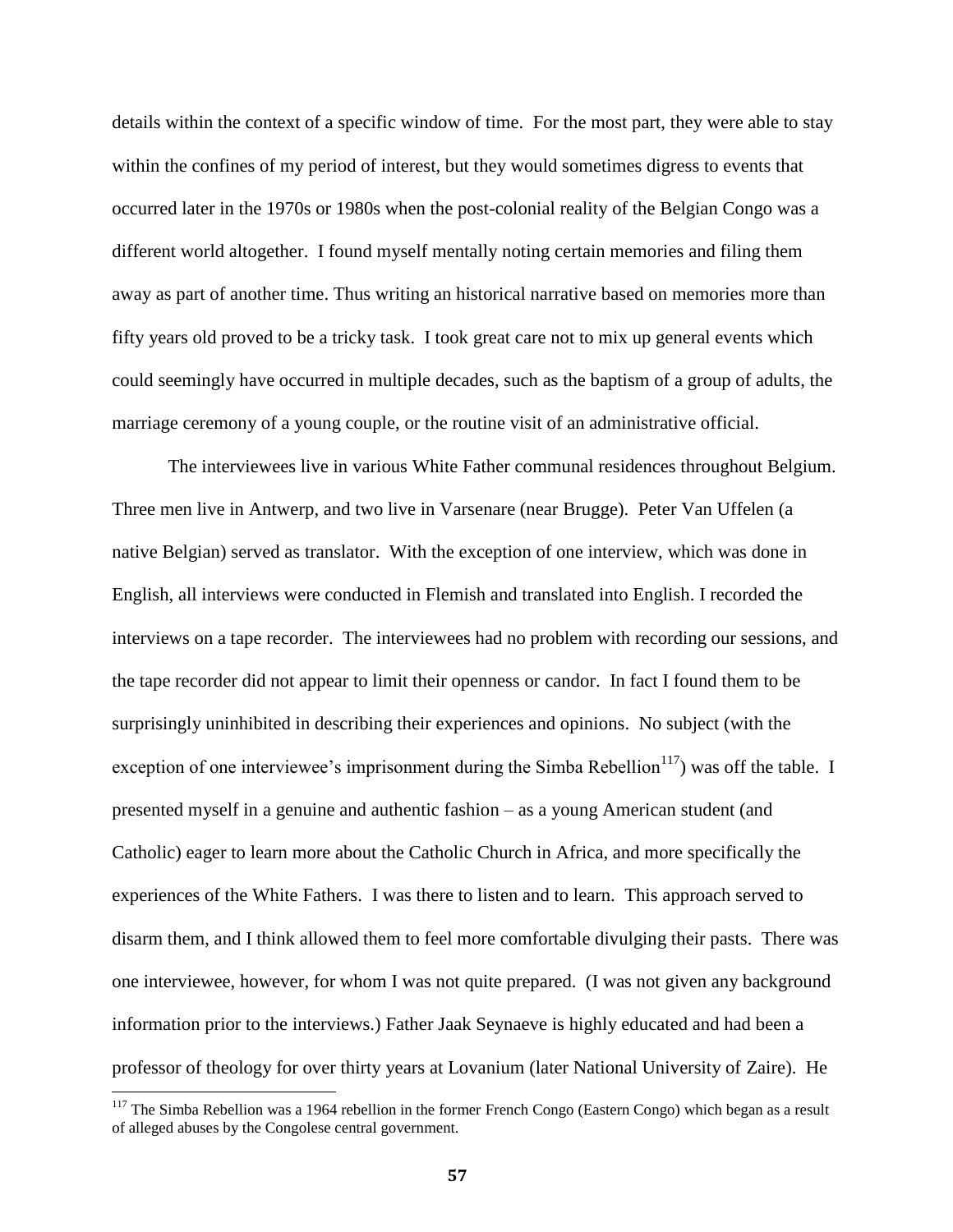came from a very affluent family in Belgium and was well connected in Belgian political circles. He was an obviously dominant personality, and I found *myself* being interviewed at times. Nonetheless, his interview proved to be one of the more interesting.

The missionaries I interviewed were all over the age of eighty, and one closer to ninety. I suspected they would be eager to tell me their life stories to set the record straight. Today the idea of a white missionary (although still in existence) in Africa seems archaic and may even have a negative connotation in certain circles. Later I will explore the idea of a post-colonial "identity crisis" of the white missionary in Africa. I hoped the interviewees would want to share their stories for posterity, and to help people outside of the Society understand what their lives were truly like and what they contributed to the Catholic missionary movement. As men of advanced age, this could be the last chance for their stories to be told. As it turned out, one missionary was in poor health, and one priest who had been on my original longer list of men to interview passed away just a few weeks after I returned home from Europe. Overall, however, the interviewees' health and sharpness of mind was good. They prepared notes and timelines to reflect on as we talked. Brother Staf Van de Velde had even written a book that chronicled his life from childhood through his time in the Belgian Congo. He wrote it so that his family would have a record of his experiences. Without descendants, in death, these stories are for the most part lost. Their preparation was a relief to me as I began to listen.

While oral interviews are a useful way to preserve the historical past, there are some drawbacks, especially when interviewing the elderly. While the interviewees were lucid, there were instances when I found myself concerned about the information they gave me. For example, during my interview with Father Seynaeve (at the time he was eighty-eight years old), he often repeated the same story or thought. Following our interview during lunch, he repeated a

**58**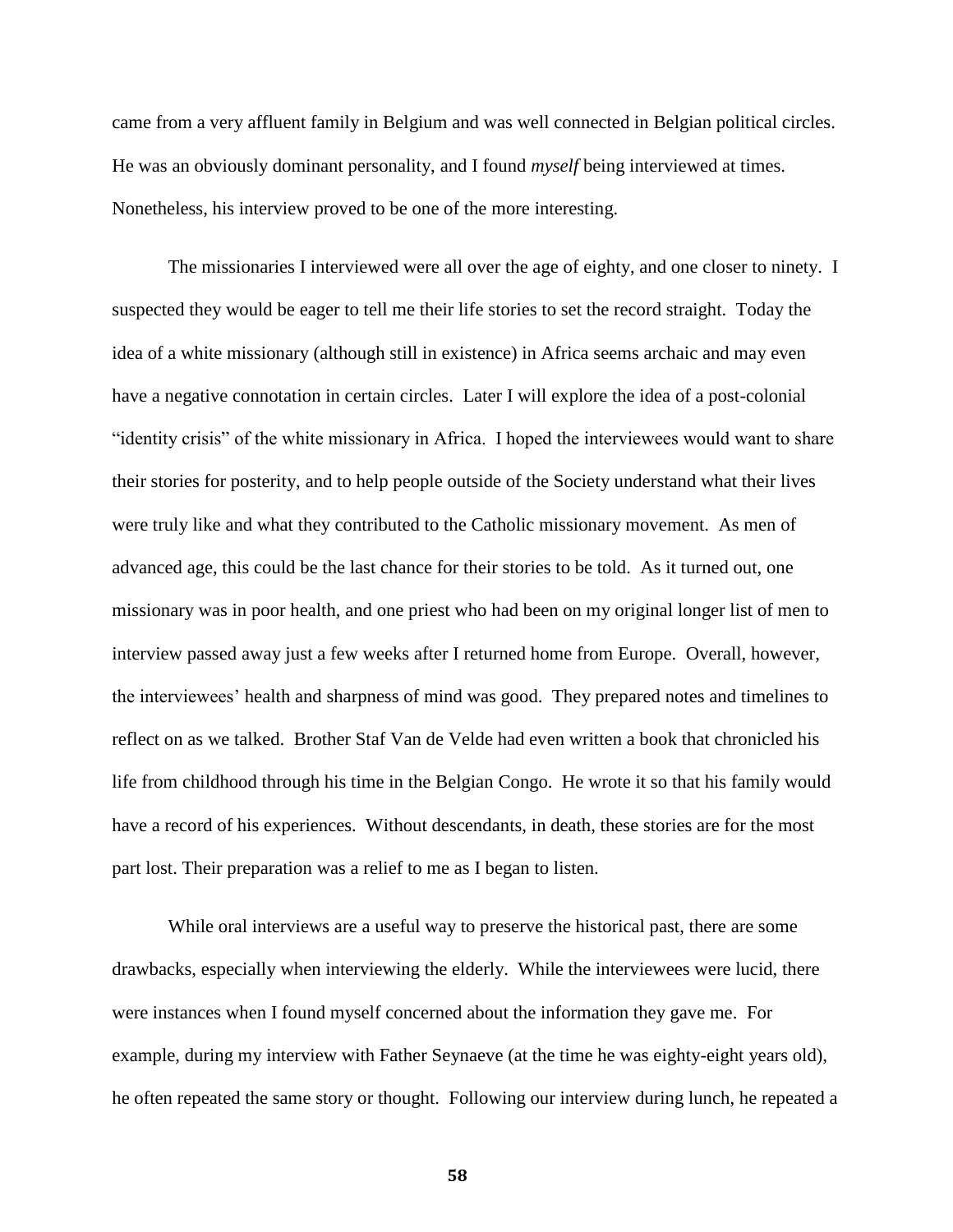story he had told as if he had forgotten he had told it before. Father Seynaeve recalled stories about important historical figures he said he knew intimately. For example, he confided that he had been very close with Mobutu<sup>118</sup> and had baptized his second child, Pica. He met with Patrice Lumumba in prison the week before he was murdered. He admitted he had some influence in the Belgian Congo and had pushed for Mobutu to be the head of the new independent government. It seemed that Father Seynaeve had played a role in Belgo-Congolese politics, and at first this seemed like an exaggeration to me. What was this priest doing influencing high-level politics? But after some fact checking with a close friend of Father Seynaeve's (who happens to be a prominent priest in Baton Rouge and has traveled internationally with Father Seynaeve) and discussion with Dr. Jack Losso (a Congolese professor at LSU who attended the seminary in the Belgian Congo in the 1950s), I understood more fully the power that Catholic clergy wielded in the Belgian Congo in the 1950s.

Some errors in memory certainly occurred. When questioned about the White Father Regional Superior<sup>119</sup> Father Hellemans' replacement, Father Hoste, Father Paul De Smet told me that Father Hoste was not Father Hellemans' replacement; it was Father Van Hove. I made a mental note of this because I had just finished reading Father Hellemans' correspondence to Rome concerning the training of his replacement, Father Hoste. Father De Smet had prepared

<sup>&</sup>lt;sup>118</sup> Born Joseph-Désiré Mobutu, was the [President](http://en.wikipedia.org/wiki/Heads_of_state_of_the_Democratic_Republic_of_the_Congo) of [Zaire](http://en.wikipedia.org/wiki/Zaire) (now the [Democratic Republic of the Belgian Congo\)](http://en.wikipedia.org/wiki/Democratic_Republic_of_the_Congo) for thirty-two years (1965–1997) after deposing [Joseph Kasavubu.](http://en.wikipedia.org/wiki/Joseph_Kasavubu) He formed a [totalitarian](http://en.wikipedia.org/wiki/Totalitarian) regime in Zaire, which attempted to purge the country of all colonial cultural influence, and entered wars to challenge the rise of [communism](http://en.wikipedia.org/wiki/Communism) in other African countries. His mismanagement of his country's economy, and personal enrichment from its financial and natural resources, makes his name synonymous with [kleptocracy](http://en.wikipedia.org/wiki/Kleptocracy) in Africa.

<sup>&</sup>lt;sup>119</sup> The Regional Superiors were stationed in Africa. In this case, the Regional Superior was in charge of the territory of Eastern Congo, Rwanda, and Burundi.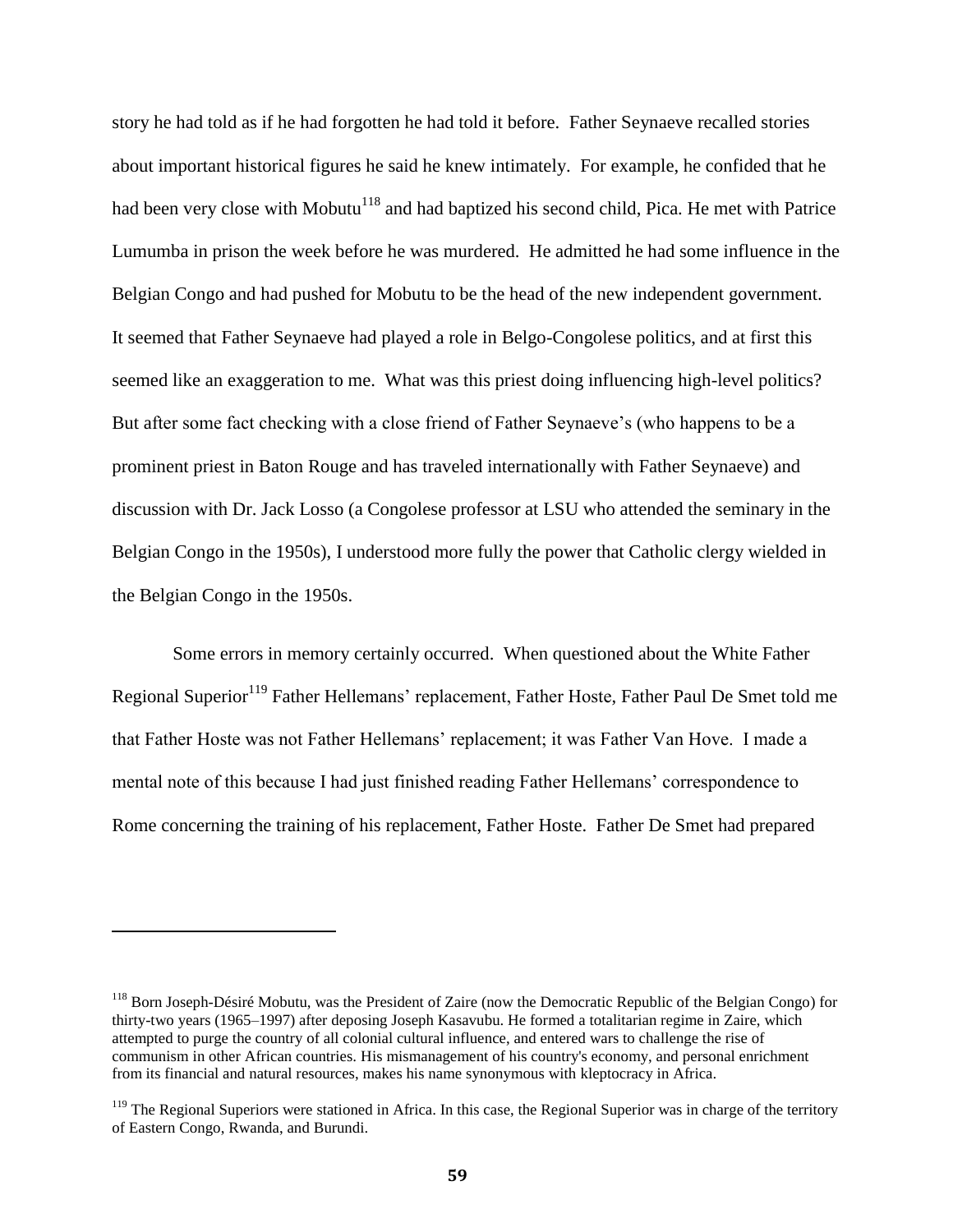notes on dates and names to help him recall information during our interview. I believed this was nothing more than a simple error in his recollection of that detail.

My last concern was in the possibility of getting a revisionist history based on guilt or shame. What if the interviewees had been ashamed of past actions, or felt guilty about them, and therefore neglected to include certain experiences? Would they try to paint a rosy picture in which everyone got along in the Belgian Congo? After my first interview with Father Rene de Laet, this concern evaporated. Father de Laet was very candid about details that made the missionaries look complicit in a colonial system he admitted was "one-hundred percent paternalistic."<sup>120</sup> He talked about the use of the *chicote* or whip by colonial officials to punish natives. He went on to explain that in certain circumstances, one almost did not have a choice but to use the whip to mete out punishments.

# General Themes and Patterns

Several general themes and patterns emerged from the interviews. The first common thread I noticed was that the missionaries' primary goal in the Belgian Congo was to Christianize *and* to civilize. According to Father de Laet, they went to the Belgian Congo "to bring civilization, a civilization inspired by their Catholic faith. These two things were inseparable facts."<sup>121</sup> The second theme was for one to know his or her place. This idea appeared to be the backbone of the social structures created on the mission stations. It applied to everyone. On the missions whites and blacks alike played their roles within the confines of color and gender. In effect everyone was expected to remain within his or her own station and not to question

 $120$  Rene De Laet. Personal interview.  $10/12/2008$ . Antwerp, Belgium.

<sup>&</sup>lt;sup>121</sup> Rene De Laet. Personal interview. 10/12/2008. Antwerp, Belgium.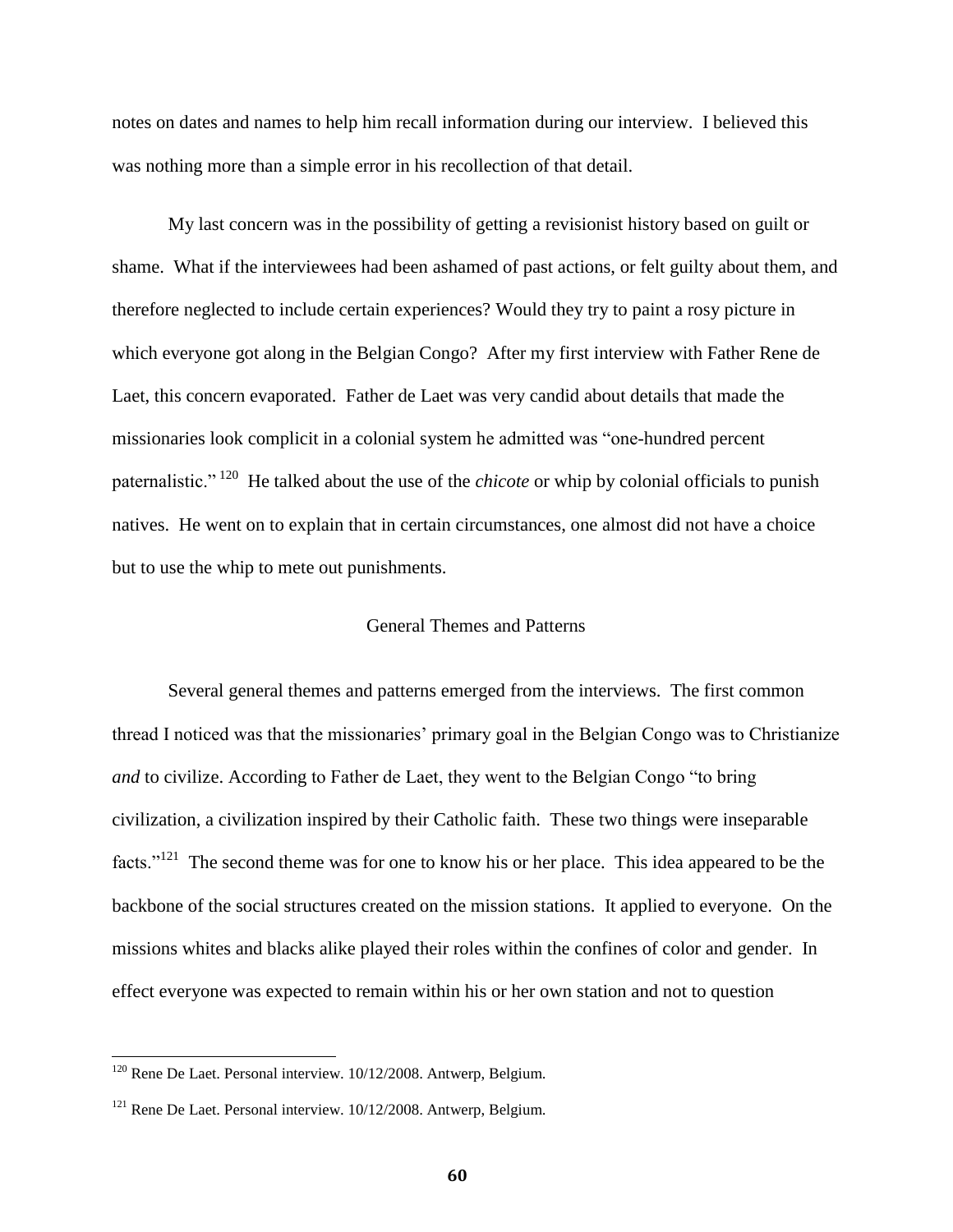authority when doing God's work. As Brother Van de Velde put it when asked what he had accomplished in the Belgian Congo, "Of course one is a missionary, and the main point is that one does what his superiors tell him." $122$  All of the interviewees shared a common commitment and love for the people of Africa. They talked about the joy and emotion the people brought to them. They devoted their entire lives to them. The missionaries were sympathetic to the natives because they were survivors. Father de Laet said that even today, white people could not imagine the level of poverty, the hundreds of thousands of refugees because of war. Despite everything, they survive. He said that if white people had to live in those circumstances, they would perish. Father Stefan Minnaert, head archivist at the White Father archive in Rome, concurred. During a long personal conversation on my last day at the archive, he explained his observations on Rwandans during his many years stationed there as a missionary. He argued that Rwandans are people who reason with emotion. Europeans are more interested in thinking intellectually. Rwandans are warm, loving, communal people. He discussed the importance of the clan in Rwanda. He explained that there are two types of relationships based on emotions – being in the clan (full embrace) and the other extreme (deference, fear, distrust, hate, or some combination of these). There is no such thing as "just friends" - something in between. He seemed to see this as a flaw in a way. To me it appeared he had been accepted into a clan and considered family at some point in time. While he cherished those relationships (and it obviously changed him at the core), he found it frustrating too because of his own nature as a socalled individualist European.<sup>123</sup> Perhaps he could never fully embrace those relationships because of that mentality. Both Father de Laet and Father Minnaert did not speak outside the perimeter of their experiences, and while one could classify these observations as classic

<sup>&</sup>lt;sup>122</sup> Staf Van de Velde. Personal interview. 10/12/2008. Antwerp, Belgium.

<sup>&</sup>lt;sup>123</sup> From a personal conversation with Father Stefan Minnaert, head archivist at the White Father archive in Rome. 10 October 2008.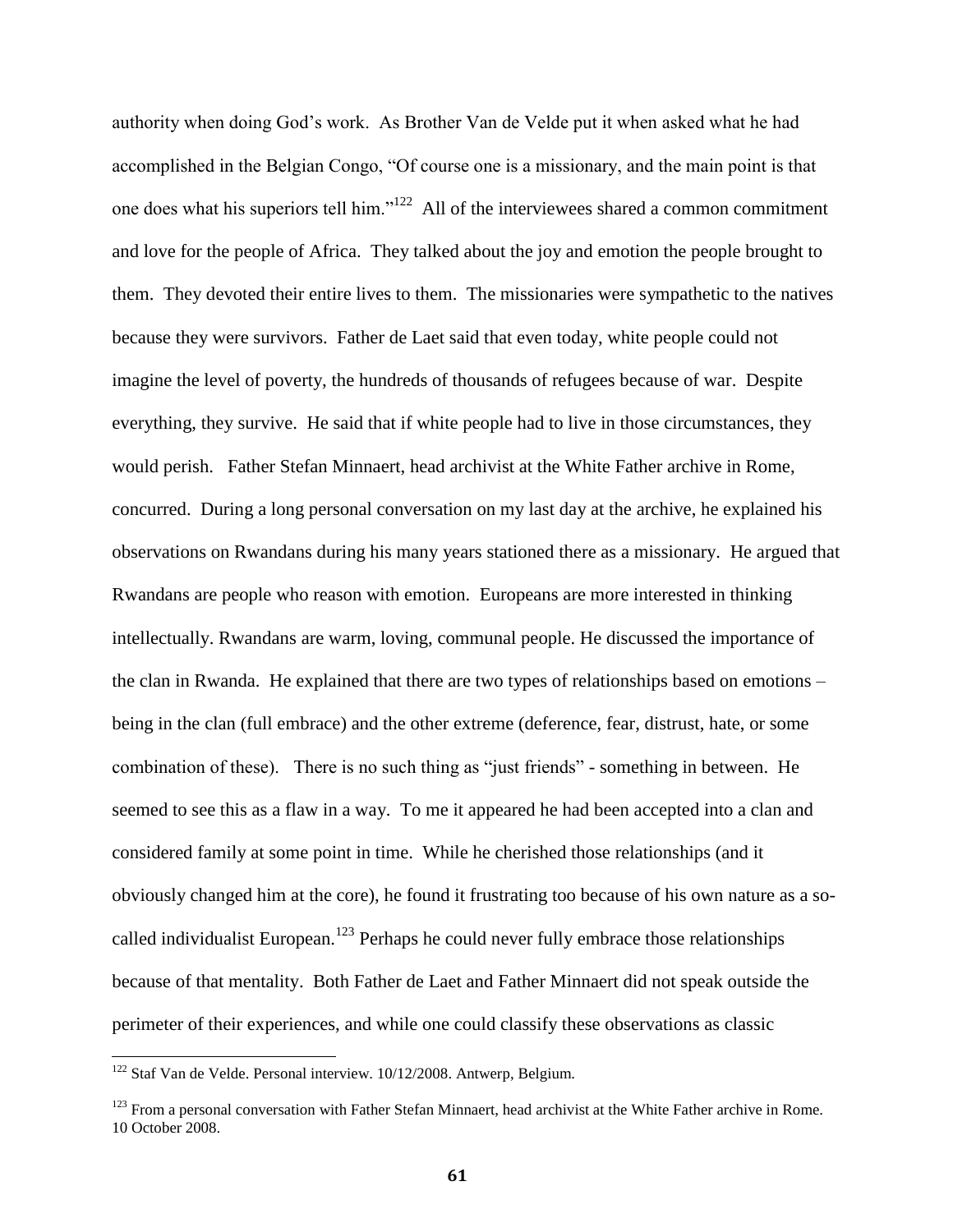Eurocentrism, they thought their beliefs justified based on their own personal experiences. For them, Africa was a place of extremes.

Another major subject discussed was the idea of Congolese self-rule and the timing of independence. The Fathers mostly believed that the Congolese would and should rule themselves one day, but that 1960 was not that day. It was too early, and the people were not ready. At the time they predicted disaster. Regarding Belgium's sudden granting of independence in 1960, Brother Van de Velde said, "Belgium wasn't interested in fighting a war there, and it was normal that they became independent, but that was all way too soon. They were not mature enough for it."<sup>124</sup> Father Seynaeve lamented the idea of Van Bilsen's Thirty-Year Plan. He wished that Van Bilsen's opinions and ideas had been more widely received at the time. But, after more than fifty years, he seemed torn on the role Belgium played in Congo's history. "Our political party should not have stepped in so much in Africa. In my opinion it is still the origin and the cause of many of the problems now in Africa. Why must the Belgian Congo be a replica or a copy of the political situation in Belgium? I don't see that. I would have liked that Africa could have developed in a completely independent way from local politics in all the European and American countries. It is a difficult matter."<sup>125</sup>

 $124$  Staf Van de Velde. Personal interview.  $10/12/2008$ . Antwerp, Belgium.

 $125$  Jaak Seynaeve. Personal interview.  $10/18/2008$ . Antwerp, Belgium.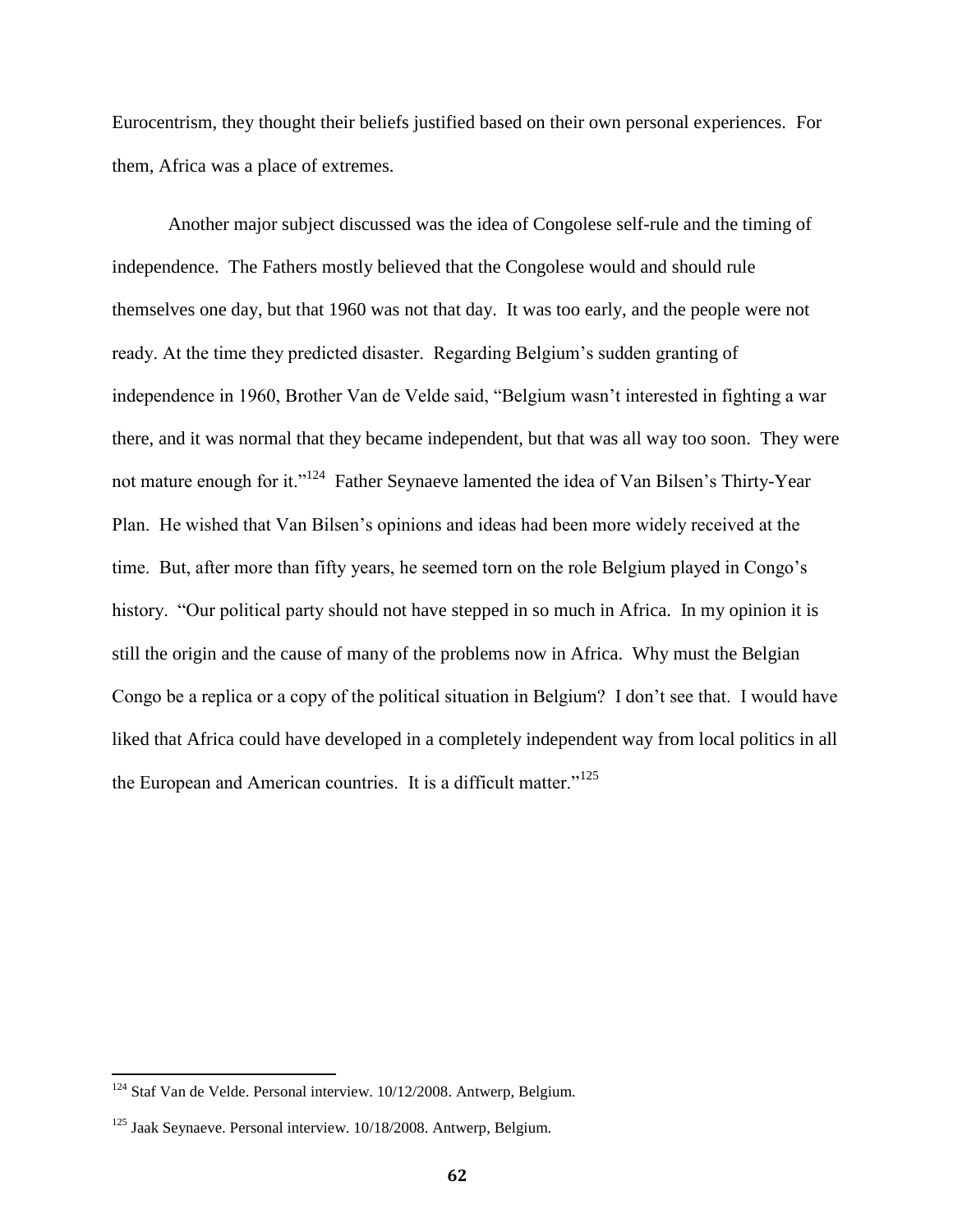### Introductions and Arrival to the Belgian Congo

The first interview was conducted in Antwerp with Father Rene de Laet. When we arrived, he greeted us at the door and led us upstairs to a small library where the interview took place. Father De Laet was reserved and soft-spoken. Growing up in Mechelen, a small town



halfway between Antwerp and Brussels, he came from a large family of stout Catholic farmers. He attended a small seminary in Hoogstraten, and later after one year at the novitiate and four more years of theology, he signed a ten-year contract in the Belgian Congo. His first assignment was in Ituri (northeastern Congo in the province of Kisangani) thirty kilometers from the border with Uganda. His explained that his first impression upon touching down on the airfield at

Rumu was the cheerful reception of the natives at his arrival. He spent a short time in Ituri and was transferred to a jungle mission in Bunia (near the Babira tribe) where he became mission superior and later to Kilomine where he was responsible for the evangelization of the workers in the gold mines of Kilomoto.

As was with all White Fathers in the Belgian Congo, Father de Laet's first task was to learn the local language. In many instances this meant learning a new language every few years with each new assignment. They were given about six months to learn it, and in Father De Laet's case, the mission organized language education. Language education was not provided on every mission. At Kilomine there were several labor camps, sometimes with as many as two thousand workers in one camp. Thus he kept busy. He did routine parochial work and coordinated social services. Since the laborers received wages, the priests kept them busy in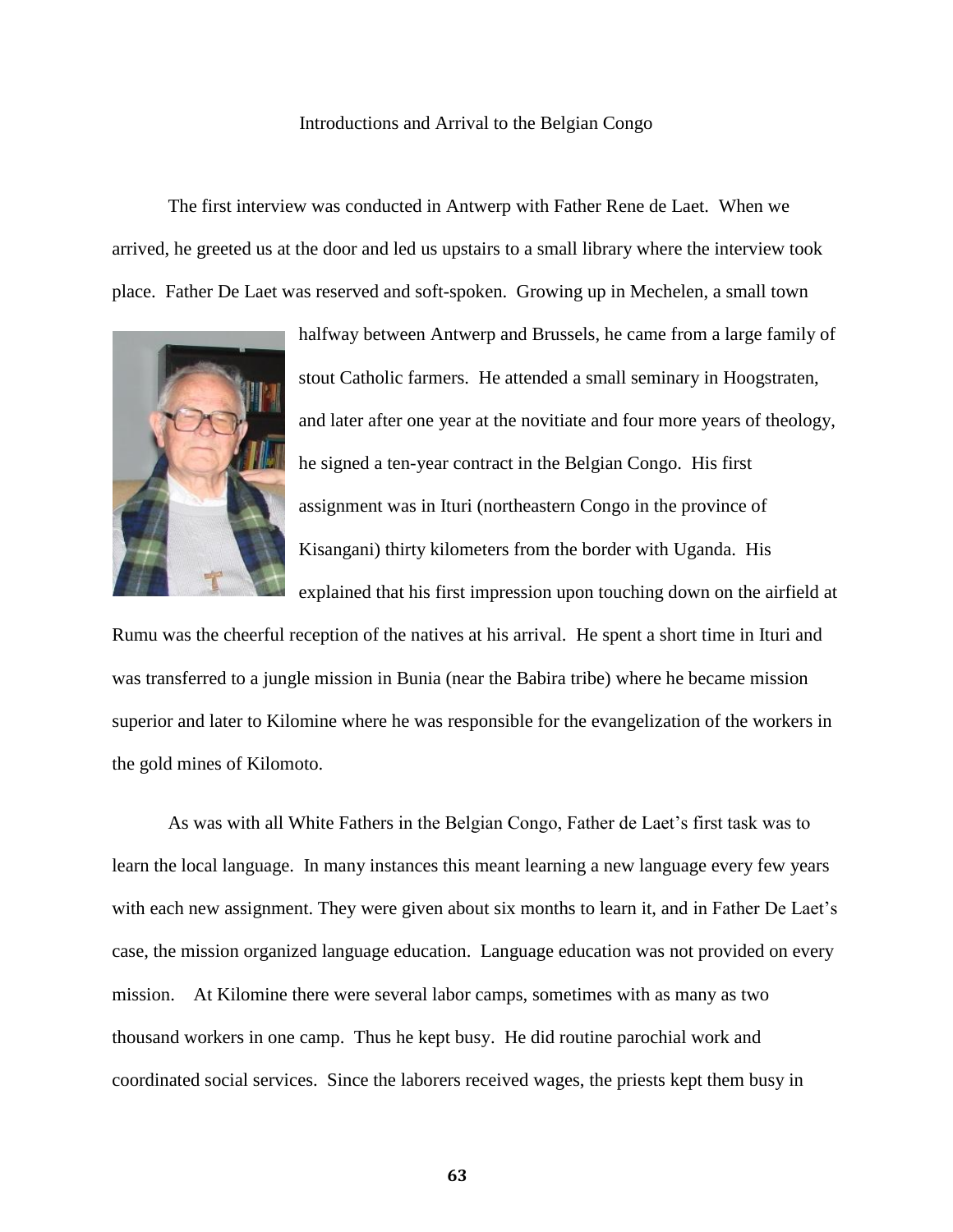their free time with cinemas, sports, education, and even acting- all in an effort to keep young Congolese men away from alcohol and other sins.

Among the group of interviewees, Father Jaak Seynaeve was in every respect exceptional. As a professor of theology in Leopoldville/Kinshasa (from 1956 when Lovanium was founded until 1987) for more than thirty years, Father Seynaeve was not technically a

missionary "on the ground," rather he was a missionary in the classroom. He did, however, play an important role in sculpting young Congolese minds and informing Belgo-Congolese politics. There is an interesting local connection, as Father Seynaeve taught philosophy and religious studies at LSU for about fifteen years after leaving the Congo. Father Seynaeve spoke flawless



English, and it was clear from the beginning of the interview that he was a boisterous personality and a charming man.

Father Seynaeve was born in 1920 in Flanders. He came from an affluent family of textile people, and they also co-owned a small insurance company. He attended the White Father seminary in Buholt. After years of studying theology, he was ordained in 1944. He earned the equivalent of a doctorate in 1948 plus an additional certification in theology beyond the doctorate. In 1956 he went to the Belgian Congo to research African theology and determine where that question stood. He also recruited contributors. Upon arriving in the Belgian Congo, he was both surprised and not surprised by his first contact. Many missionaries returning to Europe told stories and relayed information, so in a way he knew what it would be like. But, he could never have been completely prepared for the initial culture shock. He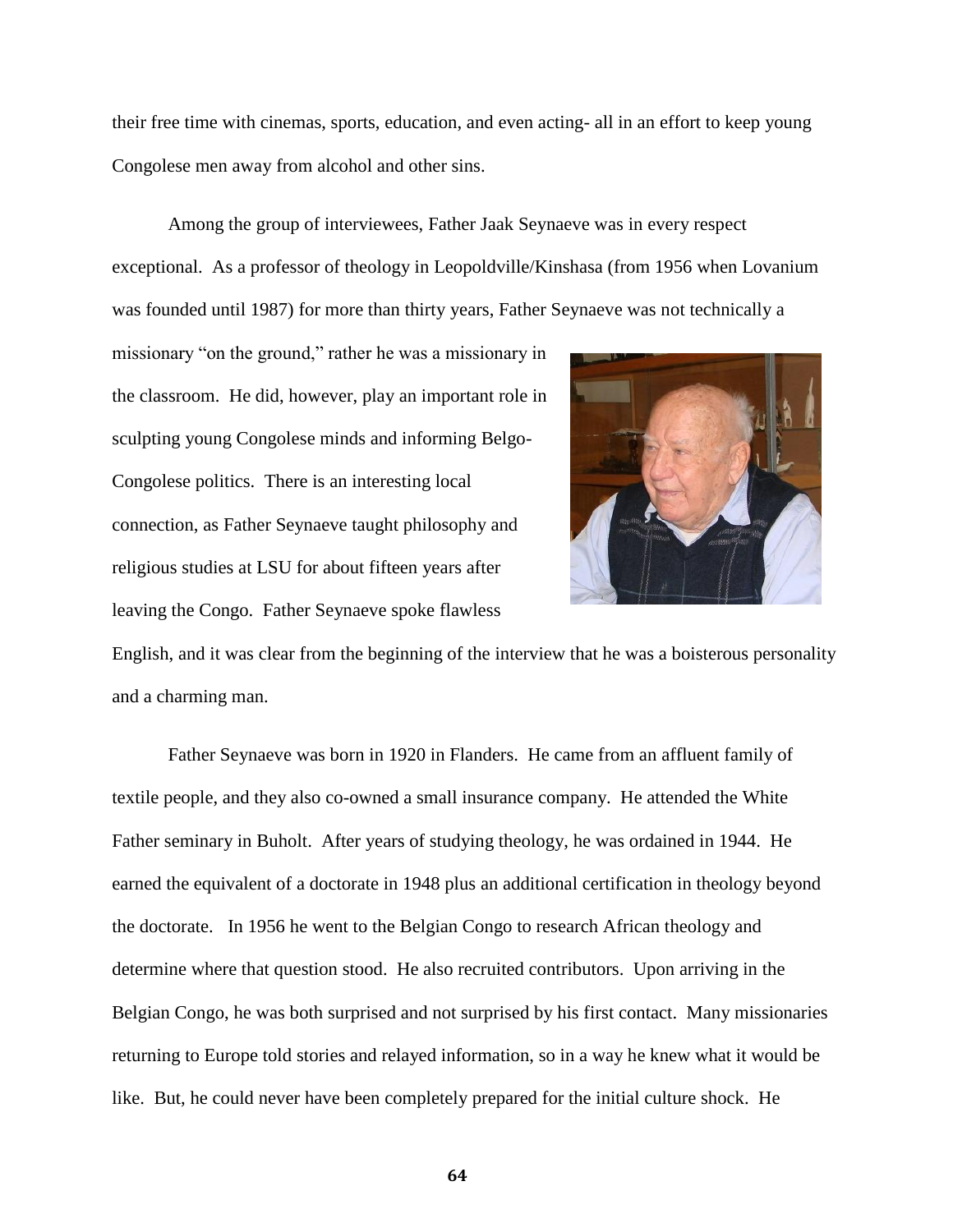admitted that he was not really in tune with missionary life in the field, but he praised those missionaries working *dans la brousse* (in the bush). While he said that he thought the missionaries were given too much autonomy (by the state) in running schools and educating future Congolese leaders, he thought they did a heroic job in very difficult circumstances. People cannot every really understand what it was like there. Those missionaries, he said, had been in the field for years, and "it is easy to go to Africa and write an article about Africa having been only a short time."<sup>126</sup> He learned that people who stay in Africa years stay because they love it. They love the people. It is home. Regarding the public's modern-day perception of white missionaries in Africa and their legacy, he said, "We have too many journalists in Brussels, in London, in Paris, and in Washington that criticize the missionary work of that time. But, they never would have been in the field. They never have been working as the missionaries have been doing...And I think the human instrument is imperfect, but the way afterwards missionary activity has been criticized is not logical, is not justified."<sup>127</sup>

I met Father Edgard Declercq at the White Father community residence in Varsenare,



 $\overline{\phantom{a}}$ 

near the coast. The residence is beautiful, set on a large piece of property with gardens and trees. They grow a lot of their own food. There is a small cemetery where many White Fathers are buried. They are all called martyrs. Father Declercq was a very pleasant and good-natured man. He was quite old, and his vision was poor. He told me he could only make out that I was female and young. He

came from Roeselare (West Flanders) from a family of five children. His two youngest sisters

<sup>&</sup>lt;sup>126</sup> Jaak Seynaeve. Personal interview. 10/18/2008. Antwerp, Belgium.

<sup>127</sup> Jaak Seynaeve. Personal interview. 10/18/2008. Antwerp, Belgium.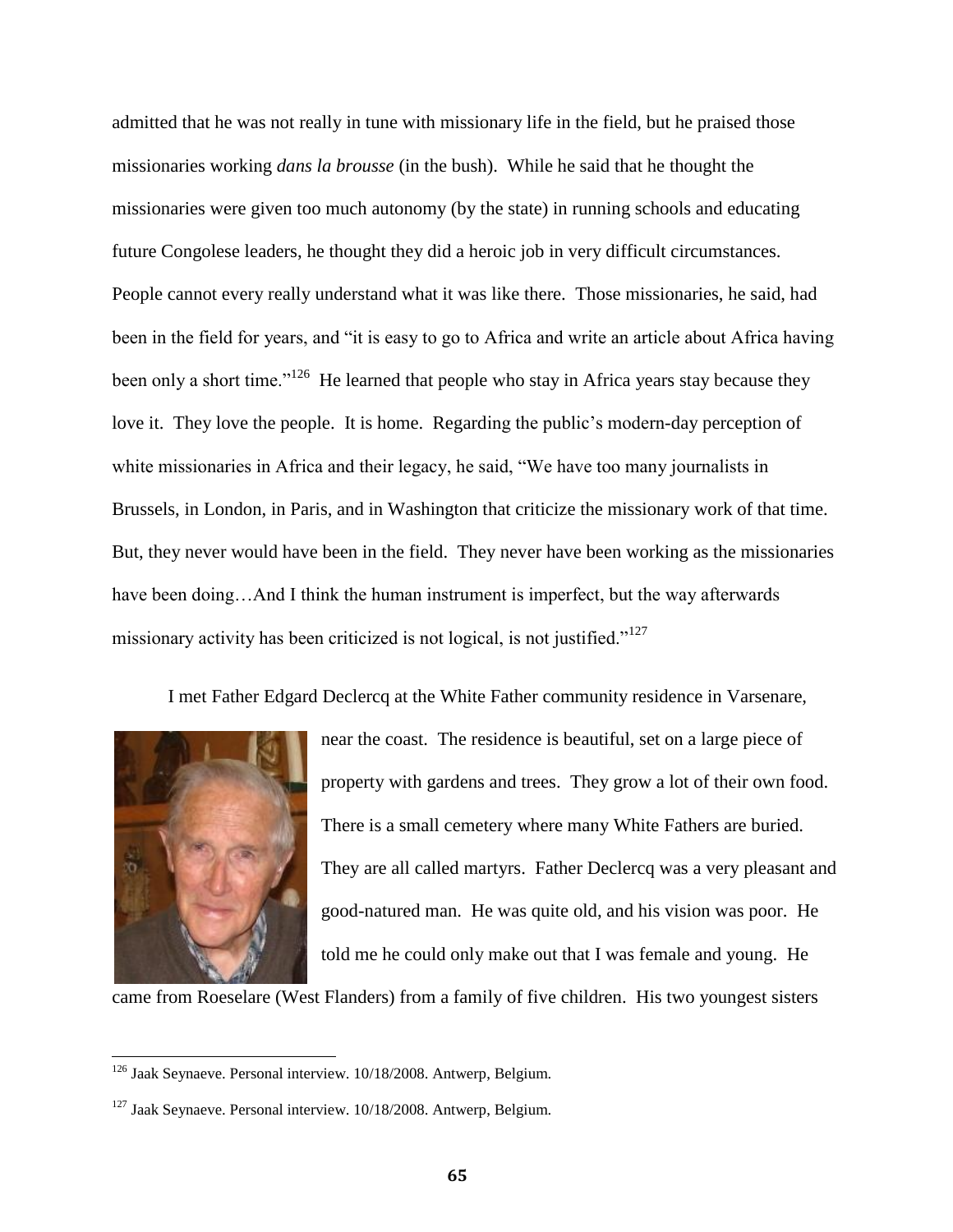were also missionaries stationed in the Congo and Burundi. As a youth, he was a member of the Catholic Action movement. He credited his strict Catholic background and God-fearing parents for inspiring his vocation. He worked in Eastern Congo (Kivu) in the diocese of Kasongo. He informed me that this area was Tippu Tipp's headquarters.<sup>128</sup> He was asked to describe his circumstances. How did he live? He explained that the missionaries lived on an elevated area separate from the local population. According to him, they lived like "rich Belgians."<sup>129</sup> He arrived in Kasongo in 1958, and there were about twelve to thirteen other priests stationed there. The bishop of Kasongo was Monsignor Cleire. Father Declercq spent most of his time doing parish work and tending to the spiritual needs of the natives. Like Father de Laet, his first order of business was learning the local language. There was a large Muslim population near Kasongo, but there was little interaction between Muslims and the mission. There were also Norwegian Protestants nearby, but the relationship between the Catholics and Protestants was indifferent.

Since Father Declercq arrived in the Belgian Congo so near to independence, the majority of the time was spent discussing events during 1958-1960. When asked what his primary goal was in going to the Belgian Congo, he explained that he wanted to "conquer the world for Christ."<sup>130</sup> He confessed that this sounded naïve, but that was what he believed. He appeared to be a very passionate and zealous man even now. By 1958, events were already in motion, and he knew exactly what he was getting in to. Life on the ground was already unstable.

 $128$  Tippu Tip was a [Swahili-](http://en.wikipedia.org/wiki/Swahili_people)[Zanzibari](http://en.wikipedia.org/wiki/Zanzibar) trader, notorious slaver, plantation owner and governor. Working for a succession of [sultans of Zanzibar,](http://en.wikipedia.org/wiki/Sultan_of_Zanzibar) he led many trading expeditions into east-central Africa, sometimes involving [slave trade](http://en.wikipedia.org/wiki/Slavery) and ivory. He constructed profitable trading posts that reached deep into Central Africa.

 $129$  Edgard Declercq. Personal interview. 10/18/2008. Antwerp, Belgium.

<sup>&</sup>lt;sup>130</sup> Edgard Declercq. Personal interview. 10/18/2008. Antwerp, Belgium.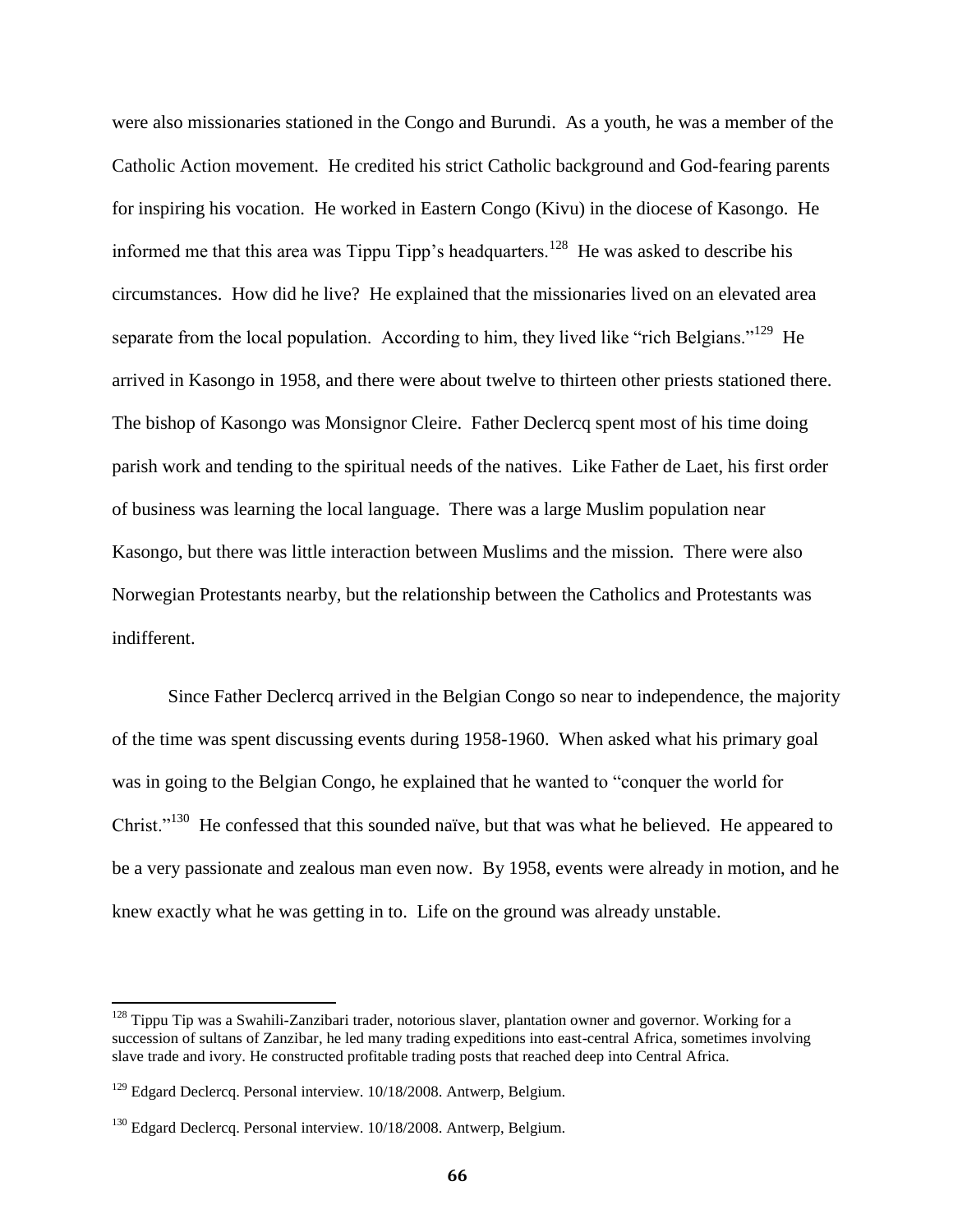I met Father Paul De Smet in a last-minute interview at the White Father residence in Antwerp. I had some unexpected free time before leaving Belgium to return home. He was

gracious enough to meet us on short notice, and he took time to prepare brief notes and a timeline to jog his memory during the interview. Father De Smet seemed quite shy and reserved. Unlike the other interviewees, he required more leading and probing for information. He tended to answer only what was asked in a succinct and concise way. Aside from these attributes (which can make an interview more



difficult), he was a friendly man who opened up more once a connection and understanding of the direction of the conversation was established. Father De Smet was born in Heverlee from a middle class family. He is one of ten children, nine of whom are still living. His family, like the other interviewees, was intensely Catholic, especially his father. He eventually attended school with the White Fathers in Madrid, the same school Brother Staf Van de Velde attended. After more schooling in Luxembourg, he was ordained in 1952. Father De Smet's degrees are all from the field of the sciences, and he appeared to be a very educated man. At different points, he taught physics, biology, and chemistry. When asked what called him to the priesthood, he explained that it had been a vocation he felt since childhood inspired by his contact with the White Fathers. He felt the calling from as young as ten years of age. He was assigned to Burundi in 1955 and performed mostly parish work. There were two other priests on the mission; one was in charge. They rotated their *safaris* so that someone was at the mission. They departed on a Tuesday and stayed away from the mission until Sunday. The catechists (who were unpaid) handled teaching responsibilities, as well as manual labor (working in the fields and building roads). The food grown in the fields sustained the children attending the boarding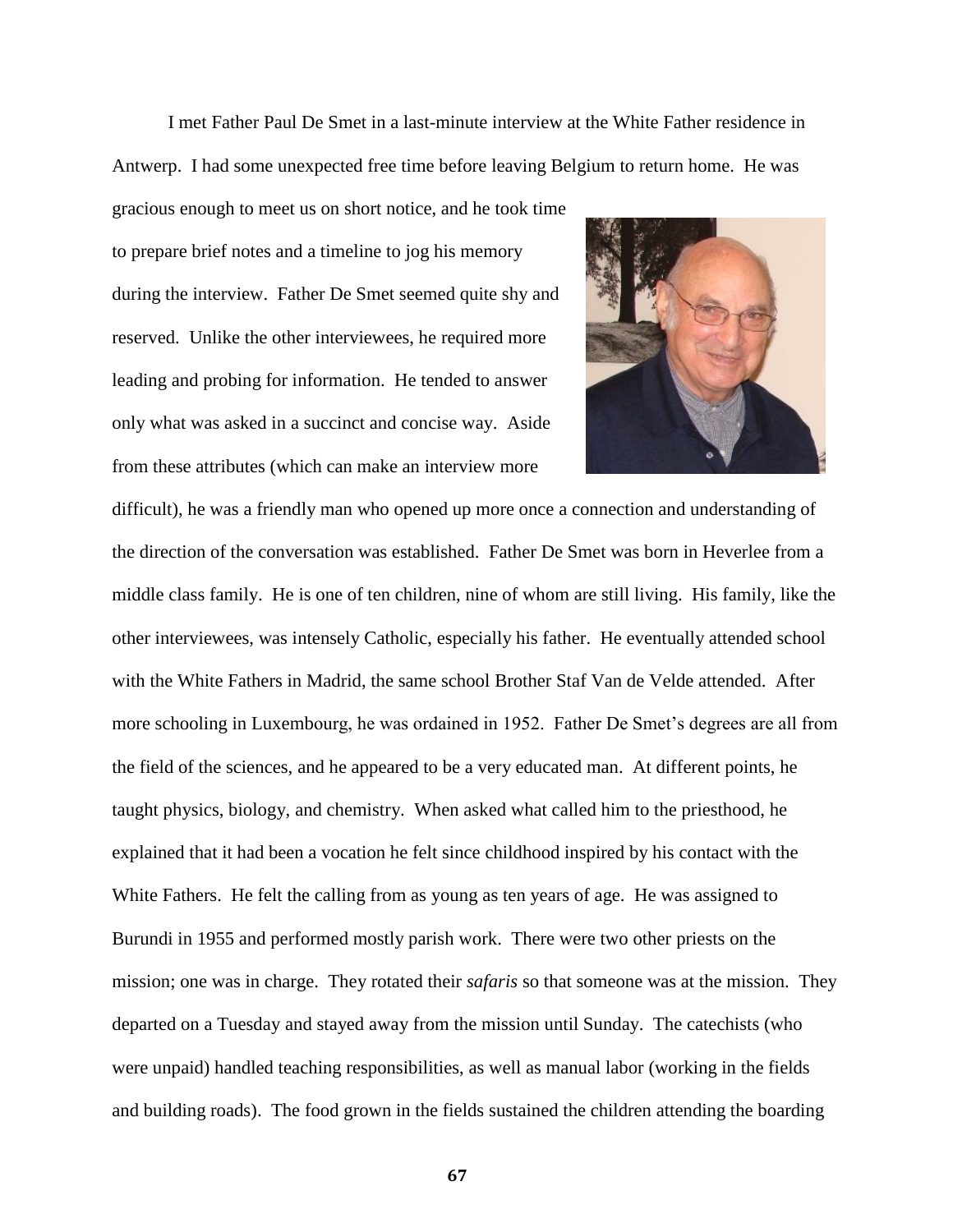school. He studied the language and customs of the people. Father De Smet (like the other *confreres* at his mission) had to take a language examination at the bishop's office to ensure he was fluent in the native tongue. If he failed, he had to repeat the test. Once he passed, he could begin working with the local people. He spent fifteen months in this position.

Brother Staf Van de Velde was one of the more engaging and enlightening interviews. He was a lively spark with an exuberant personality. It was obvious from the beginning that he loved Africa and had no regrets about devoting his life to the people of the Congo. When asked



l

answered that a calling was a mysterious thing, and it was not an easy decision. His devout Catholic parents and his exposure to the White Fathers as a child in his hometown mostly influenced him. Each Sunday a White Father would visit his parish and celebrate the Mass. They often talked about mission work with the congregation. He was active in the scouts and gospel crusaders as a youth, and frequently they would spend retreats at the seminary of the White Fathers. He remarked that the first photo he ever saw taken of his father was by the

what drew him to the missionary life, to the White Fathers, he

White Fathers when his father did his daily tour delivering the mail. When asked why he chose to be a brother and not a priest, he explained that some of his family members had asked him the same thing, and he answered, "I didn't rather become a priest instead of a brother. I already hated going to confession, and as a priest I had to spend hours in the confessional. No, that wasn't something for me."<sup>131</sup>

<sup>&</sup>lt;sup>131</sup> Staf Van de Velde. "Mijn Leven Als Broeder-Missionaris." Autobiography, 1. Note page numbers cited are from corresponding translated pages.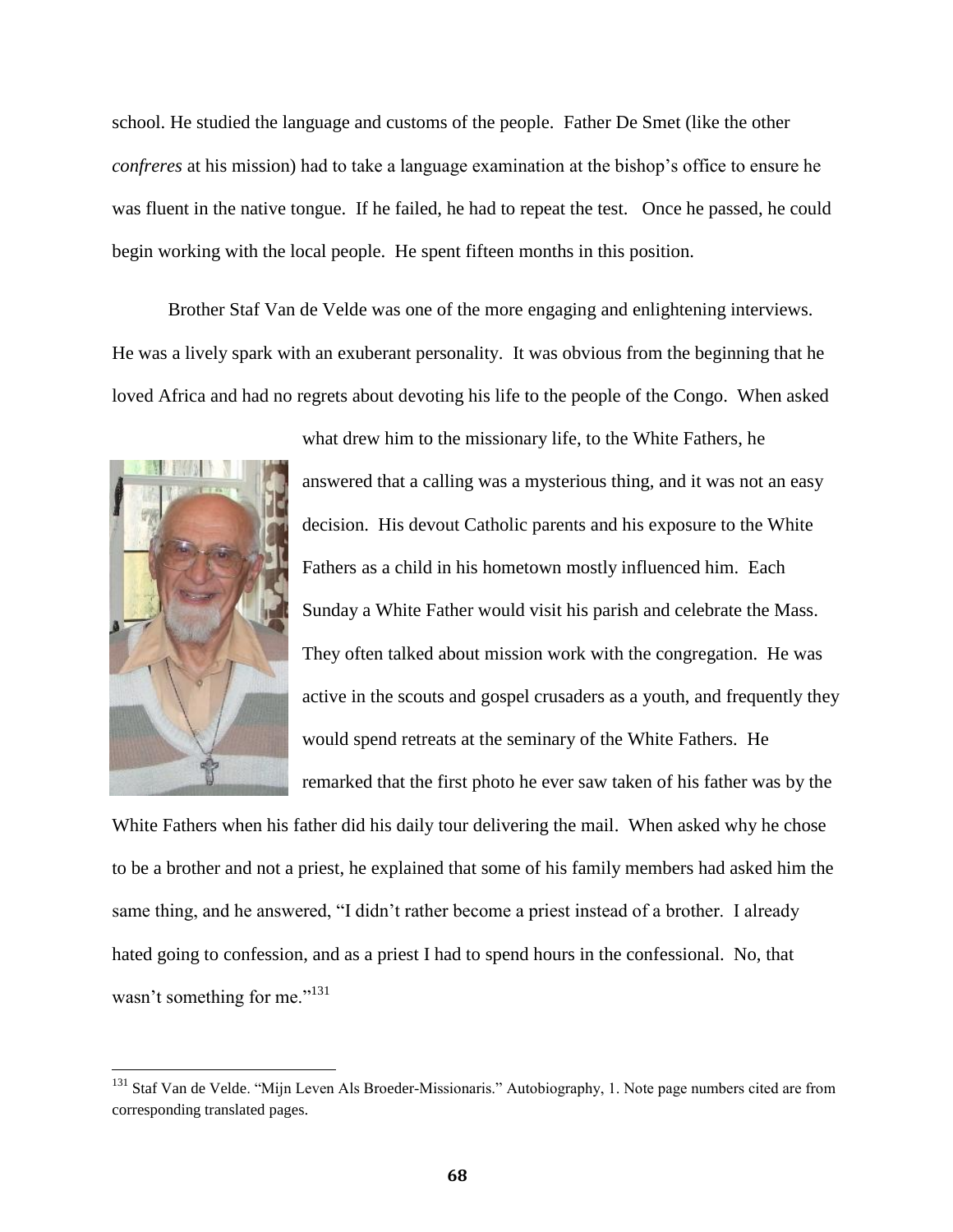By 1949 Brother Van de Velde departed for the mission in the Belgian Congo. His first assignment was in Bunia in the vicariate of Lake Albert, governed by Monsignor Matthijsen. Monsignor Matthijsen was already eager for replacements (to handle manual labor and material needs for the mission), and as they descended from the steps of the airplane, he was already rubbing his hands together as if to say now we can really start working. Brother Van de Velde said that his first big impression was that the Fathers and the brothers recognized each individual Congolese man and woman. They called them by name even though "they all had the same black color."<sup>132</sup> He laughed and said that later his pupils (he taught carpentry) would say when parents picked up their children from the boarding school of the Sisters of Maria, "How can the parents recognize their children? They are all so white."<sup>133</sup> It was apparent that this young man from a sheltered small town in Catholic Flanders was quite shell-shocked by his exotic new home, but eager to get to know the people and to get to work.

### Hierarchy inside the Missions

Based on interview material, one can understand at least in part the nature of the life and work of a missionary in the Belgian Congo in the 1950s. Within the White Fathers there is a distinct hierarchy, and a missionary's role is mostly defined. On the missions priests attended to the spiritual needs of the people and performed pastoral duties. They said Mass, took confessions, performed marriages and baptisms. They evangelized in neighboring villages. The overall spiritual needs of the mission were in their care. The priests were well educated in subjects like philosophy and theology. They also ran the seminaries and managed the schools. In larger missions they served as inspectors (teaching was mostly done by catechists) and

<sup>&</sup>lt;sup>132</sup> Staf Van de Velde. "Mijn Leven Als Broeder-Missionaris." Autobiography, 7.

<sup>&</sup>lt;sup>133</sup> Staf Van de Velde. "Mijn Leven Als Broeder-Missionaris." Autobiography, 7.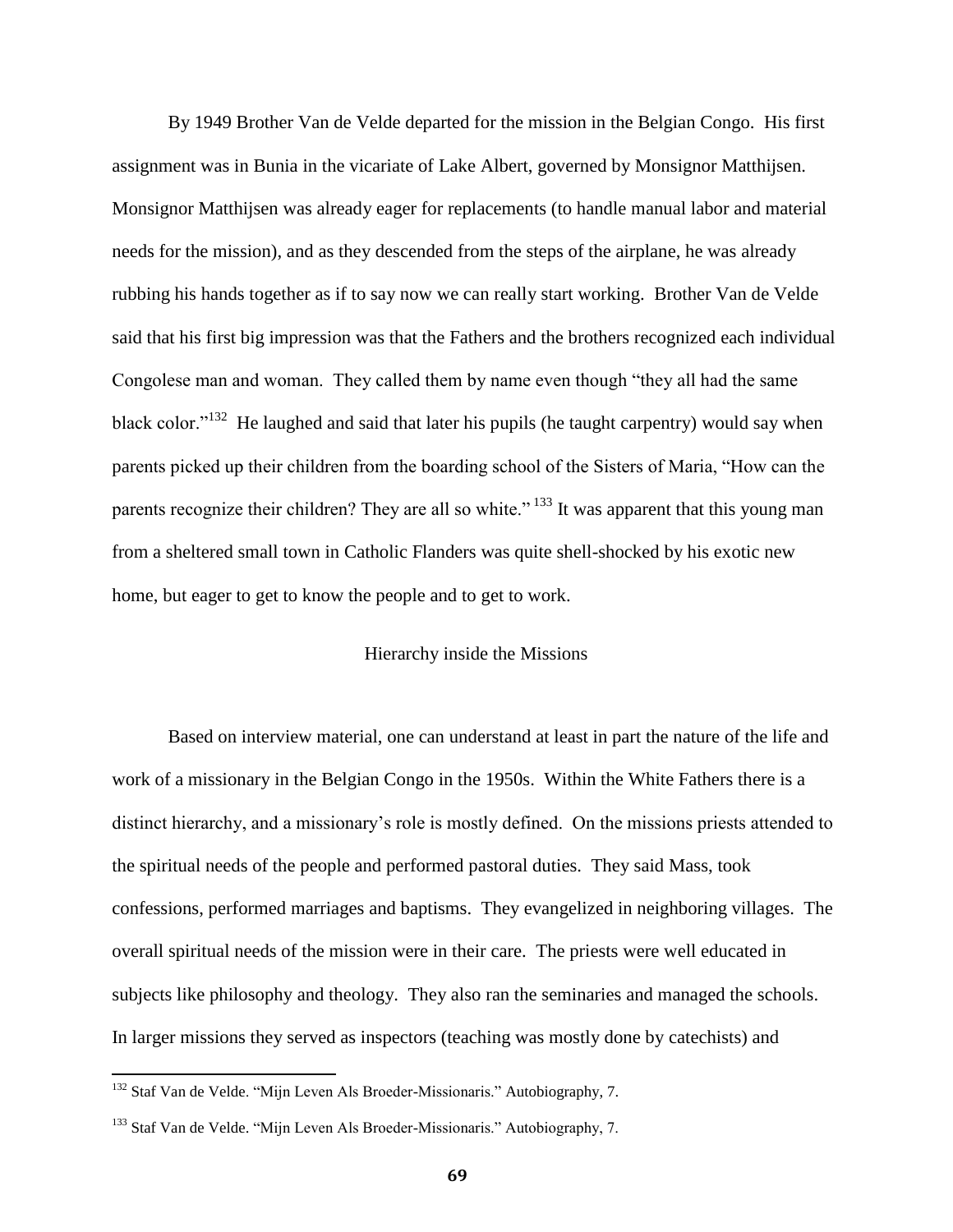administrators of the schools. The brothers (not ordained) provided support for the material needs of the mission. They were craftsmen, builders, and carpenters. Many times a small number of brothers (and in some cases a single brother) would manage all of the various material needs of a mission. One day he might be repairing the chapel roof and the next laying bricks or building furniture for the school. Thus a brother wore many hats. For the most part, the roles of priests and brothers did not overlap, but on the ground they had to work together to maintain the mission and keep people nourished both bodily and spiritually. In effect the priests acted as upper management, and the brothers served as support staff.

The native priests (*abbés*) performed spiritual duties but under the guidance of the white priests. Tensions between white and black priests were common in the Belgian Congo, and especially prevalent in Rwanda. Native priests did not feel like they were treated equally to white priests (responsibility and autonomy). They felt that in the eyes of the Society's superiors there were "different weights and measures."<sup>134</sup> The Superior General's office did not have a favorable opinion of the relations between white priests and native priests, and according to correspondence on the subject, they were taking measures to remedy these issues.<sup>135</sup> According to the sources available, it is unclear what those remedies were. The native brothers performed manual labor under the management of the mission superior and the guidance of the white brothers. The white brothers and native brothers appeared to share more of a spirit of comradery and equality (compared to white and native priests) in their tasks and among themselves. The white superiors saw the white brothers as more highly skilled than native brothers and relied on them primarily in maintaining the mission's infrastructure.

<sup>&</sup>lt;sup>134</sup> Letter from Hellemans (Regional Superior) to Van Volsem (Assistant General) 6 January 1952. White Father Archive. Rome. Dossier 523. Hellemans papers.

<sup>&</sup>lt;sup>135</sup> Letter from Durrieu (Superior General) to Hellemans (Regional Superior). 27 December 1952. White Father Archives. Rome. Dossier 523. Hellemans papers.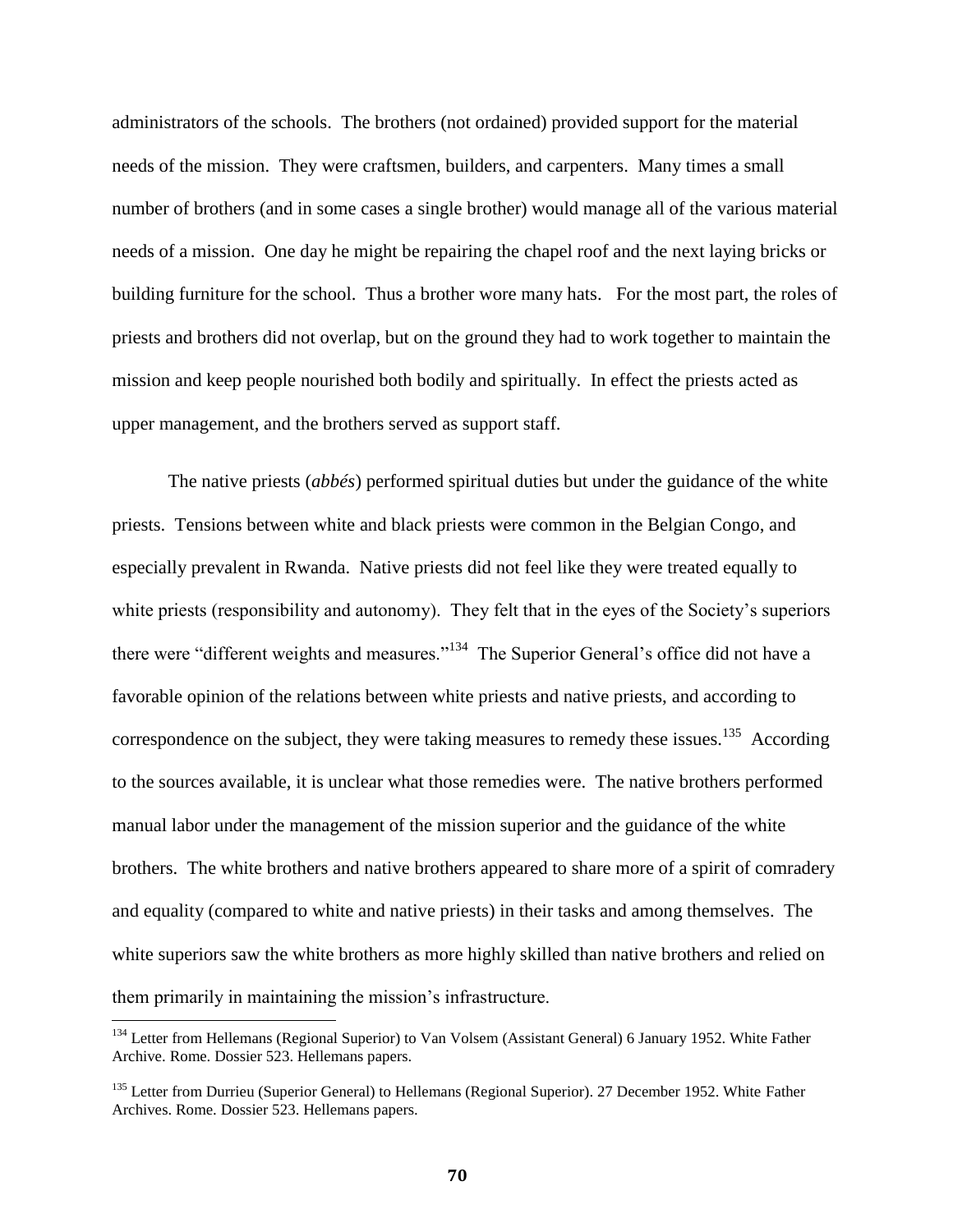Life on the missions was a lot like trying to run a small business. Various diaries from the early 1950s reveal that life was centered on the day-to-day effort to survive and flourish by raising the right crops, keeping the livestock healthy, maintaining accounting books, and ensuring schools and hospitals passed state inspections.<sup>136</sup> The Superior General required each missionary to keep a personal diary. The diaries were collected by the mission superior who compiled them into one book and submitted them to the Superior General's office at *Maison Carrée* in Algiers (later moved to Rome) at the end of the year. The mission diaries reflected the personality of the superior. While some diaries contain titillating information, such as harsh criticisms on native customs and life, they mostly include mundane accounts of the various comings and goings of mission personnel (obtaining supplies, traveling between missions, meeting with colonial administrators and natives) population statistics, notes on the weather, conversion legers, and general details on managing the schools and churches. For mission superiors, running a mission required skills beyond the ability to say Mass and baptize babies. They acted as operational managers, accountants, and negotiators - whatever was needed to ensure the missions functioned and thrived. The smaller missions required the superiors to have the largest skill set.

Regarding the White Fathers' own superiors, Father De Smet explained that the Regional General (at this time Hellemans) visited the mission once or twice a year. He spoke to everyone from the colonial officials to the houseboy at the mission. He provided the priests with his findings, and they knew what his report would entail before he left. Correspondence between Hellemans and the Superior General's office provides some clues, but Father De Smet explained that Hellemans was a small man and very strict (with a bit of a Napoleon complex it seemed).

 $\overline{a}$ 

<sup>&</sup>lt;sup>136</sup> At the Archives of the Society of Missionaries of Africa in Rome there is an important collection of diaries kept at each mission station from its foundation until about the 1960s.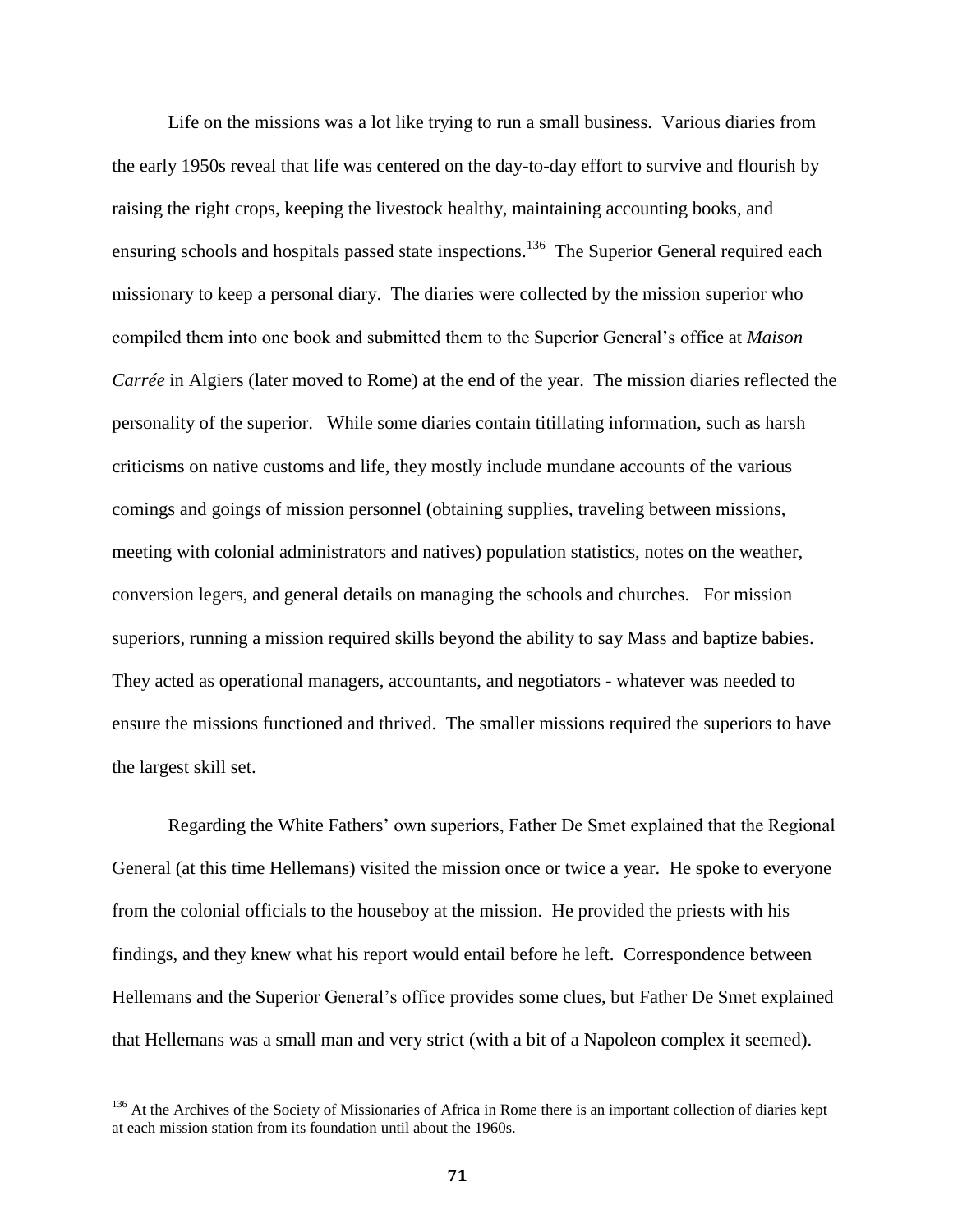He was not well liked and considered ultra conservative (even by Catholic standards!). He argued that Hellemans was not especially educated, but he was sent by the Society's leaders to ensure the missions followed protocols and guidelines set out by the Vatican and the Superior General.

#### Daily Life and Work on the Missions

On missions near major mining corporations, the mission educated young people in primary schools, and at the end of the fourth year, the mining representatives came to recruit top students. Local traders from the area came as well to recruit students to work in the trade centers. All students resided on the mission and attended the boarding school. In the case of Kilomoto, the mining corporation subsidized all of it. I asked Father de Laet if Kilomoto had any influence on his missionary work, and he explained that a mixture of colonial and mining administrators policed the area. The work camps were like small cities, and the missionaries were responsible for all of the social services, but because Kilomoto paid the bills, they had considerable influence. (Those with the purse strings usually hold the power.) Mining representatives frequently visited the mission. Relations between the missionaries and the mining administrators were good overall, but there was some tension. When asked to give an example of what caused tension, he explained that friction usually occurred because of banal things like how to organize the company soccer teams. It is doubtful that soccer was the primary cause of tension, but I did not press the matter. Other social services included maternity services for pregnant women. There was a maternity hospital on site, and the White Sisters toured with mining representatives to pick up pregnant women from surrounding villages and bring them in for care. He explained that this system was very well organized. The mine donated food and supplies to the maternity hospital.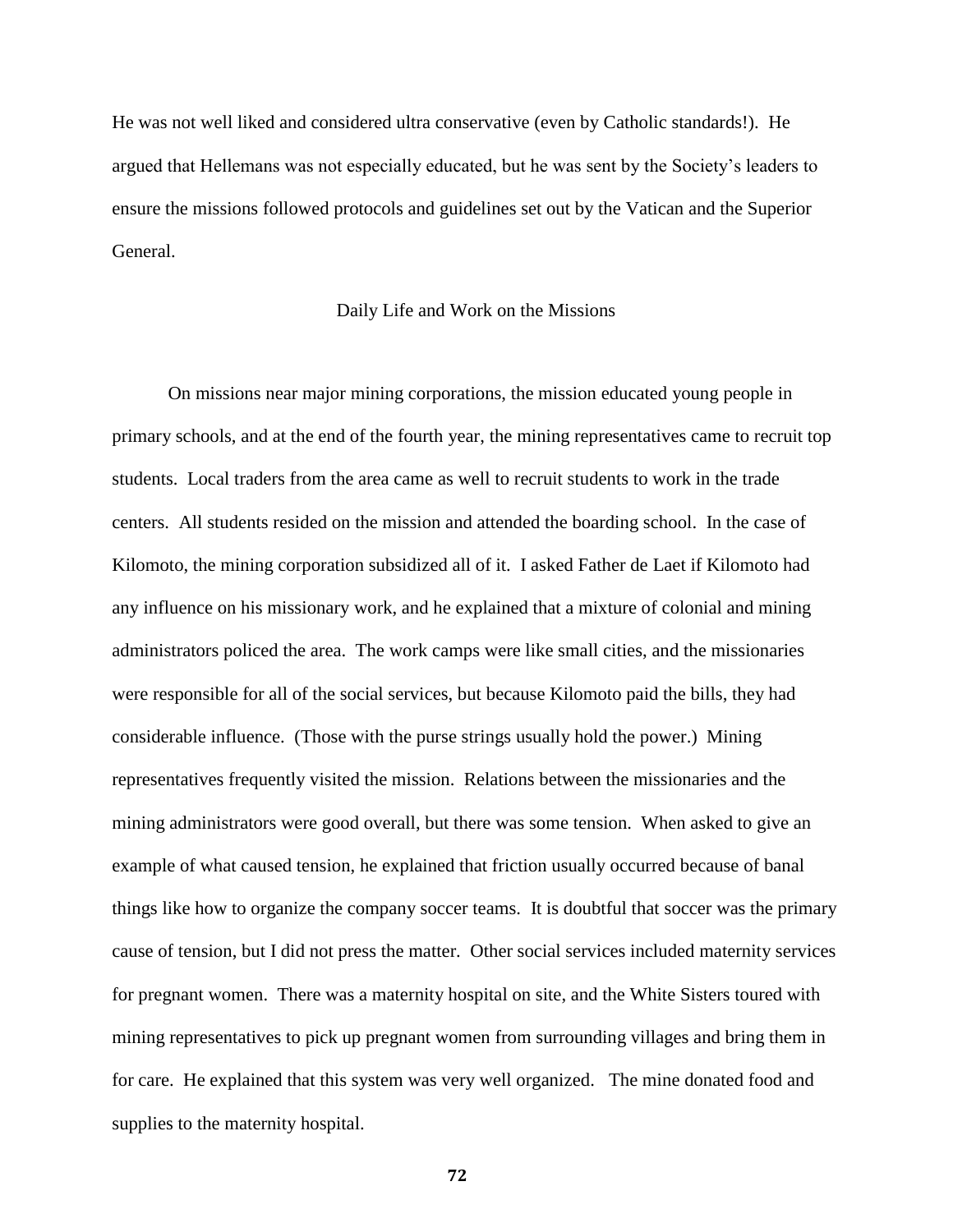The work camps were organized in shifts. Shifts were highly regulated, and each day men began and ended their workday to the sound of a trumpet. The supervisor of each camp was a white man, and more educated employees came from the mission school. When asked what the consequences were for crimes at the labor camps, Father de Laet said if blacks were caught and convicted, they were jailed in an underground prison beneath the labor camps. He added that there were instances of blacks *and* whites being punished, but he never heard of the *chicote* being used on site. He knew of instances when colonial administrators whipped natives, but he assured me that this did not occur at the camps as far as he was aware.

When discussing natives outside of the mines, he explained that they were obligated (by force) to grow certain crops as per the direction of the colonial administration. It is uncertain whether Father de Laet agreed with the administration's use of force in the growing of certain crops, but he did present this idea as doing what was best for the people. He used an example of a white man who had forced the natives to grow manioc, and when Father de Laet returned to Congo in the 1970s, the people told him they were grateful for this because there had been a famine, and the manioc could stay in the ground two to three years. They could count on the manioc to sustain them during seasons when fairer weather crops like sweet potatoes and maize did not do well. The natives were so grateful to this white man that they named their children after him. This story reflected a common reaction during the interviews- the natives were forced to do certain things, and in the end it was for their own good. At least Father de Laet admitted that the system was completely paternalistic. But for the missionaries, it was a system that worked… and kept them in control.

Brother Van de Velde's first task, like the other interviewees, was to learn the local language. There was not, however, any formal language education for him. He was forced to

**73**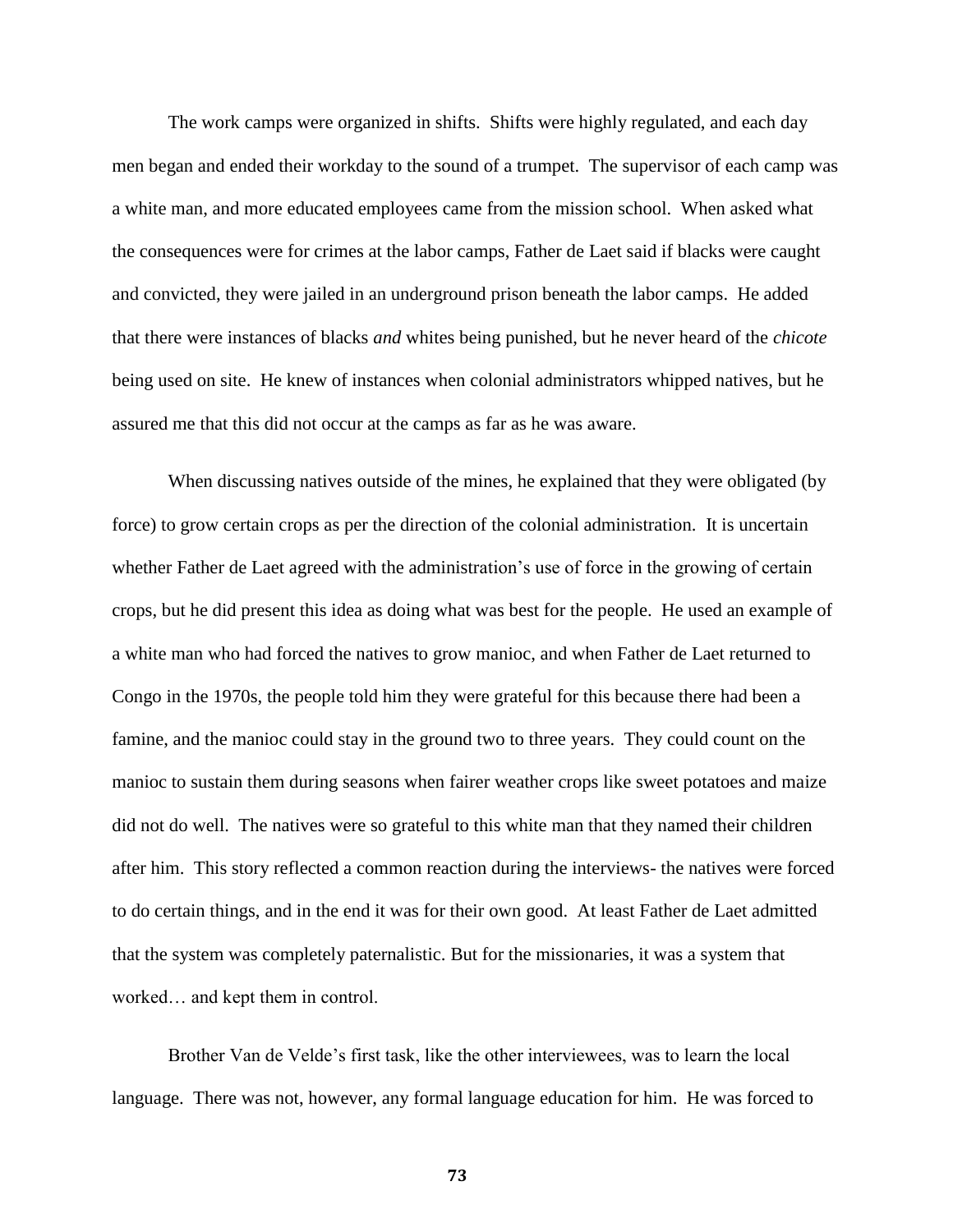teach himself by conversing with the local people. He commented later that one of his superiors complained that the native students could not understand him. Brother Van de Velde explained that his superior spoke academic Swahili, not the local Swahili used in everyday language. He mused on why one would want to learn a language that was not useful in doing one's work. He stressed the importance of Cardinal Lavigerie's mandate to his missionaries as part of their constitution. The knowledge and study of the local language was an apostolic duty, and without knowledge of it, it was impossible to do apostolic work. He explained that he did his best to expand his knowledge of the local language so that he could associate with the locals outside of his job as well. Their community lived together with the native brothers, postulates, and novices in the same house. This situation was the exception to the rule. The mission's budget was very small, and they were always trying to make ends meet. Brother Van de Velde explained that the food was not always of good quality. The cook cut corners, and they did not have sugar with the buttermilk for example. But, overall, they made do.

From 1949-1952 Brother Van de Velde managed the joiners workshop of the diocese. There were ten other brothers on the mission. He explained that in 1951, the education was free to native students. After that, however, the state told the missionaries that free education was too paternalistic, and that the families must contribute something. The people were poor, however, and the transition was slow. When asked why the change in policy, he explained that in the beginning they had a grant to buy supplies and tools for education with financial support from the *Fond du Bienêtre des Indigenes* (F.B.E.I.) (foundation for the well being of the indigenous). The Congo aided Belgium during the Second World War by supplying copper and other raw materials for the war effort. Because of that contribution, *Fond du Bienêtre des Indigenes* was formed.

**74**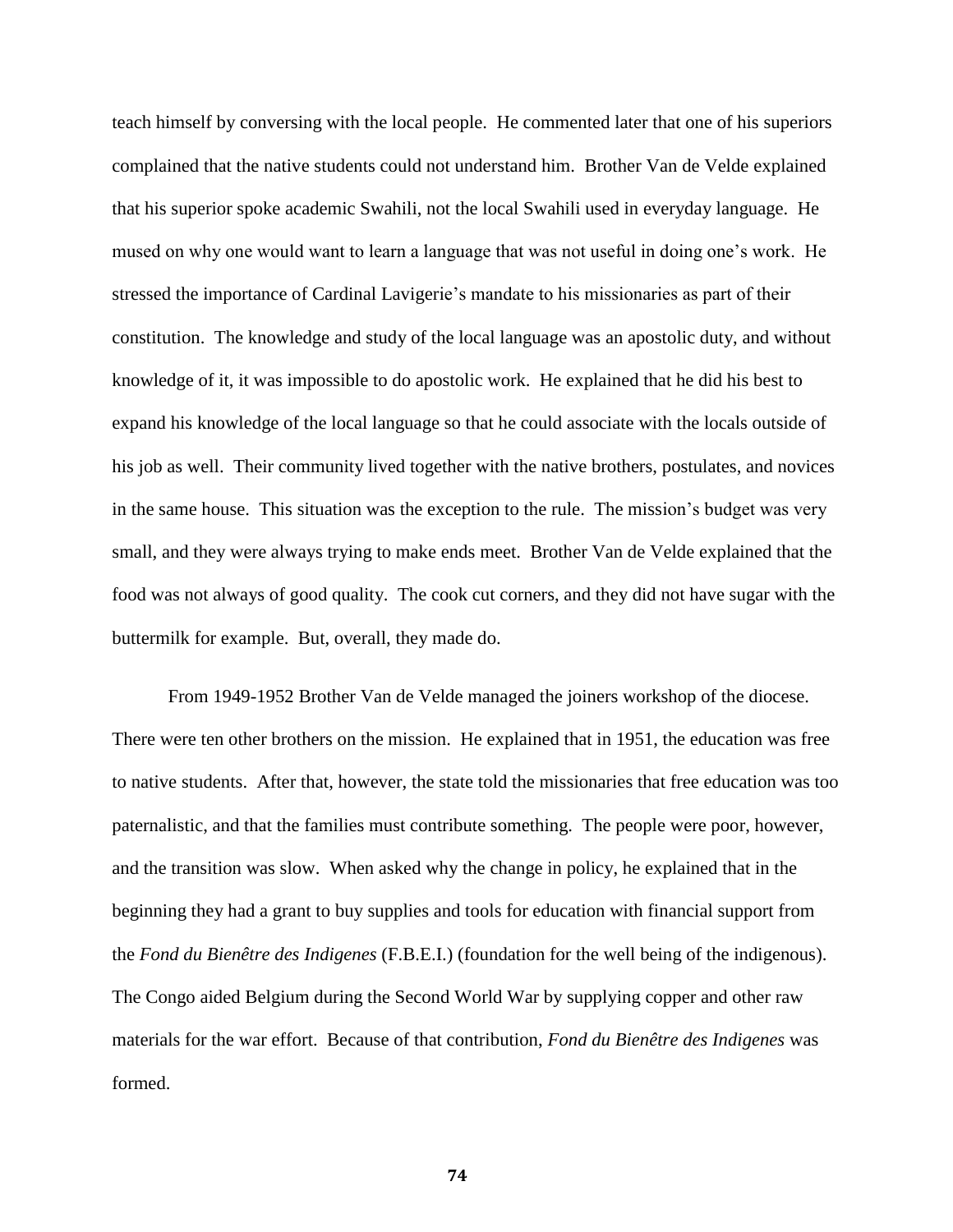Brother Van de Velde was very involved with his native students. His talent as a master craftsman gave him an opportunity to spread his knowledge through hands-on teaching and interaction. Being a brother, however, his superiors did not always appreciate his expertise. He recalled that the school managed by the White Sisters was built using an F.B.E.I. grant. Thus the materials had to be of good quality because they would be inspected by delegates of that organization. In order for construction to stay on schedule, new woodworking and saw machines were ordered. To his surprise, not a single brother was consulted on this purchase. When all the woodworking machines arrived, however, there were no safety devices. The arrangements were made by the decision makers, and this situation reflected the pecking order on the mission. He commented that he was uncertain how he got through these tough times, and he could only assume he was aided by the divine spirit. He even conferred with another brother on the unreasonableness of some decisions, but he had to do what they (superiors) told him to do. The brothers were not, however, considered the lowest in the Society's social order. Brother Van de Velde recollected that the postulate master of the congregation of native brothers (a *confrere* of the White Fathers) sent him postulates that wanted to become brothers and work in the joinery. The only task he could let them perform was stacking wood to be sawed. They only worked a couple of hours in the morning. They were considered a cheap source of labor, and he found this improper. He asked that they not be sent to him anymore. The superior thought he had a problem with the brothers, but of course that was not the case. Later he said the brothers told him that he was the only one who stood up for them. Interestingly, he described a retreat he attended several years later. There were seven Belgian brothers at the retreat, and Superior General Father Volker visited them. He made it clear that their founder, Cardinal Lavigerie,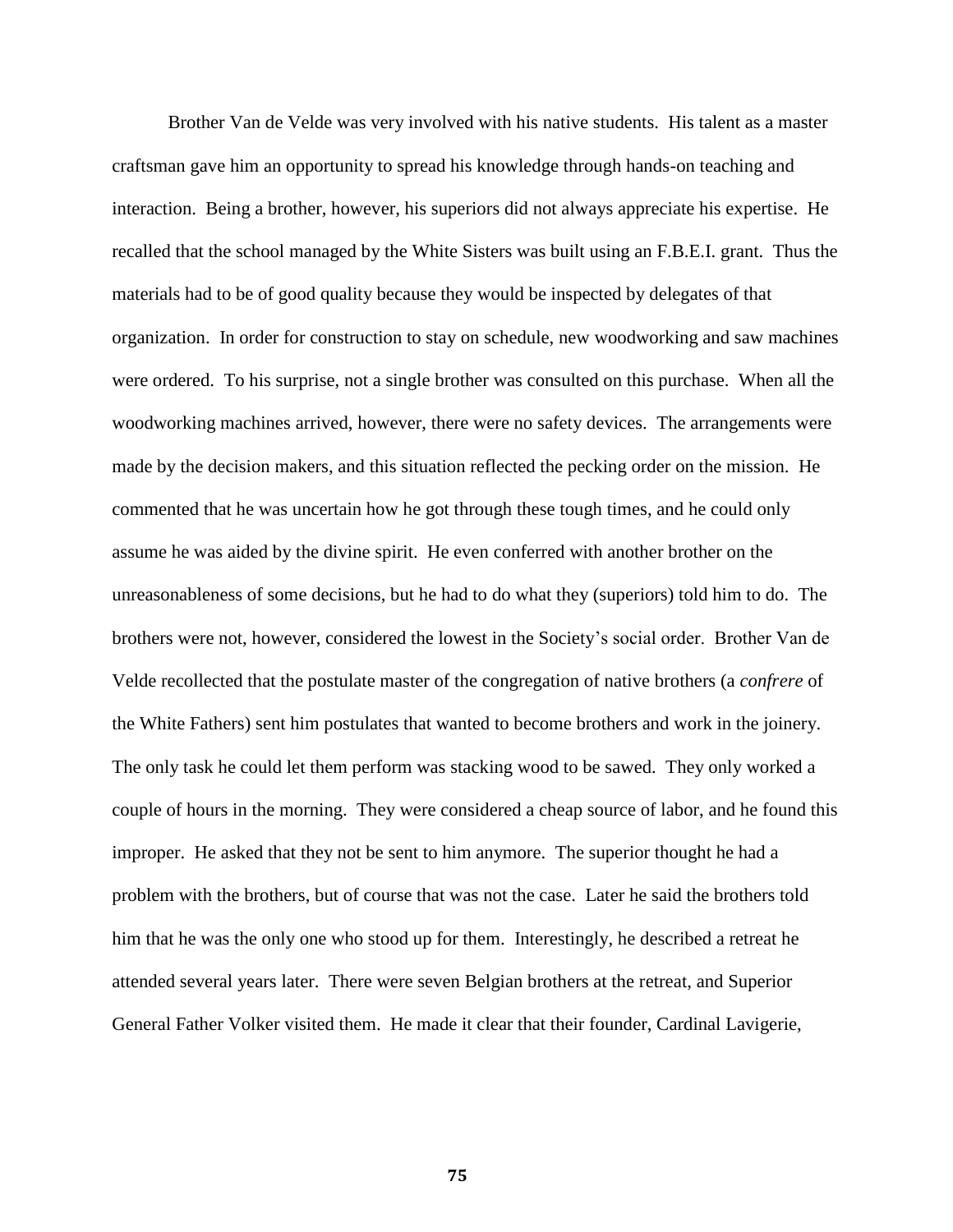insisted that the Fathers and the brothers all had the same calling: missionary.<sup>137</sup> What is preached is not always practiced.

Brother Van de Velde recalled the natives' fluency with carpentry tools and construction work. Even if they did not know the technical term for an instrument or piece of equipment, he argued that they would tell you in their own way. For example, when determining the right wood to use, a native might compare the tree trunk to his forearm and say the outside is soft (skin and flesh), and cannot be used except for the inner part, the bone, the center of the trunk. Despite the fact that some of the natives may not have been formally educated, Brother Van de Velde insisted they had practical knowledge and common sense. They knew how to work with the resources around them, and as a fellow craftsman and builder, he appreciated this local wisdom. $138$ 

## Relations with the Natives

Father De Smet provided an interesting history of the main tribes in his area: the Tutsi, Hutus, and Batwa. Unlike the Belgian Congo that is made up of hundreds of different tribes, Burundi housed three main tribes that formed a clear caste system. At this time, he estimated the Tutsi made up fifteen percent of the population, the Hutus made up the majority with sixty-five percent, and the Batwa accounted for five percent. He explained something of their general societal structures and geographic details. The Tutsi clans, even as a minority, held the power. They dominated the region, but only with a few families. He described the Tutsi as shepherds, the Hutu as farmers, and the Batwa as hunter-gatherers. For example, the Tutsi owned a cow, and the Hutus maintained the cow milk and calves. Father De Smet likened this relationship to a

 $137$  Staf Van de Velde. "Mijn Leven Als Broeder-Missionaris." Autobiography, 11-13, 21.

<sup>&</sup>lt;sup>138</sup> Staf Van de Velde. "Mijn Leven Als Broeder-Missionaris." Autobiography, 11.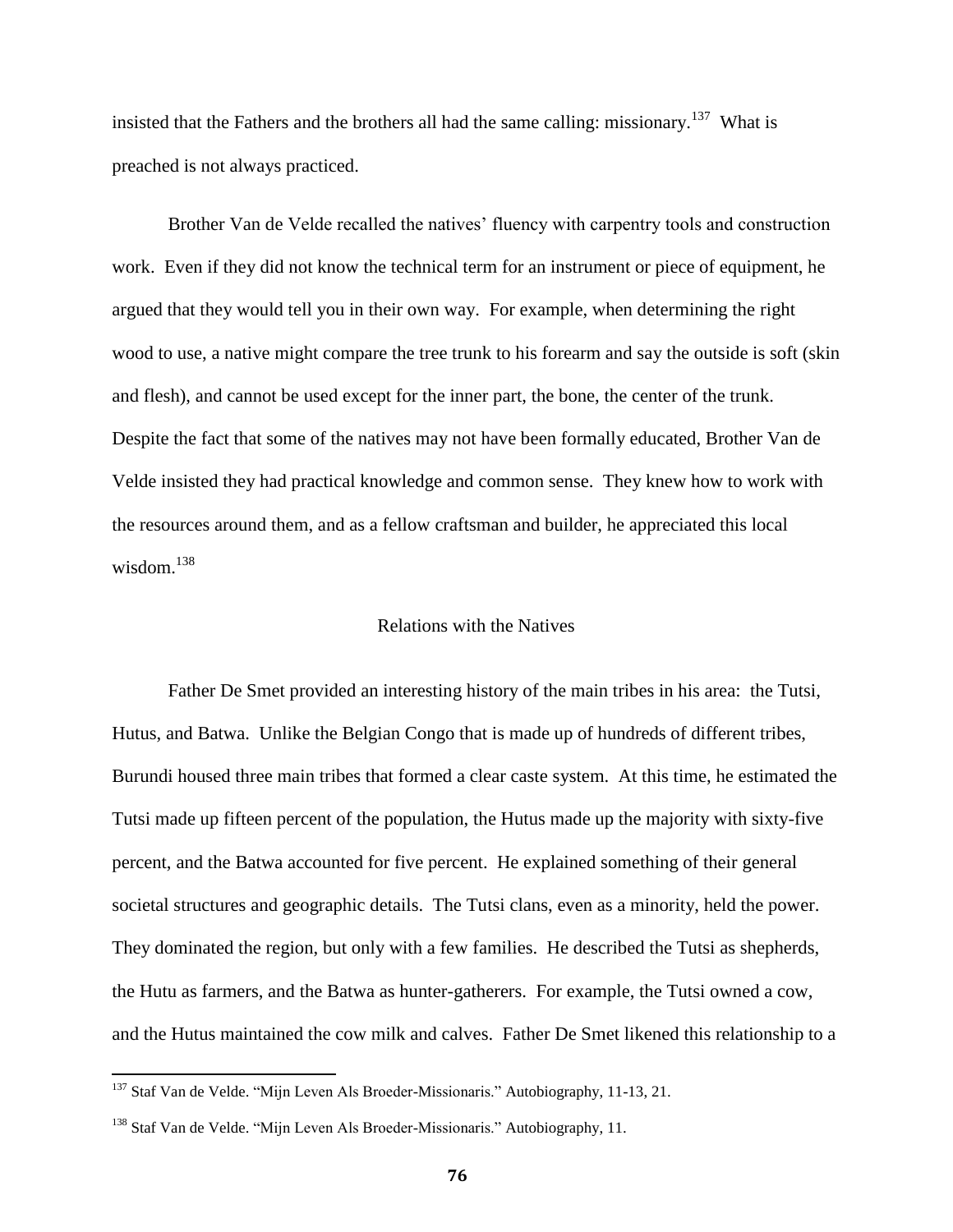vassal in the medieval sense. In return for maintaining livestock and crops, the Tutsis (as natural leaders) protected the Hutu. These roles were based on ancient lineages and claims to the land. The Batwa mostly kept to themselves and lived on the fringe of society. Interestingly, he told me that the Burundians were much different from the Congolese. The Burundians were more closed off, where the Congolese were more spontaneous and gregarious. The Burundians had to trust you before opening up. When asked him if he experienced any culture shock upon first arriving in Africa, he nodded vigorously. While he had some conception of what to expect, there had been definite culture shock. Like the other interviewees, Father De Smet commented on the different ways Europeans and Africans thought, as he saw it. He explained that he believed Europeans are more rational and think in categories. Africans are more sentimental and personal, while Europeans are more business-minded. Like Father Declercq he managed the spiritual needs of the local population. The gospel, he said, was liberation for them (from superstition and sorcery) from their depressing belief systems. When asked if he witnessed any syncretism (blending of traditional and Catholic faiths), he explained that there was some of this, but mostly the traditionalists and native Christians remained separate. There was a population of traditionalists who had no contact with the mission.

The mission was built up on a hill provided by the colonial administration. As a rule, the mission must be a certain distance from the colonial administration offices. In this case it was one mile. The provincial governor and six to eight other officers resided there. There were no formal villages around; rather groups of clans populated the area surrounding the mission. He believed that the state did good things for the people. If there were legal disputes for example, the natives could rely on the state's system of laws and justice to appeal disputes between clans and family members. Father De Smet argued that everything was given to the people, financially and in the form of infrastructure. When asked if the missionaries preferred to work with one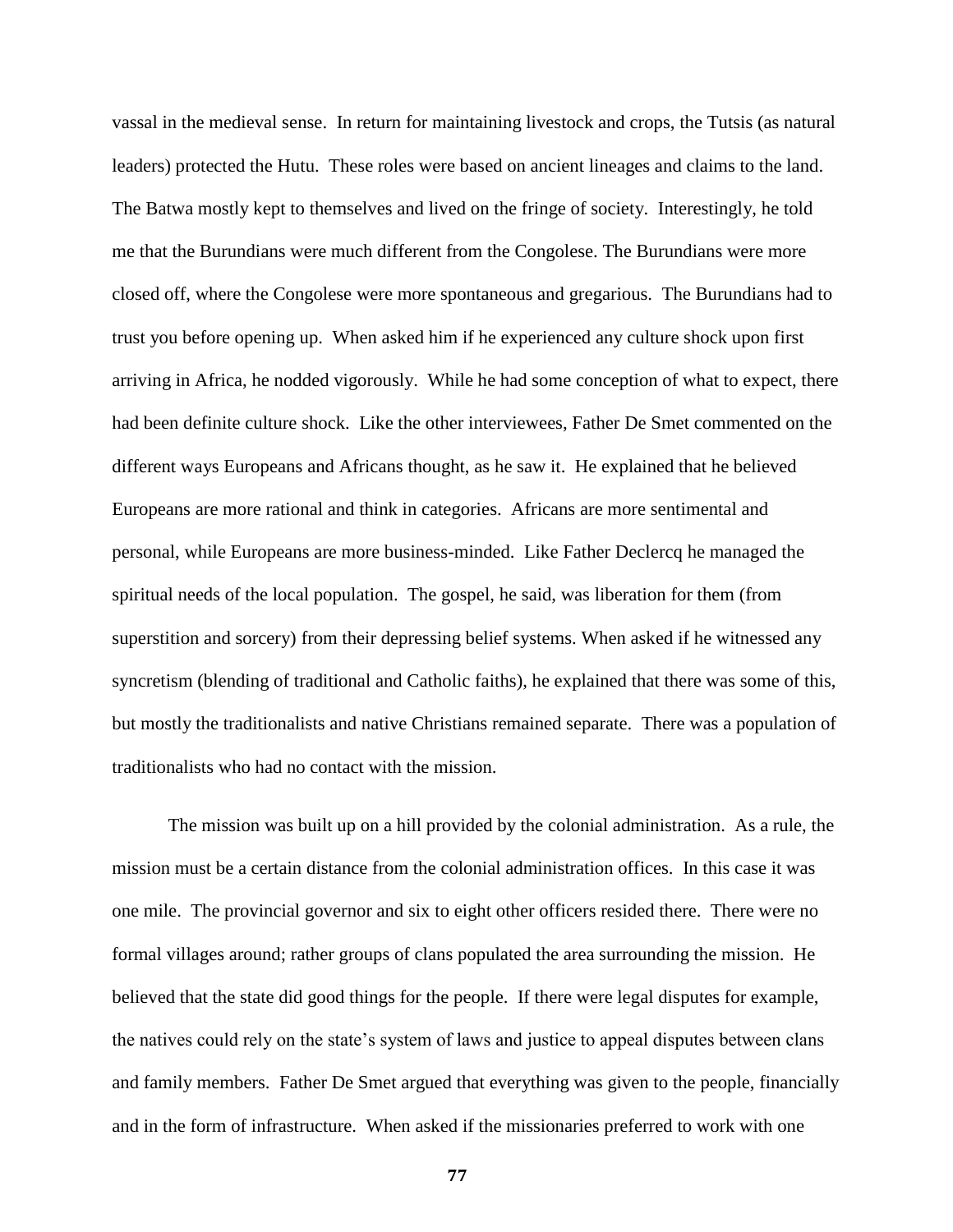tribe over another, he explained that the priests made no distinction between tribes. While the state preferred, however, to work with the Tutsi (more intelligent and used to commanding), he witnessed no friction between the state and the natives. Thus the state was a positive civilizer.

It was important to know what type of relationship (if any) the White Fathers had with local medicine men. I asked Father de Laet if he encountered any shaman or had issues with people consulting sorcerers. He explained that in the labor camps, if people wanted to consult a sorcerer, they went to the rural outlying villages. He told a story of a woman who had burned up her insides from alcohol – *arak –* and she died at the hospital. (He notes it was a Protestant hospital and states that the Protestants cooperated with the mines in many things – like the Catholics.) Her family went to the hospital to claim her remains and bury her in the village. They insisted that the American doctor do an autopsy to find the cause of death. The doctor assured the family that her cause of death was clear, and that an autopsy was not necessary. They took her body to the local sorcerer, and he determined she had been poisoned. The family went back to their village and inquired where she had drunk last before she died. They found out that the woman had been drinking last with the village's chief, and they beat him to death with clubs for her murder. This event occurred in 1953. This anecdote highlights a facet of the local belief system in that area at that time. Father de Laet said that the idea of dying from natural causes did not exist for these people. There had to be another party involved - an intermediary – he or she must have died due to the actions of someone else. As a result, the family had to visit a sorcerer to determine who caused that person's death. These pagan beliefs were a lucrative business for both the Catholic priests (a population to convert) and the shaman (who was paid for his services).

**78**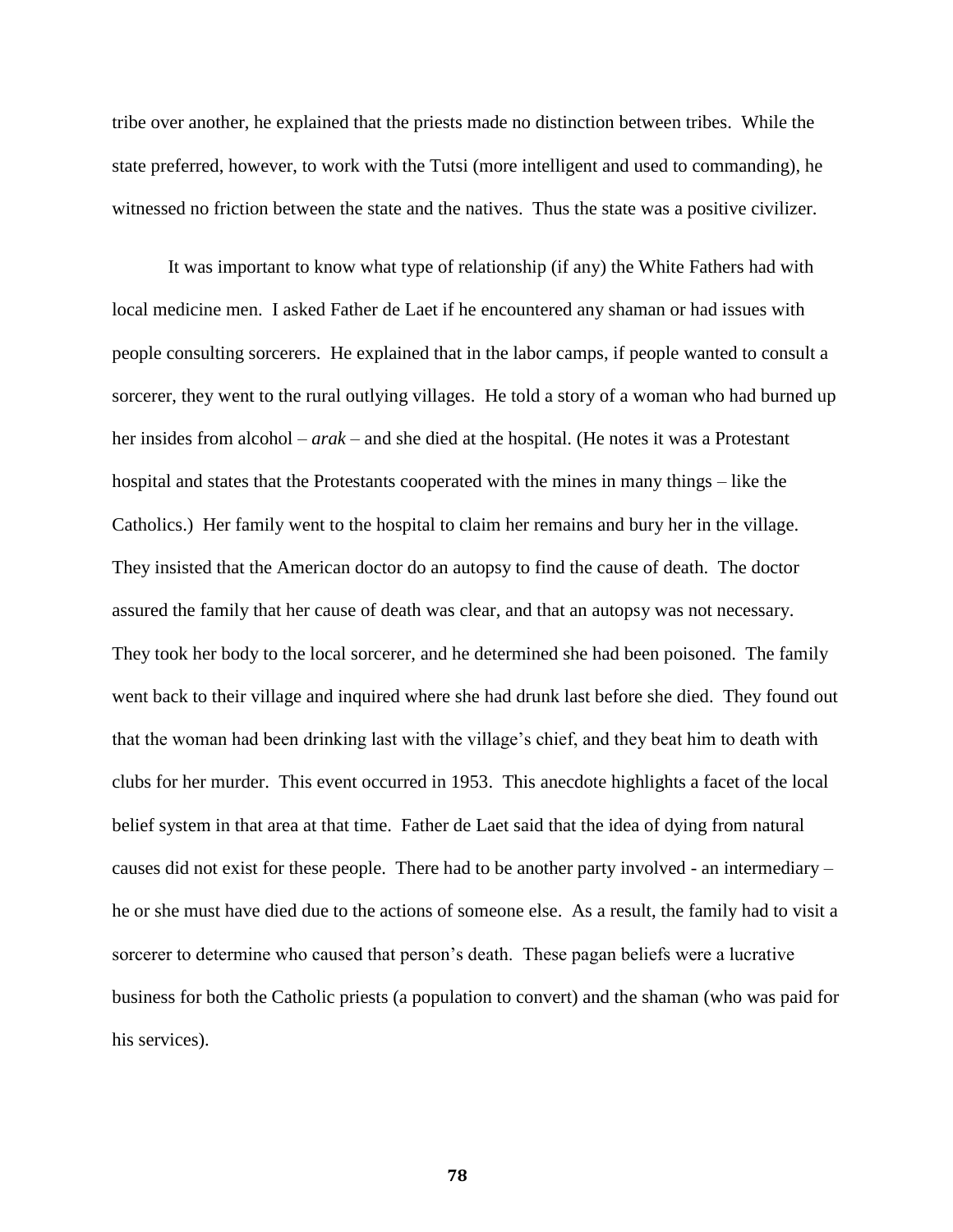Brother Van de Velde spoke a lot about the entertainment available for the natives on the missions. Not only was Brother Van de Velde an incredible craftsman (he showed us pictures of his beautiful wood furniture), he was a playwright as well. He wrote many plays that were performed on the mission. He would take well-known biblical stories and insert local people into the storylines to make the plays relatable- something like the story of Joseph and his coat of many colors set in Bunia and starring a Congolese man. He laughed fondly as he recalled that the natives insisted on three elements in every play: a sorcerer, drums, and dancing. He prided himself on entertaining and educating through his plays. Once his superiors realized how popular they were (and what an effective medium), they told him what to write and used the plays as vehicles for their own evangelization. As a brother, he knew his place, and did what he was told. Even as a man in his late eighties, at the start of our interview, he explained that he would have to check with his superiors for permission to sign the release form.<sup>139</sup>

In 1952 Monsignor Matthijen asked Brother Van de Velde to helm a technical school. He embraced his role. He explained that the native students preferred to use the French language for technical terms. They said to him, "If we use them [Swahili words] no one will understand us."<sup>140</sup> The father inspector insisted, however, that in the capital youths who completed their final exams had a tendency not to do manual labor anymore. Once they had some knowledge of French, they tried to get a job as a clerk or a *ndombe* in an office. They made better wages in the urban centers away from the mission. Thus he was not allowed to teach in French, and French lessons were not included in the school's program. This policy allowed the White Fathers to keep a tight leash on their graduates and maintain their work force on the mission. At the end of

 $\overline{a}$ 

<sup>&</sup>lt;sup>139</sup> I asked each man to sign a release form authorizing [The T. Harry Williams](http://www.google.com/url?sa=t&source=web&ct=res&cd=1&url=http%3A%2F%2Fwww.lib.lsu.edu%2Fspecial%2Fwilliams%2F&ei=497sSYeiI5KmNYurmNgF&usg=AFQjCNE-Y6UuWG3gGYzQKMQAjXUc2ppamA) Center for Oral History to have free use of the tape transcripts. No one else had to ask permission to sign.

<sup>&</sup>lt;sup>140</sup> Staf Van de Velde. "Mijn Leven Als Broeder-Missionaris." Autobiography, 15.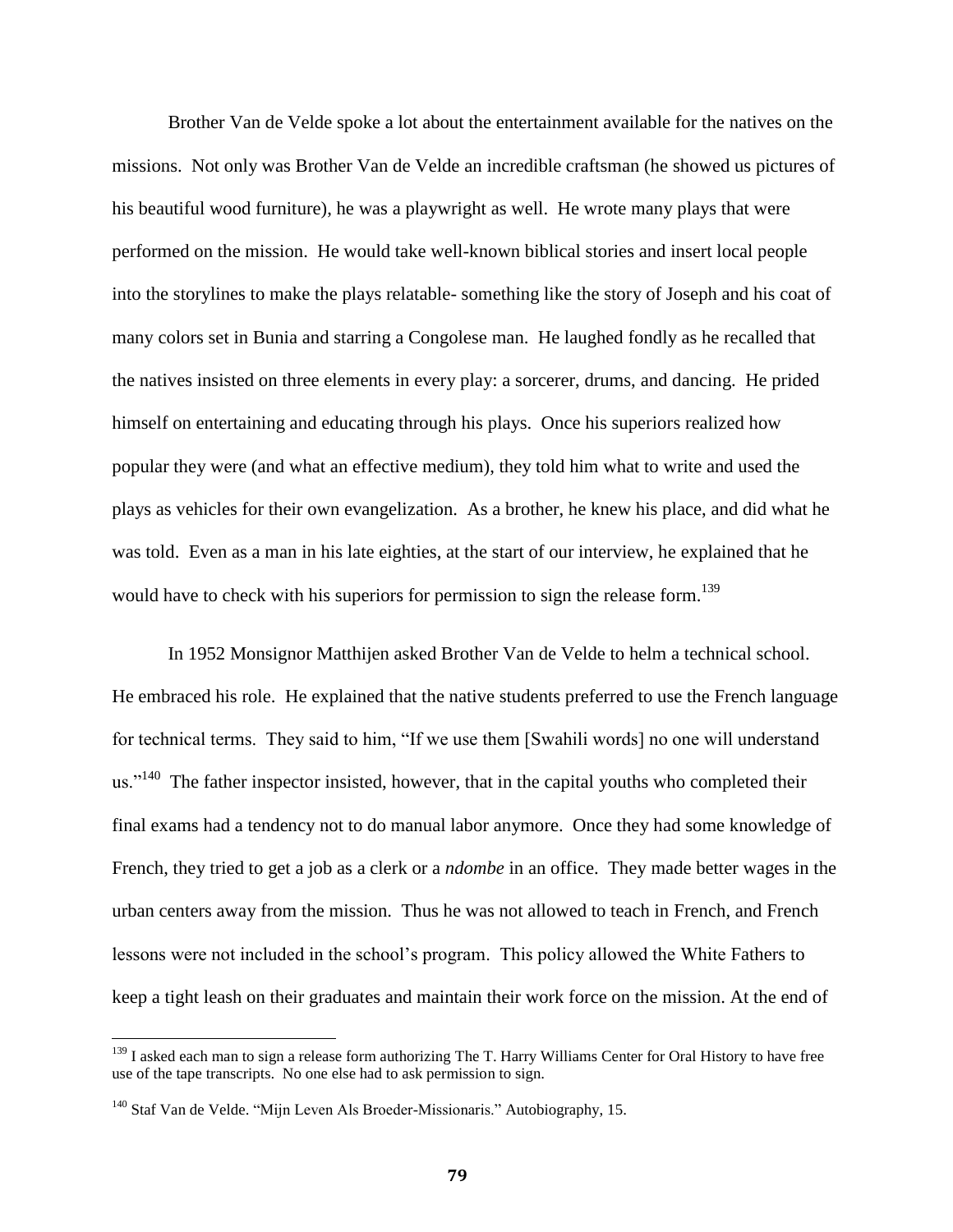the scholastic year, however, his pupils told him, "We have worked enough for the mission and now we will work for ourselves." He found this argument logical, but his superiors disagreed. They did not understand. They demanded, "What kind of education have you given them so that they refuse to work on the mission?" Brother Van de Velde went further to explain that once the students completed their final exams, he was not allowed to give them their diploma and toolbox (supplied by the state). He protested and argued it was unfair to deny them what they earned. "Yes," said the postulant master, "But if you give them a piece of paper they will depart."<sup>141</sup> These anecdotes highlight the White Fathers' attempt to keep their students and brothers under the mission's thumb. In many cases, however, the missionaries worked hard to help their students excel.

### The White Fathers and Independence

Father Seynaeve's experiences with the Congolese were very different from the other interviewees, but they are important to include in illustrating the varying roles of white priests in the Belgian Congo at this time and the power and influence they wielded. When Father Seynaeve was asked if the state had much influence on the running of the university, he commented that they were completely unshackled in their opinions and their work. An institution of higher learning's autonomy is a precious thing. The state respected that. He had an important role in informing young seminarians and the elite of Congolese society. He was torn on how much influence they had. I think he looks back at the dismal situation (only a handful of university graduates) at independence with regret and disappointment- the Congolese were not ready to rule, and the Belgians had not prepared them.

<sup>&</sup>lt;sup>141</sup> Staf Van de Velde. "Mijn Leven Als Broeder-Missionaris." Autobiography, 29.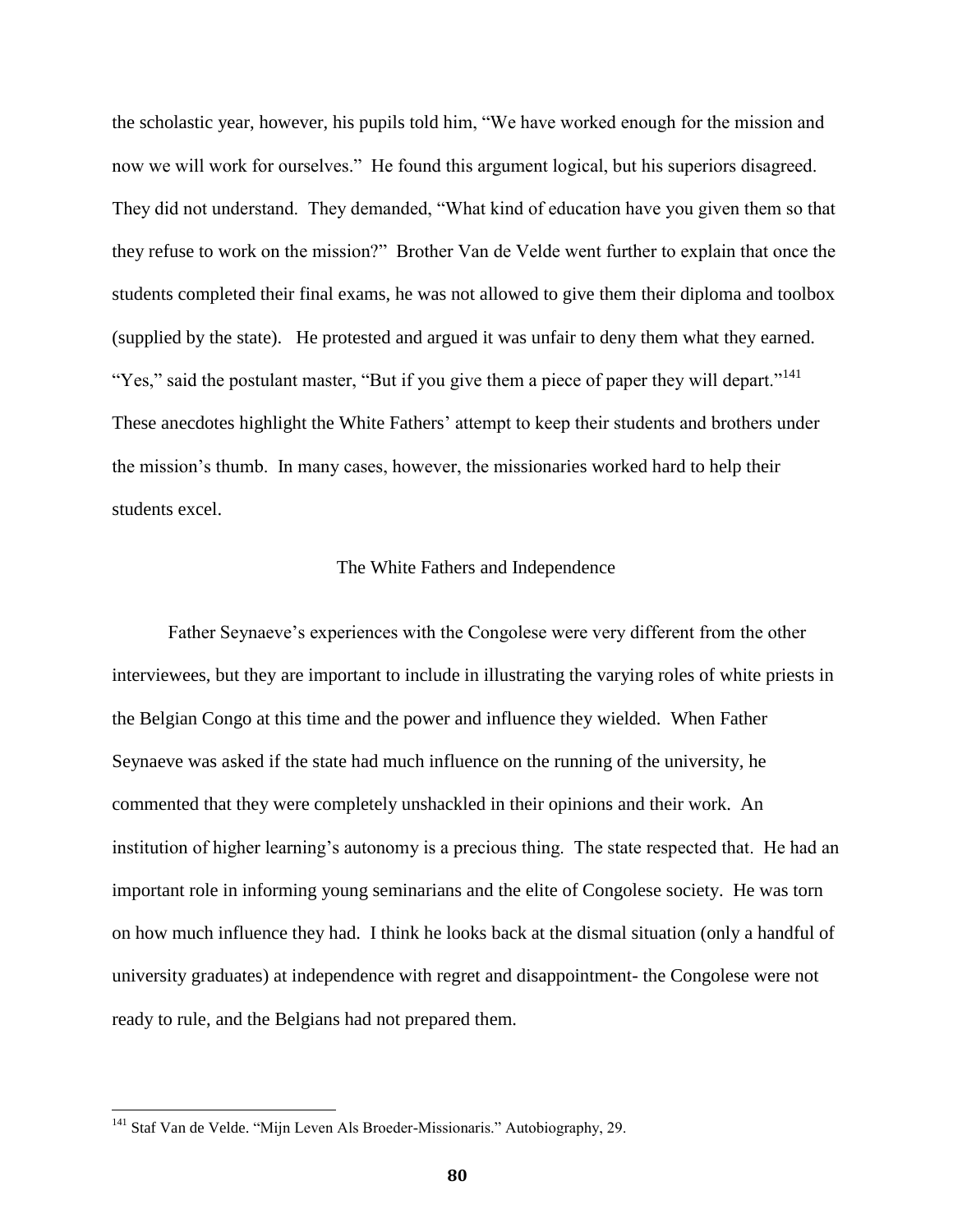Father Seynaeve delved into details regarding his relationship with Mobutu and his rise to power that is outside the purview of this thesis. They are, however, fascinating so I include his experiences and opinions. These details also help in understanding who Father Seynaeve was in the Congo. Living and working in Leopoldville (Kinshasa) in 1959, he said you could feel the vibrations of Congolese nationalism everywhere. It was subdued at the beginning, but then it came on like a fever. He credited the World Exposition in Brussels in 1958 for influencing some Congolese *évolues* and feeding the nationalist fervor with liberal and socialist ideas. Father Seynaeve confessed that he had pushed (his exact role in Mobutu's rise to power is unclear) for Mobutu to become the head of the government. He knew him well. "We have thrown money at him. And at the time when he did not know what was money. He came from a simple [background]. He was an open man. He was joyful. He was clever and smart. But yet, who of the Africans is able to withstand the money and all that is given to Africa? Even our Catholic bishops are not able to withstand the influence of the money."<sup>142</sup> With a jab at Mobutu's legacy and the corruption of some elements of the Church, Father Seynaeve appeared to reflect back on these things with dismay and disappointment. What might have been? He mentioned that due to his position as professor of a university, he was in an outstanding position to know a lot of people. He knew important African politicians not only in the Congo, but also in other countries like Ethiopia.

Father Seynaeve was asked to explain his relationship with Lumumba. Did he know him well? He cried, "Do not speak to me of Lumumba!"<sup>143</sup> Clearly this was a sore subject. I wanted to know more. He settled down and was quiet for a moment. Then he said calmly that

<sup>&</sup>lt;sup>142</sup> Jaak Seynaeve. Personal interview. 10/18/2008. Antwerp, Belgium.

<sup>&</sup>lt;sup>143</sup> Jaak Seynaeve. Personal interview. 10/18/2008. Antwerp, Belgium.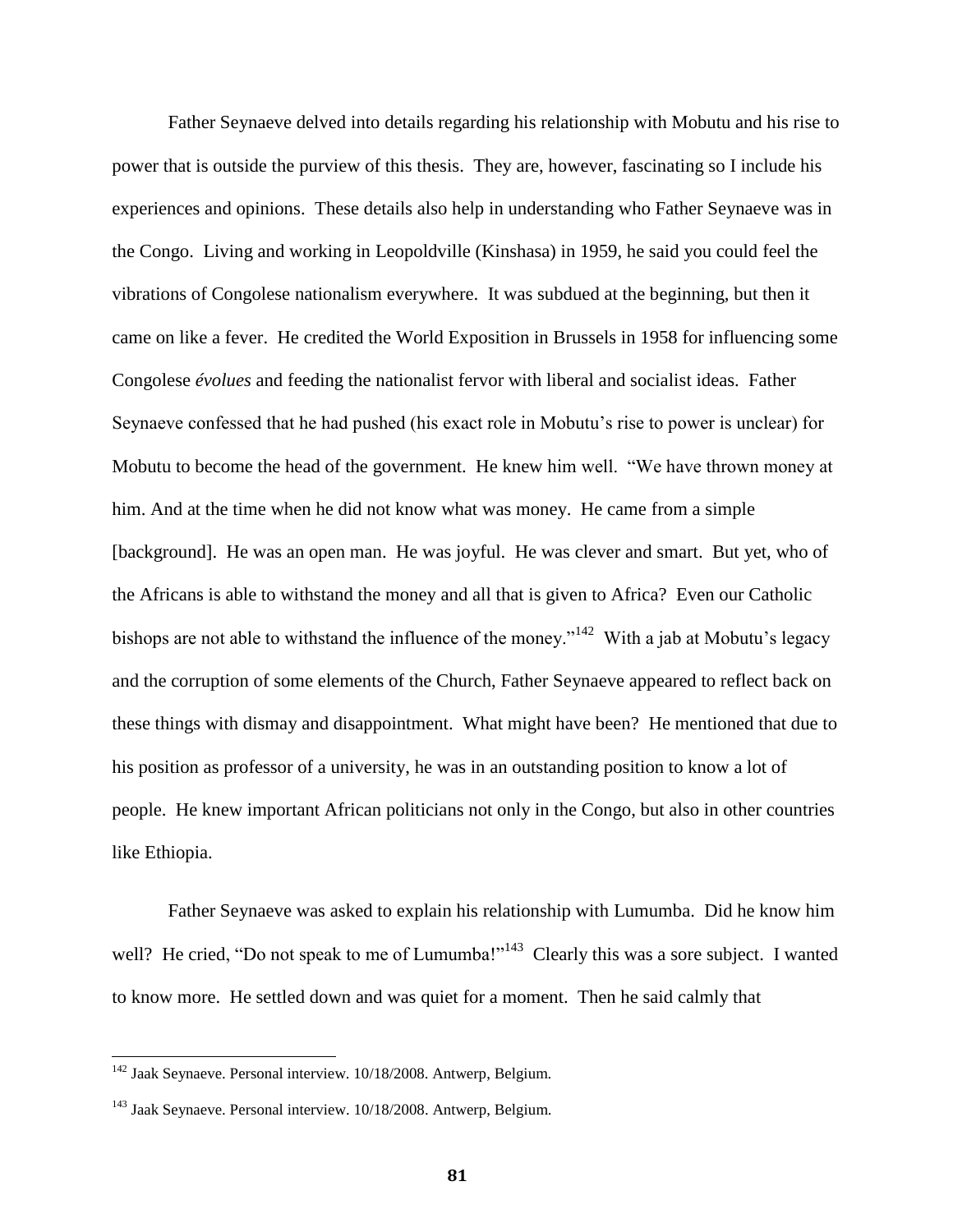Lumumba was a very ambitious and smart man. Belgian politicians had exploited him. He laughed softly and said he would tell me two things about Lumumba. Lumumba had a Belgian friend, a girl, who was an "outstanding communist."<sup>144</sup> She had a lot of influence on him. Father Seynaeve recalled one day when he (Seynaeve) was playing tennis in the afternoon. Lumumba was in prison, but he turned up at the tennis field. He explained that those times were full of contradictions. He told me that he had even met with Lumumba the week before he died. When asked to share that conversation, Father Seynaeve said they told jokes. He seemed to slip back into time for a few moments as he thought about these events. He said that Lumumba had been unwise. He could have been a real leader of Africa, but he was too ambitious and he had no university education. He came, however, at an ideal moment in African history in which he could have become a "superman"<sup>145</sup> of Africa. Later in discussing my interview with Father Edgard Declercq, I will explore the Lumumba crisis (Lumumba's assassination) and its violent impact on some of the White Fathers.

We returned to the subject of Mobutu and their relationship. He first met Mobutu when he was at a social school in Brussels. He knew Mobutu when he was a young man. Father Seynaeve explained that he had been a star coming up because he had been pushed by Belgians, and in his opinion, the best faction of Belgians in the Congo. Things began well, but after Mobutu became president, everything was different. The Belgian puppet was not so easily controlled. Thus Mobutu proved to be a disappointment.

He recalled an interesting anecdote from one Sunday when he was traveling north of Kinshasa. Mobutu owned a large farm and a small arbor. He arrived at this farm with a small

<sup>&</sup>lt;sup>144</sup> Jaak Seyneave. Personal interview. 10/18/2008. Antwerp, Belgium.

<sup>&</sup>lt;sup>145</sup> Jaak Seyneave. Personal interview. 10/18/2008. Antwerp, Belgium.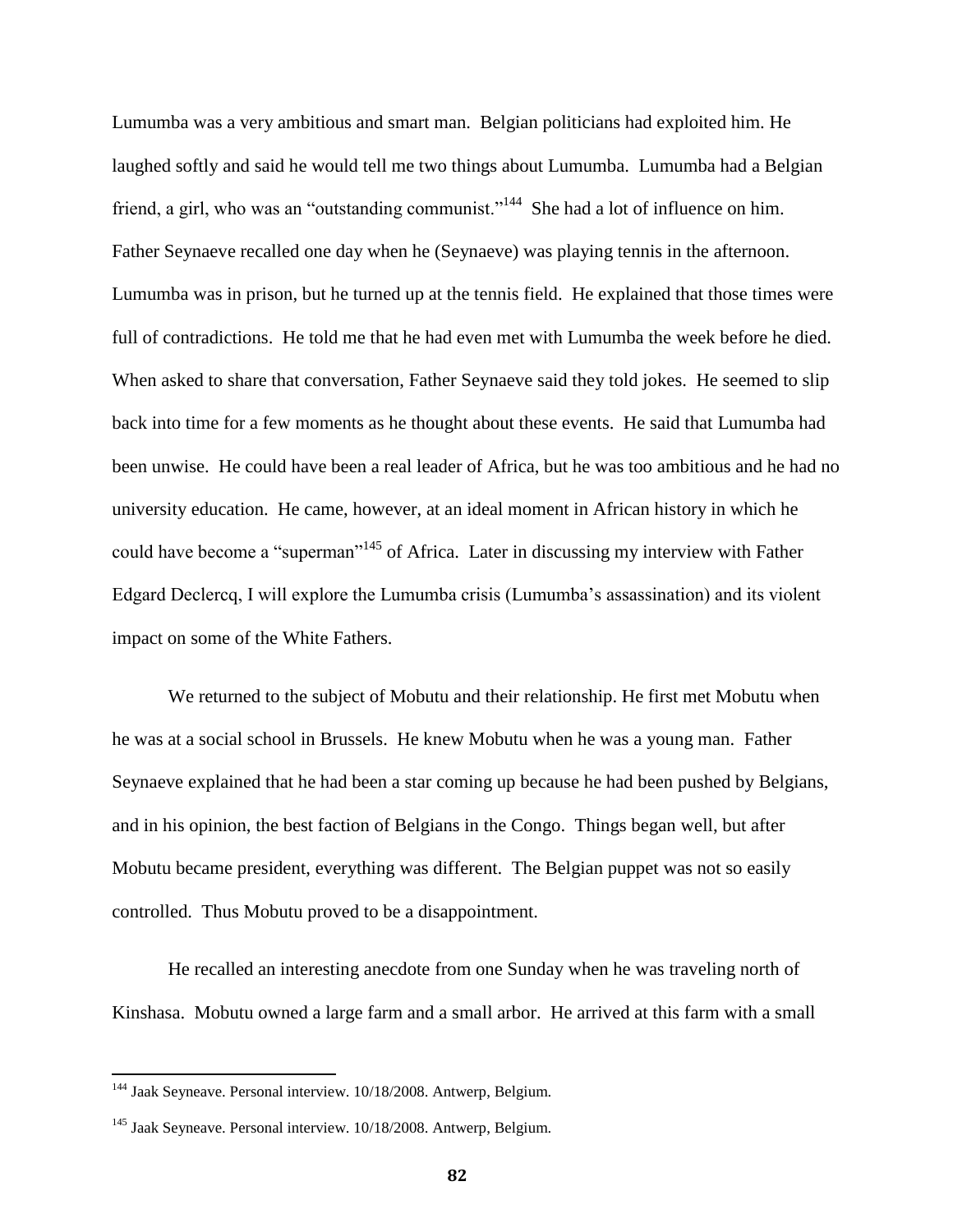group of professors from the university. They did not enter through the main gates. Docked in the river was Mobutu's pleasure boat. They approached Bemba<sup>146</sup> who sported a revolver in his hand. Bemba instructed the professors to get away as soon as possible. Father Seynaeve speculated that Mobutu was on the boat with one of his mistresses. While the exact reason for their visit is unclear, the story is fascinating and illustrates the informal relationship he shared with an infamous Congolese dictator. Father Seynaeve said, "He is gone and at the end, he was a bad man. Must admit it. But we must at least try to understand how from the hopeful and young and promising man he became at the end what he has been."<sup>147</sup>

Towards the end of our interview, he began to talk about post-colonial Congo and the role of the white missionary. Father Seynaeve argued that most of the destruction (nationalization, military conflicts, economic turmoil) that has occurred was done out of ignorance. It was assumed that he was alluding to the small number of university graduates that inherited the new Congolese nation, and the fact that they had been ill prepared to run a country. How does one explain what he referred to as the mess in Africa now? Looking back, the white Catholic missionary, and especially the White Fathers, played (and still do to some extent) a pivotal role in the formation of Congolese education. How does one look back on one's role in such a history when the present-day situation is so dire? Where did it all go wrong? When asked if he felt there was still a role for the white missionary in the Congo, he explained that he believes they still have a role; they are still important. But, they must be more psychological and understanding now (versus being only focused on saving souls and implanting the Church's

<sup>&</sup>lt;sup>146</sup> I suspect this refers to Jean-Pierre Bemba who was born in Bokada, [Nord-Ubangi Province.](http://en.wikipedia.org/wiki/Nord-Ubangi_Province) He is one of the richest men in the Congo, with an estimated fortune of several hundred million dollars. His businesses have included portable radios, aviation and private television stations. One of his sisters is married to Mobutu's son [Nzanga,](http://en.wikipedia.org/wiki/Nzanga_Mobutu) who was also a candidate in the 2006 presidential elections.

<sup>&</sup>lt;sup>147</sup> Jaak Seyneave. Personal interview. 10/18/2008. Antwerp, Belgium.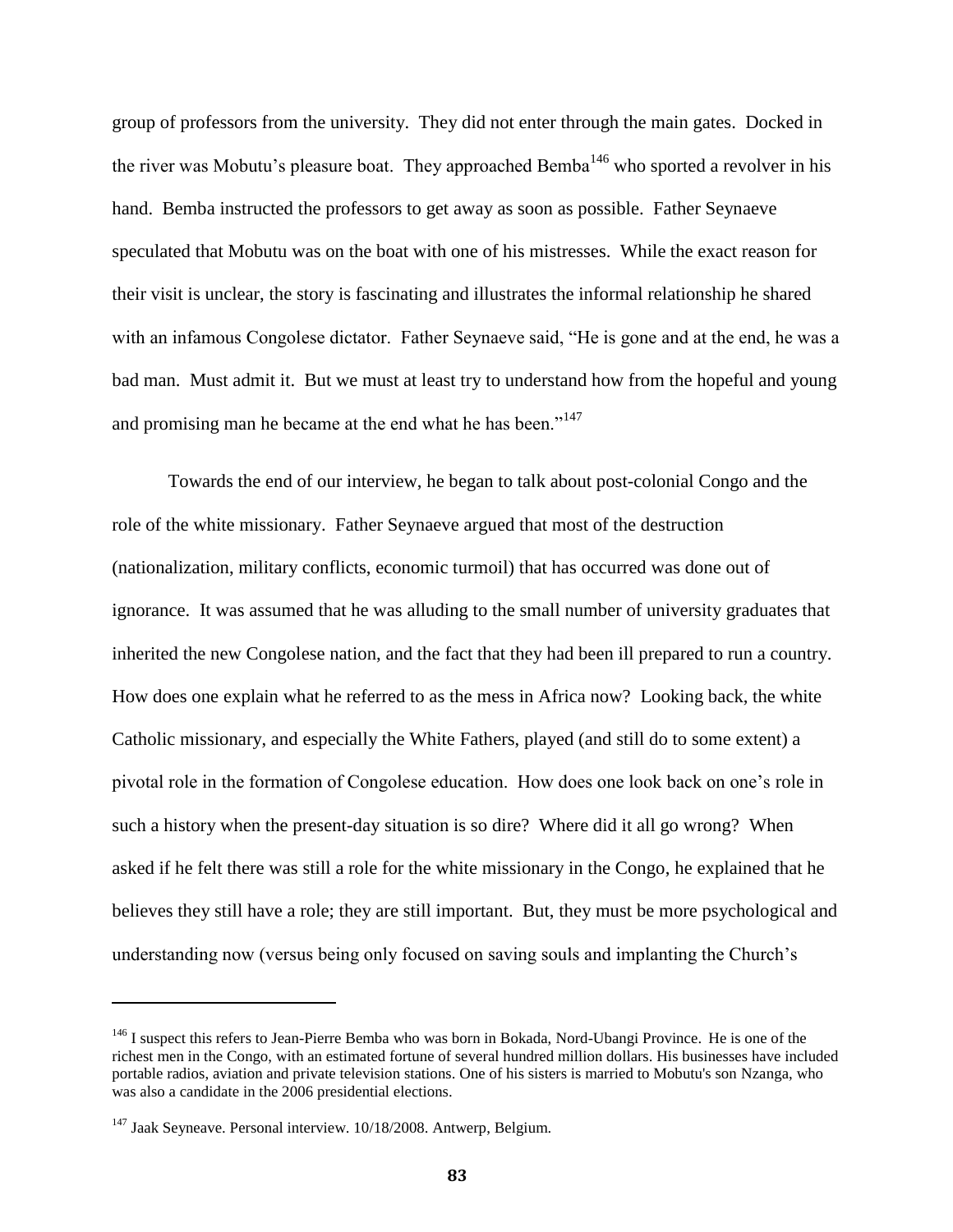version of morality). He lamented part of what the white missionary system produced. They educated many Congolese people who entered professions like medicine. In his opinion the majority of those people did not become responsible for their own people; they did not return to their own tribes or homes to use their skills gained through the missionary education system to give back. Everyone instead wanted to stay in the urban centers because of more opportunity and more luxury (electricity, communications, and comfort). As we ended our conversation on that note, it appeared that Father Seynaeve reflected on the larger missionary movement as both a success and a failure, a bittersweet thing.

Father Declercq explained that at first, in Kasongo, there was not large-scale rioting, rather a military buildup and a sense of a state of emergency. There was tension, however, and it was palpable. Of the other priests he worked with, Father Declercq was the first to be beaten by Congolese nationalists. His first beating occurred after he said Holy Communion. A group of Congolese came over and told him to move his motorbike because it was in their way. He told them that it was not in their way, and he refused to move it. He said they grabbed him and beat him within inches of his life. This occurred on many occasions. Many acts of violence against Catholic missionaries happened as a result of the Lumumba crisis. In opposition to Lumumba's political party MNC (*Movement National Congolais*), the Belgian Catholic political party organized the PNP (*Partie National Progress*). It was a Catholic anti-Lumumba, anti-Communist organization. Lumumba's people mocked it, calling it the *Parti Negre Payer* (paying for bribes). At the time, the local bishop dispatched a diocesan priest to go village to village propagating the PNP's message. Within three years, many members of the priest's entire family had been hunted down and murdered. Prior to the Lumumba crisis, Father Declercq was in prison (one of several times), and he told an amusing anecdote. The MNC broadcasted on Radio Bukavu that Father Declercq must stop preaching. Military people then arrested him on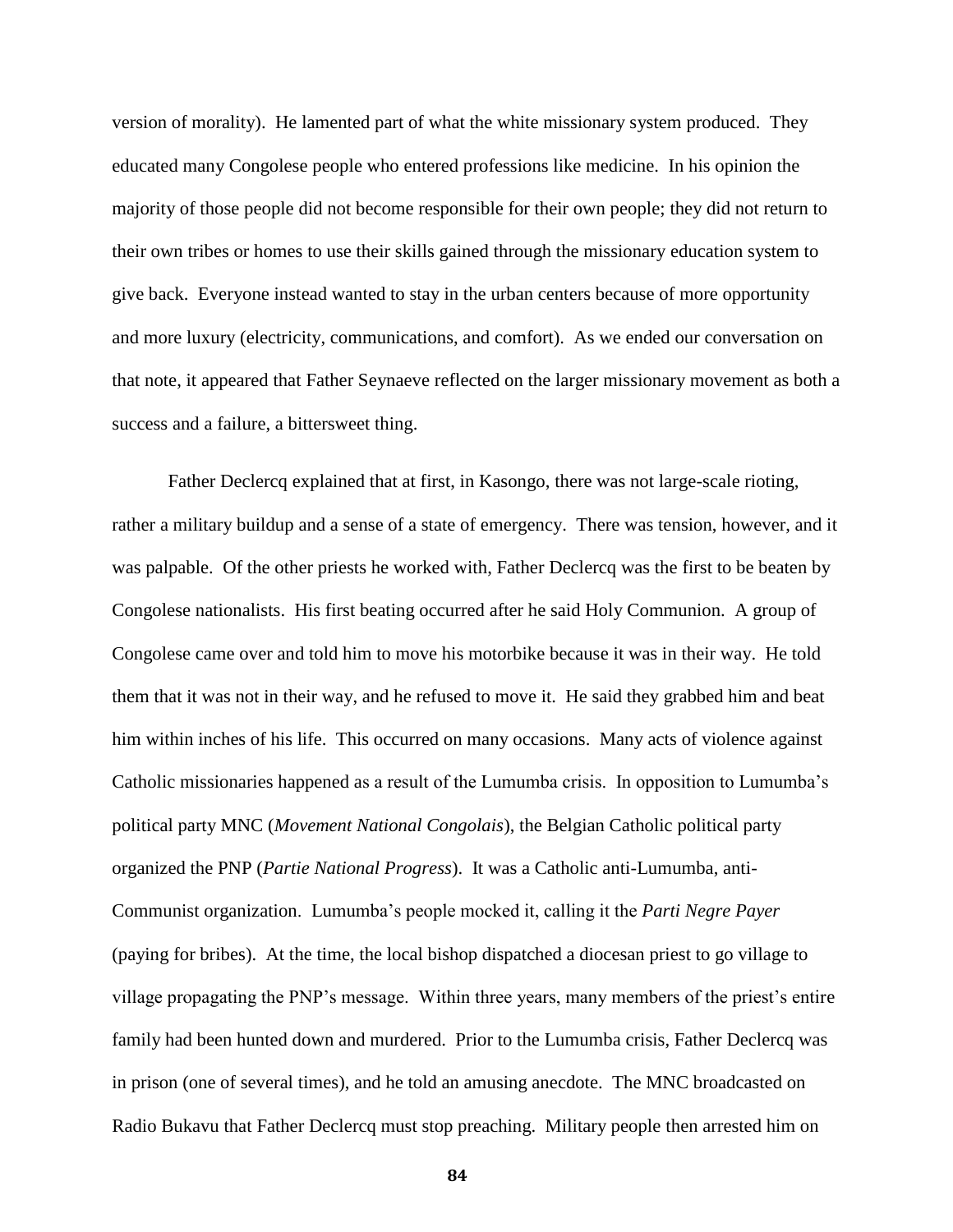MNC orders. He was imprisoned for ten days. They locked him in a broken-down combat vehicle. He explained that the MNC thought he was political, but he maintained that he was only doing God's work and spreading his message. After he was released, a Congolese soldier helped locate his personal possessions. Since his eyesight was so poor (but not poor from old age), he owned prescription eyeglasses. They could not find his eyeglasses anywhere, and as they walked passed an office, he saw a Congolese soldier sitting at the desk wearing his glasses. He laughed and explained that this was absurd- how could this man see out of those glasses? He wanted to look smart. I asked him if he witnessed widespread backlash against whites, not only toward priests. He said there was definite revenge on the whites, and he knew of many people being beaten. It was impossible for many White Sisters to remain. He assured me none that he knew of had been raped, but there were settler families (Greek and Cypriot) who had daughters and wives raped by Congolese soldiers. It was a violent time.

At the dawn of a new independent regime, Father Declercq argued that he saw the end of the white missionary. By 1964 even his own diocese had a replacement for the former white bishop. Father Declercq played the role of a middleman within the Society. He was a priest, but not a very important one. He was, however, by all accounts a fiery and zealous man. He went to the Congo during what he knew was a terribly unstable time. He told me he did not entirely heed the direction of his White Father superiors on the ground, but he minded the larger message of the Pope and the Vatican. In a way Father Declercq lived on his own terms. As we wrapped up our interview, Father Declercq told me he had been forced out of the Congo seven times. He had returned six times. The last time his superiors asked him not to return due to his health and advanced age. Despite all of the abuse he endured, he would go back, he insisted, even today.

**85**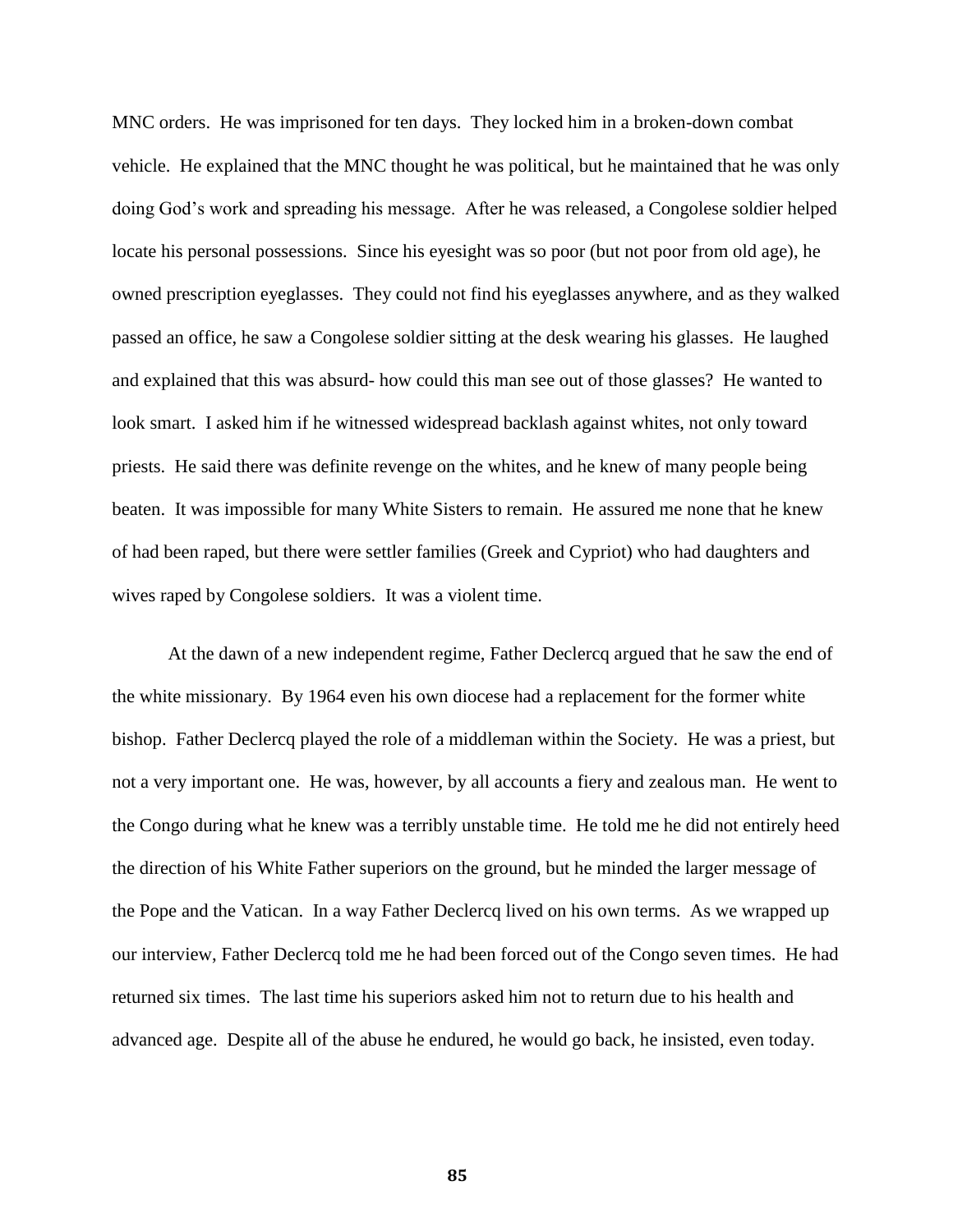Father De Smet explained that the mid-1950s was a period of large-scale conversions; the Church baptized thousands. Each parish contained twenty thousand Christians (and in some cases upwards of forty thousand). The Church was thriving. It was the age of the missionary. By the end of the 1950s, however, independence brought great change to Burundi. The Burundians looked next door to the Congo and wished for independence as well. The transition from Belgian to Burundian rule was chaotic and violent. Father De Smet agreed with the other interviewees when he argued that the Burundians were not ready for self rule, and that the state had not done enough (education and training of the native elites) to prepare them to administer a nation. I asked him about violence against Europeans, and he said he did not witness white backlash. He did witness, however, chaos in the temporary absence of authority. Many people stole and there were cases of natives poisoning each other. It was a time of great strife, and some people perished in this volatile time. At the end of our interview, I asked Father De Smet what his primary objective had been. Had he succeeded in Africa? He contended that the civilization and evangelization mission were one and the same. He had gone to Africa to be part of the Catholic movement and to play a role in the spreading of the gospel. He had done what he set out do.

# Conclusion

By 1959, with independence around the corner, the vicariates of the Belgian Congo were upgraded to dioceses. Monsignor Matthijen was appointed bishop of the diocese of Bunia. Brother Van de Velde insisted that during his years in the Congo, he gave the best of himself. His experiences influenced his life and his work. As his world changed, his mission became a parish, and the White Fathers were asked not to use the name "White Fathers" anymore. The term could now be interpreted in a racist way. As a result the Society used their official name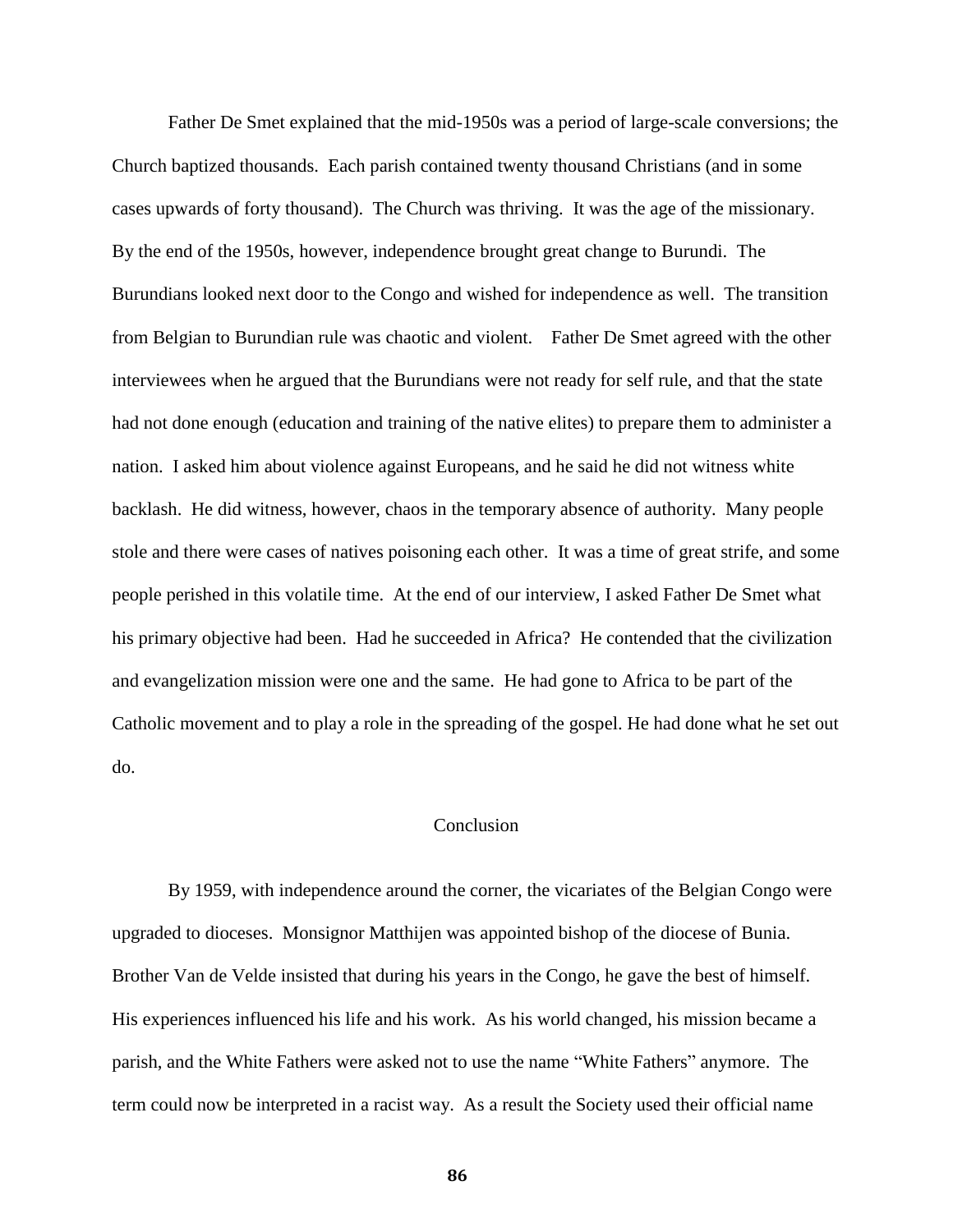"Missionaries of Africa" (MAFR). He explained that the Society had many black missionaries, and some in important positions. The 1950s were, however, the age of the white missionary. The Second World War brought change, and the world experienced a new openness that provided a launching pad for international missionary work. While each interviewee played a somewhat different role in the Belgian Congo, each man devoted his life to the people. They believed that they were bringing a better message, a message of civilization by way of Christianity. They felt they were making the world a better a place for the natives and that their missionary work was a divine calling. The interviewees changed dramatically over the course of their decades in Africa, and their perspectives changed during those years. Perhaps in some cases they became more seasoned and resentful by the end. There was little left of the passionate young men who bravely set out to change the world. Like Father Declercq said, he was conquering the world for Christ, and while that may have seemed naïve, it was what he believed as he followed the missionary path. With independence, everything changed. The world in which the white missionary priest was a superman was over. The interviewees appeared to have both expected and dreaded this time. They knew it would (and should) happen eventually, but they all agreed that it was too early. The Congo was not ready to rule itself. The years after independence were difficult ones, as each man fought the European backlash and tried to reestablish his new role under a new regime. Thus they had to reinvent themselves. The Church and the missions survived, however, and the white missionary found a way to stay relevant. While the Church in Africa is made up and staffed by mostly Africans, the white missionary still exists and continues to do what he or she believes to be God's work.

After examining the White Fathers as an institution, as well as individual people, we can make several conclusions. The missionaries had preconceived notions about Africa and the natives, and those ideas did influence their thinking and inform their actions. They believed they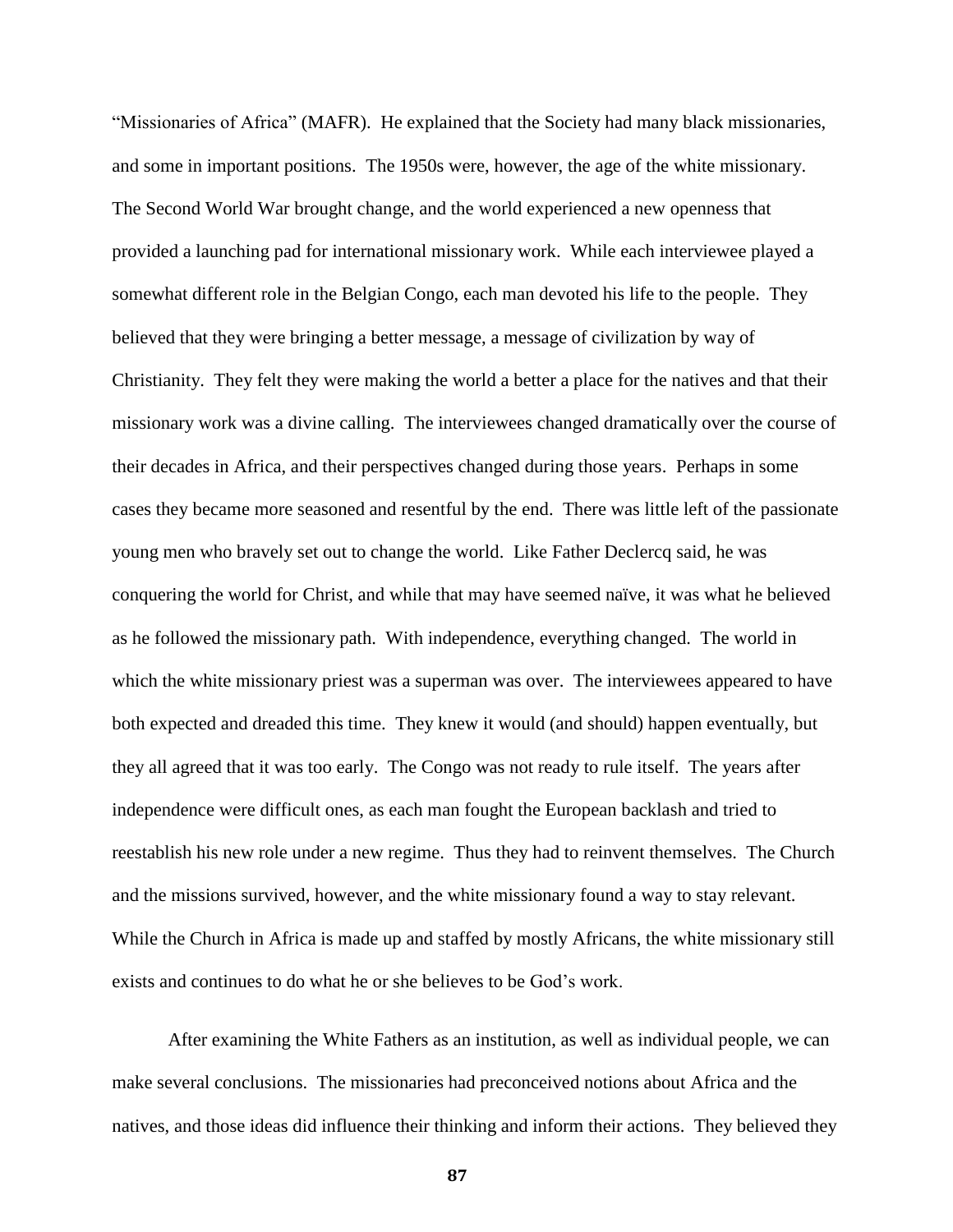were bringing a better life – civilization through Christianization. They loved the natives and dedicated decades of their lives to what they believed was the betterment of a continent. Through Cardinal Lavigerie's assimiliationist theory, the missionaries integrated themselves into native life by learning the local language (many times this involved learning multiple languages) and immersing themselves into life with the people on the mission. They evangelized to those in outside villages and thus had contact outside of the missions. The White Fathers on the ground dealt with a wide variety of issues, including the threat (as they perceived it) of neighboring Protestants and Muslims. The relationships with these two groups ranged from indifference to disdain depending on the vicariate. Nonetheless, it is clear that they all competed for the salvation of African souls. The White Fathers collaborated closely with the Belgian state and the corporations. They received funding and subsidies to ensure the implementation of a successful educational system and thus conversions. This relationship was mutually exclusive as the state utilized the missionaries for teaching and medical support, and the missionaries were able to build churches and education institutions, provide medical care, and generally keep the missions running with food and supplies. Since the state held the purse strings, there was little criticism of the regime by missionaries, but that is not to say it never happened. The Society's primary goal was to establish a native Church in Africa. Using Lavigerie's theory of assimilation and backed by Belgian funding, they spent the latter part of the nineteenth century and most of the twentieth century dedicating themselves to this task.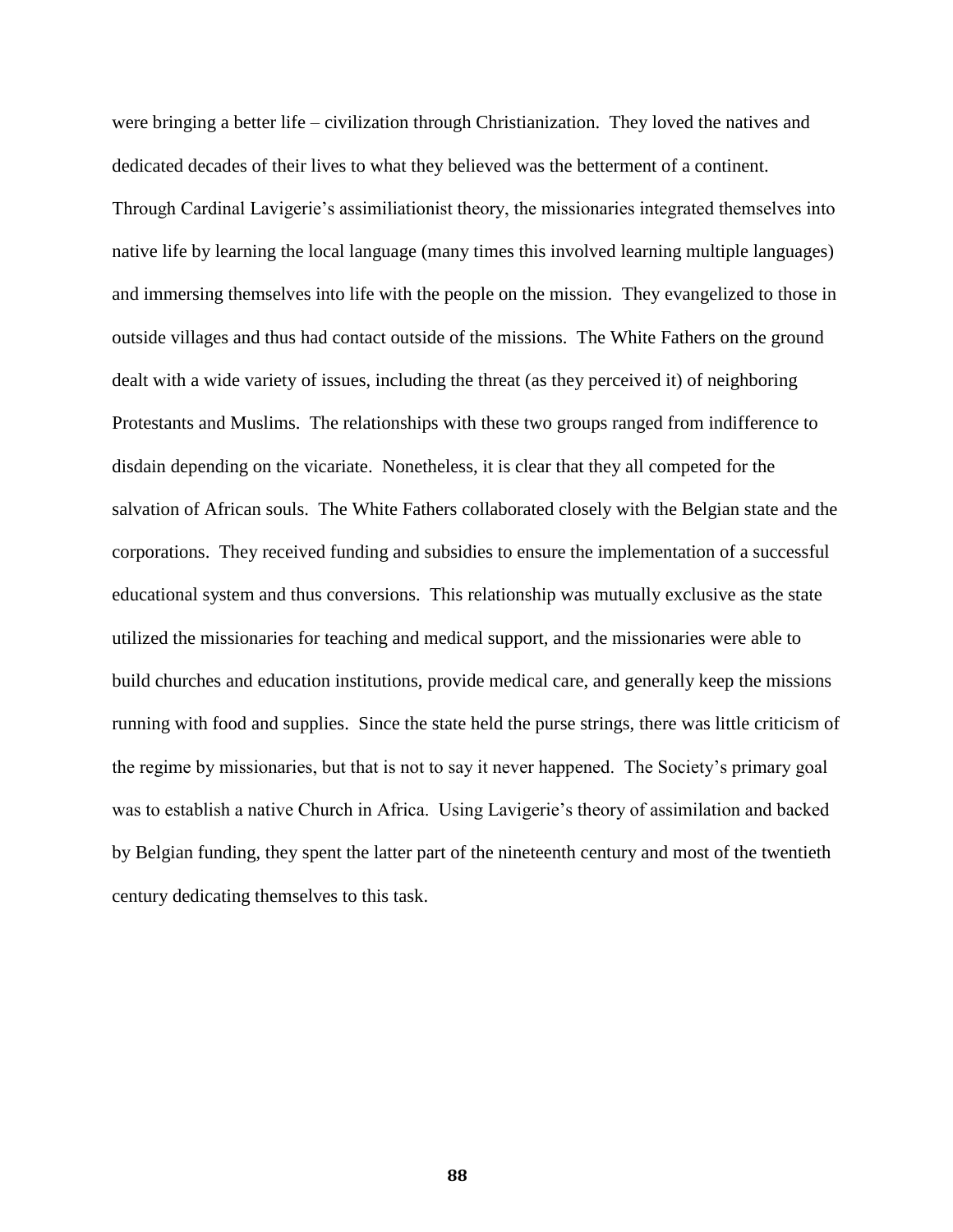## References

# Primary Sources

Archives of the Society of Missionaries of Africa (Rome)

The Archives consist principally of correspondence, reports, and other papers coming from the founder of the White Fathers, Cardinal Lavigerie – until his death in 1892 – or generated by the central administration of the Society. There is also an important collection of the diaries kept at each mission station from its foundation until about the 1960s. Printed books in the Archives include the official publications of the Society and its provinces, theses written by *confrères*, their monographs on a great variety of subjects.

This archive was consulted in October 2008.

Belgian Ministry of Foreign Affairs (Brussels)

The collections of the Africa archive, which are divided into different pools of information, cover the period from 1885 to 1962. These lists tally with the departments of the Independent State of Congo and the former Ministry of Colonial or African Affairs or contain documents concerning an area linked Belgian Congo and Ruanda-Urundi. There is also a list comprising some 90 private bequests. The main topics covered are: political affairs, administrative affairs, judicial affairs, security, civil status, economic affairs, public works, mines, communication and telecommunications, education, religion, ethnography, history, and official documents from 1885 to 1962.

This archive was consulted in October 2008.

Five personal interviews were conducted in various White Father community residences throughout Belgium in October 2008. They were coordinated through the White Father office located in Brussels.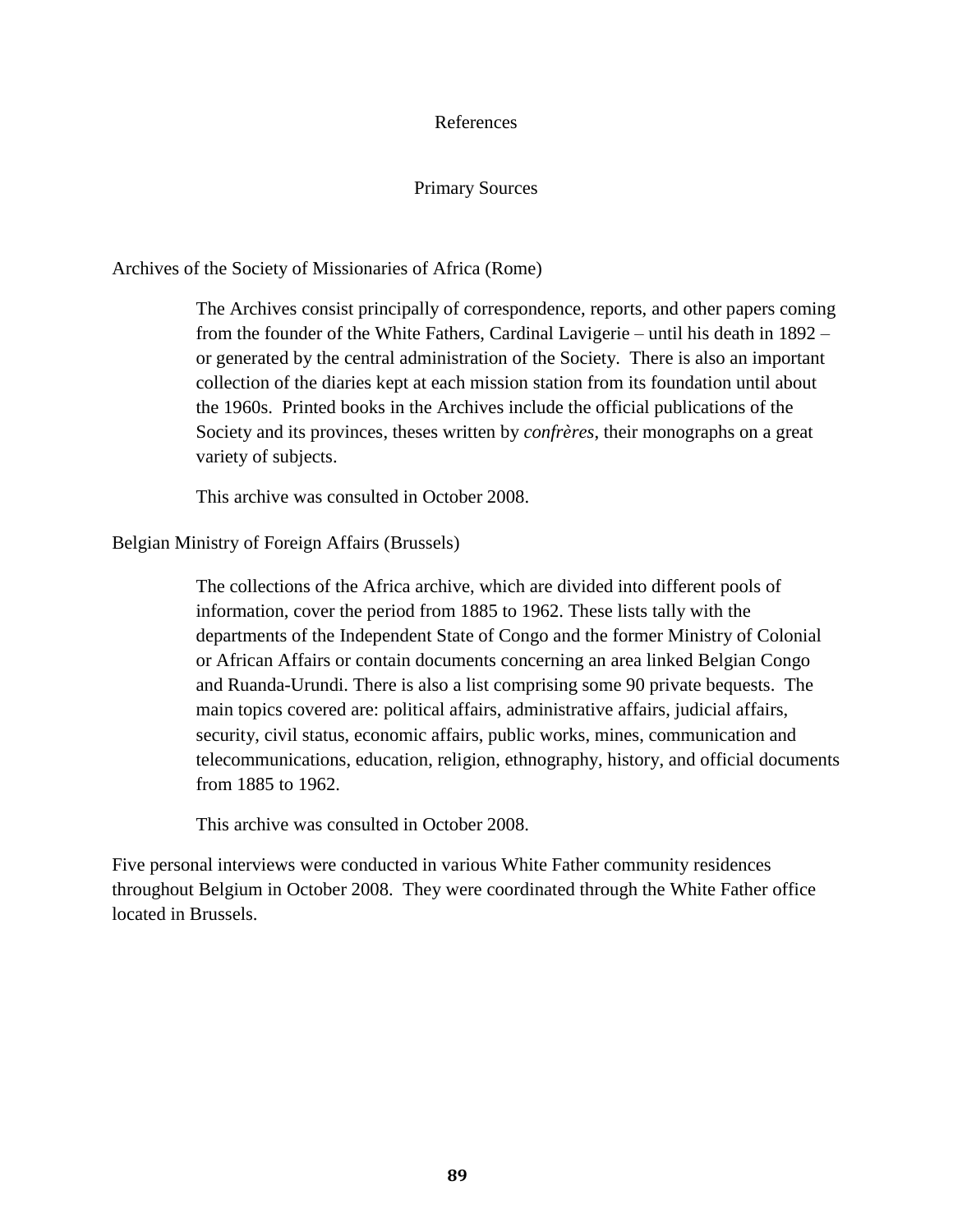#### Secondary Sources

Books:

- Burridge, William. *Destiny Africa: Cardinal Lavigerie and the Making of the White Fathers.* London: G. Chapman, 1966.
- Crocker, W.R. *On Governing Colonies, Being an Outline of the Real Issues and a Comparison of the British, French and Belgian Approach to Them.* London: G. Allen and Unwin Ltd, 1947.
- Davidson, Basil. *Africa in History: Themes and Outlines*. New York: Macmillan, 1974.
- Dembour, Marie-Bénédicte. *Recalling the Belgian Congo: Conversations and Introspection*. New York: Berghahn Books, 2000.
- Hastings, Adrian. *The Church in Africa, 1450-1950.*Oxford: Clarendon Press, 1994.
- Hochschild, Adam. *King Leopold's Ghost: A Story of Greed, Terror and Heroism in Colonial Africa***.** Boston: Houghton Mifflin, 1998.
- Hunt, Nancy Rose. "Le bébé en brousse: European Women, African Birth Spacing, and Colonial Intervention in Breast Feeding in the Belgian Congo," *Tensions**of Empire: Colonial Cultures in a Bourgeois World.* Berkeley, Calif.: University of California Press, 1997.
- Koren, Henry J., C.S.Sp., S.T.D., *The Holy Ghost Fathers: A History of the Congregation of the Holy Ghost.* New York, N.Y.: Ad Press, Ltd., 1958.
- Markowitz, Marvin D. *Cross and Sword: The Political Role of Christian Missions in the Belgian Congo, 1908-1960.* Stanford, Calif.: Hoover Institution Press, 1973.
- Maxwell, David. "Post-Colonial Christianity in Africa," *The Cambridge History of Christianity: World Christianities, 1914-2000.* Cambridge: University Press, 2006.
- Shorter, Aylward. *Cross and Flag in Africa: The "White Fathers" during the Colonial Scramble (1892-1914).* Maryknoll, New York: Orbis Books, 2006.
- Young, Crawford. "The End of the Belgian Congo," *The End of the European Empire, Decolonization after World War II.* Lexington, Massachusetts, Toronto, and London: D.C. Heath and Company, 1975.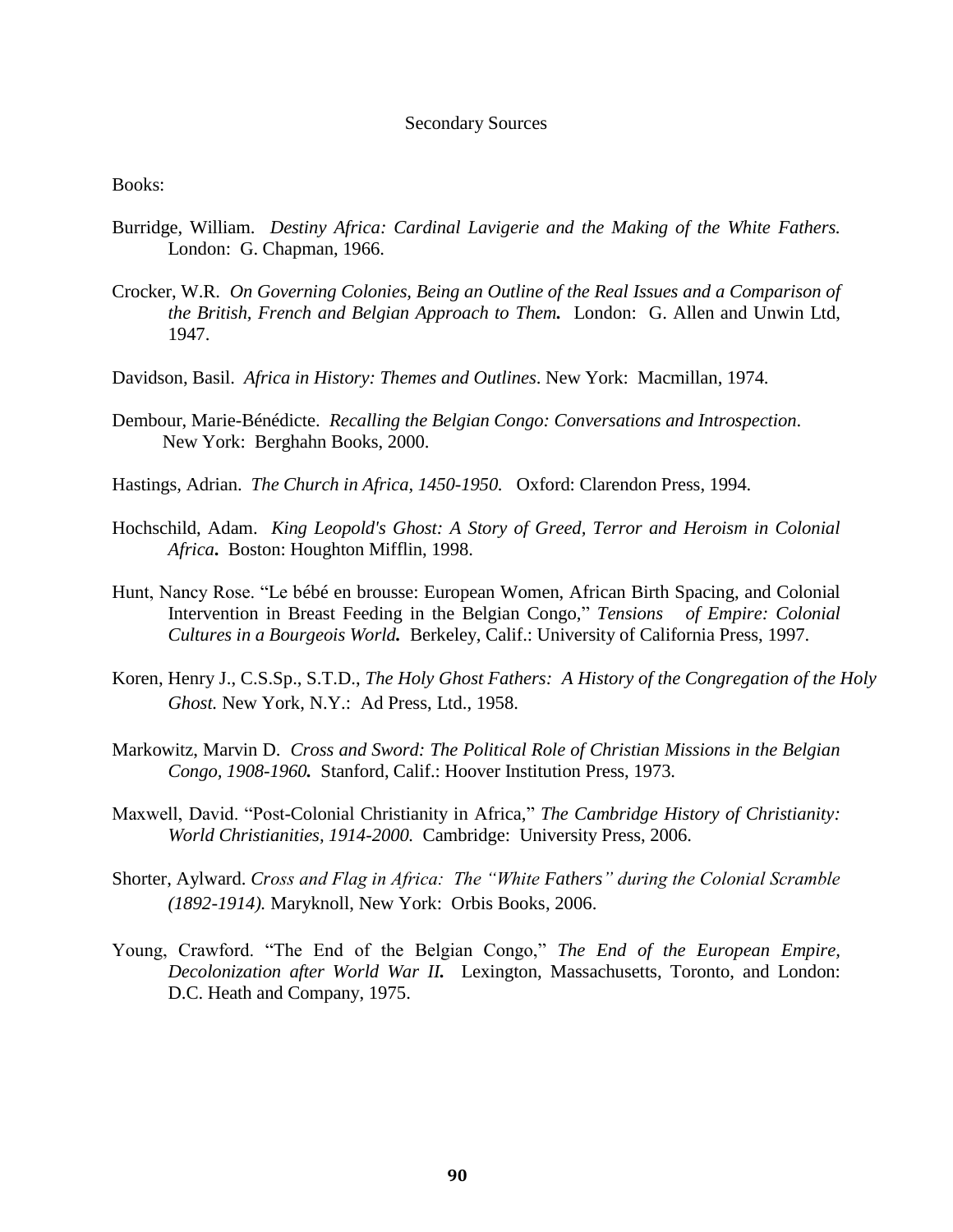Articles:

- Clake, P.B. "The Methods and Ideology of the Holy Ghost Fathers in Eastern Nigeria 1885- 1905," *Journal of Religion in Africa,* 6, 2 (1974): 81-108.
- Ekechi, Felix K. "The Holy Ghost Fathers in Eastern Nigeria, 1885-1920: Observations on Missionary Strategy," *African Studies Review,* 15, 1 (1972): 217-239.
- Markowitz, Marvin D. "The Missions and Political Development in the Congo," *Journal of the International African Institute*, 40, 3 (1970): 234-247.
- McStallworth, Paul. "The Congolese and Self -Determination," *The Journal of Negro History,* 43, 2 (1958): 105-120.
- "Taking Over." *Time Magazine.* (Summer 1960). http://www.time.com/time/magazine/article/0,9171,869527,00.html?iid=chix-sphere (accessed April 15, 2008).
- Weissman, Stephen R., "Opening the Secret Files on Lumumba's Murder." *Washington Post*  (Summer 2002). http://www.washingtonpost.com/ac2/wp dyn?pagename=article&node=&contentId=A35560-2002Jul20&notFound=true (accessed April 27, 2008).
- Yates, Barbara A. "The Origins of Language Policy in Zaire," *The Journal of Modern African Studies,* 18, 2 (1980): 237-279.